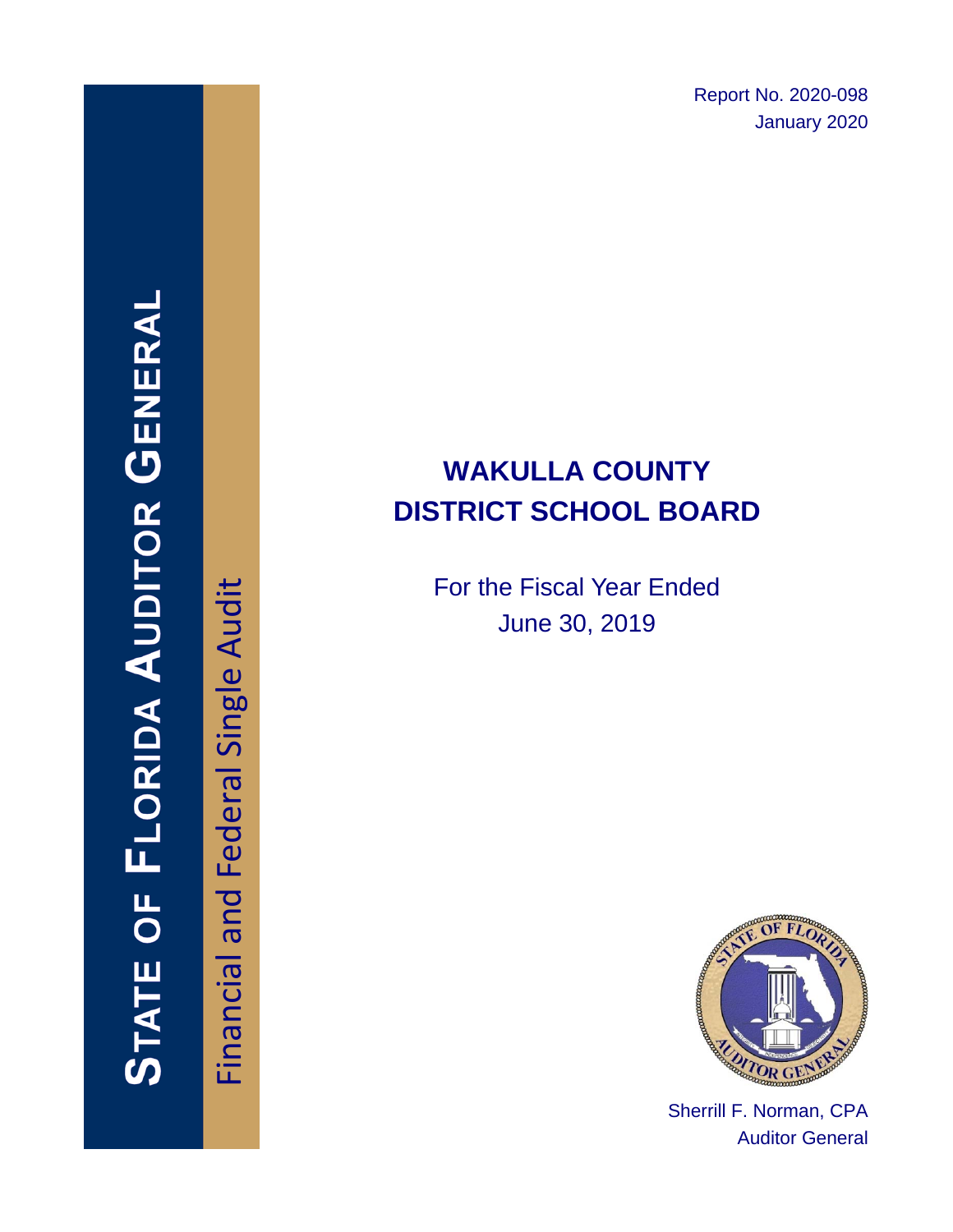#### **Board Members and Superintendent**

During the 2018-19 fiscal year, Robert Pearce served as Superintendent of the Wakulla County Schools and the following individuals served as School Board Members:

|                                    | District No. |  |
|------------------------------------|--------------|--|
| Verna Brock                        |              |  |
| Melisa Taylor, Vice Chair          | 2            |  |
| Cale Langston from 11-20-18        | 3            |  |
| Becky Cook, Chair through 11-19-18 | 3            |  |
| Greg Thomas, Chair from 11-20-18   |              |  |
| JoAnn Daniels                      | 5            |  |
|                                    |              |  |

The Auditor General conducts audits of governmental entities to provide the Legislature, Florida's citizens, public entity management, and other stakeholders unbiased, timely, and relevant information for use in promoting government accountability and stewardship and improving government operations.

The team leader was James H. Tubbs and the audit was supervised by Edward A. Waller, CPA.

Please address inquiries regarding this report to Micah E. Rodgers, CPA, Audit Manager, by e-mail at micahrodgers@aud.state.fl.us or by telephone at (850) 412-2905.

This report and other reports prepared by the Auditor General are available at:

[FLAuditor.gov](https://flauditor.gov)

Printed copies of our reports may be requested by contacting us at:

**State of Florida Auditor General** 

**Claude Pepper Building, Suite G74** ∙ **111 West Madison Street** ∙ **Tallahassee, FL 32399-1450** ∙ **(850) 412-2722**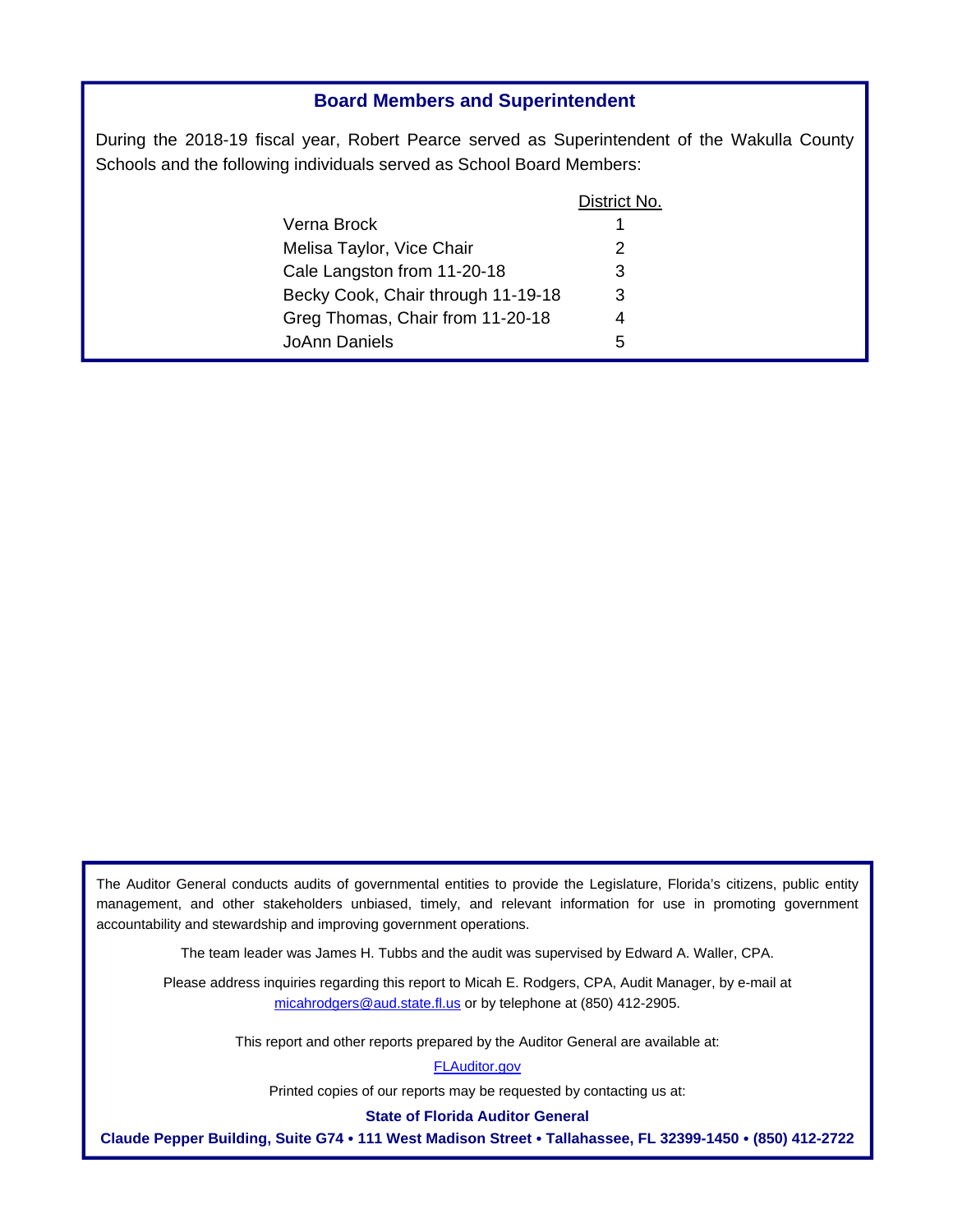# **WAKULLA COUNTY DISTRICT SCHOOL BOARD TABLE OF CONTENTS**

|                                                                                                               | Page<br>No.  |
|---------------------------------------------------------------------------------------------------------------|--------------|
|                                                                                                               | ÷i           |
| <b>INDEPENDENT AUDITOR'S REPORT</b>                                                                           |              |
|                                                                                                               | 1            |
|                                                                                                               | $\mathbf{3}$ |
|                                                                                                               | 4            |
| <b>BASIC FINANCIAL STATEMENTS</b>                                                                             |              |
|                                                                                                               | 11           |
|                                                                                                               | 12           |
|                                                                                                               | 14           |
| Reconciliation of the Governmental Funds Balance Sheet                                                        | 16           |
| Statement of Revenues, Expenditures, and Changes in                                                           | 18           |
| Reconciliation of the Governmental Funds Statement of<br>Revenues, Expenditures, and Changes in Fund Balances | 20           |
|                                                                                                               | 21           |
| Statement of Revenues, Expenses, and Changes in Fund                                                          | 22           |
|                                                                                                               | 23           |
|                                                                                                               | 24           |
|                                                                                                               | 25           |
| OTHER REQUIRED SUPPLEMENTARY INFORMATION                                                                      |              |
| Budgetary Comparison Schedule – General and Major Special Revenue Funds                                       | 52           |
| Schedule of Changes in the District's Total OPEB Liability and Related Ratios                                 | 54           |
| Schedule of the District's Proportionate Share of the Net Pension Liability - Florida                         | 54           |
| Schedule of District Contributions - Florida Retirement System Pension Plan                                   | 54           |
| Schedule of the District's Proportionate Share of the Net Pension Liability - Health                          | 55           |
| Schedule of District Contributions - Health Insurance Subsidy Pension Plan                                    | 55           |
|                                                                                                               | 55           |
|                                                                                                               | 58           |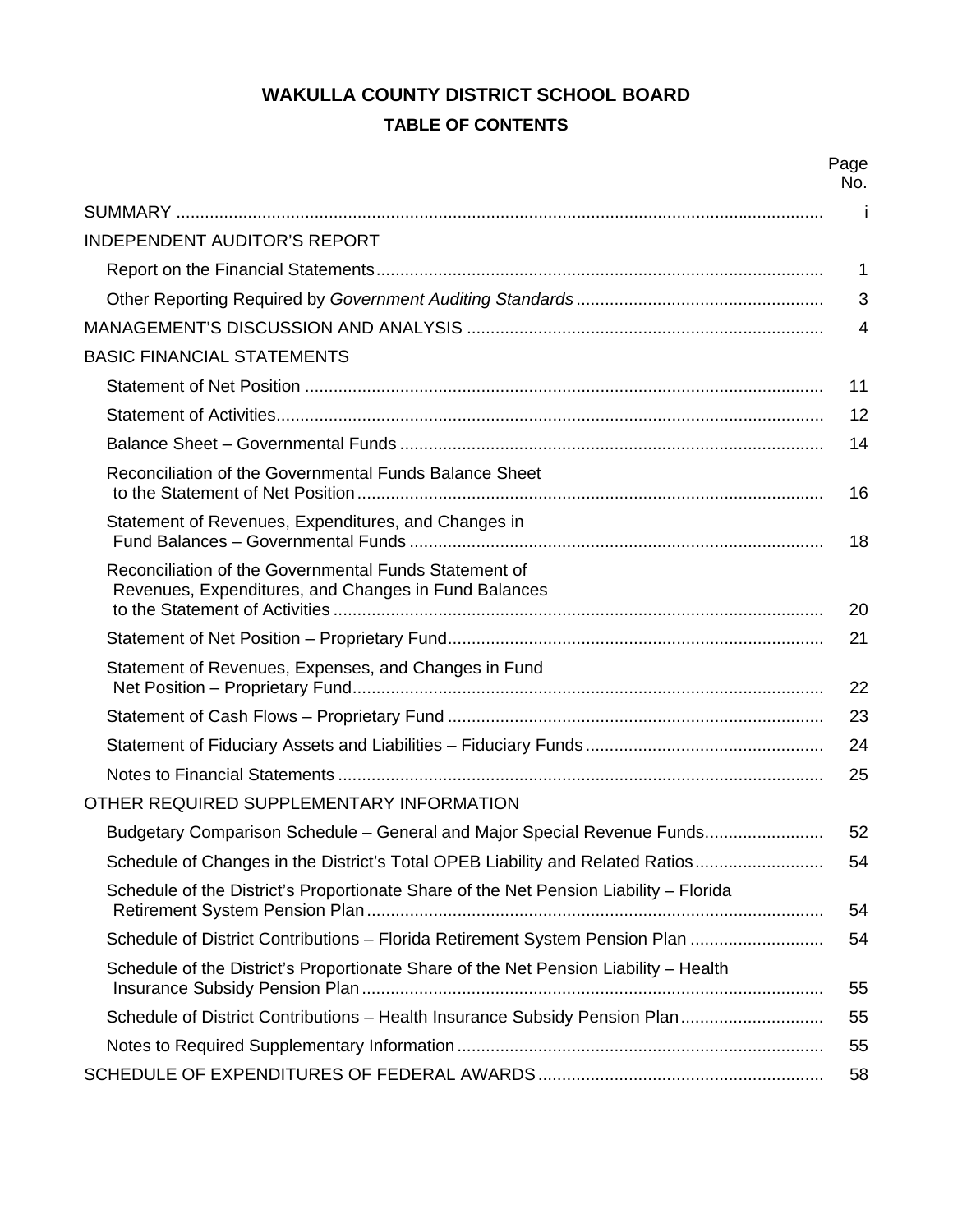### **WAKULLA COUNTY DISTRICT SCHOOL BOARD**

# **TABLE OF CONTENTS (CONTINUED)**

Page No.

| INDEPENDENT AUDITOR'S REPORT ON INTERNAL CONTROL OVER<br>FINANCIAL REPORTING AND ON COMPLIANCE AND OTHER MATTERS<br>BASED ON AN AUDIT OF FINANCIAL STATEMENTS PERFORMED | -60 |
|-------------------------------------------------------------------------------------------------------------------------------------------------------------------------|-----|
| INDEPENDENT AUDITOR'S REPORT ON COMPLIANCE FOR EACH<br>MAJOR FEDERAL PROGRAM AND REPORT ON INTERNAL CONTROL                                                             | 63  |
|                                                                                                                                                                         | 66  |
|                                                                                                                                                                         | 68  |
|                                                                                                                                                                         | 69  |
|                                                                                                                                                                         | 70  |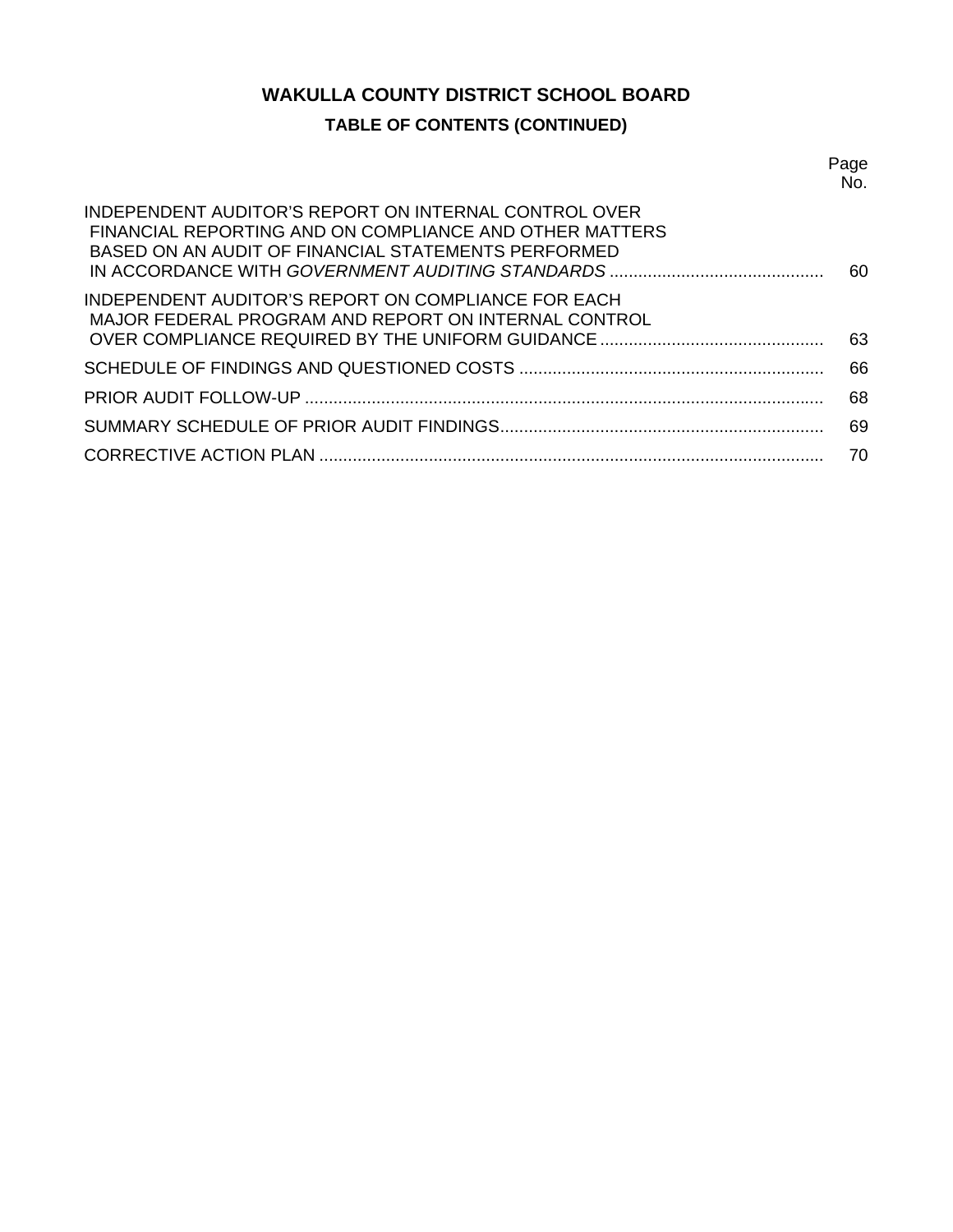### SUMMARY OF REPORT ON FINANCIAL STATEMENTS

<span id="page-4-0"></span>Our audit disclosed that the basic financial statements of the Wakulla County District School Board (District) were presented fairly, in all material respects, in accordance with prescribed financial reporting standards.

SUMMARY OF REPORT ON INTERNAL CONTROL AND COMPLIANCE

We noted a certain matter involving the District's internal control over financial reporting and its operation that we consider to be a significant deficiency, as summarized below. However, this significant deficiency is not considered to be a material weakness.

### **Significant Deficiency**

Finding No. 2019-001: The Chief Financial Officer, who also served as the District's security administrator, and two additional employees continued to have full update access privileges to information technology applications or components that allowed them to perform functions incompatible or inconsistent with their assigned job responsibilities.

The results of our tests disclosed no instances of noncompliance or other matters that are required to be reported under *Government Auditing Standards* issued by the Comptroller General of the United States*.* 

### SUMMARY OF REPORT ON FEDERAL AWARDS

We audited the District's compliance with applicable Federal awards requirements. The Title I program and Special Education Cluster were audited as major Federal programs. The results of our audit indicated that the District materially complied with the requirements that could have a direct and material effect on each of its major Federal programs.

### AUDIT OBJECTIVES AND SCOPE

Our audit objectives were to determine whether the School Board and its officers with administrative and stewardship responsibilities for District operations had:

- Presented the District's basic financial statements in accordance with generally accepted accounting principles;
- Established and implemented internal control over financial reporting and compliance with requirements that could have a direct and material effect on the financial statements or on the District's major Federal programs;
- Complied with the various provisions of laws, rules, regulations, contracts, and grant agreements that are material to the financial statements, and those applicable to the District's major Federal programs; and
- Taken corrective actions for the finding in our report 2019-122.

The scope of this audit included an examination of the District's basic financial statements and the accompanying Schedule of Expenditures of Federal Awards, as of and for the fiscal year ended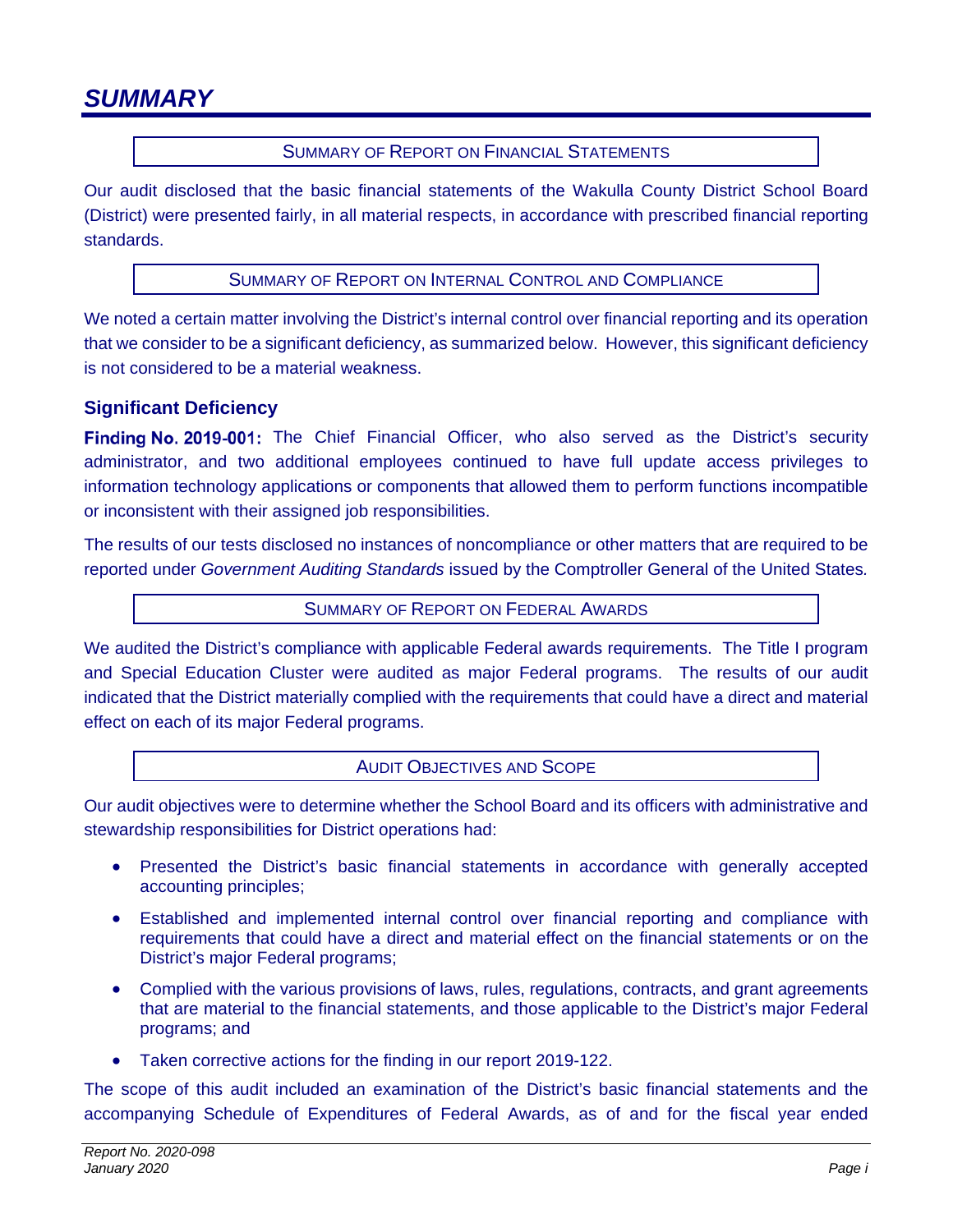June 30, 2019. We obtained an understanding of the District's environment, including its internal control, and assessed the risk of material misstatement necessary to plan the audit of the basic financial statements and Federal awards. We also examined various transactions to determine whether they were executed, in both manner and substance, in accordance with governing provisions of laws, rules, regulations, contracts, and grant agreements.

### AUDIT METHODOLOGY

We conducted our audit in accordance with auditing standards generally accepted in the United States of America; applicable standards contained in *Government Auditing Standards*, issued by the Comptroller General of the United States; and Title 2 U.S. *Code of Federal Regulations* Part 200, *Uniform Administrative Requirements, Cost Principles, and Audit Requirements for Federal Awards*.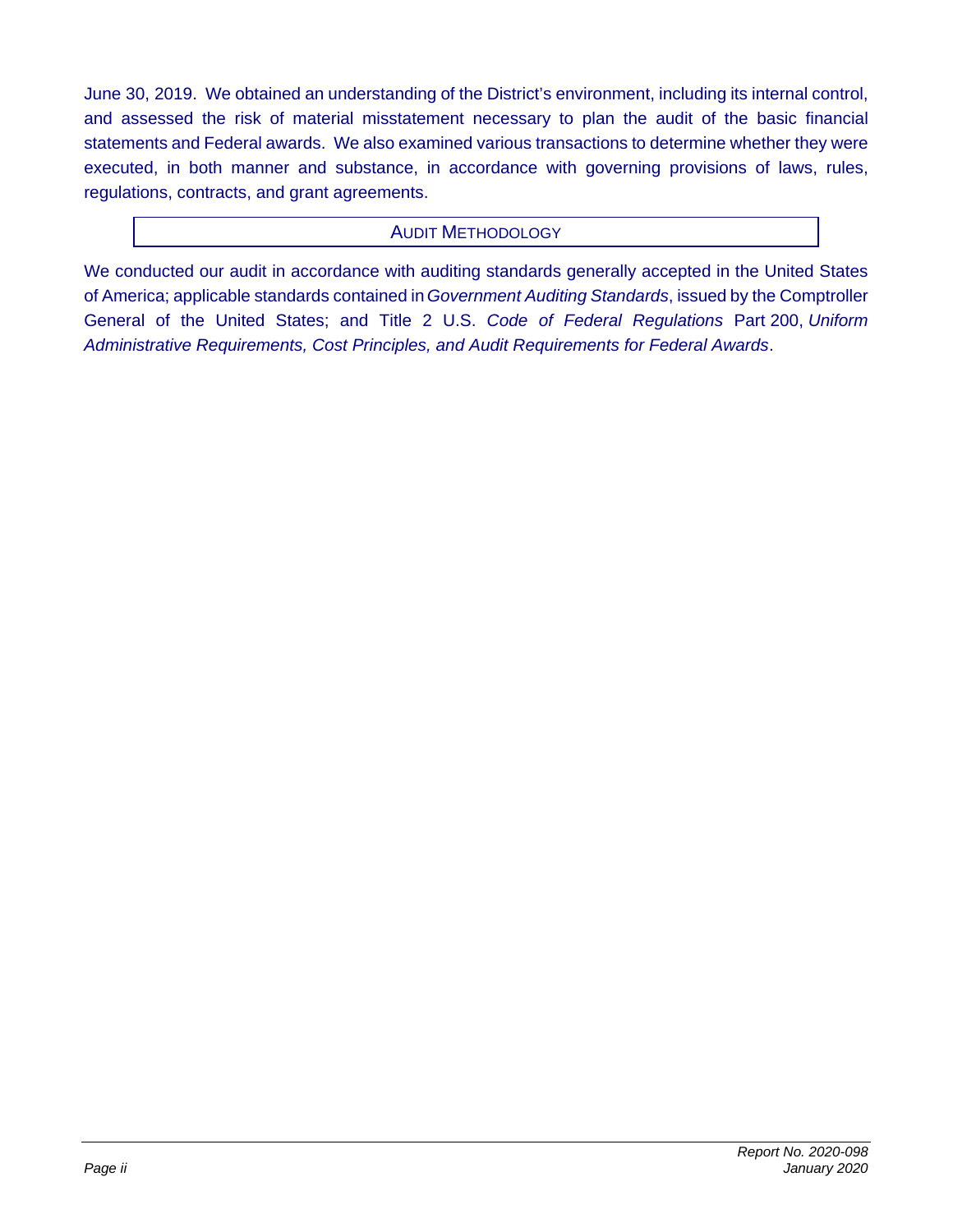<span id="page-6-0"></span>

Sherrill F. Norman, CPA Auditor General

# **AUDITOR GENERAL STATE OF FLORIDA**

Claude Denson Pepper Building, Suite G74 111 West Madison Street Tallahassee, Florida 32399-1450



Phone: (850) 412-2722 Fax: (850) 488-6975

The President of the Senate, the Speaker of the House of Representatives, and the Legislative Auditing Committee

### **INDEPENDENT AUDITOR'S REPORT**

### **Report on the Financial Statements**

We have audited the accompanying financial statements of the governmental activities, the business-type activities, the discretely presented component unit, each major fund, and the aggregate remaining fund information of the Wakulla County District School Board, as of and for the fiscal year ended June 30, 2019, and the related notes to the financial statements, which collectively comprise the District's basic financial statements as listed in the table of contents.

### *Management's Responsibility for the Financial Statements*

Management is responsible for the preparation and fair presentation of these financial statements in accordance with accounting principles generally accepted in the United States of America; this includes the design, implementation, and maintenance of internal control relevant to the preparation and fair presentation of financial statements that are free from material misstatement, whether due to fraud or error.

### *Auditor's Responsibility*

Our responsibility is to express opinions on these financial statements based on our audit. We did not audit the financial statement of the school internal funds, which represents 37 percent and 88 percent, respectively, of the assets and liabilities of the aggregate remaining fund information. In addition, we did not audit the financial statements of the discretely presented component unit, which represent 100 percent of the transactions and account balances of the discretely presented component unit columns. Those statements were audited by other auditors whose reports have been furnished to us, and our opinions, insofar as they relate to the amounts included for the school internal funds and the discretely presented component unit, are based solely on the reports of the other auditors. We conducted our audit in accordance with auditing standards generally accepted in the United States of America and the standards applicable to financial audits contained in *Government Auditing Standards*, issued by the Comptroller General of the United States. Those standards require that we plan and perform the audit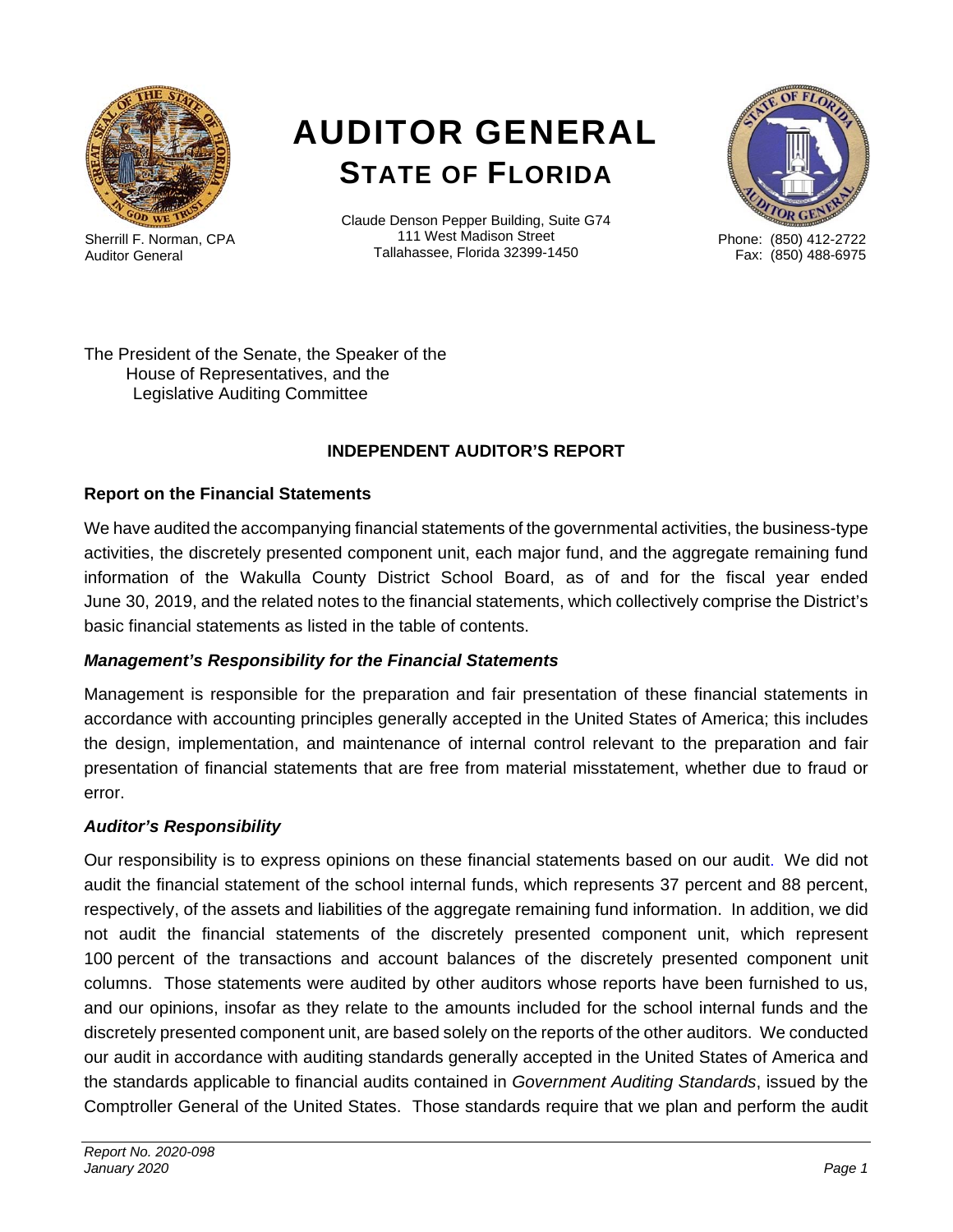to obtain reasonable assurance about whether the financial statements are free from material misstatement. The financial statement of the school internal funds was not audited in accordance with *Government Auditing Standards*.

An audit involves performing procedures to obtain audit evidence about the amounts and disclosures in the financial statements. The procedures selected depend on the auditor's judgment, including the assessment of the risks of material misstatement of the financial statements, whether due to fraud or error. In making those risk assessments, the auditor considers internal control relevant to the entity's preparation and fair presentation of the financial statements in order to design audit procedures that are appropriate in the circumstances, but not for the purpose of expressing an opinion on the effectiveness of the entity's internal control. Accordingly, we express no such opinion. An audit also includes evaluating the appropriateness of accounting policies used and the reasonableness of significant accounting estimates made by management, as well as evaluating the overall presentation of the financial statements.

We believe that the audit evidence we have obtained is sufficient and appropriate to provide a basis for our audit opinions.

### *Opinions*

In our opinion, based on our audit and the reports of other auditors, the financial statements referred to above present fairly, in all material respects, the respective financial position of the governmental activities, the business-type activities, the discretely presented component unit, each major fund, and the aggregate remaining fund information of the Wakulla County District School Board, as of June 30, 2019, and the respective changes in financial position and, where applicable, cash flows thereof for the fiscal year then ended in accordance with accounting principles generally accepted in the United States of America.

### *Other Matters*

### *Required Supplementary Information*

Accounting principles generally accepted in the United States of America require that **MANAGEMENT'S DISCUSSION AND ANALYSIS**, the **Budgetary Comparison Schedule – General and Major Special Revenue Funds**, **Schedule of Changes in the District's Total OPEB Liability and Related Ratios**, **Schedule of the District's Proportionate Share of the Net Pension Liability – Florida Retirement System Pension Plan**, **Schedule of District Contributions – Florida Retirement System Pension Plan**, **Schedule of the District's Proportionate Share of the Net Pension Liability – Health Insurance Subsidy Pension Plan**, **Schedule of District Contributions – Health Insurance Subsidy Pension Plan**, and **Notes to Required Supplementary Information**, as listed in the table of contents, be presented to supplement the basic financial statements. Such information, although not a part of the basic financial statements, is required by the Governmental Accounting Standards Board who considers it to be an essential part of financial reporting for placing the basic financial statements in an appropriate operational, economic, or historical context. We have applied certain limited procedures to the required supplementary information in accordance with auditing standards generally accepted in the United States of America, which consisted of inquiries of management about the methods of preparing the information and comparing the information for consistency with management's responses to our inquiries, the basic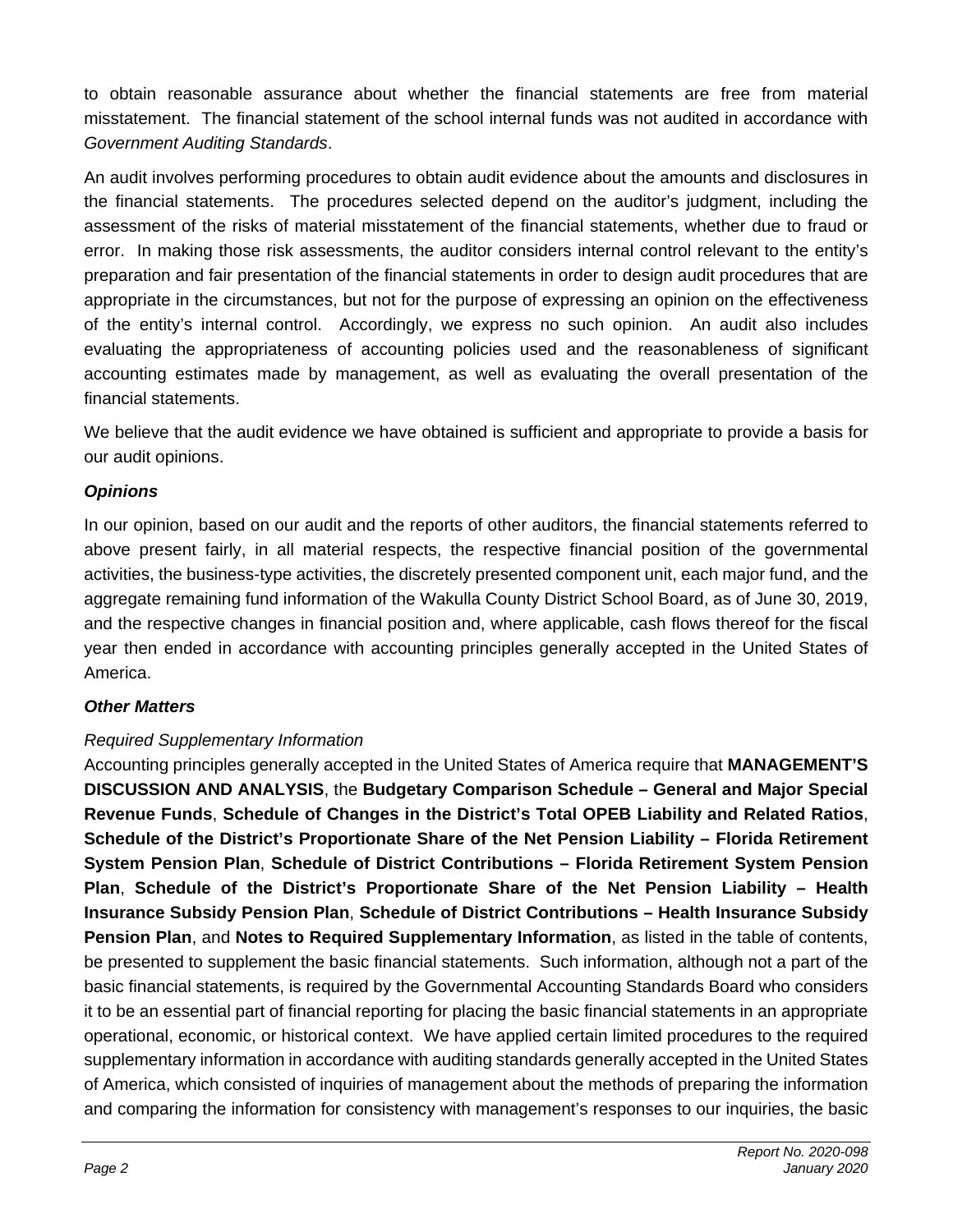<span id="page-8-0"></span>financial statements, and other knowledge we obtained during our audit of the basic financial statements. We do not express an opinion or provide any assurance on the information because the limited procedures do not provide us with sufficient evidence to express an opinion or provide any assurance.

### *Supplementary Information*

Our audit was conducted for the purpose of forming opinions on the financial statements that collectively comprise the District's basic financial statements. The accompanying **SCHEDULE OF EXPENDITURES OF FEDERAL AWARDS**, as required by Title 2 U.S. *Code of Federal Regulations* Part 200, *Uniform Administrative Requirements, Cost Principles, and Audit Requirements for Federal Awards*, is presented for purposes of additional analysis and is not a required part of the basic financial statements.

The accompanying **SCHEDULE OF EXPENDITURES OF FEDERAL AWARDS** is the responsibility of management and was derived from and relates directly to the underlying accounting and other records used to prepare the basic financial statements. Such information has been subjected to the auditing procedures applied in the audit of the basic financial statements and certain additional procedures, including comparing and reconciling such information directly to the underlying accounting and other records used to prepare the basic financial statements or to the basic financial statements themselves, and other additional procedures in accordance with auditing standards generally accepted in the United States of America. In our opinion, the accompanying **SCHEDULE OF EXPENDITURES OF FEDERAL AWARDS** is fairly stated, in all material respects, in relation to the basic financial statements as a whole.

### **Other Reporting Required by** *Government Auditing Standards*

In accordance with *Government Auditing Standards*, we have also issued our report dated January 15, 2020, on our consideration of the District's internal control over financial reporting and on our tests of its compliance with certain provisions of laws, rules, regulations, contracts, and grant agreements and other matters included under the heading **INDEPENDENT AUDITOR'S REPORT ON INTERNAL CONTROL OVER FINANCIAL REPORTING AND ON COMPLIANCE AND OTHER MATTERS BASED ON AN AUDIT OF FINANCIAL STATEMENTS PERFORMED IN ACCORDANCE WITH** *GOVERNMENT AUDITING STANDARDS*. The purpose of that report is solely to describe the scope of our testing of internal control over financial reporting and compliance and the results of that testing, and not to provide an opinion on the effectiveness of the District's internal control over financial reporting or on compliance. That report is an integral part of an audit performed in accordance with *Government Auditing Standards* in considering the District's internal control over financial reporting and compliance.

Respectfully submitted,

Sherrill F. Norman, CPA Tallahassee, Florida January 15, 2020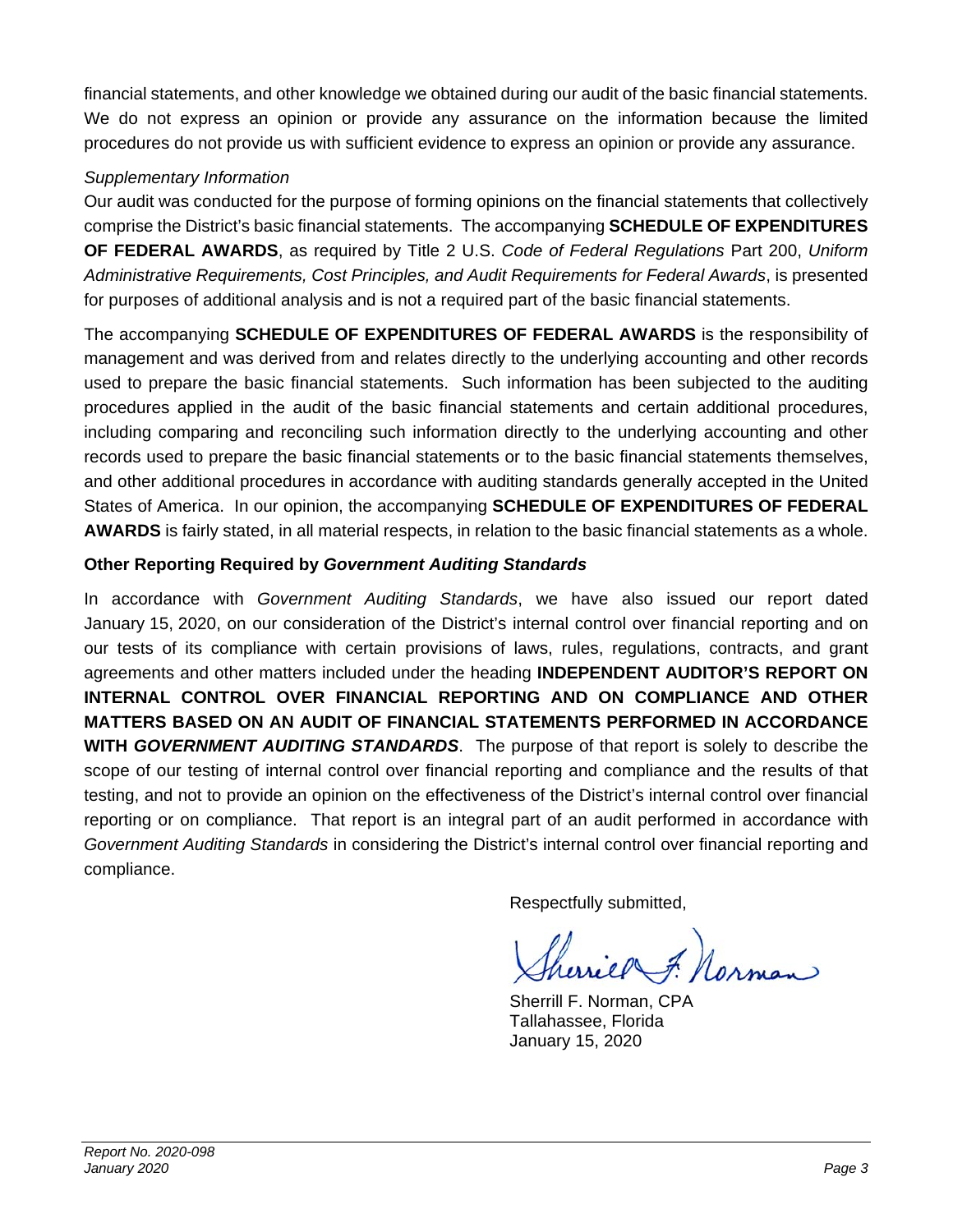# <span id="page-9-0"></span>*MANAGEMENT'S DISCUSSION AND ANALYSIS*

The management of the Wakulla County District School Board has prepared the following discussion and analysis to provide an overview of the District's financial activities for the fiscal year ended June 30, 2019. The information contained in the Management's Discussion and Analysis (MD&A) is intended to highlight significant transactions, events, and conditions and should be considered in conjunction with the District's financial statements and notes to financial statements found immediately following the MD&A.

### FINANCIAL HIGHLIGHTS

Key financial highlights for the 2018-19 fiscal year are as follows:

- The District's total net position decreased by \$1,343,530.66, which represents a 2.2 percent decrease from the 2017-18 fiscal year.
- General Fund expenditures exceeded revenues by \$698,312.66. This may be compared to last year's results in which General Fund expenditures exceeded revenues by \$1,539,819.10.
- The unassigned and assigned fund balances for the General Fund, representing the net current financial resources available for general appropriations by the Board, totaled \$3,963,069.08, or 9.9 percent General Fund expenditures totaling \$39,834,496.77. This represents a 3.2 percent increase from the previous year's unassigned and assigned fund balances of \$3,840,815.49.

### OVERVIEW OF FINANCIAL STATEMENTS

The basic financial statements consist of three components: (1) government-wide financial statements; (2) fund financial statements; and (3) notes to financial statements. This report also includes supplementary information intended to furnish additional details to support the basic financial statements.

### **Government-Wide Financial Statements**

The government-wide financial statements provide both short-term and long-term information about the District's overall financial condition in a manner similar to those of a private-sector business. The statements include a statement of net position and a statement of activities that are designed to provide consolidated financial information about the governmental and business-type activities of the District presented on the accrual basis of accounting. The statement of net position provides information about the District's financial position, its assets, liabilities, and deferred inflows/outflows of resources, using an economic resources measurement focus. Assets plus deferred outflows of resources, less liabilities and deferred inflows of resources, equals net position, which is a measure of the District's financial health. The statement of activities presents information about the change in the District's net position, the results of operations, during the fiscal year. An increase or decrease in net position is an indication of whether the District's financial health is improving or deteriorating.

The government-wide statements present the District's activities in the following categories:

 Governmental activities – This represents most of the District's services, including its educational programs such as basic, vocational, adult, and exceptional education. Support functions such as transportation and administration are also included. Local property taxes and the State's education finance program provide most of the resources that support these activities.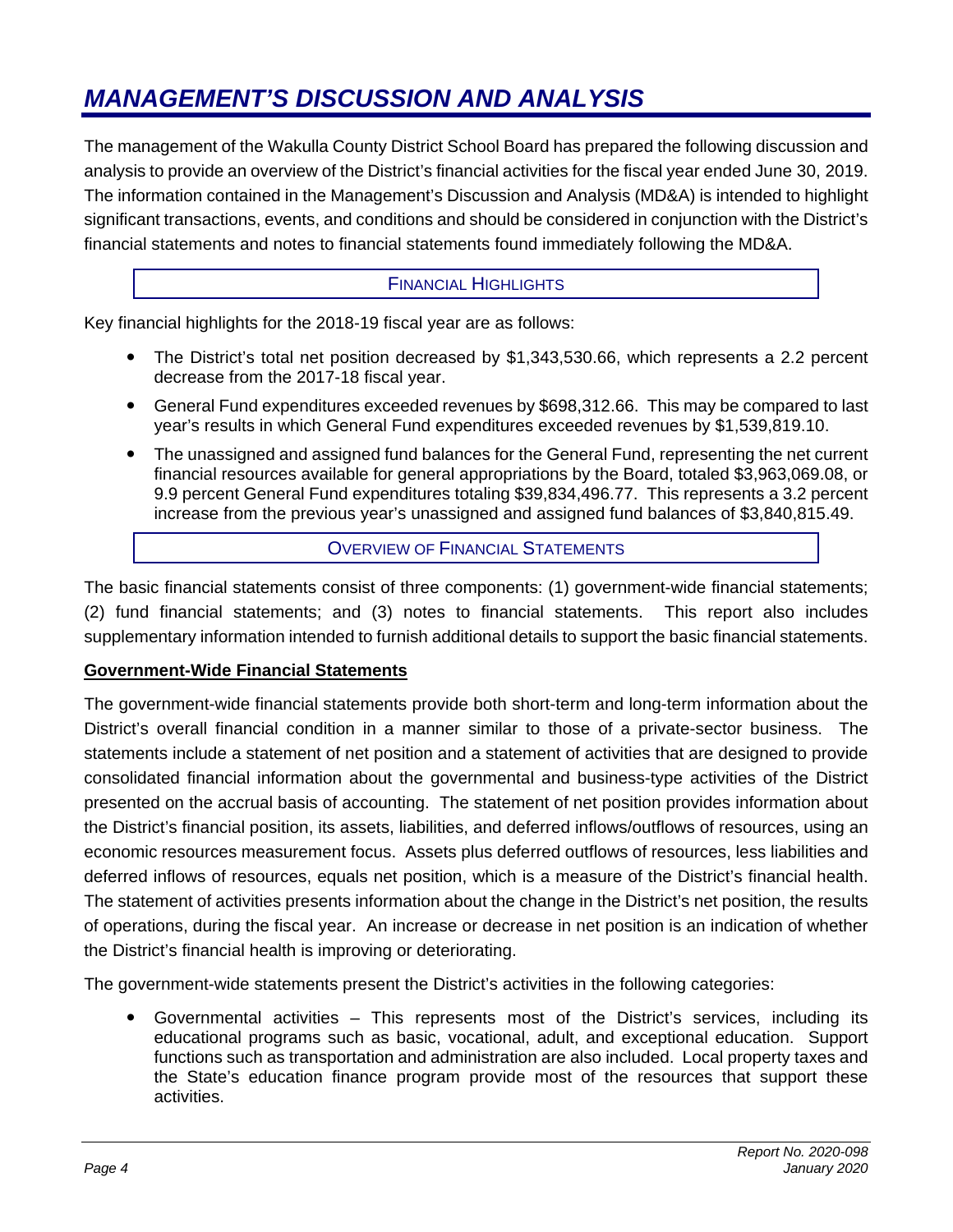- Business-type activities As the fiscal agent of the Small School District Council Consortium, the District charges fees to cover the cost of certain services it provides.
- Component unit The District presents Wakulla's Charter School of Arts, Science and Technology, Inc. as a separate legal entity in this report. Although the school is a legally separate organization, it is considered a component unit for financial reporting purposes and is included in this report because the school meets the criteria for inclusion provided by generally accepted accounting principles. Financial information for this component unit is reported separately from the financial information presented for the primary government.

### **Fund Financial Statements**

Fund financial statements are one of the components of the basic financial statements. A fund is a grouping of related accounts that is used to maintain control over resources that have been segregated for specific activities or objectives. The District uses fund accounting to ensure and demonstrate compliance with finance-related legal requirements and prudent fiscal management. Certain funds are established by law while others are created by legal agreements, such as bond covenants. Fund financial statements provide more detailed information about the District's financial activities, focusing on its most significant or "major" funds rather than fund types. This is in contrast to the entity-wide perspective contained in the government-wide statements. All of the District's funds may be classified within one of the broad categories discussed below.

**Governmental Funds**: Governmental funds are used to account for essentially the same functions reported as governmental activities in the government-wide financial statements. However, unlike the government-wide financial statements, governmental fund financial statements focus on near-term inflows and outflows of spendable resources, as well as on balances of spendable resources available at the end of the fiscal year. Such information may be useful in assessing a government's near-term financing requirements.

Because the focus of governmental funds is narrower than that of the government-wide financial statements, it is useful to compare the information presented for governmental funds with similar information presented for governmental activities in the government-wide financial statements. By doing so, readers may better understand the long-term impact of the government's near-term financing decisions. Both the governmental funds balance sheet and the governmental funds statement of revenues, expenditures, and changes in fund balances provide a reconciliation to facilitate this comparison between governmental funds and governmental activities.

The governmental funds balance sheet and statement of revenues, expenditures, and changes in fund balances provide detailed information about the District's most significant funds. The District's major funds are the General Fund, Special Revenue – Other Fund, Capital Projects – Local Capital Improvement Fund, and Capital Projects – Other Fund. Data from the other governmental funds are combined into a single, aggregated presentation.

The District adopts an annual appropriated budget for its governmental funds. A budgetary comparison schedule has been provided for the General and major Special Revenue Funds to demonstrate compliance with the budget.

**Proprietary Funds**: Proprietary funds may be established to account for activities in which a fee is charged for services. Enterprise funds are used to report the same functions as business-type activities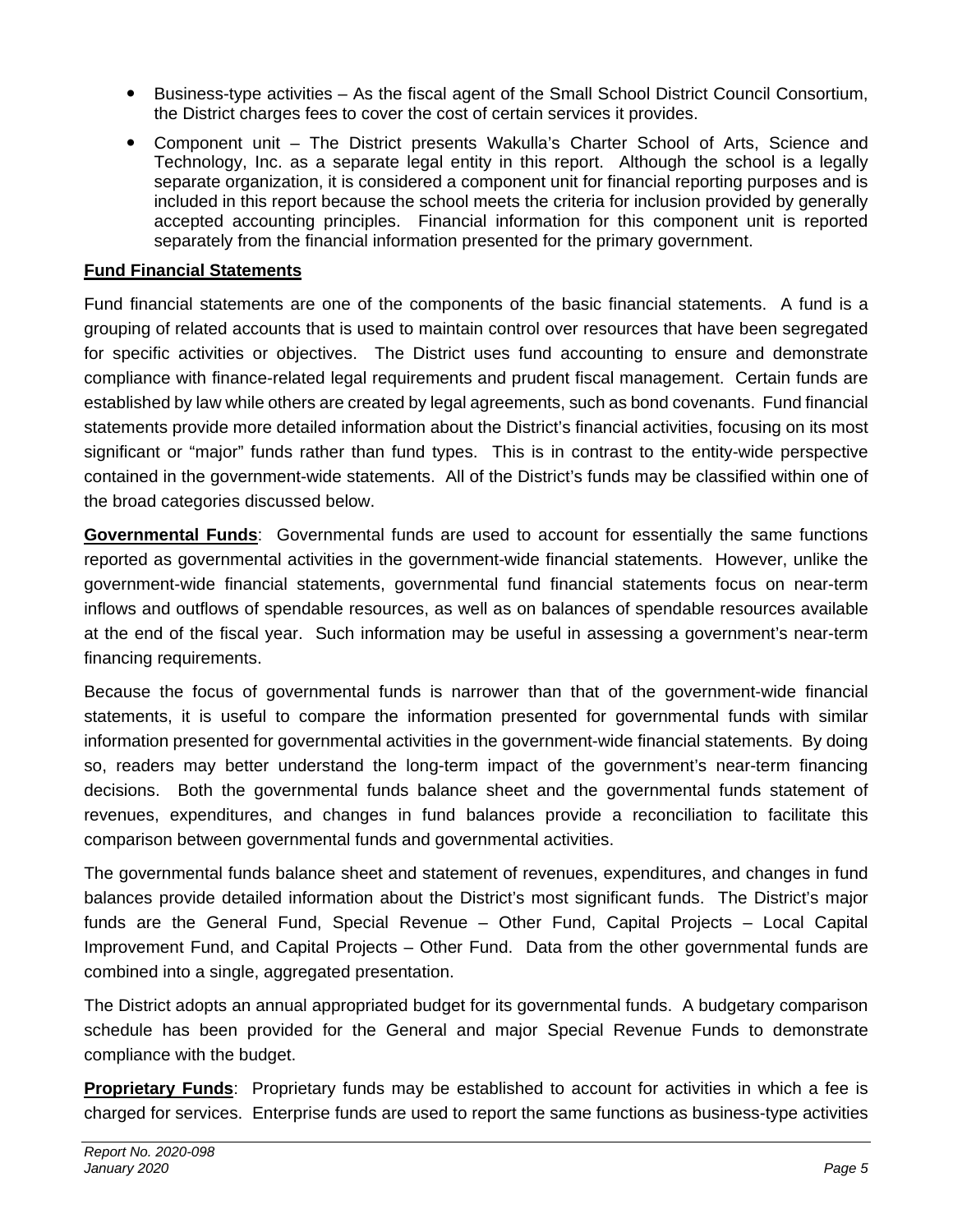in the government-wide financial statements. The District uses an enterprise fund to account for the activities of the Small School District Council Consortium, for which the District is fiscal agent.

**Fiduciary Funds**: Fiduciary funds are used to report assets held in a trustee or fiduciary capacity for the benefit of external parties, such as student activity funds. Fiduciary funds are not reflected in the government-wide statements because the resources are not available to support the District's own programs. In its fiduciary capacity, the District is responsible for ensuring that the assets reported in these funds are used only for their intended purposes. The District uses agency funds to account for resources held for student activities and groups.

### **Notes to Financial Statements**

The notes provide additional information that is essential for a full understanding of the data provided in the government-wide and fund financial statements.

### **Other Information**

In addition to the basic financial statements and accompanying notes, this report also presents required supplementary information concerning the District's net pension liability and changes in its other postemployment benefits liability.

GOVERNMENT-WIDE FINANCIAL ANALYSIS

As noted earlier, net position over time may serve as a useful indicator of a government's financial health. The following is a summary of the District's net position as of June 30, 2019, compared to net position as of June 30, 2018:

|                                                   |                                     | Governmental<br><b>Business-Type</b><br><b>Activities</b><br><b>Activities</b> |               |                          |                                 |                                 |  | Total |
|---------------------------------------------------|-------------------------------------|--------------------------------------------------------------------------------|---------------|--------------------------|---------------------------------|---------------------------------|--|-------|
|                                                   | $6 - 30 - 19$                       | $6 - 30 - 18$                                                                  | $6 - 30 - 19$ | $6 - 30 - 18$            | $6 - 30 - 19$                   | $6 - 30 - 18$                   |  |       |
| <b>Current and Other Assets</b><br>Capital Assets | 9,512,380.44<br>\$<br>77,219,402.18 | 7,538,950.00<br>S.<br>78,030,666.12                                            | \$25,607.80   | \$29,326.92              | \$9,537,988.24<br>77,219,402.18 | \$7,568,276.92<br>78,030,666.12 |  |       |
| <b>Total Assets</b>                               | 86,731,782.62                       | 85,569,616.12                                                                  | 25,607.80     | 29,326.92                | 86,757,390.42                   | 85,598,943.04                   |  |       |
| <b>Deferred Outflows of Resources</b>             | 10,526,317.00                       | 10,939,329.00                                                                  |               | $\overline{\phantom{a}}$ | 10,526,317.00                   | 10,939,329.00                   |  |       |
| Long-Term Liabilities<br><b>Other Liabilities</b> | 32,245,891.70<br>538,034.34         | 31,031,441.59<br>453,645.01                                                    | 9,337.00      | 11,712.40                | 32,245,891.70<br>547,371.34     | 31,031,441.59<br>465,357.41     |  |       |
| <b>Total Liabilities</b>                          | 32,783,926.04                       | 31,485,086.60                                                                  | 9,337.00      | 11,712.40                | 32,793,263.04                   | 31,496,799.00                   |  |       |
| <b>Deferred Inflows of Resources</b>              | 3,449,674.00                        | 2,657,172.00                                                                   |               |                          | 3,449,674.00                    | 2,657,172.00                    |  |       |
| Net Position:                                     |                                     |                                                                                |               |                          |                                 |                                 |  |       |
| Net Investment in Capital Assets                  | 76,307,402.18                       | 77,987,666.12                                                                  |               |                          | 76,307,402.18                   | 77,987,666.12                   |  |       |
| Restricted                                        | 3,466,785.97                        | 1,751,696.82                                                                   |               |                          | 3,466,785.97                    | 1,751,696.82                    |  |       |
| Unrestricted (Deficit)                            | (18, 749, 688.57)                   | (17,372,676.42)                                                                | 16,270.80     | 17,614.52                | (18,733,417.77)                 | (17,355,061.90)                 |  |       |
| <b>Total Net Position</b>                         | 61,024,499.58<br>SS.                | \$62,366,686.52                                                                | \$16,270.80   | \$17,614.52              | \$61,040,770.38                 | \$62,384,301.04                 |  |       |

### **Net Position, End of Year**

The largest portion of the District's net position is investment in capital assets (e.g., land; buildings; furniture, fixtures, and equipment), less any related debt still outstanding. The District uses these capital assets to provide services to students; consequently, these assets are not available for future spending.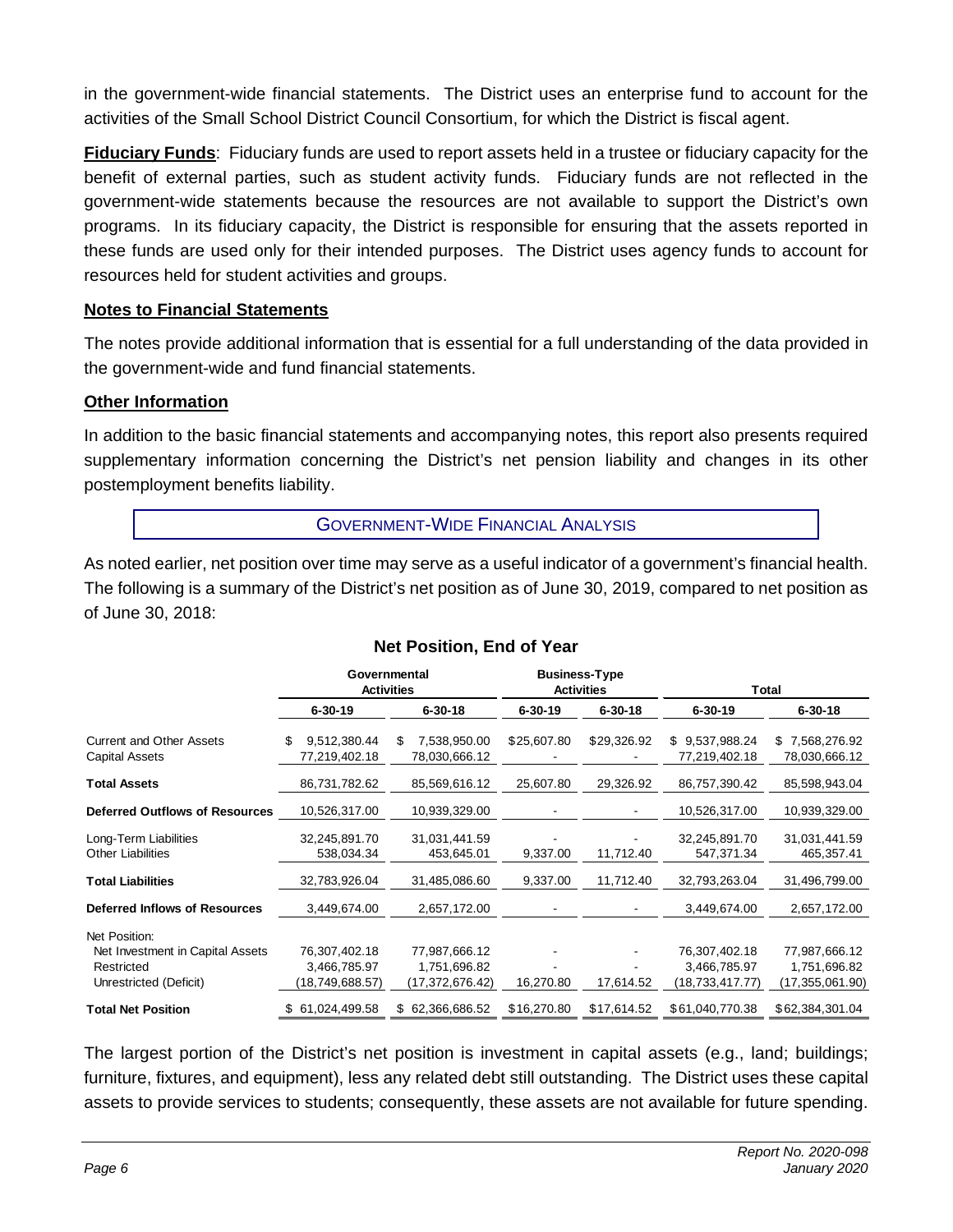The restricted portion of the District's net position represents resources that are subject to external restrictions on how they may be used.

As of June 30, 2019, the unrestricted portion of the District's net position remains negative due to the recognized pension liability.

The key elements of the changes in the District's net position for the fiscal years ended June 30, 2019, and June 30, 2018, are as follows:

|                                                 |                  | Governmental<br><b>Activities</b> | <b>Business-Type</b><br><b>Activities</b> |               |                  | <b>Total</b>     |
|-------------------------------------------------|------------------|-----------------------------------|-------------------------------------------|---------------|------------------|------------------|
|                                                 | 6-30-19          | $6 - 30 - 18$                     | 6-30-19                                   | $6 - 30 - 18$ | 6-30-19          | $6 - 30 - 18$    |
| Program Revenues:                               |                  |                                   |                                           |               |                  |                  |
| <b>Charges for Services</b>                     | \$<br>388,281.52 | \$<br>389,378.80                  | \$105,450.00                              | \$108,300.00  | \$<br>493,731.52 | \$<br>497,678.80 |
| <b>Operating Grants and Contributions</b>       | 3,779,573.12     | 3,541,550.62                      |                                           |               | 3,779,573.12     | 3,541,550.62     |
| <b>Capital Grants and Contributions</b>         | 199,203.08       | 205,800.21                        |                                           |               | 199,203.08       | 205,800.21       |
| <b>General Revenues:</b>                        |                  |                                   |                                           |               |                  |                  |
| Property Taxes, Levied for Operational Purposes | 6,427,404.89     | 6,316,594.68                      |                                           |               | 6,427,404.89     | 6,316,594.68     |
| Property Taxes, Levied for Capital Projects     | 1,976,414.37     | 1,866,726.42                      |                                           |               | 1,976,414.37     | 1,866,726.42     |
| Grants and Contributions Not Restricted         |                  |                                   |                                           |               |                  |                  |
| to Specific Programs                            | 33,481,622.40    | 32,622,615.67                     |                                           |               | 33,481,622.40    | 32,622,615.67    |
| <b>Unrestricted Investment Earnings</b>         | 217,581.69       | 136,032.24                        |                                           |               | 217,581.69       | 136,032.24       |
| Miscellaneous                                   | 442,281.03       | 599,228.19                        |                                           |               | 442,281.03       | 599,228.19       |
| <b>Total Revenues</b>                           | 46,912,362.10    | 45,677,926.83                     | 105,450.00                                | 108,300.00    | 47,017,812.10    | 45,786,226.83    |
| Functions/Program Expenses:                     |                  |                                   |                                           |               |                  |                  |
| Instruction                                     | 24,744,482.71    | 24,627,313.75                     |                                           |               | 24,744,482.71    | 24,627,313.75    |
| <b>Student Support Services</b>                 | 3,209,876.28     | 2,474,938.86                      |                                           |               | 3,209,876.28     | 2,474,938.86     |
| <b>Instructional Media Services</b>             | 536,948.86       | 496,477.98                        |                                           |               | 536,948.86       | 496,477.98       |
| Instruction and Curriculum Development Services | 540,269.09       | 703,576.94                        |                                           |               | 540,269.09       | 703,576.94       |
| <b>Instructional Staff Training Services</b>    | 646,903.23       | 463,831.86                        |                                           |               | 646,903.23       | 463,831.86       |
| Instruction-Related Technology                  | 269,052.55       | 276,794.97                        |                                           |               | 269,052.55       | 276,794.97       |
| Board                                           | 740,243.85       | 537,247.48                        |                                           |               | 740,243.85       | 537,247.48       |
| <b>General Administration</b>                   | 393,158.35       | 530,778.70                        |                                           |               | 393, 158.35      | 530,778.70       |
| School Administration                           | 2,834,233.52     | 2,986,948.57                      |                                           |               | 2,834,233.52     | 2,986,948.57     |
| Facilities Acquisition and Construction         | 513,443.66       | 214,317.81                        |                                           |               | 513,443.66       | 214,317.81       |
| <b>Fiscal Services</b>                          | 554,091.55       | 536,567.65                        |                                           |               | 554,091.55       | 536,567.65       |
| <b>Food Services</b>                            | 2,309,457.99     | 2,315,758.66                      |                                           |               | 2,309,457.99     | 2,315,758.66     |
| <b>Central Services</b>                         | 778,545.58       | 766,078.26                        |                                           |               | 778,545.58       | 766,078.26       |
| <b>Student Transportation Services</b>          | 3,042,484.75     | 3,238,707.42                      |                                           |               | 3,042,484.75     | 3,238,707.42     |
| Operation of Plant                              | 3,755,295.41     | 3,835,164.74                      |                                           |               | 3,755,295.41     | 3,835,164.74     |
| Maintenance of Plant                            | 1,152,234.57     | 921,455.70                        |                                           |               | 1,152,234.57     | 921,455.70       |
| Administrative Technology Services              | 222,928.80       | 228,516.53                        |                                           |               | 222,928.80       | 228,516.53       |
| <b>Community Services</b>                       | 10,556.89        | 13,685.18                         |                                           |               | 10,556.89        | 13,685.18        |
| Unallocated Interest on Long-Term Debt          | 13,458.75        | 5,400.37                          |                                           |               | 13,458.75        | 5,400.37         |
| <b>Unallocated Depreciation Expense</b>         | 1,981,134.65     | 1,979,218.95                      |                                           |               | 1,981,134.65     | 1,979,218.95     |
| Small School District Council Consortium        |                  |                                   | 106,793.72                                | 108,772.30    | 106,793.72       | 108,772.30       |
| <b>Total Functions/Program Expenses</b>         | 48,248,801.04    | 47, 152, 780. 38                  | 106,793.72                                | 108,772.30    | 48,355,594.76    | 47,261,552.68    |
| <b>Change in Net Position</b>                   | (1,336,438.94)   | (1,474,853.55)                    | (1,343.72)                                | (472.30)      | (1,337,782.66)   | (1,475,325.85)   |
|                                                 |                  |                                   |                                           |               |                  |                  |
| Net Position - Beginning                        | 62,366,686.52    | 65,073,707.07                     | 17,614.52                                 | 18,086.82     | 62,384,301.04    | 65,091,793.89    |
| Adjustment to Beginning Net Position (1)        | (5,748.00)       | (1,232,167.00)                    | ۰                                         |               | (5,748.00)       | (1,232,167.00)   |
| Net Position - Beginning, as Restated           | 62,360,938.52    | 63,841,540.07                     | 17,614.52                                 | 18,086.82     | 62,378,553.04    | 63,859,626.89    |
| <b>Net Position - Ending</b>                    | \$61,024,499.58  | \$62,366,686.52                   | \$16,270.80                               | \$17,614.52   | \$61,040,770.38  | \$62,384,301.04  |

### **Operating Results for the Fiscal Year Ended**

 (1) In the 2017-18 fiscal year, the adjustment to beginning net position was due to the implementation of GASB Statement No. 75, which was a change in accounting principle that addressed accounting and financial reporting for other postemployment benefits. In the 2018-19 fiscal year, the adjustment to beginning net position was the result of the District recognizing its proportionate share of the FRS restatement of beginning net position of the FRS Pension Plan due to the implementation of GASB Statement No. 75.

The largest revenue source is the State of Florida (70 percent). Revenues from State sources for current operations are primarily received through the Florida Education Finance Program (FEFP) funding formula. The FEFP funding formula utilizes student enrollment data and is designed to maintain equity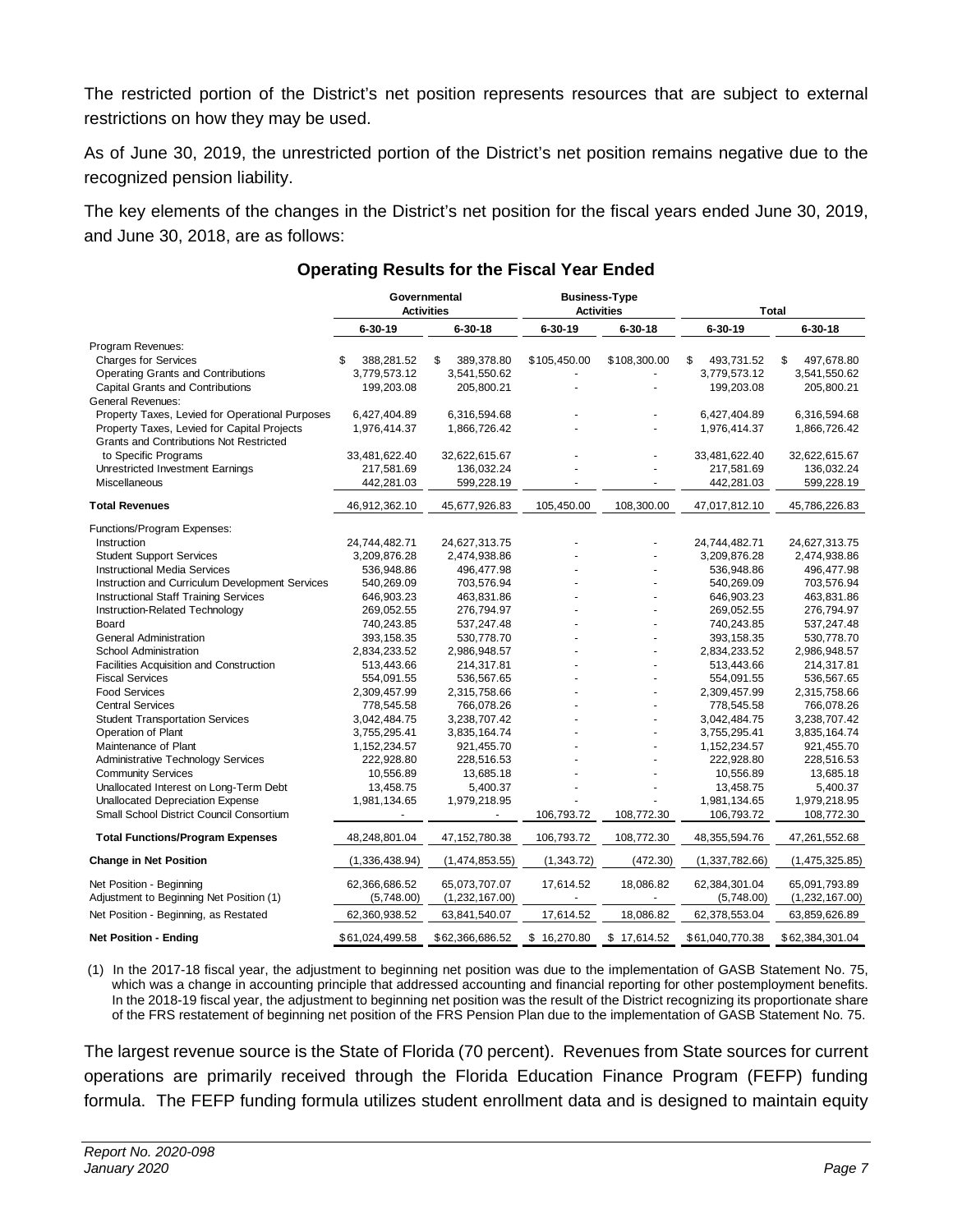in funding across all Florida school districts, taking into consideration the District's funding ability based on the local property tax base. Compared to the previous year, the base student allocation multiplied by the District cost differential increased by 0.5 percent from \$3,981.98 per full-time equivalent student to \$4,000.51 per full-time equivalent student. Overall State revenues totaled \$32,740,761.56, an increase of \$1,076,898.97.

Instruction expense represents 51.3 percent of total governmental expenses in the 2018-19 fiscal year which is consistent with the prior fiscal year.

### FINANCIAL ANALYSIS OF THE DISTRICT'S FUNDS

### **Major Governmental Funds**

The General Fund is the District's chief operating fund. For the current fiscal year, 83.7 percent of revenues and 86.8 percent of expenditures of the governmental funds were accounted for in the General Fund. During the fiscal year, the total fund balance increased by \$351,336.81 to \$5,079,911.22. The unassigned and assigned fund balance of the General Fund are an important indicator of the District's financial condition. Through fiscal prudence, the District attempts to maintain an unassigned plus assigned fund balance of at least 8 percent of General Fund revenues for any given fiscal year. At the end of the current fiscal year, unassigned plus assigned fund balance was \$3,963,069.08, or 10.1 percent of General Fund revenues totaling \$39,136,184.11. The unassigned plus assigned fund balance increased \$122,253.59 from the unassigned plus assigned fund balance of \$3,840,815.49 in the previous fiscal year.

The Special Revenue – Other Fund is used to account for certain Federal grant program activities, including revenues and expenditures totaling \$2,338,748.46 each. Because grant revenues are not recognized until expenditures are incurred, this fund generally does not accumulate a fund balance.

The Capital Projects – Local Capital Improvement Fund has a total fund balance of \$1,163,650.40. The fund balance for this fund is restricted for the acquisition, construction, and maintenance of capital assets. Of the total fund balance, \$369,669 has been encumbered for construction projects, including the Shadeville Greasetrap Replacement project.

The Capital Projects – Other Fund has a total fund balance of \$1,504,803.54. The fund balance for this fund is assigned for the acquisition, construction, and maintenance of capital assets. Of the total fund balance, \$448,963 has been encumbered for construction projects, including the new lift station at Wakulla High School.

### **Proprietary Funds**

The only proprietary fund for the District is the Small School District Council Consortium Enterprise Fund which reported unrestricted net position of \$16,270.80, a slight decrease from the previous year.

GENERAL FUND BUDGETARY HIGHLIGHTS

During the 2018-19 fiscal year, the District amended its General Fund budget several times, which resulted in an increase in total budgeted revenues amounting to \$179,387.78, and an increase in final appropriations of \$886,121.68 from original budgeted amounts.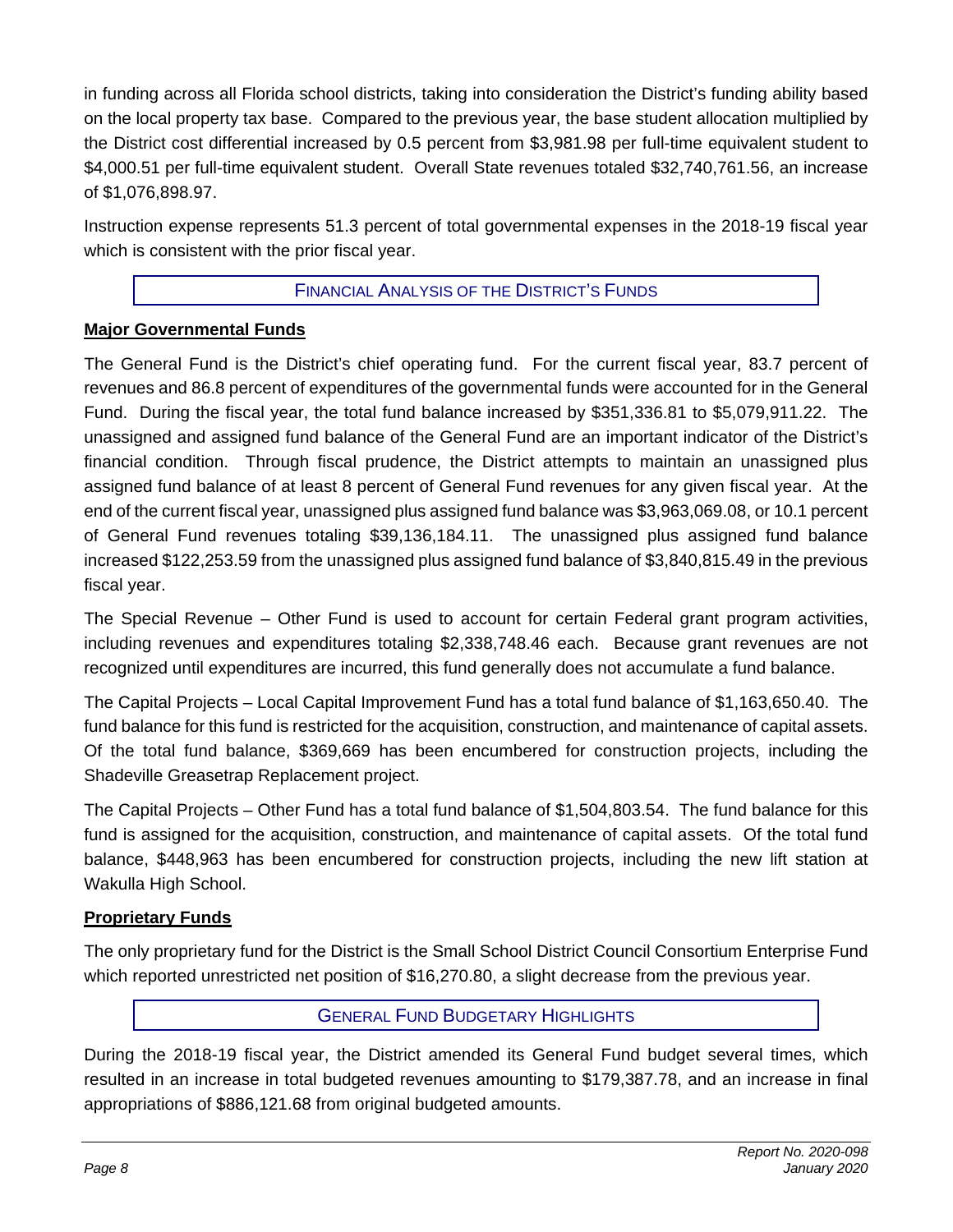Actual revenues are \$170,655.33, or 0.4 percent, more than the final budgeted amounts and actual expenditures are \$2,613,716.95, or 6.2 percent, less than final budget amounts. The decrease in expenditures was mainly because instruction and school administration expenditures were less than planned. The actual ending fund balance exceeded the estimated fund balance contained in the final amended budget by \$2,748,935.02.

### CAPITAL ASSETS AND LONG-TERM DEBT

### **Capital Assets**

The District's investment in capital assets for its governmental activities as of June 30, 2019, is \$77,219,402.18 (net of accumulated depreciation). This investment in capital assets includes land; land improvements; construction in progress; improvements other than buildings; buildings and fixed equipment; furniture, fixtures, and equipment; motor vehicles; and audio visual materials and computer software.

Additional information on the District's capital assets can be found in Notes I.F.4., III.C., and III.F. to the financial statements.

### **Long-Term Debt**

At June 30, 2019, the District had total long-term debt outstanding of \$912,000, which is mainly composed of a \$900,000 note from direct borrowings entered into during the fiscal year for the purchase of school buses. During the current fiscal year, retirement of debt was \$31,000.

Additional information on the District's long-term debt can be found in Notes I.F.6. and III.H. to the financial statements.

No changes were noted in the District's credit ratings.

REQUESTS FOR INFORMATION

This report is designed to provide a general overview of the District's finances for all those with an interest in the District's finances. Questions concerning information provided in the MD&A or other required supplementary information, and financial statements and notes thereto, or requests for additional financial information should be addressed to the Chief Financial Officer, Wakulla County District School Board, 69 Arran Road, Crawfordville, Florida 32327.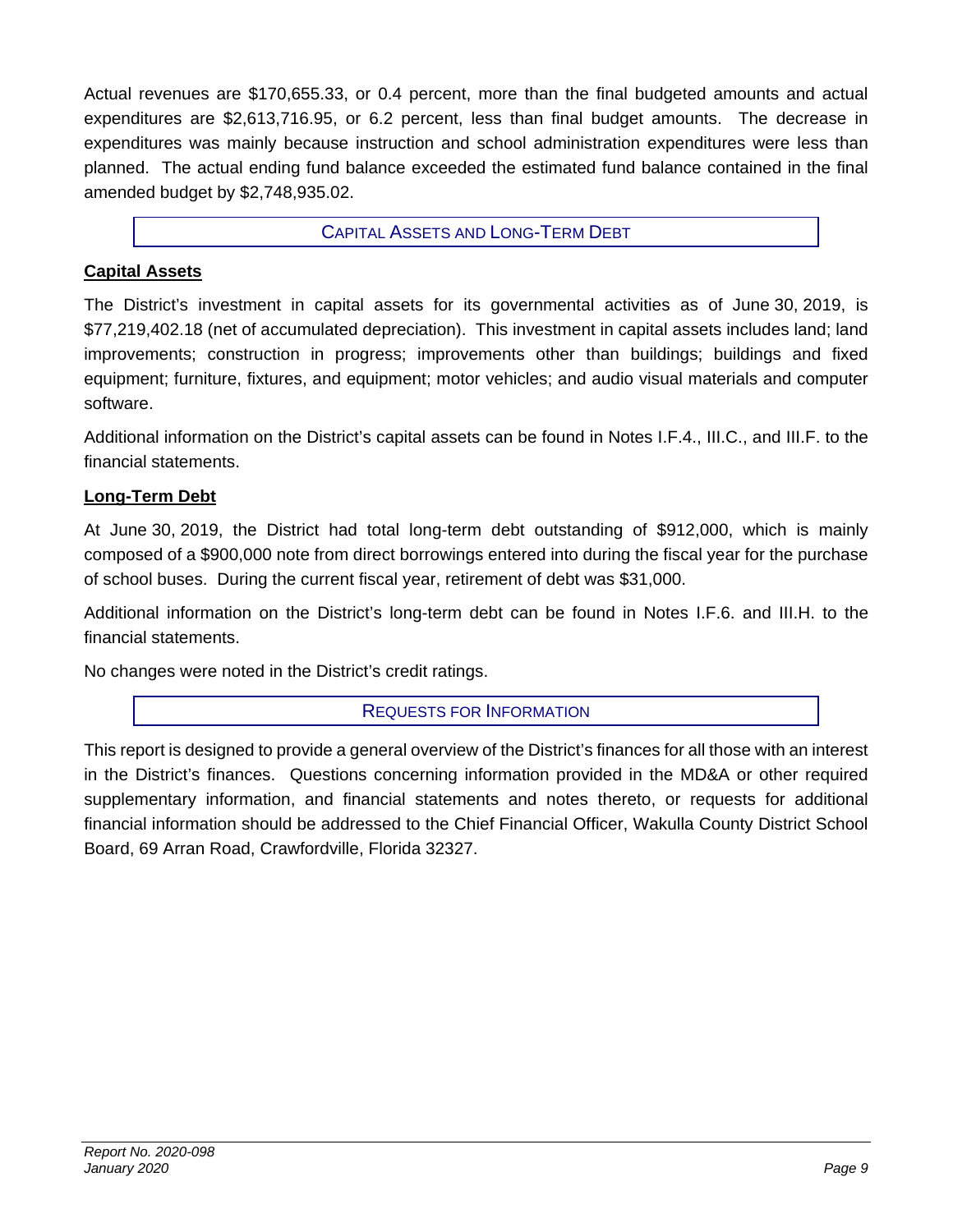THIS PAGE INTENTIONALLY LEFT BLANK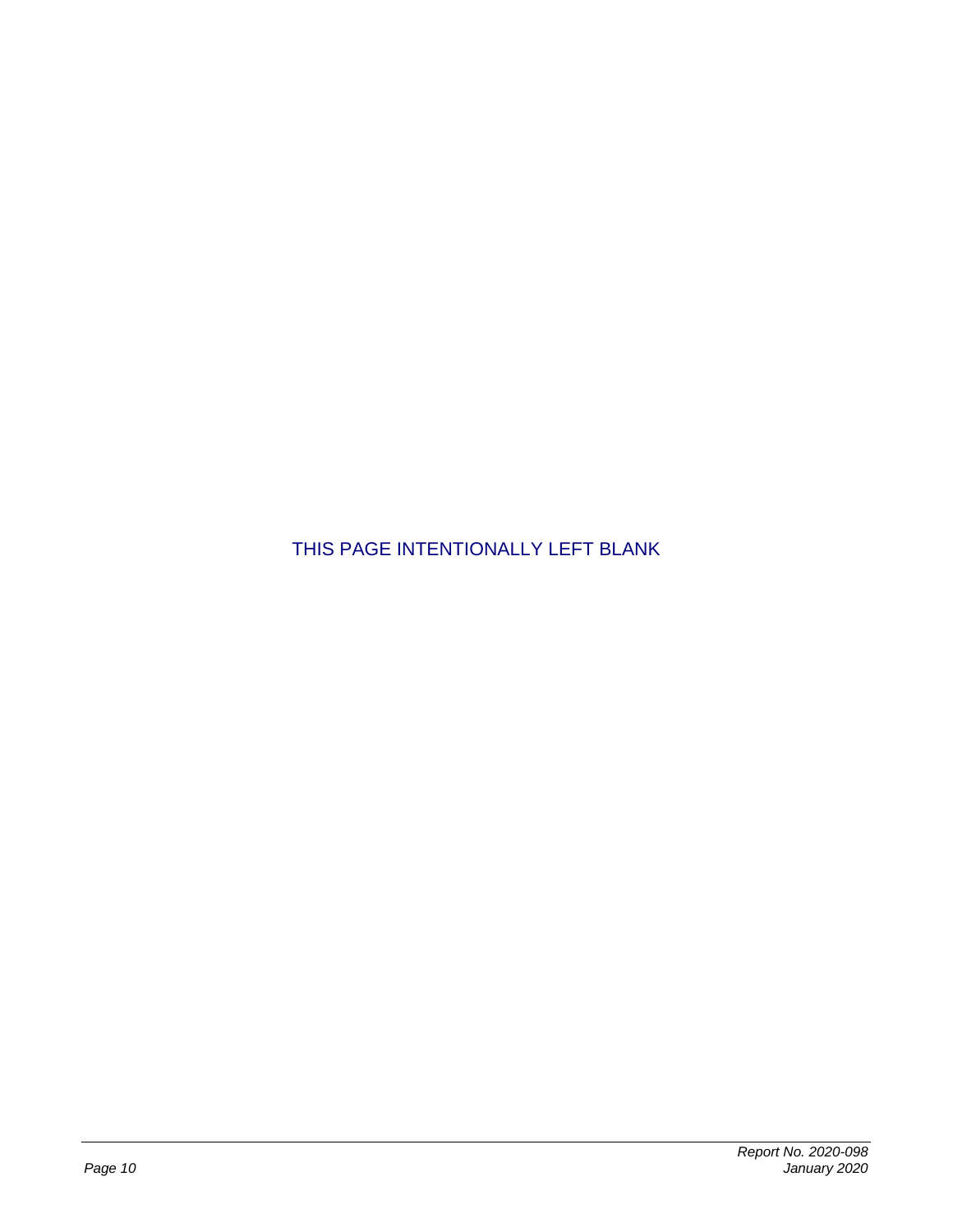# <span id="page-16-0"></span>*BASIC FINANCIAL STATEMENTS*

#### **Wakulla County District School Board Statement of Net Position June 30, 2019**

|                                                                  | <b>Primary Government</b>         |                                           |                               |                                |
|------------------------------------------------------------------|-----------------------------------|-------------------------------------------|-------------------------------|--------------------------------|
|                                                                  | Governmental<br><b>Activities</b> | <b>Business-Type</b><br><b>Activities</b> | Total                         | <b>Component</b><br>Unit       |
| <b>ASSETS</b>                                                    |                                   |                                           |                               |                                |
| Cash and Cash Equivalents<br>Investments                         | \$<br>8,310,344.22<br>191.84      | \$<br>25,607.80                           | \$<br>8,335,952.02<br>191.84  | 263,374.00<br>\$<br>100,937.00 |
| <b>Accounts Receivable</b>                                       | 31,616.40                         |                                           | 31,616.40                     | 1,276.00                       |
| Due from Other Agencies                                          | 878,172.60                        |                                           | 878,172.60                    | 18,363.00                      |
| Prepaid Items                                                    | 22,163.24                         |                                           | 22,163.24                     | 11,131.00                      |
| Inventories                                                      | 269,892.14                        |                                           | 269,892.14                    |                                |
| Nondepreciable Capital Assets<br>Depreciable Capital Assets, Net | 3,750,260.56<br>73,469,141.62     |                                           | 3,750,260.56<br>73,469,141.62 | 726,158.00                     |
| <b>TOTAL ASSETS</b>                                              | 86,731,782.62                     | 25,607.80                                 | 86,757,390.42                 | 1,121,239.00                   |
| DEFERRED OUTFLOWS OF RESOURCES                                   |                                   |                                           |                               |                                |
| Other Postemployment Benefits                                    | 237,349.00                        |                                           | 237,349.00                    |                                |
| Pensions                                                         | 10,288,968.00                     |                                           | 10,288,968.00                 |                                |
| <b>TOTAL DEFERRED OUTFLOWS OF RESOURCES</b>                      | 10,526,317.00                     | $\overline{a}$                            | 10,526,317.00                 | $\overline{a}$                 |
| <b>LIABILITIES</b>                                               |                                   |                                           |                               |                                |
| <b>Accrued Salaries and Benefits</b>                             | 15,225.20                         |                                           | 15,225.20                     |                                |
| Payroll Deductions and Withholdings                              | 40,284.03                         |                                           | 40,284.03                     |                                |
| <b>Accounts Payable</b>                                          | 308,675.08                        | 9,337.00                                  | 318,012.08                    | 60,041.00                      |
| <b>Construction Contracts Payable</b>                            | 12,722.00                         |                                           | 12,722.00                     |                                |
| <b>Construction Contracts Payable - Retained Percentage</b>      | 800.00                            |                                           | 800.00                        |                                |
| Due to Other Agencies<br><b>Accrued Interest Payable</b>         | 147,764.28<br>12,563.75           |                                           | 147,764.28<br>12,563.75       |                                |
| Long-Term Liabilities:                                           |                                   |                                           |                               |                                |
| Portion Due Within 1 Year                                        | 926,027.84                        |                                           | 926,027.84                    | 97,478.00                      |
| Portion Due After 1 Year                                         | 31,319,863.86                     |                                           | 31,319,863.86                 | 71,006.00                      |
| <b>TOTAL LIABILITIES</b>                                         | 32,783,926.04                     | 9,337.00                                  | 32,793,263.04                 | 228,525.00                     |
| DEFERRED INFLOWS OF RESOURCES                                    |                                   |                                           |                               |                                |
| Other Postemployment Benefits                                    | 229,960.00                        |                                           | 229,960.00                    |                                |
| Pensions                                                         | 3,219,714.00                      |                                           | 3,219,714.00                  |                                |
| <b>TOTAL DEFERRED INFLOWS OF RESOURCES</b>                       | 3,449,674.00                      | $\blacksquare$                            | 3,449,674.00                  |                                |
| <b>NET POSITION</b>                                              |                                   |                                           |                               |                                |
| Net Investment in Capital Assets<br>Restricted for:              | 76,307,402.18                     |                                           | 76,307,402.18                 | 557,674.00                     |
| <b>State Required Carryover Programs</b>                         | 974,270.03                        |                                           | 974,270.03                    |                                |
| Debt Service                                                     | 191.84                            |                                           | 191.84                        |                                |
| <b>Capital Projects</b>                                          | 2,315,004.07                      |                                           | 2,315,004.07                  | 26,195.00                      |
| Food Service<br><b>Other Purposes</b>                            | 177,320.03                        |                                           | 177,320.03                    | 17,046.00<br>7,409.00          |
| Unrestricted                                                     | (18, 749, 688.57)                 | 16,270.80                                 | (18, 733, 417.77)             | 284,390.00                     |
| <b>TOTAL NET POSITION</b>                                        | 61,024,499.58<br>\$               | \$<br>16,270.80                           | 61,040,770.38<br>\$           | \$<br>892,714.00               |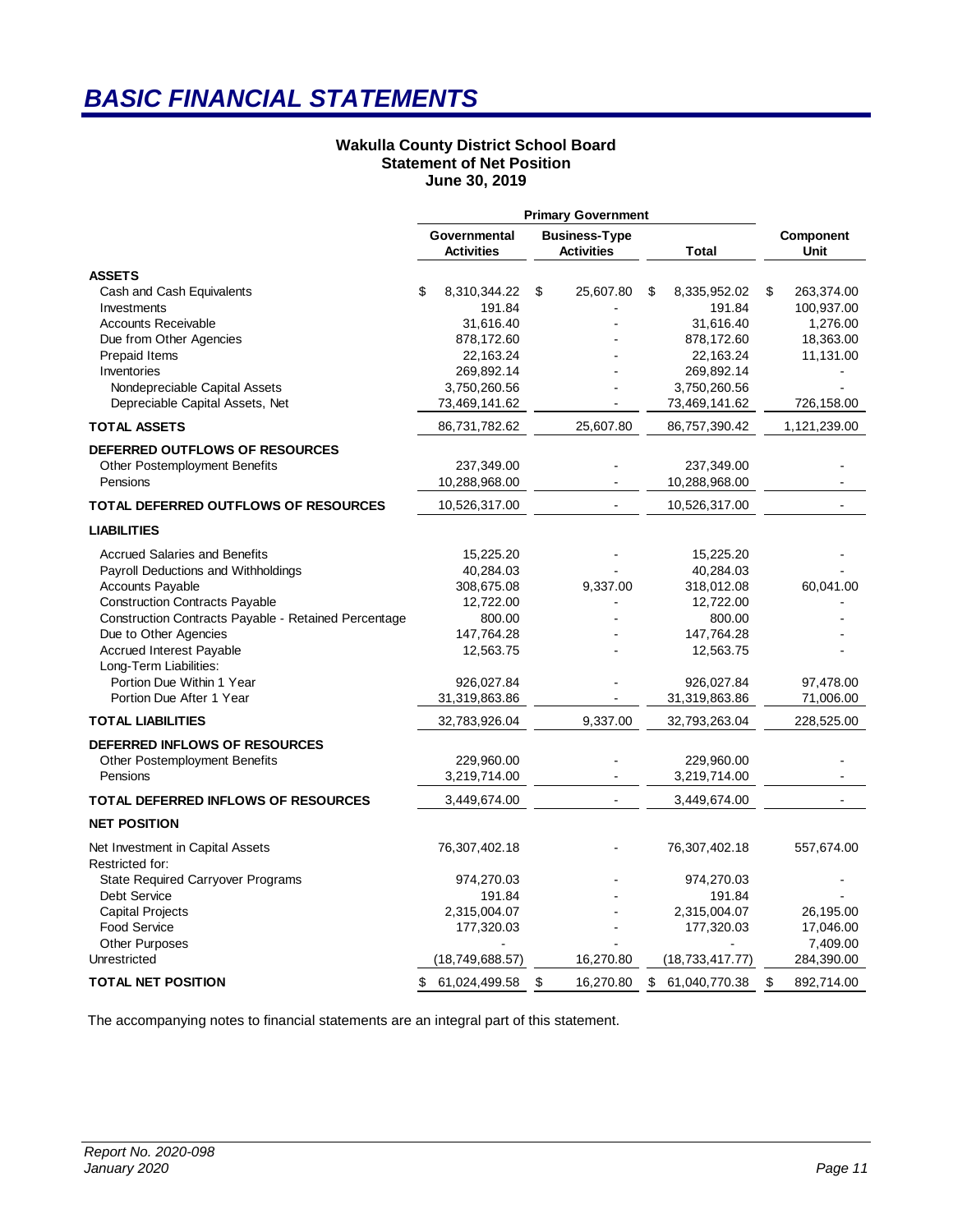#### **Wakulla County District School Board Statement of Activities For the Fiscal Year Ended June 30, 2019**

<span id="page-17-0"></span>

| <b>Charges</b><br>Capital<br>Operating<br>for<br><b>Grants and</b><br><b>Grants and</b><br><b>Services</b><br><b>Contributions</b><br><b>Contributions</b><br><b>Expenses</b><br><b>Governmental Activities:</b><br>\$<br>Instruction<br>\$24,744,482.71<br>37,129.00<br>\$<br>\$<br><b>Student Support Services</b><br>3,209,876.28<br><b>Instructional Media Services</b><br>536,948.86<br>Instruction and Curriculum Development Services<br>540,269.09<br><b>Instructional Staff Training Services</b><br>646,903.23<br>Instruction-Related Technology<br>269,052.55<br>Board<br>740,243.85<br><b>General Administration</b><br>393,158.35<br>School Administration<br>2,834,233.52<br>Facilities Acquisition and Construction<br>513,443.66<br>167,778.94<br><b>Fiscal Services</b><br>554,091.55<br><b>Food Services</b><br>351,152.52<br>1,835,406.12<br>2,309,457.99<br><b>Central Services</b><br>778,545.58<br>1,750,684.00<br><b>Student Transportation Services</b><br>3,042,484.75<br>Operation of Plant<br>3,755,295.41<br>Maintenance of Plant<br>1,152,234.57<br>193,483.00<br>Administrative Technology Services<br>222,928.80<br><b>Community Services</b><br>10,556.89<br>31,424.14<br>Unallocated Interest on Long-Term Debt<br>13,458.75<br>Unallocated Depreciation Expense*<br>1,981,134.65<br><b>Total Governmental Activities</b><br>388,281.52<br>48,248,801.04<br>3,779,573.12<br>199,203.08<br>Small School District Council Consortium<br>106,793.72<br>105,450.00<br>48,355,594.76<br>\$<br>493,731.52<br>$$3,779,573.12$ \$<br>199,203.08<br>971.00<br>85,400.00<br>Technology, Inc.<br>\$<br>1,356,431.00<br>\$<br>- \$<br>354,710.00<br>- \$<br>General Revenues:<br>Taxes:<br>Property Taxes, Levied for Operational Purposes<br>Property Taxes, Levied for Capital Projects<br>Grants and Contributions Not Restricted to Specific Programs<br><b>Unrestricted Investment Earnings</b><br><b>Miscellaneous</b><br><b>Total General Revenues</b><br><b>Change in Net Position</b><br>Net Position - Beginning<br>Adjustment to Beginning Net Position |                                               |  | <b>Program Revenues</b> |  |  |  |  |  |
|-----------------------------------------------------------------------------------------------------------------------------------------------------------------------------------------------------------------------------------------------------------------------------------------------------------------------------------------------------------------------------------------------------------------------------------------------------------------------------------------------------------------------------------------------------------------------------------------------------------------------------------------------------------------------------------------------------------------------------------------------------------------------------------------------------------------------------------------------------------------------------------------------------------------------------------------------------------------------------------------------------------------------------------------------------------------------------------------------------------------------------------------------------------------------------------------------------------------------------------------------------------------------------------------------------------------------------------------------------------------------------------------------------------------------------------------------------------------------------------------------------------------------------------------------------------------------------------------------------------------------------------------------------------------------------------------------------------------------------------------------------------------------------------------------------------------------------------------------------------------------------------------------------------------------------------------------------------------------------------------------------------------------------------------------------------------------------------------|-----------------------------------------------|--|-------------------------|--|--|--|--|--|
|                                                                                                                                                                                                                                                                                                                                                                                                                                                                                                                                                                                                                                                                                                                                                                                                                                                                                                                                                                                                                                                                                                                                                                                                                                                                                                                                                                                                                                                                                                                                                                                                                                                                                                                                                                                                                                                                                                                                                                                                                                                                                         |                                               |  |                         |  |  |  |  |  |
|                                                                                                                                                                                                                                                                                                                                                                                                                                                                                                                                                                                                                                                                                                                                                                                                                                                                                                                                                                                                                                                                                                                                                                                                                                                                                                                                                                                                                                                                                                                                                                                                                                                                                                                                                                                                                                                                                                                                                                                                                                                                                         |                                               |  |                         |  |  |  |  |  |
|                                                                                                                                                                                                                                                                                                                                                                                                                                                                                                                                                                                                                                                                                                                                                                                                                                                                                                                                                                                                                                                                                                                                                                                                                                                                                                                                                                                                                                                                                                                                                                                                                                                                                                                                                                                                                                                                                                                                                                                                                                                                                         | <b>Functions/Programs</b>                     |  |                         |  |  |  |  |  |
|                                                                                                                                                                                                                                                                                                                                                                                                                                                                                                                                                                                                                                                                                                                                                                                                                                                                                                                                                                                                                                                                                                                                                                                                                                                                                                                                                                                                                                                                                                                                                                                                                                                                                                                                                                                                                                                                                                                                                                                                                                                                                         | <b>Primary Government</b>                     |  |                         |  |  |  |  |  |
|                                                                                                                                                                                                                                                                                                                                                                                                                                                                                                                                                                                                                                                                                                                                                                                                                                                                                                                                                                                                                                                                                                                                                                                                                                                                                                                                                                                                                                                                                                                                                                                                                                                                                                                                                                                                                                                                                                                                                                                                                                                                                         |                                               |  |                         |  |  |  |  |  |
|                                                                                                                                                                                                                                                                                                                                                                                                                                                                                                                                                                                                                                                                                                                                                                                                                                                                                                                                                                                                                                                                                                                                                                                                                                                                                                                                                                                                                                                                                                                                                                                                                                                                                                                                                                                                                                                                                                                                                                                                                                                                                         |                                               |  |                         |  |  |  |  |  |
|                                                                                                                                                                                                                                                                                                                                                                                                                                                                                                                                                                                                                                                                                                                                                                                                                                                                                                                                                                                                                                                                                                                                                                                                                                                                                                                                                                                                                                                                                                                                                                                                                                                                                                                                                                                                                                                                                                                                                                                                                                                                                         |                                               |  |                         |  |  |  |  |  |
|                                                                                                                                                                                                                                                                                                                                                                                                                                                                                                                                                                                                                                                                                                                                                                                                                                                                                                                                                                                                                                                                                                                                                                                                                                                                                                                                                                                                                                                                                                                                                                                                                                                                                                                                                                                                                                                                                                                                                                                                                                                                                         |                                               |  |                         |  |  |  |  |  |
|                                                                                                                                                                                                                                                                                                                                                                                                                                                                                                                                                                                                                                                                                                                                                                                                                                                                                                                                                                                                                                                                                                                                                                                                                                                                                                                                                                                                                                                                                                                                                                                                                                                                                                                                                                                                                                                                                                                                                                                                                                                                                         |                                               |  |                         |  |  |  |  |  |
|                                                                                                                                                                                                                                                                                                                                                                                                                                                                                                                                                                                                                                                                                                                                                                                                                                                                                                                                                                                                                                                                                                                                                                                                                                                                                                                                                                                                                                                                                                                                                                                                                                                                                                                                                                                                                                                                                                                                                                                                                                                                                         |                                               |  |                         |  |  |  |  |  |
|                                                                                                                                                                                                                                                                                                                                                                                                                                                                                                                                                                                                                                                                                                                                                                                                                                                                                                                                                                                                                                                                                                                                                                                                                                                                                                                                                                                                                                                                                                                                                                                                                                                                                                                                                                                                                                                                                                                                                                                                                                                                                         |                                               |  |                         |  |  |  |  |  |
|                                                                                                                                                                                                                                                                                                                                                                                                                                                                                                                                                                                                                                                                                                                                                                                                                                                                                                                                                                                                                                                                                                                                                                                                                                                                                                                                                                                                                                                                                                                                                                                                                                                                                                                                                                                                                                                                                                                                                                                                                                                                                         |                                               |  |                         |  |  |  |  |  |
|                                                                                                                                                                                                                                                                                                                                                                                                                                                                                                                                                                                                                                                                                                                                                                                                                                                                                                                                                                                                                                                                                                                                                                                                                                                                                                                                                                                                                                                                                                                                                                                                                                                                                                                                                                                                                                                                                                                                                                                                                                                                                         |                                               |  |                         |  |  |  |  |  |
|                                                                                                                                                                                                                                                                                                                                                                                                                                                                                                                                                                                                                                                                                                                                                                                                                                                                                                                                                                                                                                                                                                                                                                                                                                                                                                                                                                                                                                                                                                                                                                                                                                                                                                                                                                                                                                                                                                                                                                                                                                                                                         |                                               |  |                         |  |  |  |  |  |
|                                                                                                                                                                                                                                                                                                                                                                                                                                                                                                                                                                                                                                                                                                                                                                                                                                                                                                                                                                                                                                                                                                                                                                                                                                                                                                                                                                                                                                                                                                                                                                                                                                                                                                                                                                                                                                                                                                                                                                                                                                                                                         |                                               |  |                         |  |  |  |  |  |
|                                                                                                                                                                                                                                                                                                                                                                                                                                                                                                                                                                                                                                                                                                                                                                                                                                                                                                                                                                                                                                                                                                                                                                                                                                                                                                                                                                                                                                                                                                                                                                                                                                                                                                                                                                                                                                                                                                                                                                                                                                                                                         |                                               |  |                         |  |  |  |  |  |
|                                                                                                                                                                                                                                                                                                                                                                                                                                                                                                                                                                                                                                                                                                                                                                                                                                                                                                                                                                                                                                                                                                                                                                                                                                                                                                                                                                                                                                                                                                                                                                                                                                                                                                                                                                                                                                                                                                                                                                                                                                                                                         |                                               |  |                         |  |  |  |  |  |
|                                                                                                                                                                                                                                                                                                                                                                                                                                                                                                                                                                                                                                                                                                                                                                                                                                                                                                                                                                                                                                                                                                                                                                                                                                                                                                                                                                                                                                                                                                                                                                                                                                                                                                                                                                                                                                                                                                                                                                                                                                                                                         |                                               |  |                         |  |  |  |  |  |
|                                                                                                                                                                                                                                                                                                                                                                                                                                                                                                                                                                                                                                                                                                                                                                                                                                                                                                                                                                                                                                                                                                                                                                                                                                                                                                                                                                                                                                                                                                                                                                                                                                                                                                                                                                                                                                                                                                                                                                                                                                                                                         |                                               |  |                         |  |  |  |  |  |
|                                                                                                                                                                                                                                                                                                                                                                                                                                                                                                                                                                                                                                                                                                                                                                                                                                                                                                                                                                                                                                                                                                                                                                                                                                                                                                                                                                                                                                                                                                                                                                                                                                                                                                                                                                                                                                                                                                                                                                                                                                                                                         |                                               |  |                         |  |  |  |  |  |
|                                                                                                                                                                                                                                                                                                                                                                                                                                                                                                                                                                                                                                                                                                                                                                                                                                                                                                                                                                                                                                                                                                                                                                                                                                                                                                                                                                                                                                                                                                                                                                                                                                                                                                                                                                                                                                                                                                                                                                                                                                                                                         |                                               |  |                         |  |  |  |  |  |
|                                                                                                                                                                                                                                                                                                                                                                                                                                                                                                                                                                                                                                                                                                                                                                                                                                                                                                                                                                                                                                                                                                                                                                                                                                                                                                                                                                                                                                                                                                                                                                                                                                                                                                                                                                                                                                                                                                                                                                                                                                                                                         |                                               |  |                         |  |  |  |  |  |
|                                                                                                                                                                                                                                                                                                                                                                                                                                                                                                                                                                                                                                                                                                                                                                                                                                                                                                                                                                                                                                                                                                                                                                                                                                                                                                                                                                                                                                                                                                                                                                                                                                                                                                                                                                                                                                                                                                                                                                                                                                                                                         |                                               |  |                         |  |  |  |  |  |
|                                                                                                                                                                                                                                                                                                                                                                                                                                                                                                                                                                                                                                                                                                                                                                                                                                                                                                                                                                                                                                                                                                                                                                                                                                                                                                                                                                                                                                                                                                                                                                                                                                                                                                                                                                                                                                                                                                                                                                                                                                                                                         |                                               |  |                         |  |  |  |  |  |
|                                                                                                                                                                                                                                                                                                                                                                                                                                                                                                                                                                                                                                                                                                                                                                                                                                                                                                                                                                                                                                                                                                                                                                                                                                                                                                                                                                                                                                                                                                                                                                                                                                                                                                                                                                                                                                                                                                                                                                                                                                                                                         |                                               |  |                         |  |  |  |  |  |
|                                                                                                                                                                                                                                                                                                                                                                                                                                                                                                                                                                                                                                                                                                                                                                                                                                                                                                                                                                                                                                                                                                                                                                                                                                                                                                                                                                                                                                                                                                                                                                                                                                                                                                                                                                                                                                                                                                                                                                                                                                                                                         |                                               |  |                         |  |  |  |  |  |
|                                                                                                                                                                                                                                                                                                                                                                                                                                                                                                                                                                                                                                                                                                                                                                                                                                                                                                                                                                                                                                                                                                                                                                                                                                                                                                                                                                                                                                                                                                                                                                                                                                                                                                                                                                                                                                                                                                                                                                                                                                                                                         | <b>Business-Type Activities:</b>              |  |                         |  |  |  |  |  |
|                                                                                                                                                                                                                                                                                                                                                                                                                                                                                                                                                                                                                                                                                                                                                                                                                                                                                                                                                                                                                                                                                                                                                                                                                                                                                                                                                                                                                                                                                                                                                                                                                                                                                                                                                                                                                                                                                                                                                                                                                                                                                         |                                               |  |                         |  |  |  |  |  |
|                                                                                                                                                                                                                                                                                                                                                                                                                                                                                                                                                                                                                                                                                                                                                                                                                                                                                                                                                                                                                                                                                                                                                                                                                                                                                                                                                                                                                                                                                                                                                                                                                                                                                                                                                                                                                                                                                                                                                                                                                                                                                         | <b>Total Primary Government</b>               |  |                         |  |  |  |  |  |
|                                                                                                                                                                                                                                                                                                                                                                                                                                                                                                                                                                                                                                                                                                                                                                                                                                                                                                                                                                                                                                                                                                                                                                                                                                                                                                                                                                                                                                                                                                                                                                                                                                                                                                                                                                                                                                                                                                                                                                                                                                                                                         | <b>Component Unit</b>                         |  |                         |  |  |  |  |  |
|                                                                                                                                                                                                                                                                                                                                                                                                                                                                                                                                                                                                                                                                                                                                                                                                                                                                                                                                                                                                                                                                                                                                                                                                                                                                                                                                                                                                                                                                                                                                                                                                                                                                                                                                                                                                                                                                                                                                                                                                                                                                                         | Wakulla's Charter School of Arts, Science and |  |                         |  |  |  |  |  |
|                                                                                                                                                                                                                                                                                                                                                                                                                                                                                                                                                                                                                                                                                                                                                                                                                                                                                                                                                                                                                                                                                                                                                                                                                                                                                                                                                                                                                                                                                                                                                                                                                                                                                                                                                                                                                                                                                                                                                                                                                                                                                         |                                               |  |                         |  |  |  |  |  |
|                                                                                                                                                                                                                                                                                                                                                                                                                                                                                                                                                                                                                                                                                                                                                                                                                                                                                                                                                                                                                                                                                                                                                                                                                                                                                                                                                                                                                                                                                                                                                                                                                                                                                                                                                                                                                                                                                                                                                                                                                                                                                         |                                               |  |                         |  |  |  |  |  |
|                                                                                                                                                                                                                                                                                                                                                                                                                                                                                                                                                                                                                                                                                                                                                                                                                                                                                                                                                                                                                                                                                                                                                                                                                                                                                                                                                                                                                                                                                                                                                                                                                                                                                                                                                                                                                                                                                                                                                                                                                                                                                         |                                               |  |                         |  |  |  |  |  |
|                                                                                                                                                                                                                                                                                                                                                                                                                                                                                                                                                                                                                                                                                                                                                                                                                                                                                                                                                                                                                                                                                                                                                                                                                                                                                                                                                                                                                                                                                                                                                                                                                                                                                                                                                                                                                                                                                                                                                                                                                                                                                         |                                               |  |                         |  |  |  |  |  |
| Net Position - Beginning, as Restated                                                                                                                                                                                                                                                                                                                                                                                                                                                                                                                                                                                                                                                                                                                                                                                                                                                                                                                                                                                                                                                                                                                                                                                                                                                                                                                                                                                                                                                                                                                                                                                                                                                                                                                                                                                                                                                                                                                                                                                                                                                   |                                               |  |                         |  |  |  |  |  |
| <b>Net Position - Ending</b>                                                                                                                                                                                                                                                                                                                                                                                                                                                                                                                                                                                                                                                                                                                                                                                                                                                                                                                                                                                                                                                                                                                                                                                                                                                                                                                                                                                                                                                                                                                                                                                                                                                                                                                                                                                                                                                                                                                                                                                                                                                            |                                               |  |                         |  |  |  |  |  |

\* This amount excludes the depreciation that is included in the direct expenses of the various functions.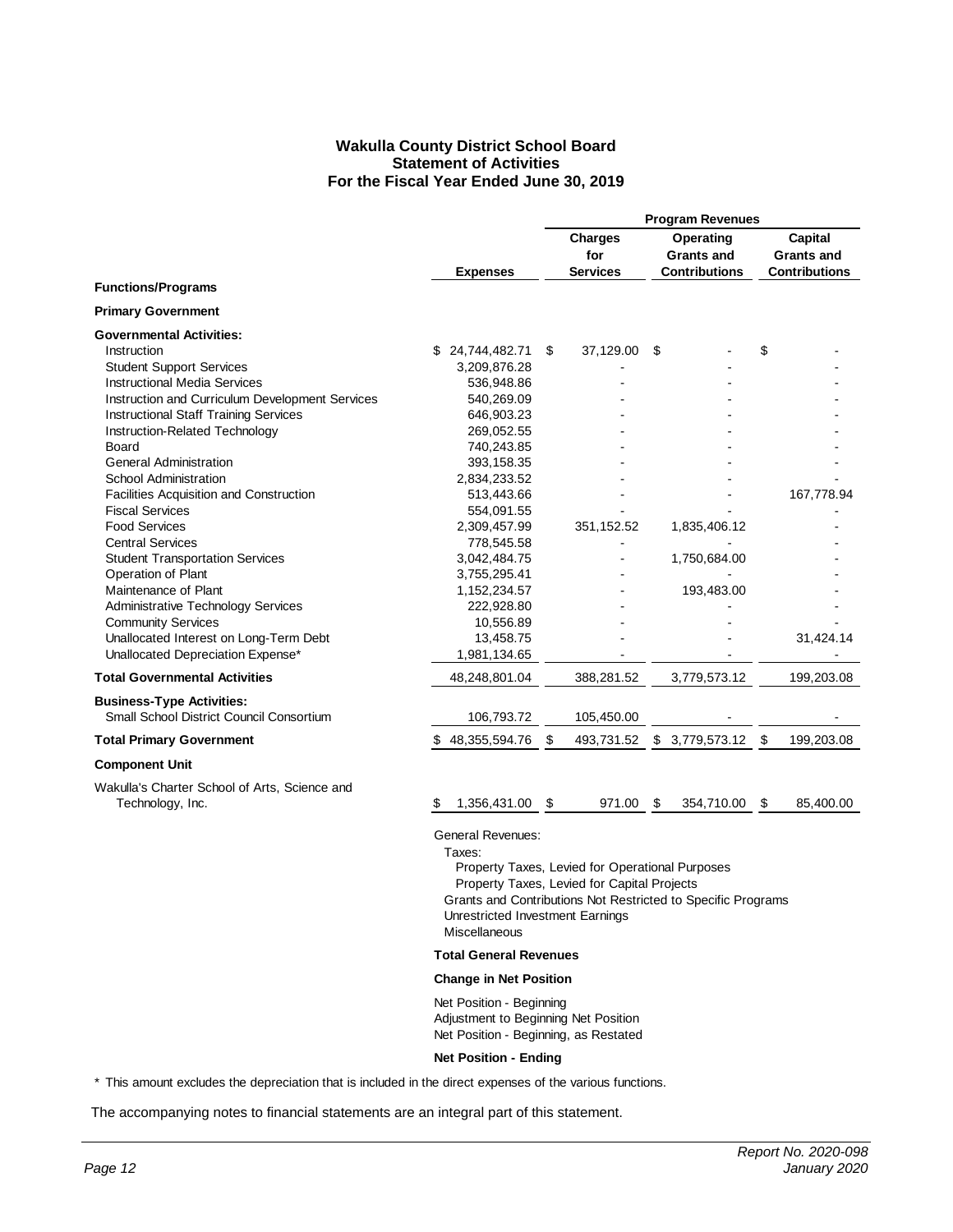|                                   |                |                                           | Net (Expense) Revenue and Changes in Net Position |                |                   |
|-----------------------------------|----------------|-------------------------------------------|---------------------------------------------------|----------------|-------------------|
|                                   |                | <b>Primary Government</b>                 |                                                   |                |                   |
| Governmental<br><b>Activities</b> |                | <b>Business-Type</b><br><b>Activities</b> | <b>Total</b>                                      |                | Component<br>Unit |
|                                   |                |                                           |                                                   |                |                   |
| \$<br>(24, 707, 353.71)           | \$             |                                           | \$<br>(24, 707, 353.71)                           | \$             |                   |
| (3,209,876.28)                    |                |                                           | (3,209,876.28)                                    |                |                   |
| (536, 948.86)                     |                |                                           | (536,948.86)                                      |                |                   |
| (540, 269.09)                     |                |                                           | (540, 269.09)                                     |                |                   |
| (646, 903.23)                     |                |                                           | (646, 903.23)                                     |                |                   |
| (269, 052.55)                     |                |                                           | (269, 052.55)                                     |                |                   |
| (740, 243.85)                     |                |                                           | (740, 243.85)                                     |                |                   |
| (393, 158.35)                     |                |                                           | (393, 158.35)                                     |                |                   |
| (2,834,233.52)                    |                |                                           | (2,834,233.52)                                    |                |                   |
| (345, 664.72)                     |                |                                           | (345, 664.72)                                     |                |                   |
| (554,091.55)                      |                |                                           | (554,091.55)                                      |                |                   |
| (122, 899.35)                     |                |                                           | (122, 899.35)                                     |                |                   |
| (778, 545.58)                     |                |                                           | (778, 545.58)                                     |                |                   |
| (1, 291, 800.75)                  |                |                                           | (1,291,800.75)                                    |                |                   |
| (3,755,295.41)                    |                |                                           | (3,755,295.41)                                    |                |                   |
| (958, 751.57)                     |                |                                           | (958, 751.57)                                     |                |                   |
| (222, 928.80)                     |                |                                           | (222, 928.80)                                     |                |                   |
| (10, 556.89)                      |                |                                           | (10, 556.89)                                      |                |                   |
| 17,965.39                         |                |                                           | 17,965.39                                         |                |                   |
| (1,981,134.65)                    |                |                                           | (1,981,134.65)                                    |                |                   |
| (43,881,743.32)                   |                |                                           | (43,881,743.32)                                   |                |                   |
|                                   |                | (1,343.72)                                | (1,343.72)                                        |                |                   |
| (43,881,743.32)                   |                | (1,343.72)                                | (43,883,087.04)                                   |                |                   |
|                                   |                |                                           |                                                   |                |                   |
|                                   |                |                                           |                                                   |                | (915, 350.00)     |
|                                   |                |                                           |                                                   |                |                   |
| 6,427,404.89                      |                |                                           | 6,427,404.89                                      |                |                   |
| 1,976,414.37                      |                |                                           | 1,976,414.37                                      |                |                   |
| 33,481,622.40                     |                |                                           | 33,481,622.40                                     |                | 978.712.00        |
| 217,581.69                        |                |                                           | 217,581.69                                        |                | 1,585.00          |
| 442,281.03                        |                |                                           | 442,281.03                                        |                |                   |
| 42,545,304.38                     |                |                                           | 42,545,304.38                                     |                | 980,297.00        |
| (1,336,438.94)                    |                | (1,343.72)                                | (1,337,782.66)                                    |                | 64,947.00         |
| 62,366,686.52                     |                | 17,614.52                                 | 62,384,301.04                                     |                | 827,767.00        |
| (5,748.00)                        |                |                                           | (5,748.00)                                        |                |                   |
| 62,360,938.52                     |                | 17,614.52                                 | 62,378,553.04                                     |                | 827,767.00        |
| \$<br>61,024,499.58               | $\overline{e}$ | 16,270.80                                 | \$<br>61,040,770.38                               | $\overline{v}$ | 892,714.00        |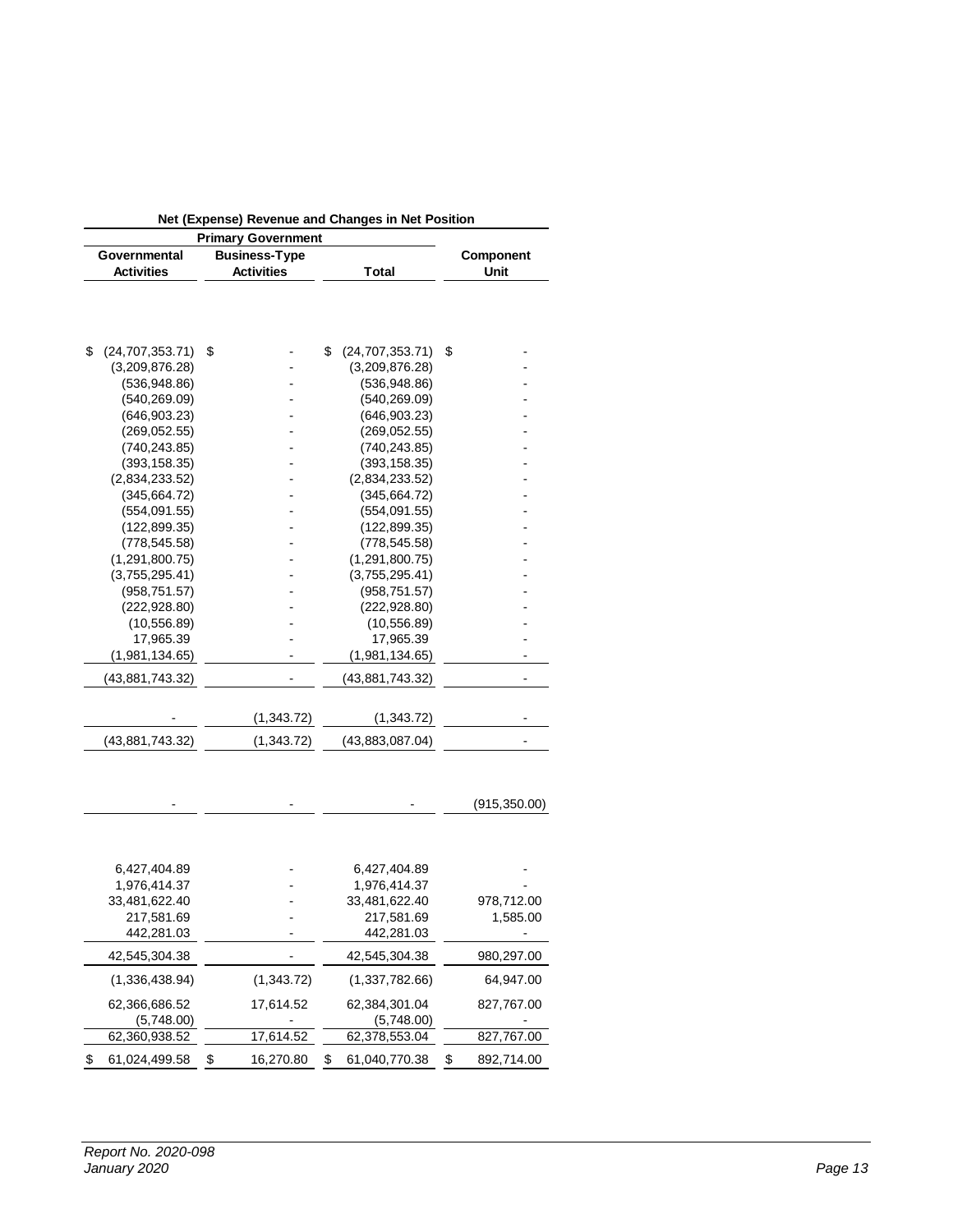#### **Wakulla County District School Board Balance Sheet – Governmental Funds June 30, 2019**

<span id="page-19-0"></span>

|                                                                            | General<br><b>Fund</b> | <b>Special Revenue -</b><br>Other<br><b>Fund</b> | <b>Capital Projects -</b><br><b>Local Capital</b><br><b>Improvement Fund</b> |
|----------------------------------------------------------------------------|------------------------|--------------------------------------------------|------------------------------------------------------------------------------|
| <b>ASSETS</b>                                                              |                        |                                                  |                                                                              |
| Cash and Cash Equivalents                                                  | \$<br>4,695,974.16     | \$<br>1,003.74                                   | \$<br>1,117,253.33                                                           |
| Investments                                                                |                        |                                                  |                                                                              |
| <b>Accounts Receivable</b>                                                 | 31,616.40              |                                                  |                                                                              |
| Due from Other Funds                                                       | 462,764.70             |                                                  | 51,119.07                                                                    |
| Due from Other Agencies                                                    | 236,426.60             | 402,202.02                                       |                                                                              |
| Prepaid Items                                                              | 11,805.00              |                                                  |                                                                              |
| Inventories                                                                | 142,572.11             |                                                  |                                                                              |
| <b>TOTAL ASSETS</b>                                                        | \$<br>5,581,158.97     | \$<br>403,205.76                                 | \$<br>1,168,372.40                                                           |
| <b>LIABILITIES AND FUND BALANCES</b>                                       |                        |                                                  |                                                                              |
| Liabilities:                                                               |                        |                                                  |                                                                              |
| <b>Accrued Salaries and Benefits</b>                                       | \$                     | \$<br>15,225.20                                  | \$                                                                           |
| Payroll Deductions and Withholdings                                        | 40,284.03              |                                                  |                                                                              |
| <b>Accounts Payable</b>                                                    | 189,714.12             | 14,023.95                                        |                                                                              |
| <b>Construction Contracts Payable</b>                                      |                        |                                                  | 4,722.00                                                                     |
| Construction Contracts Payable - Retained Percentage<br>Due to Other Funds | 123,485.32             | 373,956.61                                       |                                                                              |
| Due to Other Agencies                                                      | 147,764.28             |                                                  |                                                                              |
| <b>Total Liabilities</b>                                                   | 501,247.75             | 403,205.76                                       | 4,722.00                                                                     |
| Fund Balances:                                                             |                        |                                                  |                                                                              |
| Nonspendable:                                                              |                        |                                                  |                                                                              |
| Inventories                                                                | 142,572.11             |                                                  |                                                                              |
| Restricted for:                                                            |                        |                                                  |                                                                              |
| <b>State Required Carryover Programs</b>                                   | 974,270.03             |                                                  |                                                                              |
| <b>Debt Service</b>                                                        |                        |                                                  |                                                                              |
| <b>Capital Projects</b>                                                    |                        |                                                  | 1,163,650.40                                                                 |
| <b>Food Service</b>                                                        |                        |                                                  |                                                                              |
| <b>Total Restricted Fund Balance</b>                                       | 974,270.03             |                                                  | 1,163,650.40                                                                 |
| Assigned for:                                                              |                        |                                                  |                                                                              |
| <b>School Operations</b>                                                   | 491,841.09             |                                                  |                                                                              |
| <b>Capital Projects</b>                                                    |                        |                                                  |                                                                              |
| Purchases on Order                                                         | 38,271.23              |                                                  |                                                                              |
| <b>Total Assigned Fund Balance</b>                                         | 530,112.32             |                                                  |                                                                              |
| Unassigned Fund Balance                                                    | 3,432,956.76           |                                                  |                                                                              |
| <b>Total Fund Balances</b>                                                 | 5,079,911.22           |                                                  | 1,163,650.40                                                                 |
| TOTAL LIABILITIES AND FUND BALANCES                                        | \$<br>5,581,158.97     | \$<br>403,205.76                                 | \$<br>1,168,372.40                                                           |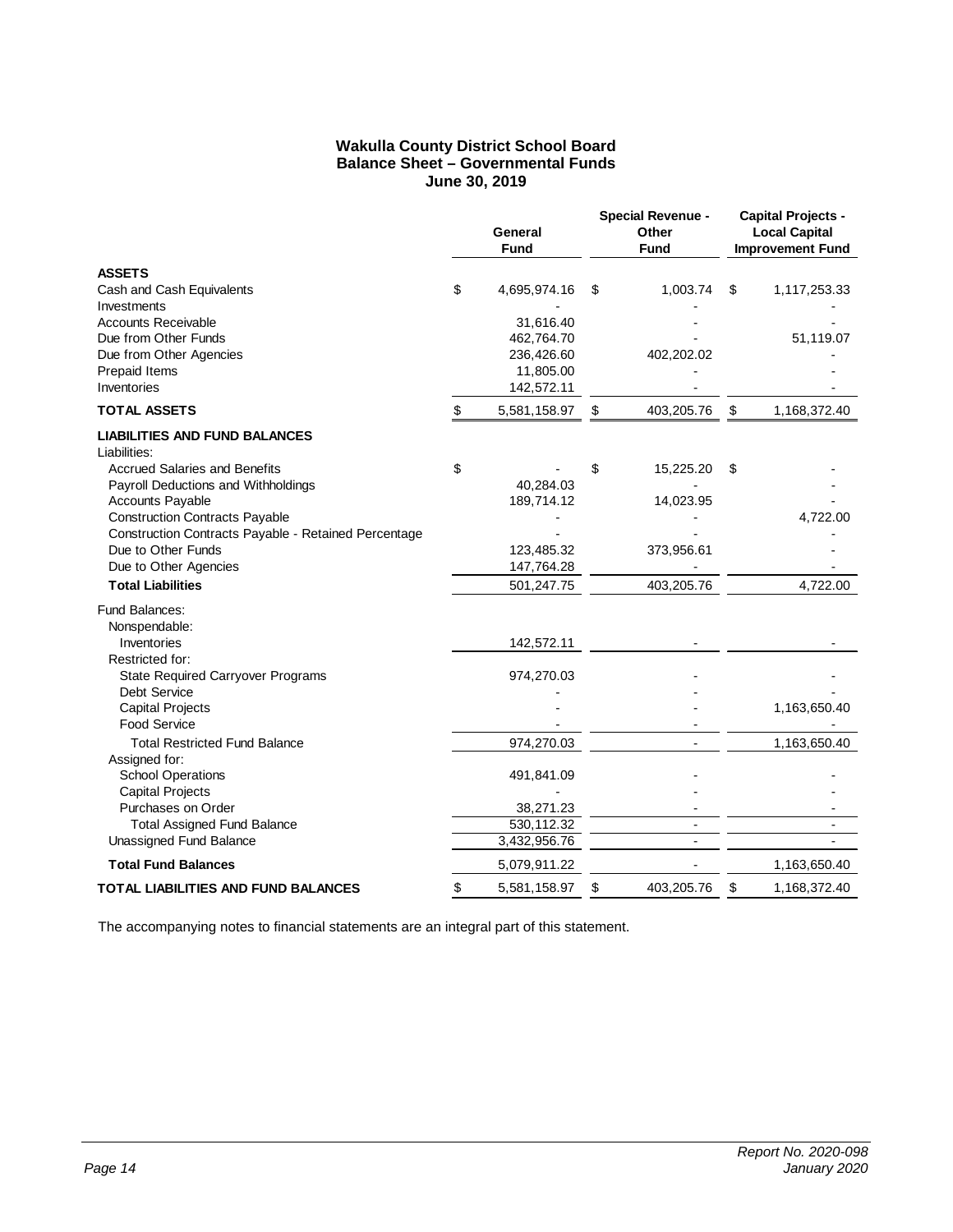| <b>Capital Projects -</b><br>Other<br><b>Fund</b> | Other<br>Governmental<br><b>Funds</b> | Total<br>Governmental<br><b>Funds</b> |
|---------------------------------------------------|---------------------------------------|---------------------------------------|
|                                                   |                                       |                                       |
| \$<br>1,407,659.47                                | \$<br>1,088,453.52                    | \$<br>8,310,344.22                    |
|                                                   | 191.84                                | 191.84                                |
|                                                   | $\overline{a}$                        | 31,616.40                             |
| 6,220.86                                          | 66,145.39                             | 586,250.02<br>878,172.60              |
| 188,655.36                                        | 50,888.62<br>10,358.24                | 22,163.24                             |
|                                                   | 127,320.03                            | 269,892.14                            |
|                                                   |                                       |                                       |
| \$<br>1,602,535.69                                | \$<br>1,343,357.64                    | \$<br>10,098,630.46                   |
| \$                                                | \$                                    | \$<br>15,225.20                       |
|                                                   |                                       | 40,284.03                             |
| 700.00                                            | 104,237.01                            | 308,675.08                            |
| 8,000.00                                          |                                       | 12,722.00                             |
| 800.00                                            |                                       | 800.00                                |
| 88,232.15                                         | 575.94                                | 586,250.02                            |
|                                                   |                                       | 147,764.28                            |
| 97,732.15                                         | 104,812.95                            | 1,111,720.61                          |
|                                                   |                                       |                                       |
|                                                   | 127,320.03                            | 269,892.14                            |
|                                                   |                                       | 974,270.03                            |
|                                                   | 191.84                                | 191.84                                |
| 90,320.85                                         | 1,061,032.82                          | 2,315,004.07                          |
|                                                   | 50,000.00                             | 50,000.00                             |
| 90,320.85                                         | 1,111,224.66                          | 3,339,465.94                          |
|                                                   |                                       | 491,841.09                            |
| 1,414,482.69                                      |                                       | 1,414,482.69                          |
|                                                   |                                       | 38,271.23                             |
| 1,414,482.69                                      |                                       | 1,944,595.01                          |
|                                                   |                                       | 3,432,956.76                          |
| 1,504,803.54                                      | 1,238,544.69                          | 8,986,909.85                          |
| \$<br>1,602,535.69                                | \$<br>1,343,357.64                    | \$<br>10,098,630.46                   |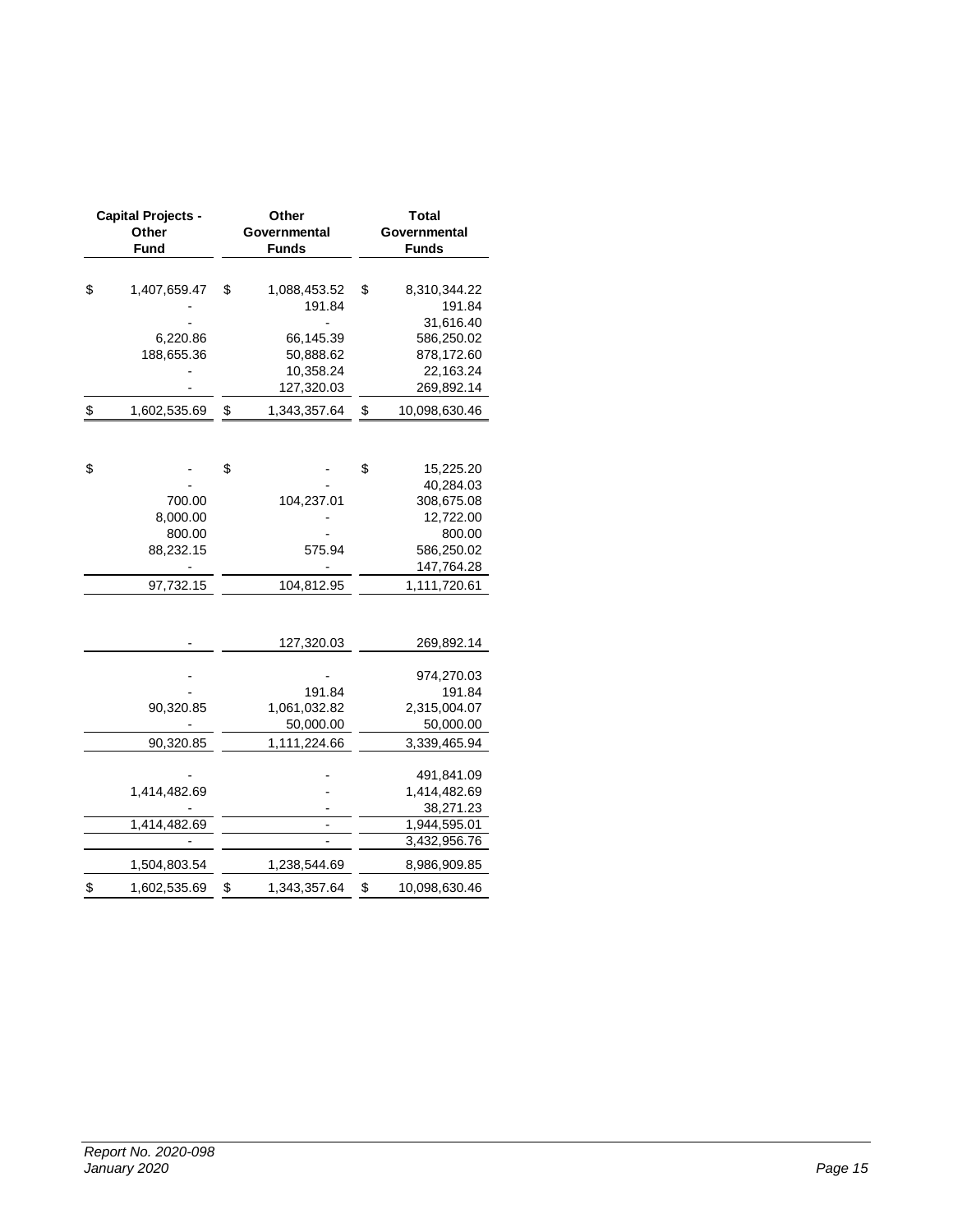#### **Wakulla County District School Board Reconciliation of the Governmental Funds Balance Sheet to the Statement of Net Position June 30, 2019**

<span id="page-21-0"></span>

|                                                                                                                                                                                                                                      | Total Fund Balances - Governmental Funds                                                                                                                                                     |                                                                                            | \$<br>8,986,909.85 |
|--------------------------------------------------------------------------------------------------------------------------------------------------------------------------------------------------------------------------------------|----------------------------------------------------------------------------------------------------------------------------------------------------------------------------------------------|--------------------------------------------------------------------------------------------|--------------------|
|                                                                                                                                                                                                                                      | Amounts reported for governmental activities in the statement of net position are different because:                                                                                         |                                                                                            |                    |
| Capital assets, net of accumulated depreciation, used in governmental activities are not<br>financial resources and, therefore, are not reported as assets in the governmental funds.                                                | 77,219,402.18                                                                                                                                                                                |                                                                                            |                    |
| Interst on long-term debt is accrued as a liability in the government-wide statements, but is not<br>recognized in the governmental funds until due.                                                                                 | (12, 563.75)                                                                                                                                                                                 |                                                                                            |                    |
|                                                                                                                                                                                                                                      | Long-term liabilities are not due and payable in the fiscal year and, therefore, are not reported<br>as liabilities in the governmental funds. Long-term liabilities at year end consist of: |                                                                                            |                    |
|                                                                                                                                                                                                                                      | Note From Direct Borrowings<br><b>Bonds Payable</b><br><b>Compensated Absences Payable</b><br>Net Pension Liability<br>Other Postemployment Benefits Payable                                 | \$<br>(900,000.00)<br>(12,000.00)<br>(2,678,637.70)<br>(24, 936, 913.00)<br>(3,718,341.00) |                    |
| The deferred outflows of resources and deferred inflows of resources related to pensions and<br>other postemployment benefits (OPEB) are applicable to future periods and, therefore, are not<br>reported in the governmental funds. | (32, 245, 891.70)                                                                                                                                                                            |                                                                                            |                    |
|                                                                                                                                                                                                                                      | Deferred Outflows Related to OPEB<br>Deferred Outflows Related to Pensions<br>Deferred Inflows Related to OPEB<br>Deferred Inflows Related to Pensions                                       | \$<br>237,349.00<br>10,288,968.00<br>(229,960.00)<br>(3,219,714.00)                        | 7,076,643.00       |
|                                                                                                                                                                                                                                      | <b>Net Position - Governmental Activities</b>                                                                                                                                                |                                                                                            | 61,024,499.58      |
|                                                                                                                                                                                                                                      |                                                                                                                                                                                              |                                                                                            |                    |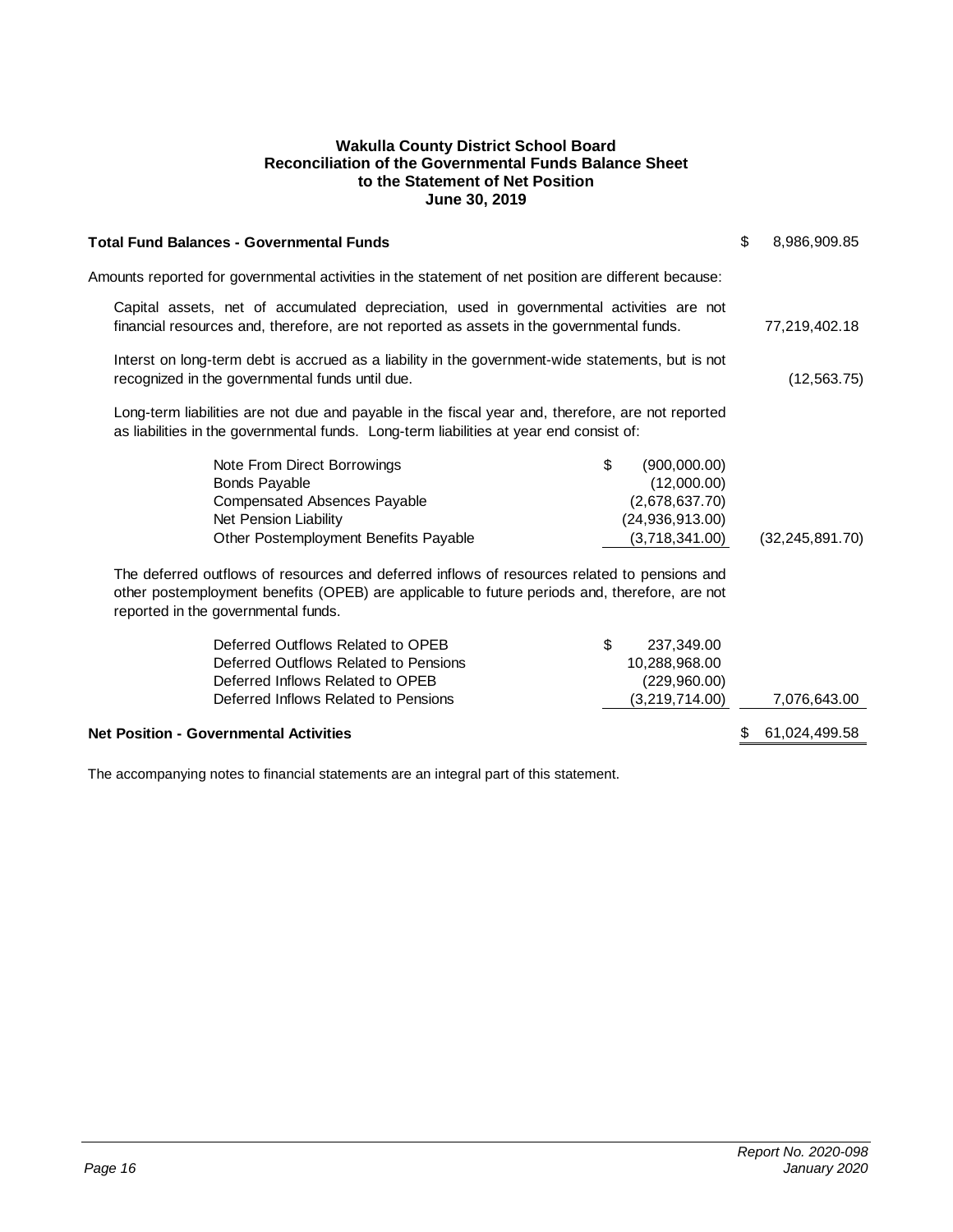THIS PAGE INTENTIONALLY LEFT BLANK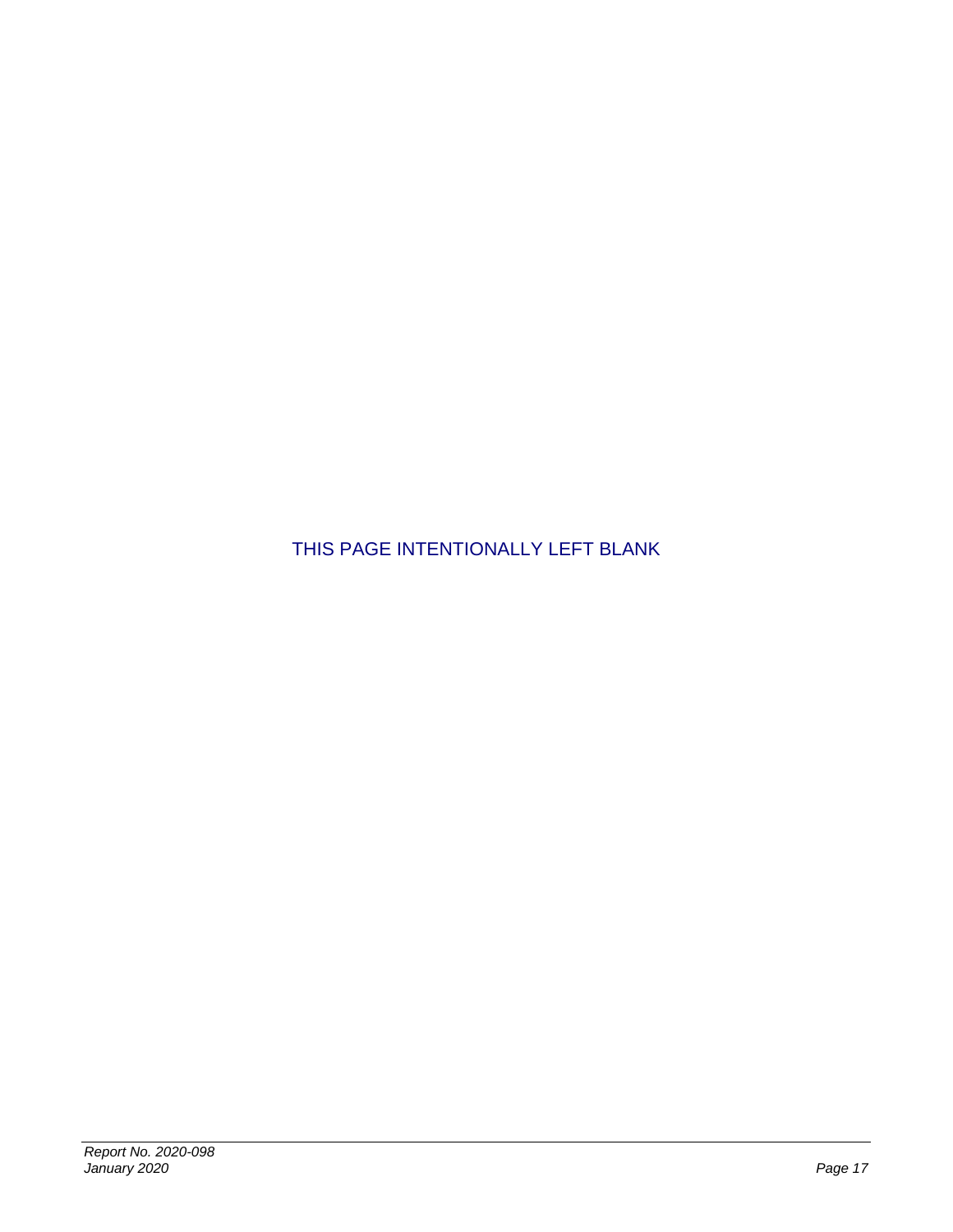#### **Wakulla County District School Board Statement of Revenues, Expenditures, and Changes in Fund Balances – Governmental Funds For the Fiscal Year Ended June 30, 2019**

<span id="page-23-0"></span>

|                                                                                                                                                                                                                                                                                                                                                                                                                                                                                                                                                                                                                                                                                                                                                  | General<br><b>Fund</b>                                                                                                                                                                                                                                                                        | <b>Special Revenue -</b><br>Other<br><b>Fund</b>                                                        | <b>Capital Projects -</b><br><b>Local Capital</b><br><b>Improvement Fund</b> |
|--------------------------------------------------------------------------------------------------------------------------------------------------------------------------------------------------------------------------------------------------------------------------------------------------------------------------------------------------------------------------------------------------------------------------------------------------------------------------------------------------------------------------------------------------------------------------------------------------------------------------------------------------------------------------------------------------------------------------------------------------|-----------------------------------------------------------------------------------------------------------------------------------------------------------------------------------------------------------------------------------------------------------------------------------------------|---------------------------------------------------------------------------------------------------------|------------------------------------------------------------------------------|
| <b>Revenues</b>                                                                                                                                                                                                                                                                                                                                                                                                                                                                                                                                                                                                                                                                                                                                  |                                                                                                                                                                                                                                                                                               |                                                                                                         |                                                                              |
| Intergovernmental:<br><b>Federal Direct</b><br>Federal Through State and Local<br>State                                                                                                                                                                                                                                                                                                                                                                                                                                                                                                                                                                                                                                                          | \$<br>73,730.68<br>466,929.78<br>31,691,928.36                                                                                                                                                                                                                                                | \$<br>2,338,748.46                                                                                      | \$                                                                           |
| Local:<br><b>Property Taxes</b><br>Charges for Services - Food Service<br><b>Miscellaneous</b>                                                                                                                                                                                                                                                                                                                                                                                                                                                                                                                                                                                                                                                   | 6,427,404.89<br>476,190.40                                                                                                                                                                                                                                                                    |                                                                                                         | 1,976,414.37<br>23,821.21                                                    |
| <b>Total Local Revenues</b>                                                                                                                                                                                                                                                                                                                                                                                                                                                                                                                                                                                                                                                                                                                      | 6,903,595.29                                                                                                                                                                                                                                                                                  |                                                                                                         | 2,000,235.58                                                                 |
| <b>Total Revenues</b>                                                                                                                                                                                                                                                                                                                                                                                                                                                                                                                                                                                                                                                                                                                            | 39, 136, 184. 11                                                                                                                                                                                                                                                                              | 2,338,748.46                                                                                            | 2,000,235.58                                                                 |
| <b>Expenditures</b>                                                                                                                                                                                                                                                                                                                                                                                                                                                                                                                                                                                                                                                                                                                              |                                                                                                                                                                                                                                                                                               |                                                                                                         |                                                                              |
| Current - Education:<br>Instruction<br><b>Student Support Services</b><br><b>Instructional Media Services</b><br>Instruction and Curriculum Development Services<br><b>Instructional Staff Training Services</b><br>Instruction-Related Technology<br>Board<br><b>General Administration</b><br>School Administration<br><b>Facilities Acquisition and Construction</b><br><b>Fiscal Services</b><br><b>Food Services</b><br><b>Central Services</b><br><b>Student Transportation Services</b><br>Operation of Plant<br>Maintenance of Plant<br><b>Administrative Technology Services</b><br><b>Community Services</b><br>Fixed Capital Outlay:<br>Facilities Acquisition and Construction<br>Other Capital Outlay<br>Debt Service:<br>Principal | 22,088,563.32<br>2,806,288.25<br>512,892.81<br>527,519.60<br>288,601.17<br>265,294.69<br>732,712.27<br>312,041.47<br>2,640,567.14<br>254,990.86<br>500,909.94<br>9,675.01<br>729,341.92<br>2,806,114.35<br>3,808,138.62<br>1,132,601.34<br>211,429.29<br>10,086.33<br>16,110.00<br>180,618.39 | 1,590,650.01<br>251,796.92<br>53,716.32<br>332,360.04<br>73,473.28<br>5,592.62<br>1,894.93<br>29,264.34 | 32,451.05<br>619,306.07<br>37,094.78                                         |
| Interest and Fiscal Charges                                                                                                                                                                                                                                                                                                                                                                                                                                                                                                                                                                                                                                                                                                                      |                                                                                                                                                                                                                                                                                               |                                                                                                         | 500.00                                                                       |
| <b>Total Expenditures</b>                                                                                                                                                                                                                                                                                                                                                                                                                                                                                                                                                                                                                                                                                                                        | 39,834,496.77                                                                                                                                                                                                                                                                                 | 2,338,748.46                                                                                            | 689,351.90                                                                   |
| <b>Excess (Deficiency) of Revenues Over Expenditures</b>                                                                                                                                                                                                                                                                                                                                                                                                                                                                                                                                                                                                                                                                                         | (698, 312.66)                                                                                                                                                                                                                                                                                 |                                                                                                         | 1,310,883.68                                                                 |
| <b>Other Financing Sources (Uses)</b>                                                                                                                                                                                                                                                                                                                                                                                                                                                                                                                                                                                                                                                                                                            |                                                                                                                                                                                                                                                                                               |                                                                                                         |                                                                              |
| Transfers In<br>Proceeds from Direct Borrowings<br>Loss Recoveries<br><b>Transfers Out</b>                                                                                                                                                                                                                                                                                                                                                                                                                                                                                                                                                                                                                                                       | 1,092,458.64<br>24,181.97<br>(66, 145.39)                                                                                                                                                                                                                                                     |                                                                                                         | (810, 053.49)                                                                |
| <b>Total Other Financing Sources (Uses)</b>                                                                                                                                                                                                                                                                                                                                                                                                                                                                                                                                                                                                                                                                                                      | 1,050,495.22                                                                                                                                                                                                                                                                                  |                                                                                                         | (810, 053.49)                                                                |
| Net Change in Fund Balances<br>Decrease in Nonspendable Inventory<br>Fund Balances, Beginning                                                                                                                                                                                                                                                                                                                                                                                                                                                                                                                                                                                                                                                    | 352,182.56<br>(845.75)<br>4,728,574.41                                                                                                                                                                                                                                                        |                                                                                                         | 500,830.19<br>662,820.21                                                     |
| <b>Fund Balances, Ending</b>                                                                                                                                                                                                                                                                                                                                                                                                                                                                                                                                                                                                                                                                                                                     | \$<br>5,079,911.22                                                                                                                                                                                                                                                                            | 0.00<br>\$                                                                                              | \$<br>1,163,650.40                                                           |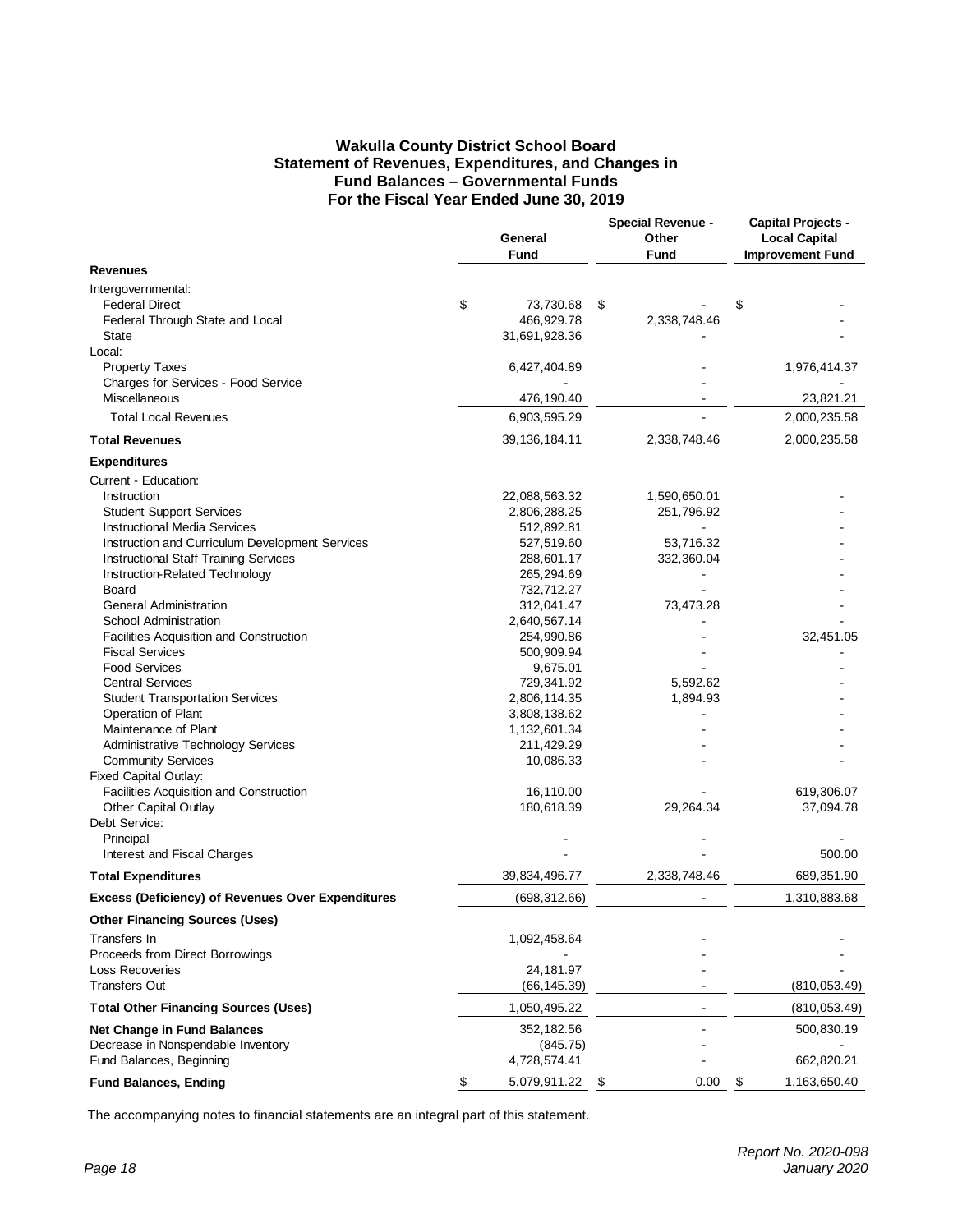| <b>Capital Projects -</b><br>Other<br>Fund | Other<br>Governmental<br><b>Funds</b>                | Total<br>Governmental<br><b>Funds</b>                                                                                                                                                                                                                                  |
|--------------------------------------------|------------------------------------------------------|------------------------------------------------------------------------------------------------------------------------------------------------------------------------------------------------------------------------------------------------------------------------|
| \$<br>716,801.80                           | \$<br>1,840,228.12<br>332,031.40                     | \$<br>73,730.68<br>4,645,906.36<br>32,740,761.56                                                                                                                                                                                                                       |
| 25,632.93                                  | 351, 152.52<br>13,661.33                             | 8,403,819.26<br>351,152.52<br>539,305.87                                                                                                                                                                                                                               |
| 25,632.93                                  | 364,813.85                                           | 9,294,277.65                                                                                                                                                                                                                                                           |
| 742,434.73                                 | 2,537,073.37                                         | 46,754,676.25                                                                                                                                                                                                                                                          |
| 224,127.42                                 | 2,283,700.00                                         | 23,679,213.33<br>3,058,085.17<br>512,892.81<br>581,235.92<br>620,961.21<br>265,294.69<br>732,712.27<br>385,514.75<br>2,640,567.14<br>511,569.33<br>500,909.94<br>2,293,375.01<br>734,934.54<br>2,808,009.28<br>3,808,138.62<br>1,132,601.34<br>211,429.29<br>10,086.33 |
| 277,636.91<br>25,176.45                    | 98,473.34<br>96,037.30                               | 1,011,526.32<br>368,191.26                                                                                                                                                                                                                                             |
| 10,066.14<br>537,006.92<br>205,427.81      | 31,000.00<br>1,991.80<br>2,511,202.44<br>25,870.93   | 31,000.00<br>12,557.94<br>45,910,806.49<br>843,869.76                                                                                                                                                                                                                  |
| 125,000.00<br>(174, 322.15)                | 66,145.39<br>900,000.00<br>8,503.88<br>(108, 083.00) | 1,158,604.03<br>900,000.00<br>157,685.85<br>(1, 158, 604.03)                                                                                                                                                                                                           |
| (49, 322.15)                               | 866,566.27                                           | 1,057,685.85                                                                                                                                                                                                                                                           |
| 156,105.66<br>1,348,697.88                 | 892,437.20<br>346,107.49                             | 1,901,555.61<br>(845.75)<br>7,086,199.99                                                                                                                                                                                                                               |
| \$<br>1,504,803.54                         | \$<br>1,238,544.69                                   | \$<br>8,986,909.85                                                                                                                                                                                                                                                     |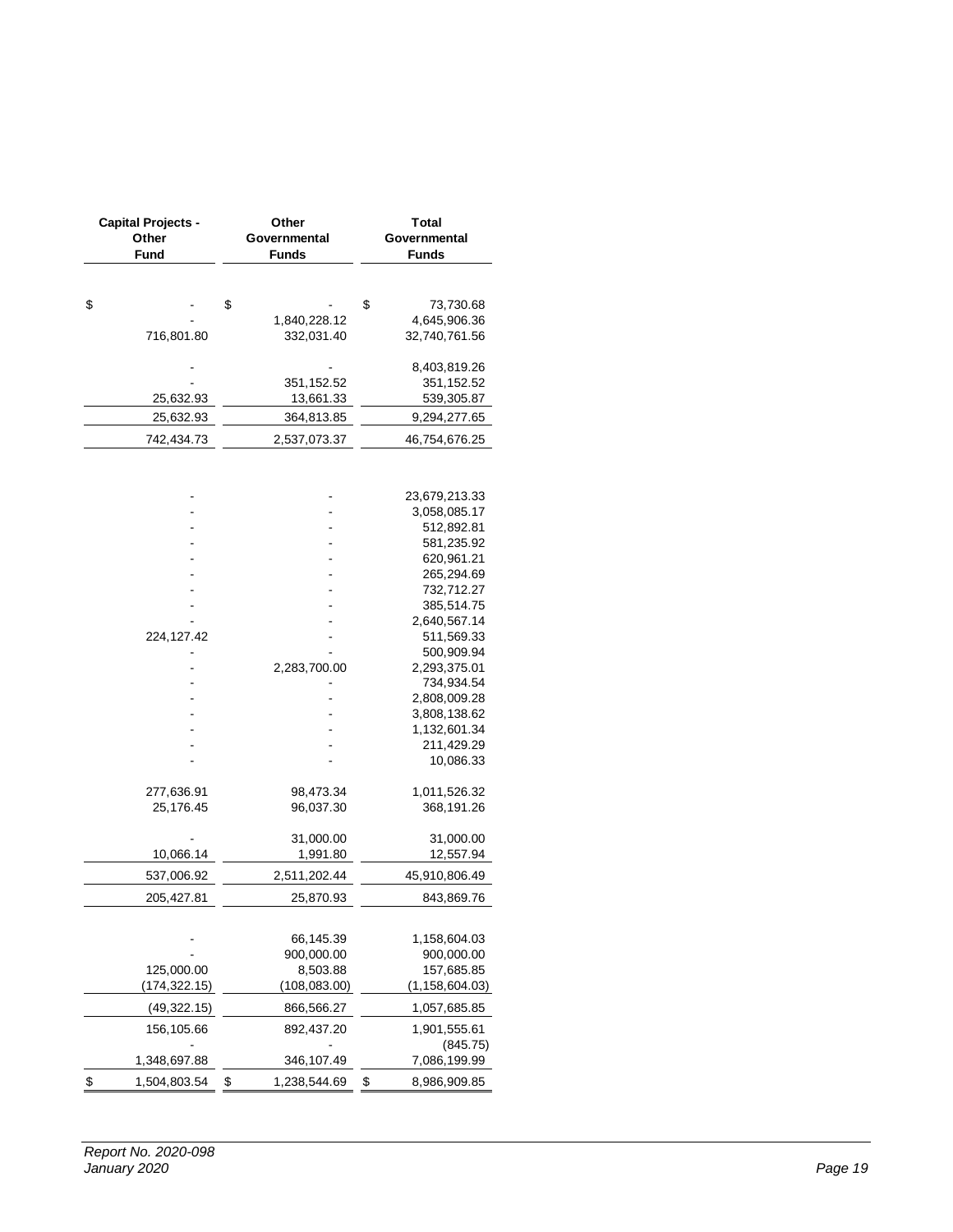#### <span id="page-25-0"></span>**Wakulla County District School Board Reconciliation of the Governmental Funds Statement of Revenues, Expenditures, and Changes in Fund Balances to the Statement of Activities For the Fiscal Year Ended June 30, 2019**

### **Net Change in Fund Balances - Governmental Funds 1,901,555.61 \$** 1,901,555.61 (811,263.94) Note Proceeds 6 (900,000,00) Bond Principal Repayments 31,000.00 (869,000.00) (142,786.11) Increase in OPEB Liability  $$(117,343.00)$ Increase in Deferred Outflows of Resources - OPEB 52,683,00 Decrease in Deferred Inflows of Resources - OPEB 35,931.00 (28,729.00) Amounts reported for governmental activities in the statement of activities are different because: Long-term debt proceeds provide current financial resources to the governmental funds, but issuing debt increases long-term liabilities in the statement of net position. Repayment of long-term debt is an expenditure in the governmental funds, but the repayment reduces long-term liabilities in the statement of net position. This is the amount by which proceeds exceed repayments in the current fiscal year. Accrued interest expense reported in the statement of activities does not require the use of current financial resources and, therefore, is not reported as an expenditure in the governmental funds. This is the increase in accrued interest during the current fiscal year. Capital outlays are reported in the governmental funds as expenditures. However, in the statement of activities, the cost of those assets is allocated over their estimated useful lives as depreciation expense. This is the amount of depreciation expense in excess of capital outlays in the current fiscal year. In the statement of activities, the cost of compensated absences is measured by the amounts earned during the year, while in the governmental funds, expenditures are recognized based on the amounts actually paid for compensated absences. This is the net amount of compensated absences earned in excess of the amount paid in the current fiscal year. Governmental funds report District pension contributions as expenditures. However, in the statement Governmental funds report District OPEB contributions as expenditures. However, in the statement of activities, the cost of OPEB benefits earned net of employee contributions, as determined through an actuarial valuation, is reported as an OPEB expense.

of activities, the cost of pension benefits earned net of employee contributions is reported as a pension expense.

| FRS Pension Contribution   | \$ 1.626,761.00 |                |
|----------------------------|-----------------|----------------|
| HIS Pension Contribution   | 409.837.00      |                |
| <b>FRS Pension Expense</b> | (2.829.158.00)  |                |
| <b>HIS Pension Expense</b> | (581, 141.00)   | (1,373,701.00) |
|                            |                 |                |

The purchases method of inventory accounting is used in the governmental funds for the transportation inventories, while the government-wide statement inventories are accounted for using the consumption method.

#### **Change in Net Position - Governmental Activities 5 (1,336,438.94) 5 (1,336,438.94)**

The accompanying notes to financial statements are an integral part of this statement.

(845.75)

(11,668.75)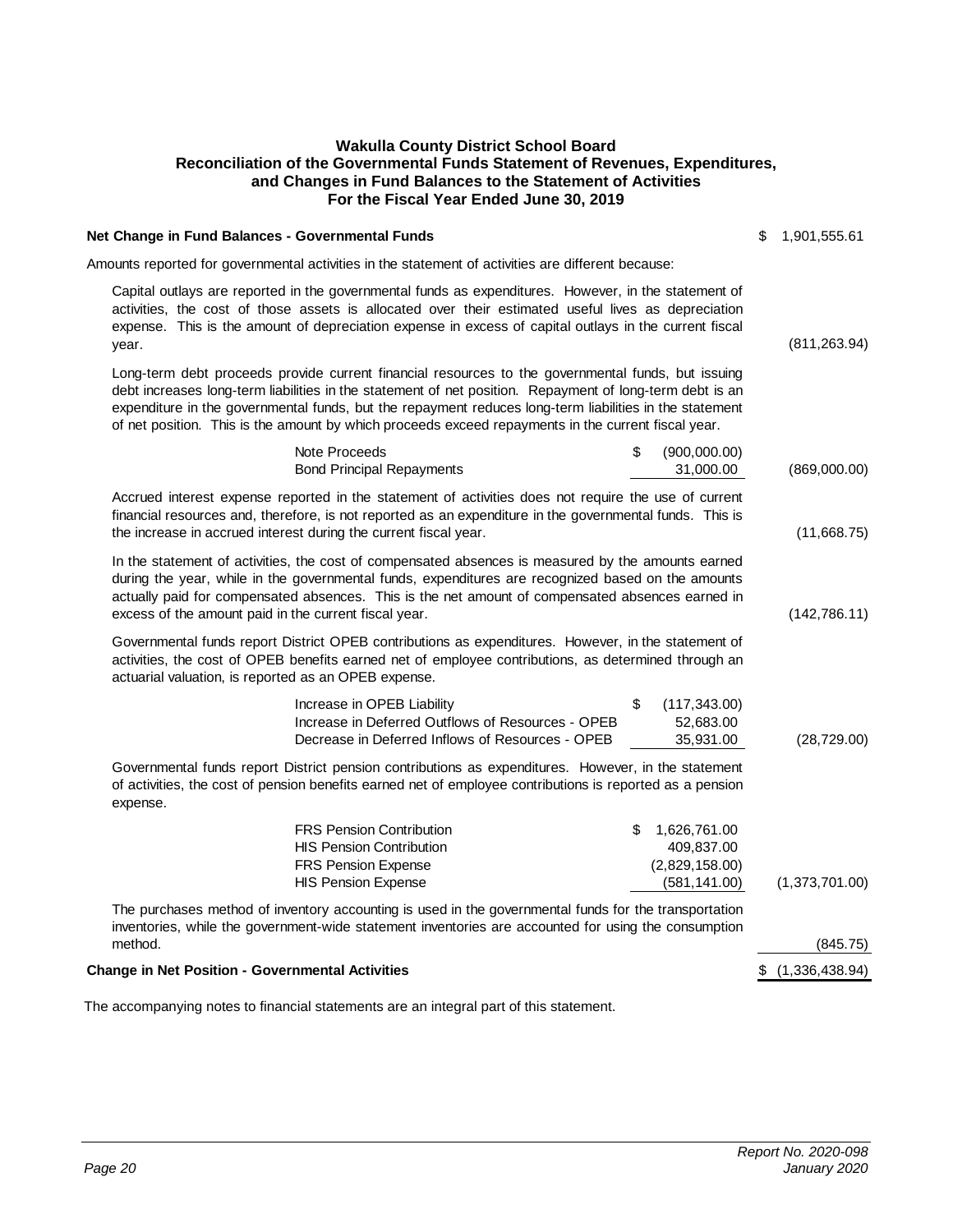#### **Wakulla County District School Board Statement of Net Position – Proprietary Fund June 30, 2019**

<span id="page-26-0"></span>

|                                                 | <b>Business - Type</b><br><b>Activities -</b><br>Nonmajor<br><b>Enterprise Fund</b> |  |
|-------------------------------------------------|-------------------------------------------------------------------------------------|--|
|                                                 | <b>Small School</b><br><b>District Council</b><br>Consortium                        |  |
| ASSETS                                          |                                                                                     |  |
| Current Assets:<br>Cash and Cash Equivalents    | \$<br>25,607.80                                                                     |  |
| LIABILITIES                                     |                                                                                     |  |
| Current Liabilities:<br><b>Accounts Payable</b> | 9,337.00                                                                            |  |
| NET POSITION                                    |                                                                                     |  |
| Unrestricted                                    | \$<br>16,270.80                                                                     |  |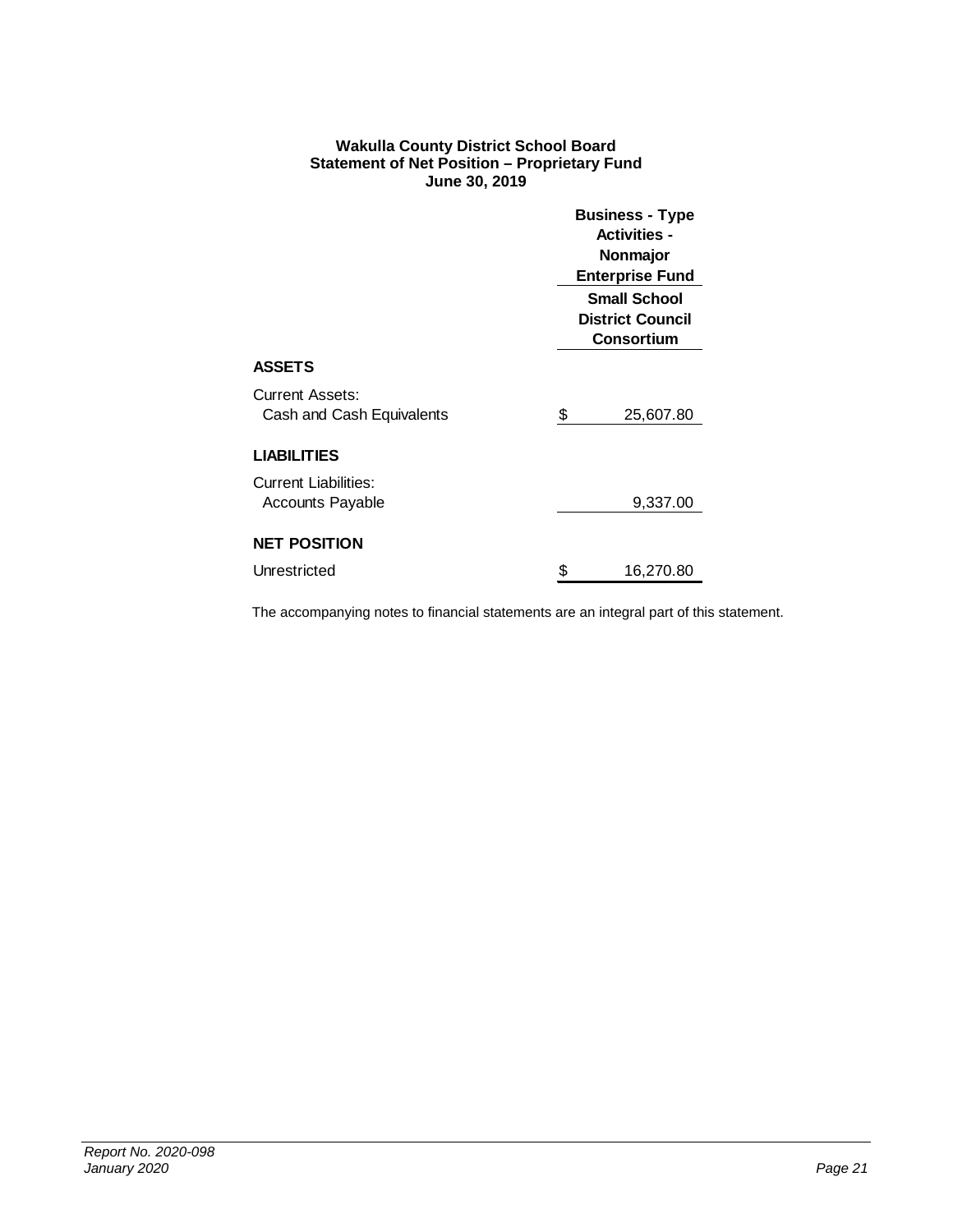#### <span id="page-27-0"></span>**Wakulla County District School Board Statement of Revenues, Expenses, and Changes in Fund Net Position – Proprietary Fund For the Fiscal Year Ended June 30, 2019**

|                                                                 | <b>Business - Type</b><br><b>Activities -</b><br><b>Nonmajor</b><br><b>Enterprise Fund</b><br><b>Small School</b><br><b>District Council</b><br><b>Consortium</b> |
|-----------------------------------------------------------------|-------------------------------------------------------------------------------------------------------------------------------------------------------------------|
| <b>OPERATING REVENUES</b><br><b>Charges for Services</b>        | \$<br>105,450.00                                                                                                                                                  |
| <b>OPERATING EXPENSES</b><br><b>Purchased Services</b>          | 106,793.72                                                                                                                                                        |
| <b>Operating Loss</b>                                           | (1,343.72)                                                                                                                                                        |
| <b>Change in Net Position</b><br>Total Net Position - Beginning | (1,343.72)<br>17,614.52                                                                                                                                           |
| <b>Total Net Position - Ending</b>                              | 16,270.80                                                                                                                                                         |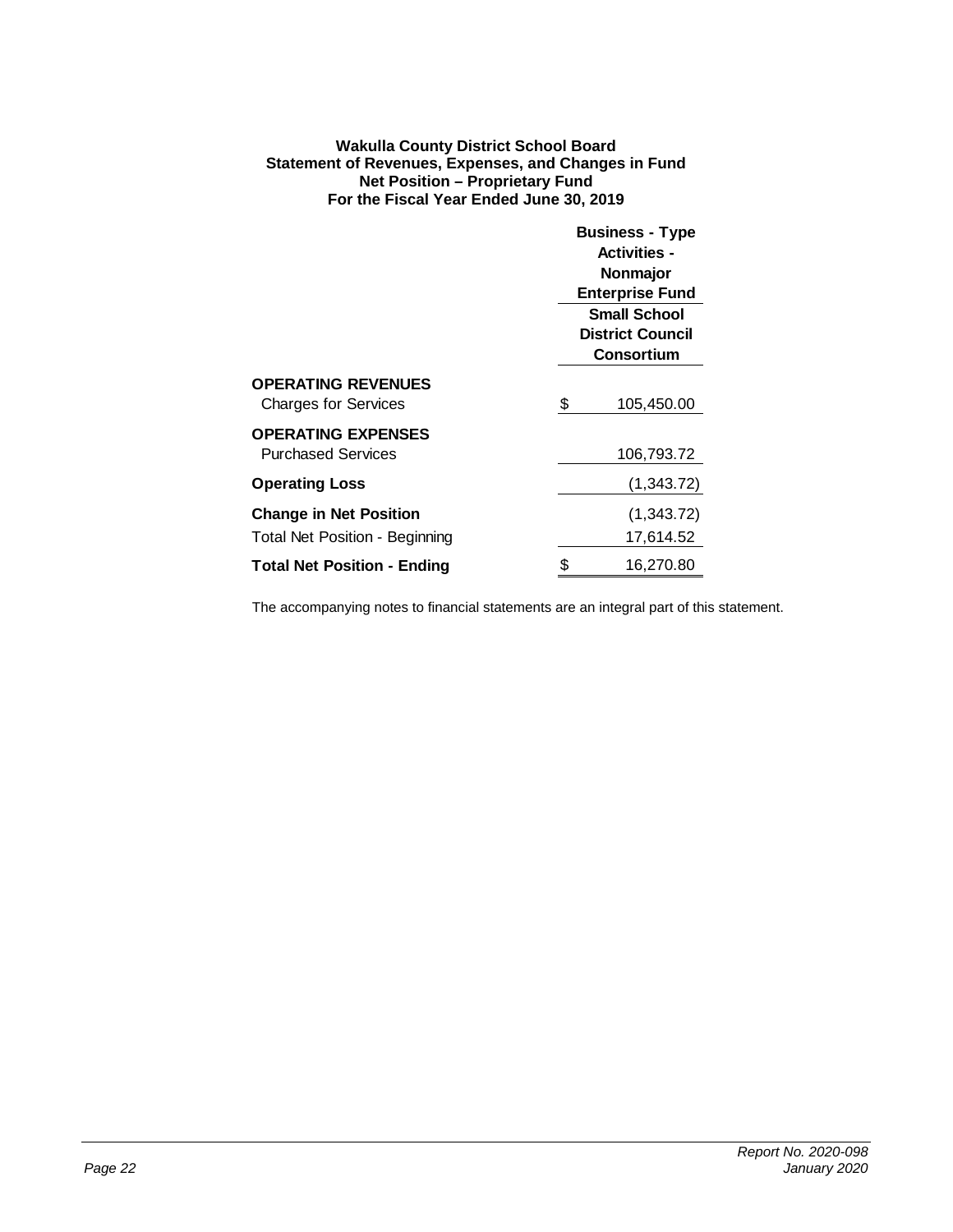#### **Wakulla County District School Board Statement of Cash Flows – Proprietary Fund For the Fiscal Year Ended June 30, 2019**

<span id="page-28-0"></span>

|                                                                                                                                 | <b>Business - Type</b><br><b>Activities -</b><br>Nonmajor<br><b>Enterprise Fund</b> |  |
|---------------------------------------------------------------------------------------------------------------------------------|-------------------------------------------------------------------------------------|--|
|                                                                                                                                 | <b>Small School</b><br><b>District Council</b><br><b>Consortium</b>                 |  |
| <b>CASH FLOWS FROM OPERATING ACTIVITIES</b><br>Cash Received from Services<br>Cash Payments to Suppliers for Goods and Services | \$<br>105,450.00<br>(109,169.12)                                                    |  |
| <b>Net Cash Used by Operating Activities</b>                                                                                    | (3,719.12)                                                                          |  |
| Cash and Cash Equivalents, Beginning                                                                                            | 29,326.92                                                                           |  |
| <b>Cash and Cash Equivalents, Ending</b>                                                                                        | 25,607.80                                                                           |  |

#### **Reconciliation of Operating Loss to Net Cash Used by Operating Activities:**

| <b>Operating Loss</b>                                    |    | (1,343.72) |
|----------------------------------------------------------|----|------------|
| Adjustments to Reconcile Operating Loss to Net Cash Used |    |            |
| by Operating Activities:                                 |    |            |
| <b>Accounts Payable</b>                                  |    | (2,375.40) |
| <b>Net Cash Used by Operating Activities</b>             | S. | (3,719.12) |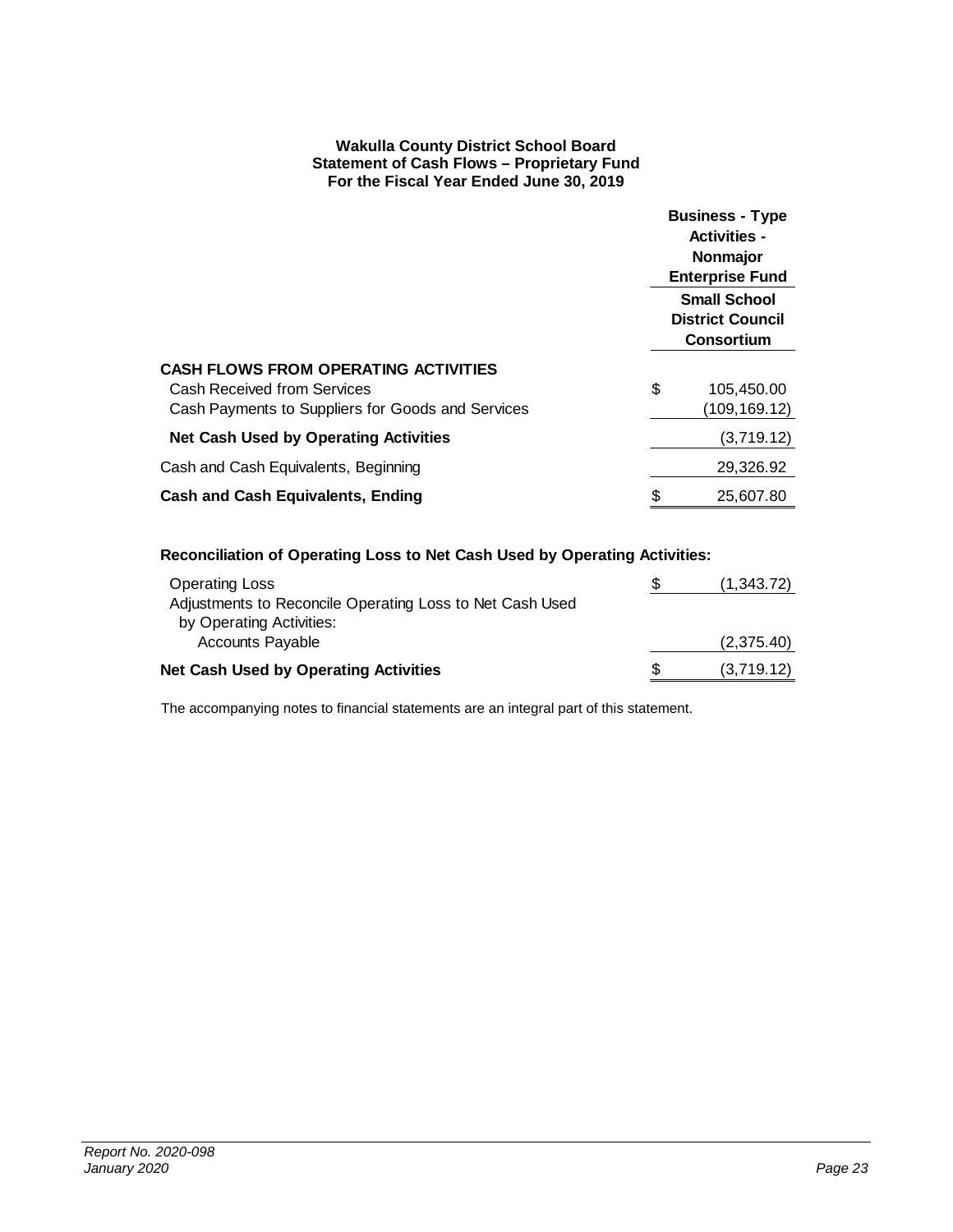#### <span id="page-29-0"></span>**Wakulla County District School Board Statement of Fiduciary Assets and Liabilities – Fiduciary Funds June 30, 2019**

|                           |    | <b>Agency</b><br><b>Funds</b> |
|---------------------------|----|-------------------------------|
| <b>ASSETS</b>             |    |                               |
| Cash and Cash Equivalents | \$ | 777,234.00                    |
| <b>LIABILITIES</b>        |    |                               |
| Internal Accounts Payable | S  | 777,234.00                    |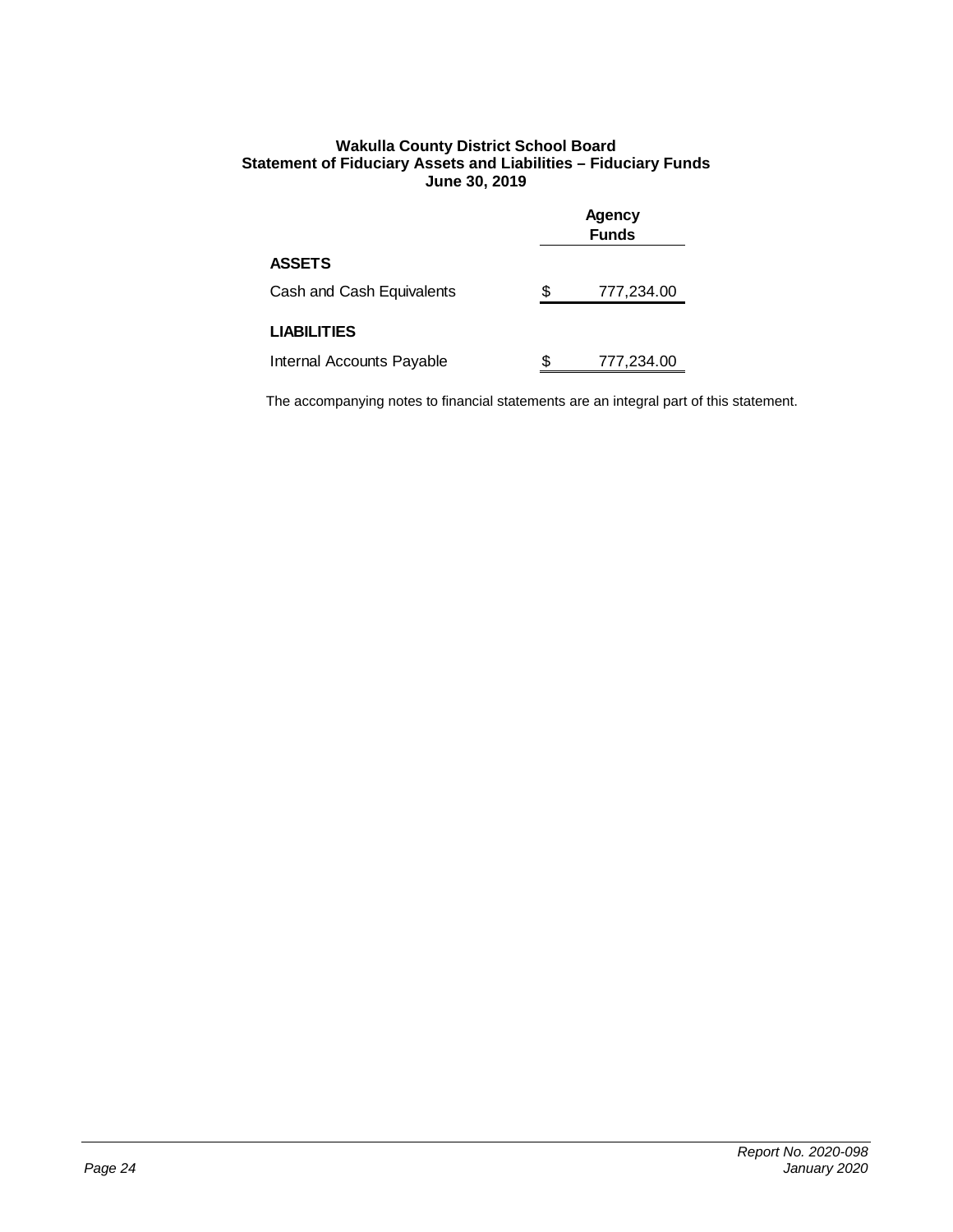### <span id="page-30-0"></span> **SUMMARY OF SIGNIFICANT ACCOUNTING POLICIES**

### **A. Description of Government-Wide Financial Statements**

The government-wide financial statements (i.e., the statement of net position and the statement of activities) report information on all of the nonfiduciary activities of the primary government and its component unit. All fiduciary activities are reported only in the fund financial statements. Governmental activities, which normally are supported by taxes, intergovernmental revenues, and other nonexchange transactions, are reported separately from business-type activities, which rely to a significant extent on fees charged to external customers for support. Likewise, the primary government is reported separately from the legally separate component unit for which the primary government is financially accountable.

The statement of activities presents a comparison between direct expenses and program revenues for each function or program of the Wakulla County School District's (District) governmental activities and for each segment of the business-type activities. Direct expenses are those that are specifically associated with a service, program, or department and are thereby clearly identifiable to a particular function. Depreciation expense associated with the District's transportation department is allocated to the student transportation services function, while remaining depreciation expense is not readily associated with a particular function and is reported as unallocated.

### **B. Reporting Entity**

The Wakulla County District School Board (Board) has direct responsibility for operation, control, and supervision of District schools and is considered a primary government for financial reporting. The District is considered part of the Florida system of public education, operates under the general direction of the Florida Department of Education (FDOE), and is governed by State law and State Board of Education (SBE) rules. The governing body of the District is the Board, which is composed of five elected members. The elected Superintendent of Schools is the executive officer of the Board. Geographic boundaries of the District correspond with those of Wakulla County.

Criteria for determining if other entities are potential component units that should be reported within the District's basic financial statements are identified and described in the Governmental Accounting Standards Board's (GASB) *Codification of Governmental Accounting and Financial Reporting Standards*, Sections 2100 and 2600. The application of these criteria provides for identification of any legally separate entities for which the Board is financially accountable and other organizations for which the nature and significance of their relationship with the Board are such that exclusion would cause the District's basic financial statements to be misleading. Based on the application of these criteria, the following component unit is included within the District's reporting entity:

**Discretely Presented Component Unit**. The component unit columns in the government-wide financial statements include the financial data of the District's component unit. A separate column is used to emphasize that it is legally separate from the District.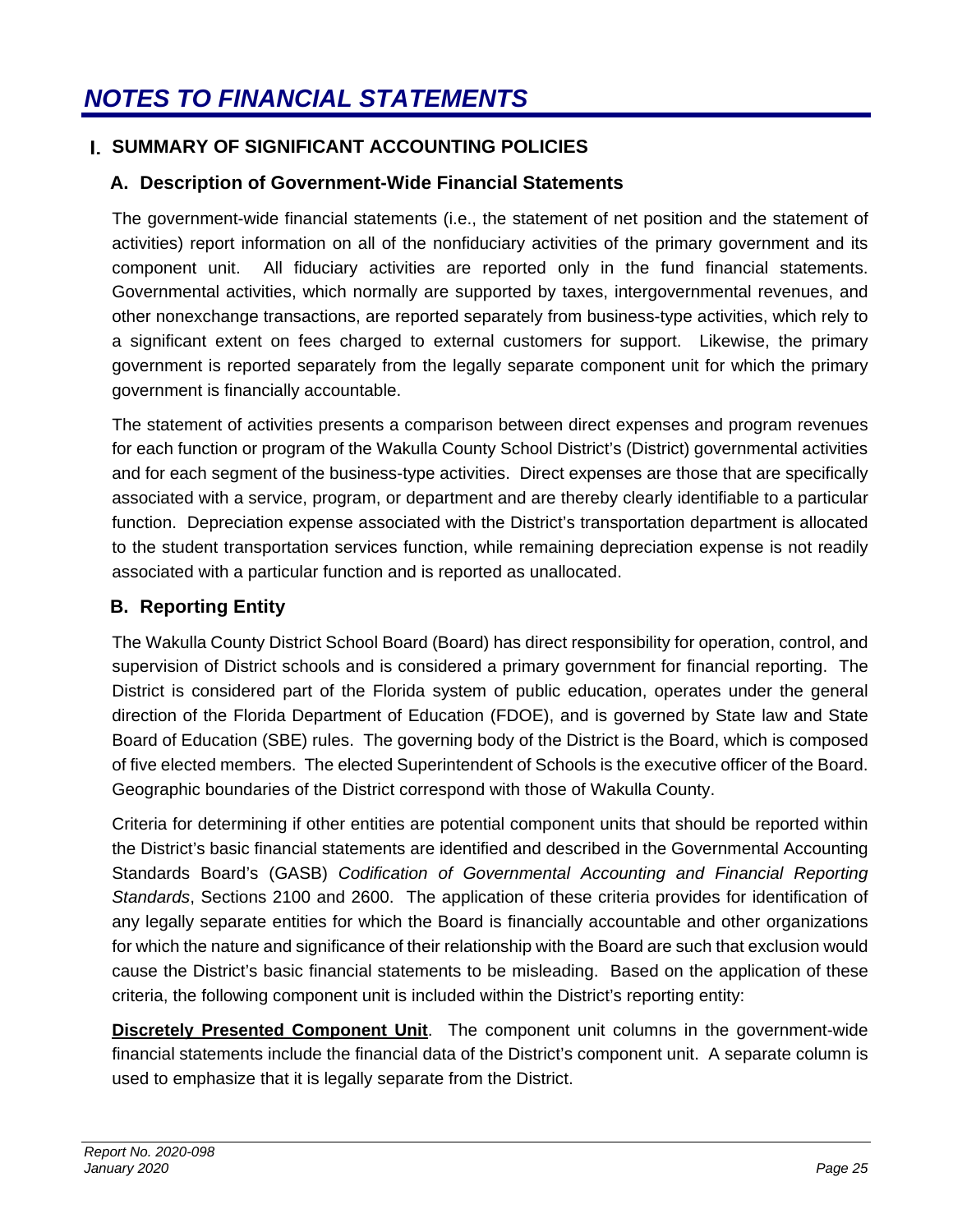Wakulla's Charter School of Arts, Science and Technology, Inc. is a not-for-profit corporation organized pursuant to Chapter 617, Florida Statutes, the Florida Not For Profit Corporation Act, and Section 1002.33, Florida Statutes. The charter school operates under a charter approved by its sponsor, the Wakulla County District School Board. The charter school is considered to be a component unit of the District because the District is financially accountable for the charter school as the District established the charter school by approval of the charter, which is tantamount to the initial appointment of the charter school, and there is the potential for the charter school to impose specific financial burdens on the District. In addition, pursuant to the Florida Constitution, the charter school is a public school and the District is responsible for the operation, control, and supervision of public schools within the District

The financial data reported on the accompanying statements was derived from the charter school's audited financial statements for the fiscal year ended June 30, 2019. The audit report is filed in the District's administrative offices.

### **C. Basis of Presentation: Government-Wide Financial Statements**

While separate government-wide and fund financial statements are presented, they are interrelated. The governmental activities column incorporates data from governmental funds, while business-type activities incorporate data from the government's enterprise fund. Separate financial statements are provided for governmental funds, proprietary fund, and fiduciary funds, even though the latter are excluded from the government-wide financial statements.

The effects of interfund activity have been eliminated from the government-wide financial statements except for interfund services provided and used.

### **D. Basis of Presentation: Fund Financial Statements**

The fund financial statements provide information about the District's funds, including the fiduciary funds. Separate statements for each fund category – governmental, proprietary, and fiduciary – are presented. The emphasis of fund financial statements is on major governmental funds, each displayed in a separate column. All remaining governmental funds are aggregated and reported as nonmajor funds.

The District reports the following major governmental funds:

- General Fund to account for all financial resources not required to be accounted for in another fund and for certain revenues from the State that are legally restricted to be expended for specific current operating purposes.
- Special Revenue Other Fund to account for certain Federal grant program resources.
- Capital Projects Local Capital Improvement Fund to account for the financial resources generated by the local capital improvement tax levy to be used for educational capital outlay needs, including new construction, renovation and remodeling projects, new and replacement equipment, motor vehicle purchases, and debt service payments on a bank loan for new school buses.
- Capital Projects Other Fund to account for various financial resources generated by State sources and local sources to be used for educational capital outlay needs, including new construction and renovation and remodeling projects.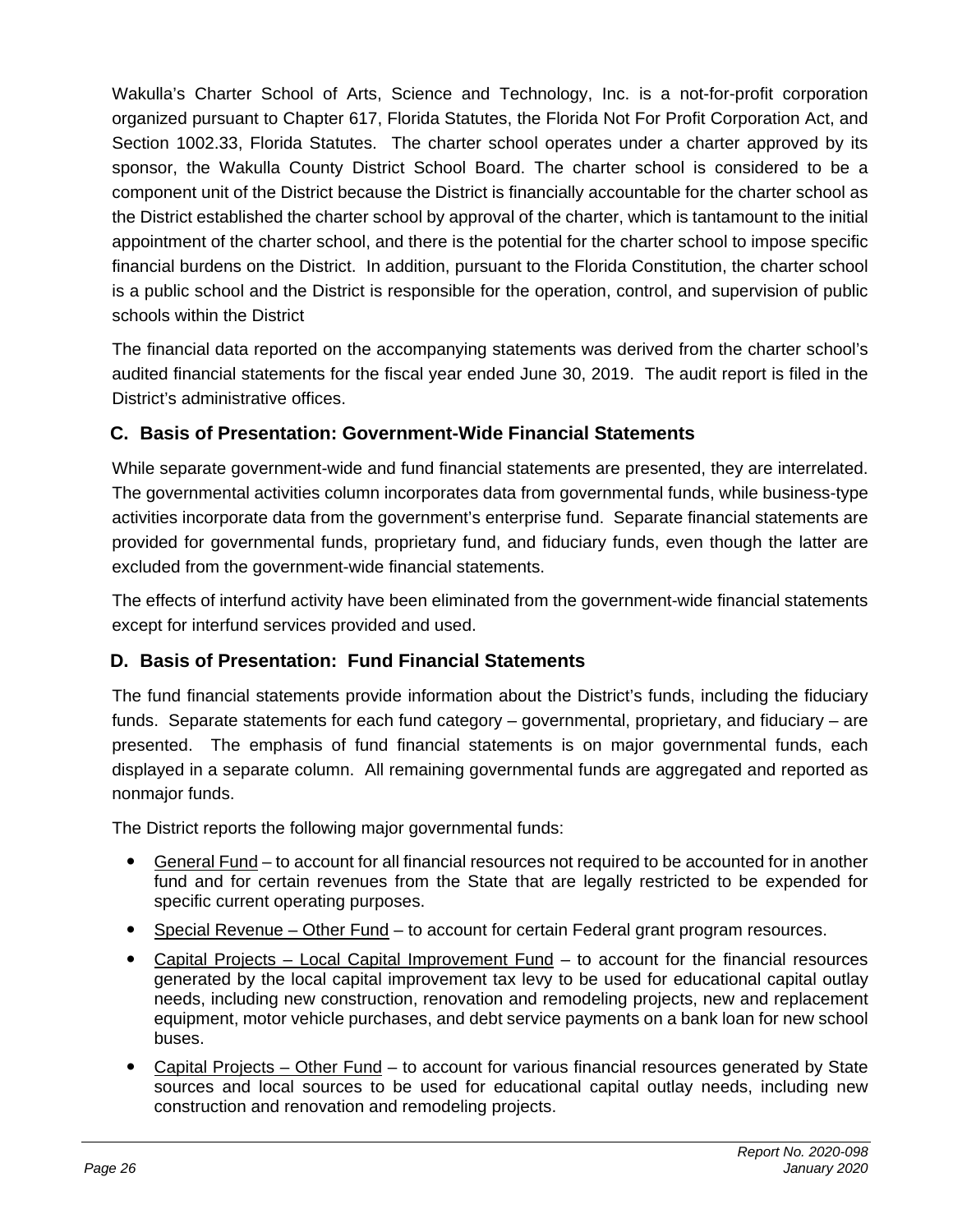Additionally, the District reports the following proprietary and fiduciary fund types:

- Enterprise Fund to account for the financing of the Small School District Council Consortium for which the District is fiscal agent.
- Agency Funds to account for resources of the school internal funds, which are used to administer moneys collected at several schools in connection with school, student athletic, class, and club activities.

During the course of operations, the District has activity between funds for various purposes. Any residual balances outstanding at fiscal year end are reported as due from/to other funds. While these balances are reported in fund financial statements, certain eliminations are made in the preparation of the government-wide financial statements. Balances between the funds included in business-type activities (i.e., the enterprise fund) are eliminated so that only the net amount is included as internal balances in the business-type activities column. Further, certain activity occurs during the year involving transfers of resources between funds. In fund financial statements, these amounts are reported at gross amounts as transfers in and out. While reported in fund financial statements, certain eliminations are made in the preparation of the government-wide financial statements. Transfers between the funds included in governmental activities are eliminated so that only the net amount is included as transfers in the governmental activities column. Similarly, balances between the funds included in business-type activities are eliminated so that only the net amount is included as transfers in the business-type activities column.

### **E. Measurement Focus and Basis of Accounting**

The accounting and financial reporting treatment is determined by the applicable measurement focus and basis of accounting. Measurement focus indicates the type of resources being measured such as current financial resources or economic resources. The basis of accounting indicates the timing of transactions or events for recognition in the financial statements.

The government-wide financial statements are reported using the economic resources measurement focus and the accrual basis of accounting. Revenues are recognized when earned and expenses are recognized when a liability is incurred, regardless of the timing of the related cash flows. Property taxes are recognized in the year for which they are levied. Revenues from grants, entitlements, and donations are recognized as soon as all eligibility requirements imposed by the provider have been met.

The governmental fund financial statements are reported using the current financial resources measurement focus and the modified accrual basis of accounting. Revenues, except for certain grant revenues, are recognized as soon as they are both measurable and available. Revenues are considered to be available when they are collectible within the current period or soon enough thereafter to pay liabilities of the current period. For this purpose, the District considers revenues to be available if they are collected within 60 days of the end of the current fiscal year. When grant terms provide that the expenditure of resources is the prime factor for determining eligibility for Federal, State, and other grant resources, revenue is recognized at the time the expenditure is made. Entitlements are recorded as revenues when all eligibility requirements are met, including any time requirements, and the amount is received during the period or within the availability period for this revenue source (within 60 days of year end). Expenditures are generally recognized when the related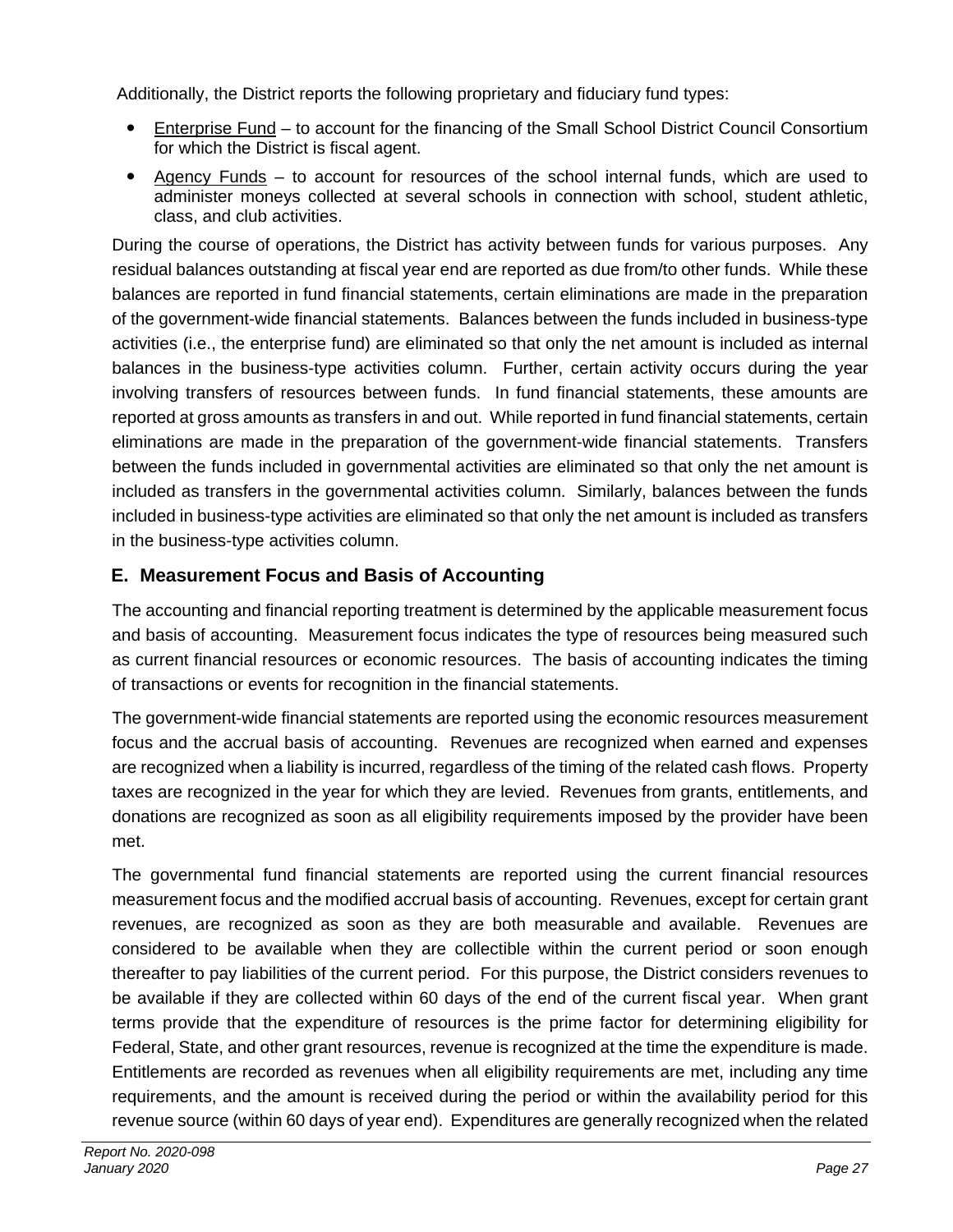fund liability is incurred, as under accrual accounting. However, debt service expenditures, claims and judgments, pension benefits, other postemployment benefits, and compensated absences, are only recorded when payment is due. General capital asset acquisitions are reported as expenditures in governmental funds. Issuance of long-term debt and acquisitions under capital leases are reported as other financing sources. Allocations of cost, such as depreciation, are not recognized in governmental funds.

The proprietary fund is reported using the economic resources measurement focus and the accrual basis of accounting. The agency funds have no measurement focus but utilize the accrual basis of accounting for reporting assets and liabilities.

The charter school is accounted for as a governmental organization and follows the same accounting model as the District's governmental activities.

### **F. Assets, Liabilities, Deferred Outflows/Inflows of Resources, and Net Position/Fund Balance**

### **Cash and Cash Equivalents**

The District's cash and cash equivalents are considered to be cash on hand, demand deposits, and short-term liquid investments with original maturities of 3 months or less from the date of acquisition. Investments classified as cash equivalents include amounts placed with the State Board of Administration (SBA) in Florida PRIME.

Cash deposits are held by banks qualified as public depositories under Florida law. All deposits are insured by Federal depository insurance, up to specified limits, or collateralized with securities held in Florida's multiple financial institution collateral pool as required by Chapter 280, Florida Statutes.

### **Investments**

Investments consist of amounts placed in the SBA debt service accounts for investment of debt service moneys and amounts placed with the SBA for participation in the Florida PRIME investment pool created by Section 218.405, Florida Statutes. The investment pool operates under investment guidelines established by Section 215.47, Florida Statutes.

The District's investments in Florida PRIME, which the SBA indicates is a Securities and Exchange Commission Rule 2a7-like external investment pool, are similar to money market funds in which shares are owned in the fund rather than the underlying investments. These investments are reported at fair value, which is amortized cost.

Types and amounts of investments held at fiscal year end are described in a subsequent note.

### **Inventories**

Inventories consist of expendable supplies held for consumption in the course of District operations. Inventories are stated at cost on the first-in, first-out basis, except that United States Department of Agriculture donated foods are stated at their fair value as determined at the time of donation to the District's food service program by the Florida Department of Agriculture and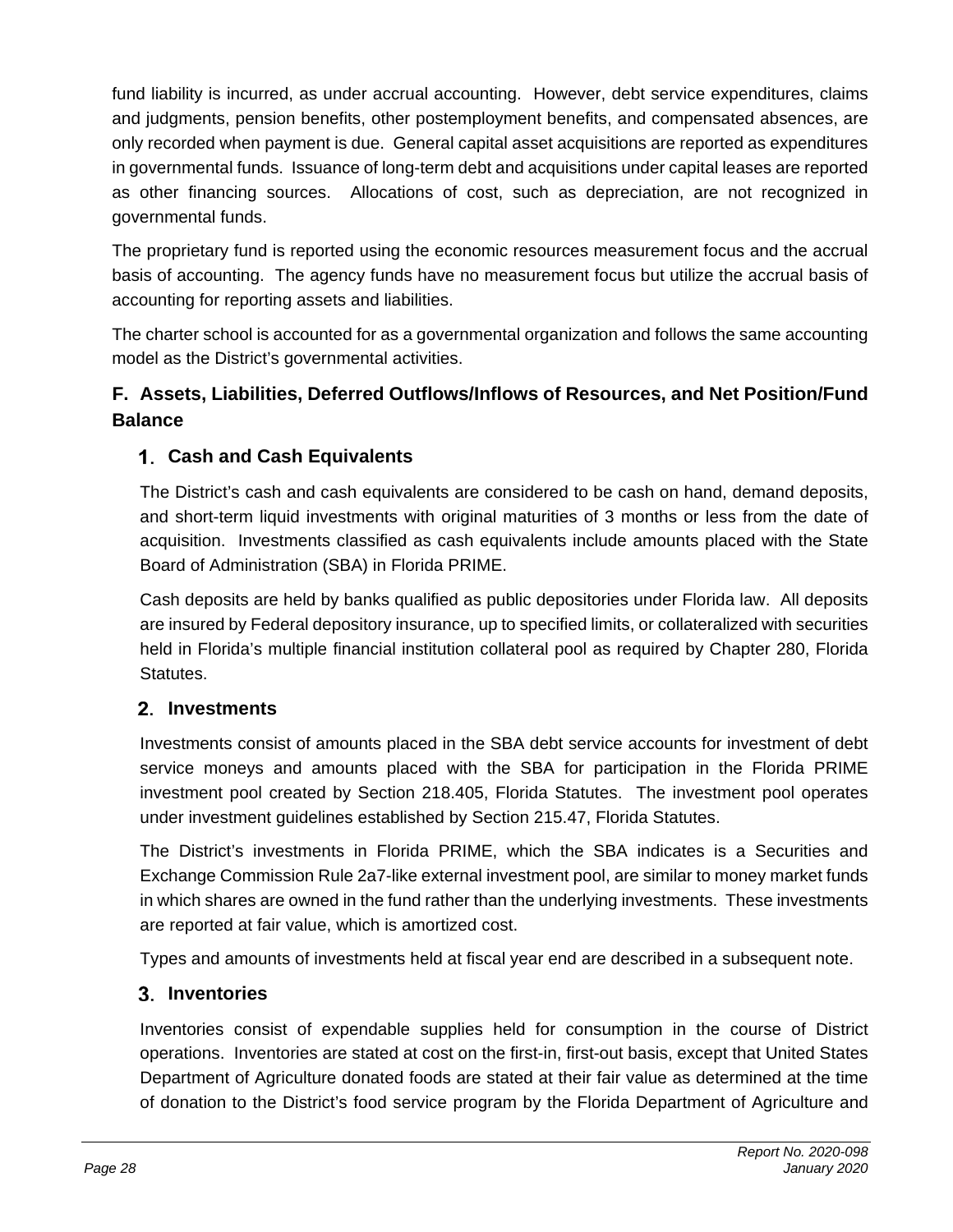Consumer Services, Bureau of Food Distribution. The costs of food service inventories are recorded as expenditures when used rather than purchased, while the costs of transportation inventories are recorded as expenditures at the time of purchase. Inventories are equally offset by a nonspendable fund balance which indicates they do not constitute "available spendable resources."

# **Capital Assets**

Expenditures for capital assets acquired or constructed for general District purposes are reported in the governmental fund that financed the acquisition or construction. The capital assets so acquired are reported at cost in the government-wide statement of net position but are not reported in the governmental fund financial statements. Capital assets are defined by the District as those costing more than \$750. However, for renovations to buildings, the threshold for capitalization is \$50,000. Such assets are recorded at historical cost or estimated historical cost if purchased or constructed. Donated assets are recorded at acquisition value at the date of donation. Interest costs incurred during the construction of capital assets are not considered material and are not capitalized as part of the cost of construction.

Capital assets are depreciated using the weighted average composite method over the following estimated useful lives:

| <b>Description</b>                           | <b>Estimated Useful Lives</b> |
|----------------------------------------------|-------------------------------|
| Improvements Other Than Buildings            | 8 - 35 years                  |
| <b>Buildings and Fixed Equipment</b>         | 10 - 50 years                 |
| Furniture, Fixtures, and Equipment           | $3 - 10$ years                |
| <b>Motor Vehicles</b>                        | 5 - 10 years                  |
| Audio Visual Materials and Computer Software | $5 - 7$ years                 |

Current year information relative to changes in capital assets is described in a subsequent note.

# **Pensions**

In the government-wide statement of net position, liabilities are recognized for the District's proportionate share of each pension plan's net pension liability. For purposes of measuring the net pension liability, deferred outflows of resources and deferred inflows of resources related to pensions, and pension expense, information about the fiduciary net position of the Florida Retirement System (FRS) defined benefit plan and the Health Insurance Subsidy (HIS) defined benefit plan and additions to/deductions from the FRS and the HIS fiduciary net position have been determined on the same basis as they are reported by the FRS and the HIS plans. For this purpose, benefit payments (including refunds of employee contributions) are recognized when due and payable in accordance with benefit terms. Investments are reported at fair value.

The District's retirement plans and related amounts are described in a subsequent note.

# **Long-Term Liabilities**

Long-term obligations that will be financed from resources to be received in the future by governmental funds are reported as liabilities in the government-wide statement of net position.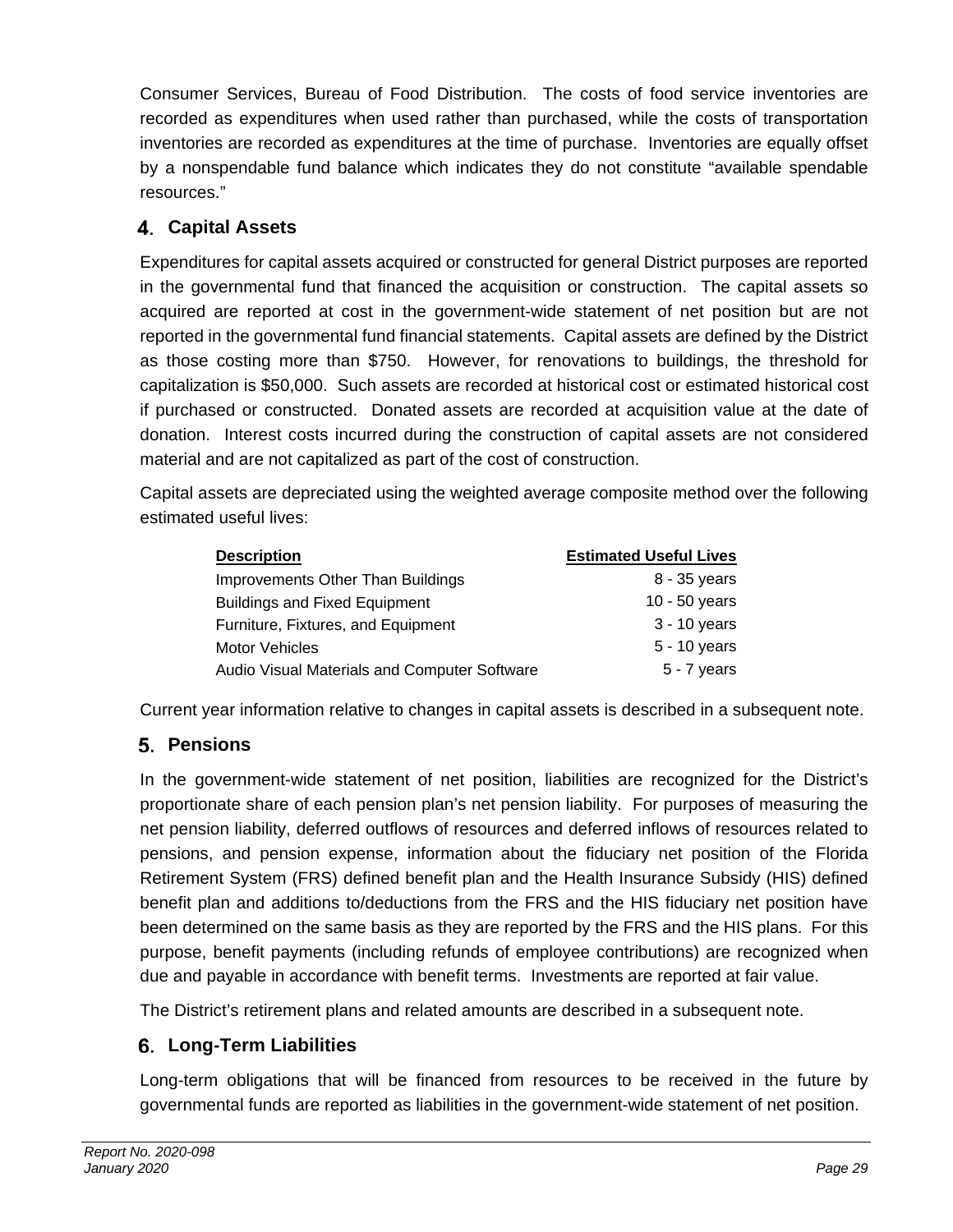In the governmental fund financial statements, bonds and other long-term obligations are not recognized as liabilities until due.

Changes in long-term liabilities for the current year are reported in a subsequent note.

# **Deferred Outflows/Inflows of Resources**

In addition to assets, the statement of net position reports a separate section for deferred outflows of resources. This separate financial statement element, *deferred outflows of resources*, represents a consumption of net position that applies to future periods and so will not be recognized as an outflow of resources (expense) until then. The District has two items that qualify for reporting in this category. The deferred outflows of resources related to pensions and OPEB are discussed in subsequent notes.

In addition to liabilities, the statement of net position reports a separate section for deferred inflows of resources. This separate financial statement element, *deferred inflows of resources*, represents an acquisition of net position that applies to future periods and so will not be recognized as an inflow of resources (revenue) until that time. The District has two items that qualify for reporting in this category. The deferred inflows of resources related to pensions and OPEB are discussed in subsequent notes.

# **Net Position Flow Assumption**

The District occasionally funds outlays for a particular purpose from both restricted (e.g., restricted bond or grant proceeds) and unrestricted resources. To calculate the amounts to report as restricted net position and unrestricted net position in the government-wide and proprietary fund financial statements a flow assumption must be made about the order in which the resources are considered to be applied. Consequently, it is the District's policy to consider restricted net position to have been depleted before unrestricted net position is applied.

# **Fund Balance Flow Assumptions**

The District may fund outlays for a particular purpose from both restricted and unrestricted resources (the total of committed, assigned, and unassigned fund balance). To calculate the amounts to report as restricted, committed, assigned, and unassigned fund balance in the governmental fund financial statements, a flow assumption must be made about the order in which the resources are considered to be applied. It is the District's policy to consider restricted fund balance to have been depleted before using any of the components of unrestricted fund balance. Further, when components of unrestricted fund balance can be used for the same purpose, committed fund balance is depleted first, followed by assigned fund balance. Unassigned fund balance is applied last.

### **Fund Balance Policies**

Fund balance of governmental funds is reported in various categories based on the nature of any limitations requiring the use of resources for specific purposes. The District itself can establish limitations on the use of resources through either a commitment (committed fund balance) or an assignment (assigned fund balance).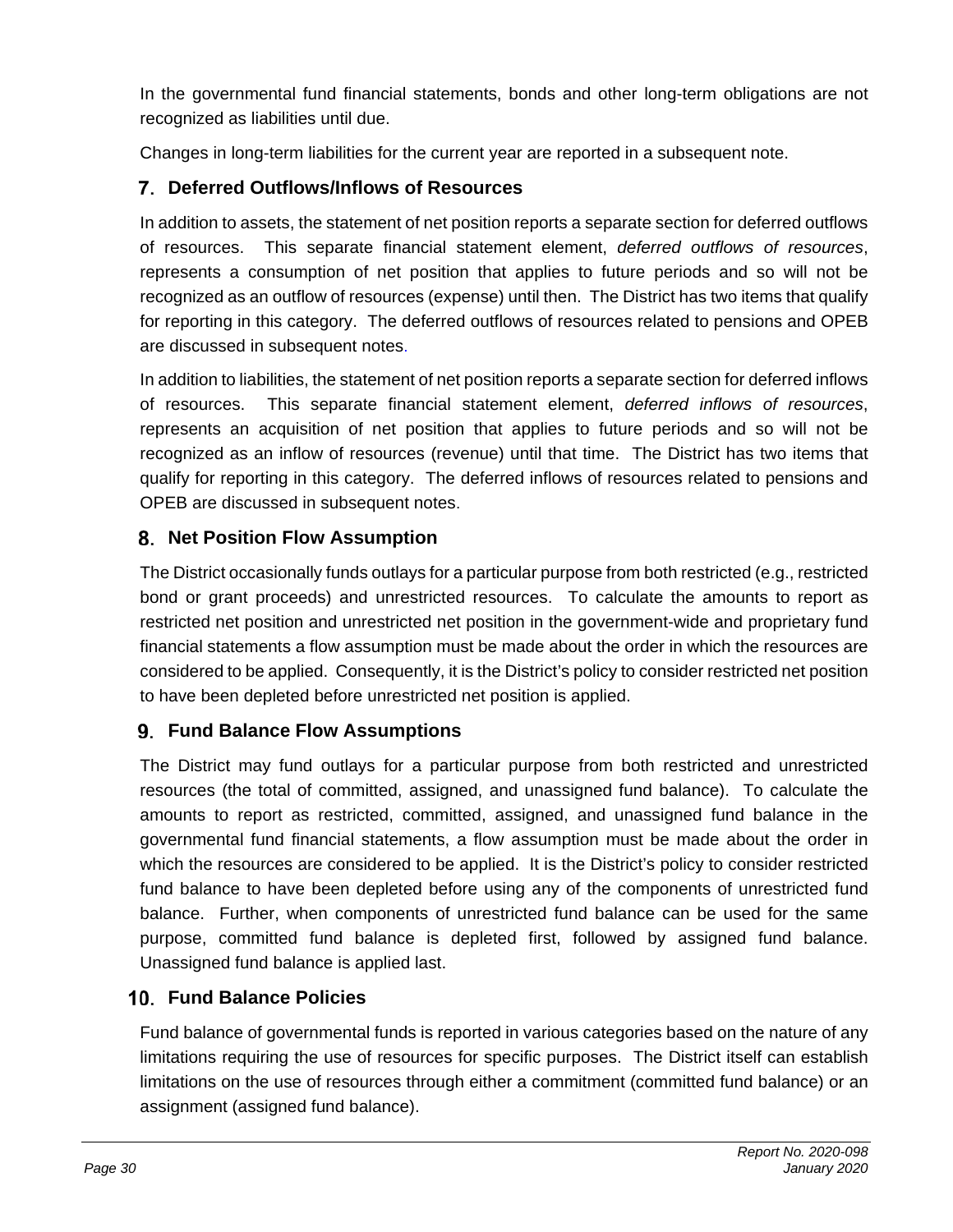The committed fund balance classification includes amounts that can be used only for the specific purposes determined by a formal action of the District's highest level of decision-making authority. The Board is the highest level of decision-making authority for the District that can, by adoption of a resolution prior to the end of the fiscal year, commit fund balance. Once adopted, the limitation imposed by the resolution remains in place until a similar action is taken (the adoption of another resolution) to remove or revise the limitation. The District reported no committed fund balance at June 30, 2019.

Amounts in the assigned fund balance classification are intended to be used by the District for specific purposes but do not meet the criteria to be classified as committed. The Board has by Board resolution 11/12-01 authorized the Superintendent, or his designee, to assign fund balance. The Board may also assign fund balance as it does when appropriating fund balance to cover a gap between estimated revenue and appropriations in the subsequent year's appropriated budget. Unlike commitments, assignments generally only exist temporarily. In other words, an additional action does not normally have to be taken for the removal of an assignment. Conversely, as discussed above, an additional action is essential to either remove or revise a commitment.

## **G. Revenues and Expenditures/Expenses**

## **Program Revenues**

Amounts reported as program revenues include charges paid by the recipient of the goods or services offered by the program and grants and contributions that are restricted to meeting the operational or capital requirements of a particular program. All taxes, including those dedicated for specific purposes, and other internally dedicated resources are reported as general revenues rather than program revenues. Revenues that are not classified as program revenues are presented as general revenues. The comparison of direct expenses with program revenues identifies the extent to which each governmental function or business segment is self-financing or draws from the general revenues of the District.

## **State Revenue Sources**

Significant revenues from State sources for current operations include the Florida Education Finance Program administered by the FDOE under the provisions of Section 1011.62, Florida Statutes. In accordance with this law, the District determines and reports the number of full-time equivalent (FTE) students and related data to the FDOE. The FDOE performs certain edit checks on the reported number of FTE and related data and calculates the allocation of funds to the District. The District is permitted to amend its original reporting during specified time periods following the date of the original reporting. The FDOE may also adjust subsequent fiscal period allocations based upon an audit of the District's compliance in determining and reporting FTE and related data. Normally, such adjustments are treated as reductions or additions of revenue in the fiscal year when the adjustments are made.

The State provides financial assistance to administer certain educational programs. SBE rules require that revenue earmarked for certain programs be expended only for the program for which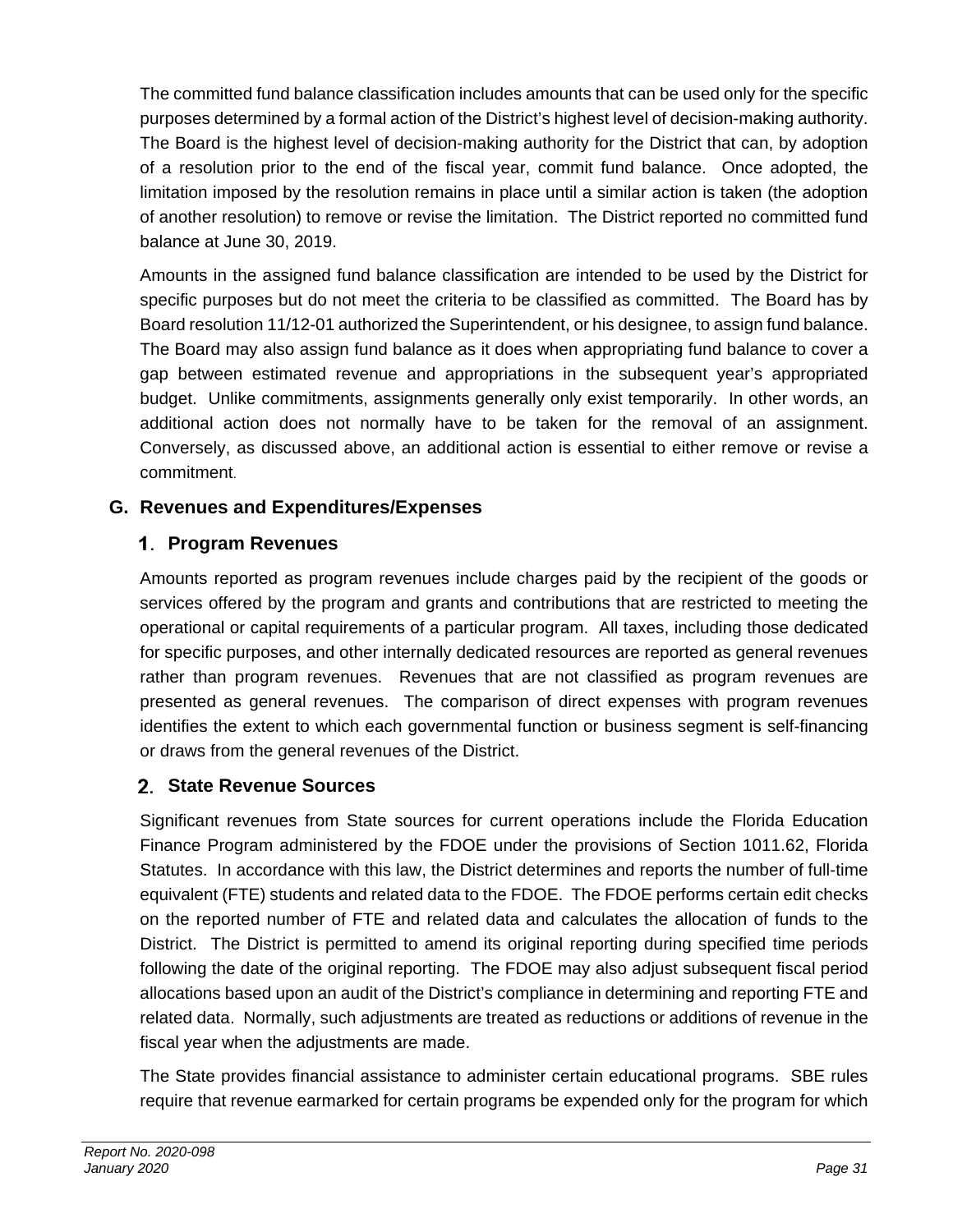the money is provided, and require that the money not expended as of the close of the fiscal year be carried forward into the following fiscal year to be expended for the same educational programs. The FDOE generally requires that these educational program revenues be accounted for in the General Fund. A portion of the fund balance of the General Fund is restricted in the governmental fund financial statements for the balance of categorical and earmarked educational program resources.

The State allocates gross receipts taxes, generally known as Public Education Capital Outlay money, to the District on an annual basis. The District is authorized to expend these funds only upon applying for and receiving an encumbrance authorization from the FDOE.

A schedule of revenue from State sources for the current year is presented in a subsequent note.

#### **District Property Taxes**

The Board is authorized by State law to levy property taxes for district school operations, capital improvements, and debt service.

Property taxes consist of ad valorem taxes on real and personal property within the District. Property values are determined by the Wakulla County Property Appraiser, and property taxes are collected by the Wakulla County Tax Collector.

The Board adopted the 2018 tax levy on September 10, 2018. Tax bills are mailed in October and taxes are payable between November 1 of the year assessed and March 31 of the following year at discounts of up to 4 percent for early payment.

Taxes become a lien on the property on January 1 and are delinquent on April 1 of the year following the year of assessment. State law provides for enforcement of collection of personal property taxes by seizure of the property to satisfy unpaid taxes and for enforcement of collection of real property taxes by the sale of interest-bearing tax certificates to satisfy unpaid taxes. The procedures result in the collection of essentially all taxes prior to June 30 of the year following the year of assessment.

Property tax revenues are recognized in the government-wide financial statements when the Board adopts the tax levy. Property tax revenues are recognized in the governmental fund financial statements when taxes are received by the District, except that revenue is accrued for taxes collected by the Wakulla County Tax Collector at fiscal year end but not yet remitted to the District.

Millages and taxes levied for the current year are presented in a subsequent note.

#### **Federal Revenue Sources**

The District receives Federal awards for the enhancement of various educational programs. Federal awards are generally received based on applications submitted to, and approved by, various granting agencies. For Federal awards in which a claim to these grant proceeds is based on incurring eligible expenditures, revenue is recognized to the extent that eligible expenditures have been incurred. The FDOE may require adjustments to subsequent fiscal period expenditures and related revenues based upon an audit of the district's compliance with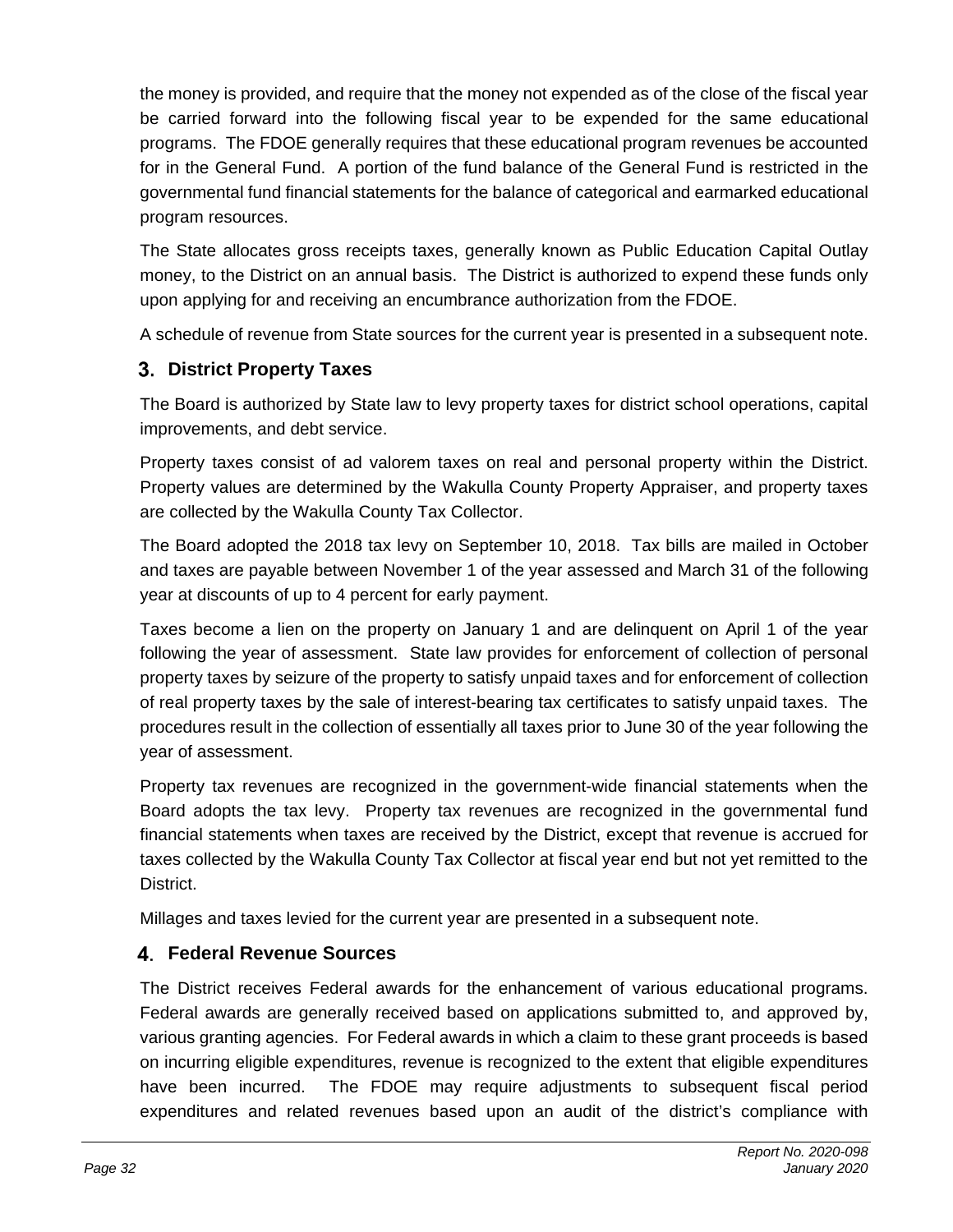applicable Federal awards requirements. Normally, such adjustments are treated as reductions of expenditures and related revenues in the fiscal year when the adjustments are made.

### **Compensated Absences**

In the government-wide financial statements, compensated absences (i.e., paid absences for employee vacation leave and sick leave) are accrued as liabilities to the extent that it is probable that the benefits will result in termination payments. A liability for these amounts is reported in the governmental fund financial statements only if it has matured, such as for occurrences of employee resignations and retirements. The liability for compensated absences includes salary-related benefits, where applicable.

## **Proprietary Fund Operating and Nonoperating Revenues and Expenses**

Proprietary funds distinguish operating revenues and expenses from nonoperating items. Operating revenues and expenses generally result from providing services and producing and delivering goods in connection with the proprietary fund's principal ongoing operations. The principal operating revenues of the District's enterprise fund are charges for services relating to the Small School District Council Consortium. Operating expenses include purchased services. All revenues and expenses not meeting this definition are reported as nonoperating revenues and expenses.

### **II. ACCOUNTING CHANGE**

The District's beginning net position at July 1, 2018, was decreased by \$5,748 to properly report the District's proportionate share of the increase in the FRS Net Pension Liability due to the implementation of GASB Statement No. 75.

### **DETAILED NOTES ON ALL ACTIVITIES AND FUNDS**

### **A. Cash Deposits with Financial Institutions**

**Custodial Credit Risk**. In the case of deposits, this is the risk that, in the event of the failure of a depository financial institution, the District will not be able to recover deposits or will not be able to recover collateral securities that are in the possession of an outside party. The District does not have a policy for custodial credit risk. All bank balances of the District are fully insured or collateralized as required by Chapter 280, Florida Statutes.

#### **B. Investments**

The District's investments at June 30, 2019, are reported as follows:

| <b>Investments</b>                                 | <b>Maturities</b>          | <b>Fair Value</b>        |
|----------------------------------------------------|----------------------------|--------------------------|
| SBA:<br>Florida PRIME (1)<br>Debt Service Accounts | 28 Day Average<br>6 Months | \$7,626,141.27<br>191.84 |
| <b>Total Investments, Primary Government</b>       |                            | \$7,626,333.11           |

(1) This investment is reported as a cash equivalent for financial statement reporting purposes.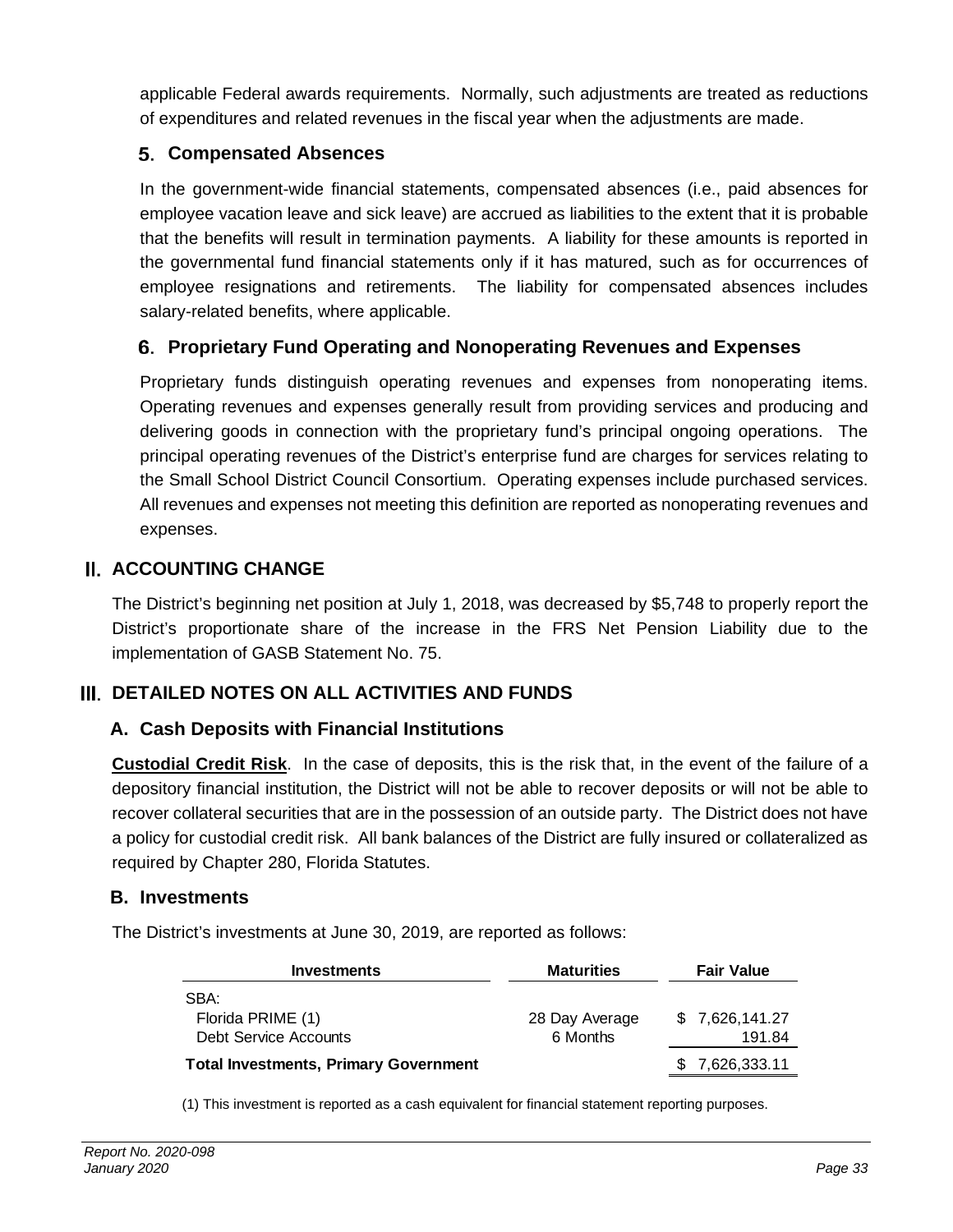#### **Fair Value Measurement**

The District categorizes its fair value measurements within the fair value hierarchy established by generally accepted accounting principles. The hierarchy is based on the valuation inputs used to measure the fair value of the asset. Level 1 inputs are quoted prices in active markets for identical assets; Level 2 inputs are significant other observable inputs; and Level 3 inputs are significant unobservable inputs. The District's investments in SBA debt service accounts are valued using Level 1 inputs.

#### **Interest Rate Risk**

Interest rate risk is the risk that changes in interest rates will adversely affect the fair value of an investment. The District does not have a formal investment policy that limits investment maturities as a means of managing its exposure to fair value losses from increasing interest rates.

Florida PRIME uses a weighted average days to maturity (WAM). A portfolio's WAM reflects the average maturity in days based on final maturity or reset date, in the case of floating rate instruments. WAM measures the sensitivity of the portfolio to interest rate changes.

For Florida PRIME, with regard to redemption gates, Section 218.409(8)(a), Florida Statutes, states, "The principal, and any part thereof, of each account constituting the trust fund is subject to payment at any time from the moneys in the trust fund. However, the executive director may, in good faith, on the occurrence of an event that has a material impact on liquidity or operations of the trust fund, for 48 hours limit contributions to or withdrawals from the trust fund to ensure that the board [State Board of Administration] can invest moneys entrusted to it in exercising its fiduciary responsibility. Such action must be immediately disclosed to all participants, the trustees, the Joint Legislative Auditing Committee, and the Investment Advisory Council. The trustees shall convene an emergency meeting as soon as practicable from the time the executive director has instituted such measures and review the necessity of those measures. If the trustees are unable to convene an emergency meeting before the expiration of the 48-hour moratorium on contributions and withdrawals, the moratorium may be extended by the executive director until the trustees are able to meet to review the necessity for the moratorium. If the trustees agree with such measures, the trustees shall vote to continue the measures for up to an additional 15 days. The trustees must convene and vote to continue any such measures before the expiration of the time limit set, but in no case may the time limit set by the trustees exceed 15 days." As of June 30, 2019, there were no redemption fees, maximum transaction amounts, or any other requirements that serve to limit a participant's daily access to 100 percent of their account value.

#### **Credit Risk**

Credit risk is the risk that an issuer or other counterparty to an investment will not fulfill its obligations. Section 218.415(17), Florida Statutes, limits investments to the Local Government Surplus Funds Trust Fund [Florida PRIME], or any intergovernmental investment pool authorized pursuant to the Florida Interlocal Cooperation Act as provided in Section 163.01, Florida Statutes; Securities and Exchange Commission registered money market funds with the highest credit quality rating from a nationally recognized rating agency; interest-bearing time deposits or savings accounts in qualified public depositories, as defined in Section 280.02, Florida Statutes; and direct obligations of the United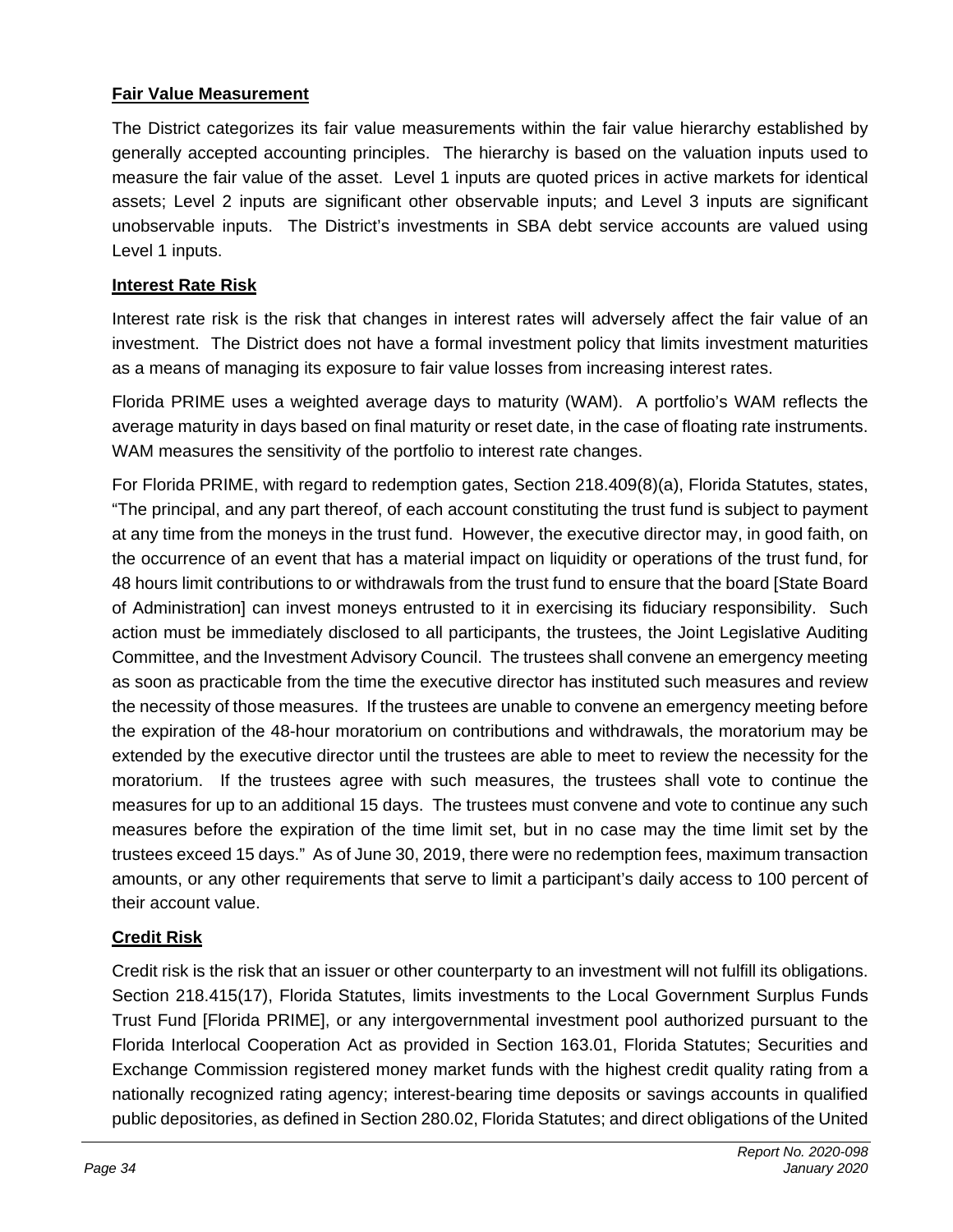States Treasury. The District does not have a formal investment policy that limits its investment choices.

The District's investments in the SBA debt service accounts are to provide for debt service payments on bond debt issued by the SBE for the benefit of the District. The District relies on policies developed by the SBA for managing interest rate risk and credit risk for this account. Disclosures for the Debt Service Accounts are included in the notes to financial statements of the State's Comprehensive Annual Financial Report.

The District's investment in Florida PRIME is rated AAAm by Standard & Poor's.

### **C. Changes in Capital Assets**

Changes in capital assets are presented in the following table:

|                                                   | <b>Beginning</b><br><b>Balance</b> |    | <b>Additions</b> | <b>Deletions</b> | <b>Ending</b><br><b>Balance</b> |
|---------------------------------------------------|------------------------------------|----|------------------|------------------|---------------------------------|
| <b>GOVERNMENTAL ACTIVITIES</b>                    |                                    |    |                  |                  |                                 |
| Capital Assets Not Being Depreciated:<br>Land     | \$<br>3,501,421.43                 | \$ |                  | \$               | \$<br>3,501,421.43              |
| Land Improvements                                 | 6.752.00                           |    |                  |                  | 6,752.00                        |
| <b>Construction in Progress</b>                   | 69,013.32                          |    | 222,587.13       | 49,513.32        | 242,087.13                      |
|                                                   |                                    |    |                  |                  |                                 |
| <b>Total Capital Assets Not Being Depreciated</b> | 3,577,186.75                       |    | 222,587.13       | 49,513.32        | 3,750,260.56                    |
| Capital Assets Being Depreciated:                 |                                    |    |                  |                  |                                 |
| Improvements Other Than Buildings                 | 5,021,915.60                       |    | 556,431.25       |                  | 5,578,346.85                    |
| <b>Buildings and Fixed Equipment</b>              | 96,857,916.95                      |    | 282,021.26       | 174,742.19       | 96,965,196.02                   |
| Furniture, Fixtures, and Equipment                | 4,581,416.30                       |    | 317,786.26       | 80,627.47        | 4,818,575.09                    |
| <b>Motor Vehicles</b>                             | 6,234,131.60                       |    | 50,405.00        | 676,172.66       | 5,608,363.94                    |
| Audio Visual Materials and                        |                                    |    |                  |                  |                                 |
| <b>Computer Software</b>                          | 218,496.30                         |    |                  |                  | 218,496.30                      |
| <b>Total Capital Assets Being Depreciated</b>     | 112,913,876.75                     |    | 1,206,643.77     | 931,542.32       | 113,188,978.20                  |
| Less Accumulated Depreciation for:                |                                    |    |                  |                  |                                 |
| Improvements Other Than Buildings                 | 2,891,368.60                       |    | 146, 171.67      |                  | 3,037,540.27                    |
| <b>Buildings and Fixed Equipment</b>              | 27,840,949.95                      |    | 1,566,157.13     | 174,742.19       | 29,232,364.89                   |
| Furniture, Fixtures, and Equipment                | 3,184,611.36                       |    | 264,554.13       | 80,627.47        | 3,368,538.02                    |
| <b>Motor Vehicles</b>                             | 4,337,905.15                       |    | 209,846.87       | 676,172.66       | 3,871,579.36                    |
| Audio Visual Materials and                        |                                    |    |                  |                  |                                 |
| <b>Computer Software</b>                          | 205,562.32                         |    | 4,251.72         |                  | 209,814.04                      |
| <b>Total Accumulated Depreciation</b>             | 38,460,397.38                      |    | 2,190,981.52     | 931,542.32       | 39,719,836.58                   |
| Total Capital Assets Being Depreciated, Net       | 74,453,479.37                      |    | (984,337.75)     |                  | 73,469,141.62                   |
| Governmental Activities Capital Assets, Net       | \$<br>78,030,666.12                | S  | (761,750.62) \$  | 49,513.32        | \$<br>77,219,402.18             |

Depreciation expense was charged to functions as follows:

| <b>Function</b>                                             | <b>Amount</b>  |
|-------------------------------------------------------------|----------------|
| <b>GOVERNMENTAL ACTIVITIES</b>                              |                |
| <b>Student Transportation Services</b>                      | 209.846.87     |
| Unallocated                                                 | 1,981,134.65   |
| <b>Total Depreciation Expense - Governmental Activities</b> | \$2,190,981.52 |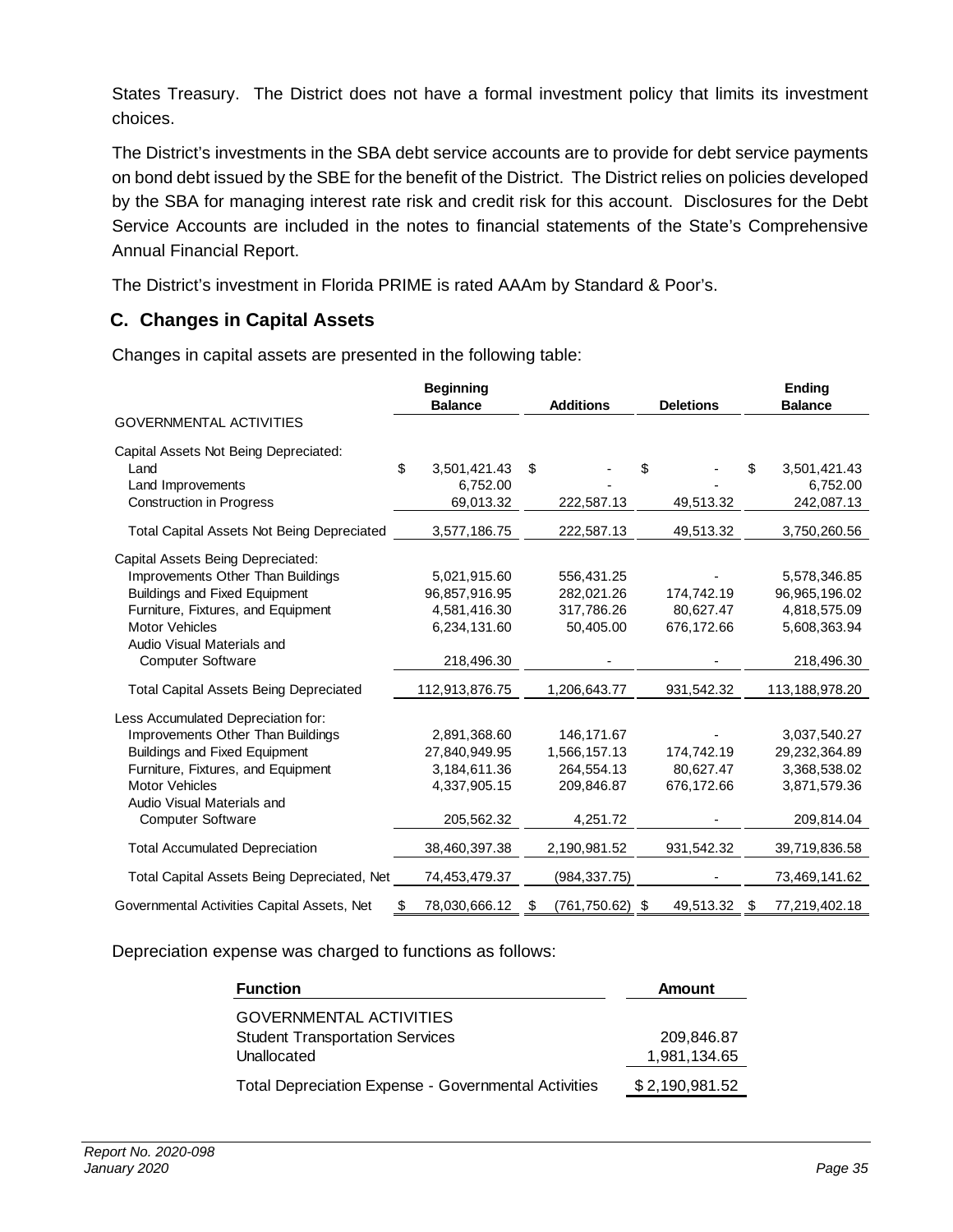#### **D. Retirement Plans**

#### **FRS – Defined Benefit Pension Plans**

#### **General Information about the FRS**

The FRS was created in Chapter 121, Florida Statutes, to provide a defined benefit pension plan for participating public employees. The FRS was amended in 1998 to add the Deferred Retirement Option Program (DROP) under the defined benefit plan and amended in 2000 to provide a defined contribution plan alternative to the defined benefit plan for FRS members effective July 1, 2002. This integrated defined contribution pension plan is the FRS Investment Plan. Chapter 112, Florida Statutes, established the Retiree HIS Program, a cost-sharing multiple-employer defined benefit pension plan, to assist retired members of any State-administered retirement system in paying the costs of health insurance.

Essentially all regular employees of the District are eligible to enroll as members of the State-administered FRS. Provisions relating to the FRS are established by Chapters 121 and 122, Florida Statutes; Chapter 112, Part IV, Florida Statutes; Chapter 238, Florida Statutes; and FRS Rules, Chapter 60S, Florida Administrative Code; wherein eligibility, contributions, and benefits are defined and described in detail. Such provisions may be amended at any time by further action from the Florida Legislature. The FRS is a single retirement system administered by the Florida Department of Management Services, Division of Retirement, and consists of the two cost-sharing multiple-employer defined benefit plans and other nonintegrated programs. A comprehensive annual financial report of the FRS, which includes its financial statements, required supplementary information, actuarial report, and other relevant information, is available from the Florida Department of Management Services Web site (www.dms.myflorida.com).

The District's FRS and HIS pension expense totaled \$3,410,299 for the fiscal year ended June 30, 2019.

#### **FRS Pension Plan**

*Plan Description*. The FRS Pension Plan (Plan) is a cost-sharing multiple-employer defined benefit pension plan, with a DROP for eligible employees. The general classes of membership are:

- *Regular* Members of the FRS who do not qualify for membership in the other classes.
- *Elected County Officers* Members who hold specified elective offices in local government.

Employees enrolled in the Plan prior to July 1, 2011, vest at 6 years of creditable service and employees enrolled in the Plan on or after July 1, 2011, vest at 8 years of creditable service. All vested members, enrolled prior to July 1, 2011, are eligible for normal retirement benefits at age 62 or at any age after 30 years of service. All members enrolled in the Plan on or after July 1, 2011, once vested, are eligible for normal retirement benefits at age 65 or any time after 33 years of creditable service. Employees enrolled in the Plan may include up to 4 years of credit for military service toward creditable service. The Plan also includes an early retirement provision; however, there is a benefit reduction for each year a member retires before his or her normal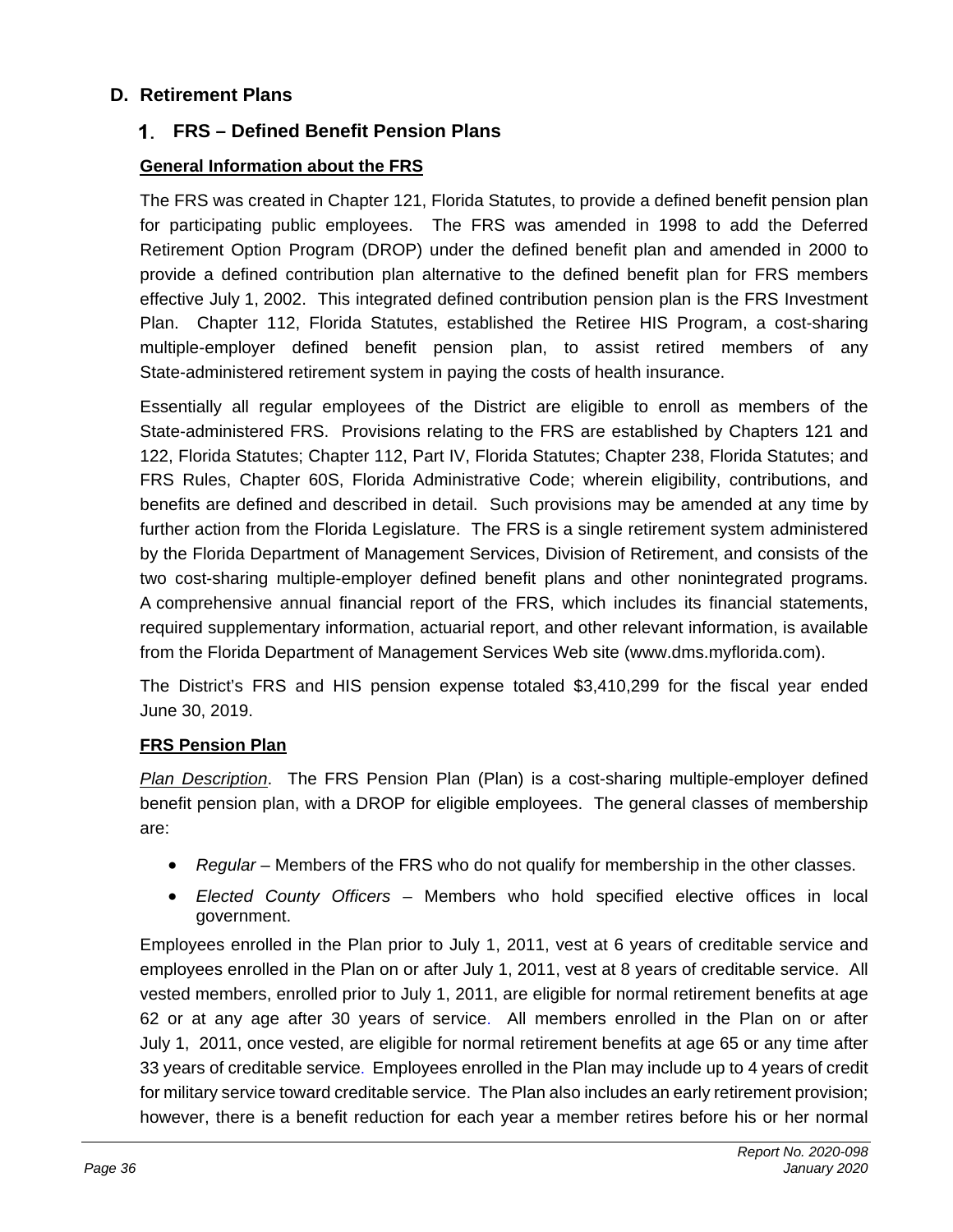retirement date. The Plan provides retirement, disability, death benefits, and annual cost-of-living adjustments to eligible participants.

The DROP, subject to provisions of Section 121.091, Florida Statutes, permits employees eligible for normal retirement under the Plan to defer receipt of monthly benefit payments while continuing employment with an FRS participating employer. An employee may participate in DROP for a period not to exceed 60 months after electing to participate, except that certain instructional personnel may participate for up to 96 months. During the period of DROP participation, deferred monthly benefits are held in the FRS Trust Fund and accrue interest. The net pension liability does not include amounts for DROP participants, as these members are considered retired and are not accruing additional pension benefits.

*Benefits Provided*. Benefits under the Plan are computed on the basis of age and/or years of service, average final compensation, and service credit. Credit for each year of service is expressed as a percentage of the average final compensation. For members initially enrolled before July 1, 2011, the average final compensation is the average of the 5 highest fiscal years' earnings; for members initially enrolled on or after July 1, 2011, the average final compensation is the average of the 8 highest fiscal years' earnings. The total percentage value of the benefit received is determined by calculating the total value of all service, which is based on the retirement class to which the member belonged when the service credit was earned. Members are eligible for in-line-of-duty or regular disability and survivors' benefits. The following table shows the percentage value for each year of service credit earned:

| <b>Percent Value</b> |
|----------------------|
|                      |
| 1.60                 |
| 1.63                 |
| 1.65                 |
| 1.68                 |
|                      |
| 1.60                 |
| 1.63                 |
| 1.65                 |
| 1.68                 |
| 3.00                 |
|                      |

As provided in Section 121.101, Florida Statutes, if the member was initially enrolled in the Plan before July 1, 2011, and all service credit was accrued before July 1, 2011, the annual cost-of-living adjustment is 3 percent per year. If the member was initially enrolled before July 1, 2011, and has service credit on or after July 1, 2011, there is an individually calculated cost-of-living adjustment. The annual cost-of-living adjustment is a proportion of 3 percent determined by dividing the sum of the pre-July 2011 service credit by the total service credit at retirement multiplied by 3 percent. Plan members initially enrolled on or after July 1, 2011, will not have a cost-of-living adjustment after retirement.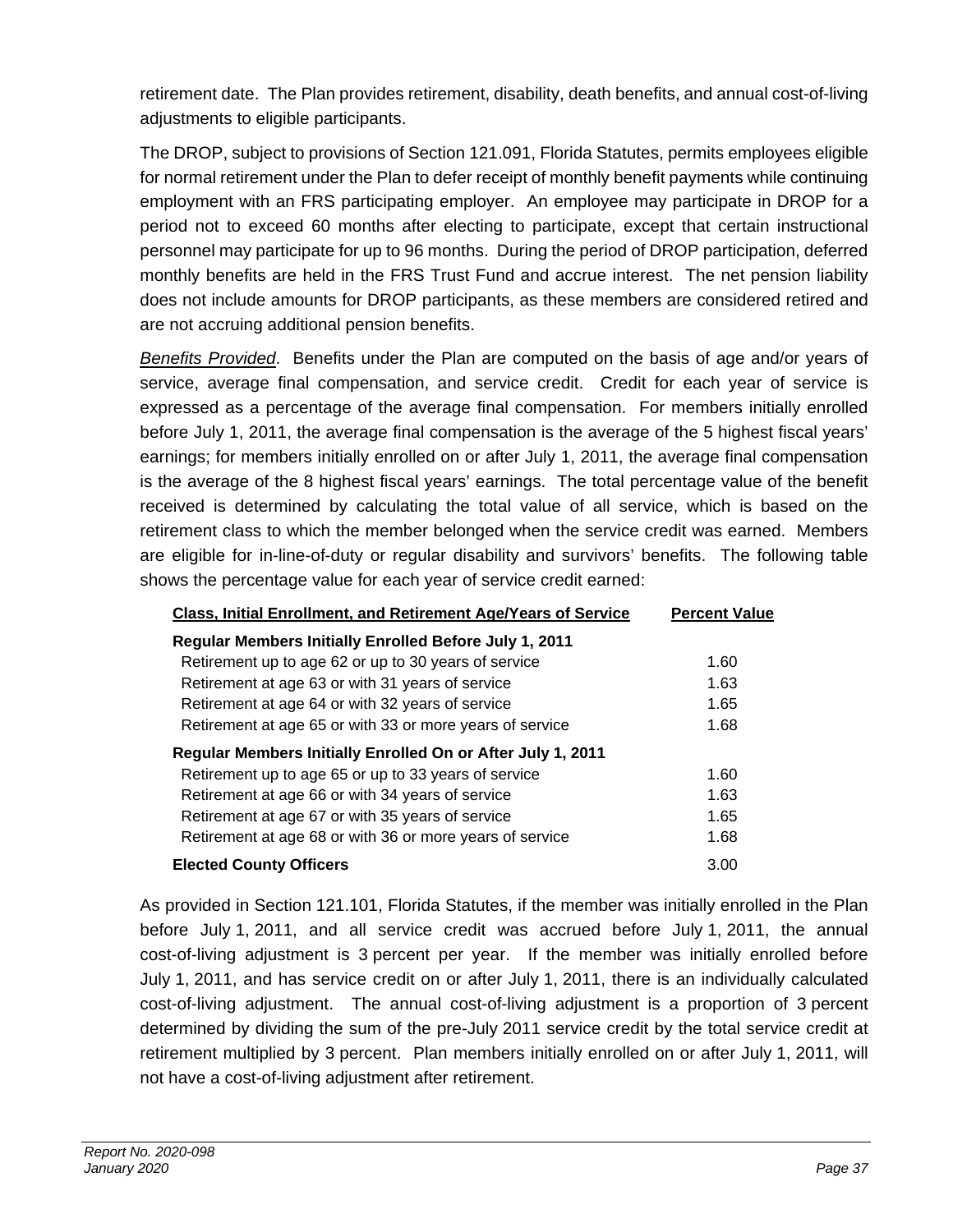*Contributions*. The Florida Legislature establishes contribution rates for participating employers and employees. Contribution rates during the 2018-19 fiscal year were as follows:

|                                                               | <b>Percent of Gross Salary</b> |              |  |  |
|---------------------------------------------------------------|--------------------------------|--------------|--|--|
| <b>Class</b>                                                  | <b>Employee</b>                | Employer (1) |  |  |
| FRS, Regular                                                  | 3.00                           | 8.26         |  |  |
| <b>FRS, Elected County Officers</b>                           | 3.00                           | 48.70        |  |  |
| DROP - Applicable to Members from All of the Above<br>Classes | 0.00                           | 14.03        |  |  |
| FRS, Reemployed Retiree                                       | (2)                            | (2)          |  |  |

(1) Employer rates include 1.66 percent for the postemployment health insurance subsidy. Also, employer rates, other than for DROP participants, include 0.06 percent for administrative costs of the Investment Plan.

(2) Contribution rates are dependent upon retirement class in which reemployed.

The District's contributions to the Plan totaled \$1,626,761 for the fiscal year ended June 30, 2019.

*Pension Liabilities, Pension Expense, and Deferred Outflows of Resources and Deferred Inflows of Resources Related to Pensions*. At June 30, 2019, the District reported a liability of \$16,901,699 for its proportionate share of the Plan's net pension liability. The net pension liability was measured as of June 30, 2018, and the total pension liability used to calculate the net pension liability was determined by an actuarial valuation as of July 1, 2018. The District's proportionate share of the net pension liability was based on the District's 2017-18 fiscal year contributions relative to the total 2017-18 fiscal year contributions of all participating members. At June 30, 2018, the District's proportionate share was 0.056113573 percent, which was a decrease of 0.000501230 from its proportionate share measured as of June 30, 2017.

For the fiscal year ended June 30, 2019, the District recognized the Plan pension expense of \$2,829,158. In addition, the District reported deferred outflows of resources and deferred inflows of resources related to pensions from the following sources:

| <b>Description</b>                            |    | <b>Deferred Outflows</b><br>of Resources |    | <b>Deferred Inflows</b><br>of Resources |
|-----------------------------------------------|----|------------------------------------------|----|-----------------------------------------|
| Differences Between Expected and              |    |                                          |    |                                         |
| <b>Actual Experience</b>                      | \$ | 1,431,828                                | \$ | 51,969                                  |
| Change of Assumptions                         |    | 5,522,653                                |    |                                         |
| Net Difference Between Projected and Actual   |    |                                          |    |                                         |
| Earnings on FRS Pension Plan Investments      |    |                                          |    | 1,305,862                               |
| Changes in Proportion and Differences Between |    |                                          |    |                                         |
| District FRS Contributions and Proportionate  |    |                                          |    |                                         |
| Share of Contributions                        |    | 176.939                                  |    | 756.287                                 |
| District FRS Contributions Subsequent to      |    |                                          |    |                                         |
| the Measurement Date                          |    | 1,626,761                                |    |                                         |
| Total                                         | ደ  | 8,758,181                                | S  | 2,114,118                               |

The deferred outflows of resources related to pensions resulting from District contributions to the Plan subsequent to the measurement date, totaling \$1,626,761, will be recognized as a reduction of the net pension liability in the fiscal year ending June 30, 2020. Other amounts reported as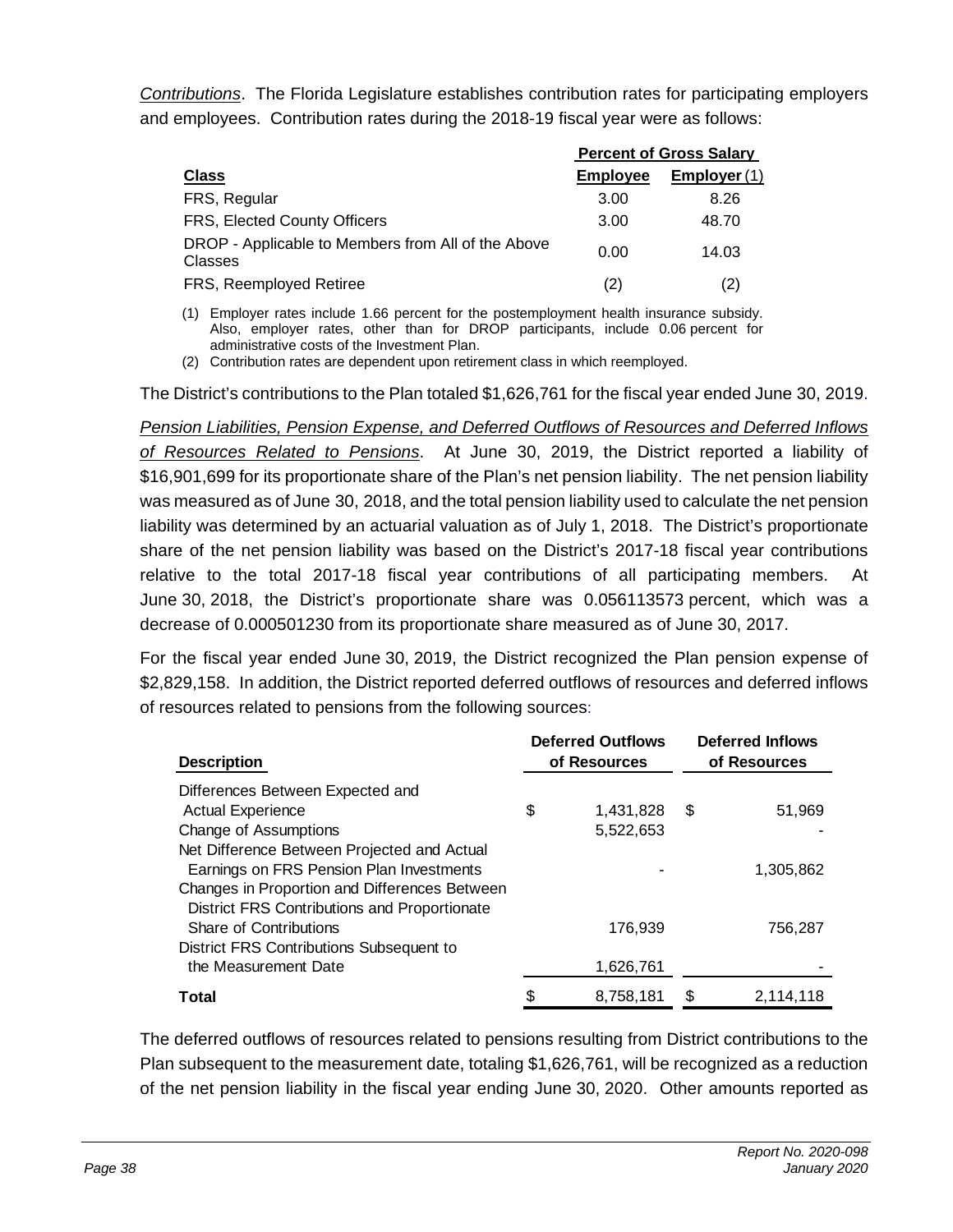deferred outflows of resources and deferred inflows of resources related to pensions will be recognized in pension expense as follows:

| <b>Fiscal Year Ending June 30</b> | Amount |           |
|-----------------------------------|--------|-----------|
| 2020                              | S      | 2,098,891 |
| 2021                              |        | 1,315,066 |
| 2022                              |        | 16,345    |
| 2023                              |        | 871,353   |
| 2024                              |        | 623,366   |
| Thereafter                        |        | 92,281    |
| Total                             |        | 5,017,302 |

*Actuarial Assumptions*. The total pension liability in the July 1, 2018, actuarial valuation was determined using the following actuarial assumptions, applied to all periods included in the measurement:

| <b>Inflation</b> | 2.60 percent                                                                                           |
|------------------|--------------------------------------------------------------------------------------------------------|
| Salary Increases | 3.25 percent, average, including inflation                                                             |
|                  | Investment Rate of Return 7.00 percent, net of pension plan investment<br>expense, including inflation |

Mortality rates were based on the Generational RP-2000 with Projection Scale BB.

The actuarial assumptions used in the July 1, 2018, valuation were based on the results of an actuarial experience study for the period July 1, 2008, through June 30, 2013.

The long-term expected rate of return on pension plan investments was not based on historical returns, but instead is based on a forward-looking capital market economic model. The allocation policy's description of each asset class was used to map the target allocation to the asset classes shown below. Each asset class assumption is based on a consistent set of underlying assumptions and includes an adjustment for the inflation assumption. The target allocation and best estimates of arithmetic and geometric real rates of return for each major asset class are summarized in the following table:

| <b>Asset Class</b>       | <b>Target</b><br>Allocation (1) | Annual<br><b>Arithmetic</b><br>Return | Compound<br>Annual<br>(Geometric)<br>Return | <b>Standard</b><br><b>Deviation</b> |
|--------------------------|---------------------------------|---------------------------------------|---------------------------------------------|-------------------------------------|
| Cash                     | $1\%$                           | 2.9%                                  | 2.9%                                        | 1.8%                                |
| Fixed Income             | 18%                             | 4.4%                                  | 4.3%                                        | 4.0%                                |
| <b>Global Equity</b>     | 54%                             | 7.6%                                  | 6.3%                                        | 17.0%                               |
| Real Estate (Property)   | 11%                             | 6.6%                                  | 6.0%                                        | 11.3%                               |
| <b>Private Equity</b>    | 10%                             | 10.7%                                 | 7.8%                                        | 26.5%                               |
| Strategic Investments    | 6%                              | 6.0%                                  | 5.7%                                        | 8.6%                                |
| Total                    | 100%                            |                                       |                                             |                                     |
| Assumed inflation - Mean |                                 |                                       | 2.6%                                        | 1.9%                                |

(1) As outlined in the Plan's investment policy.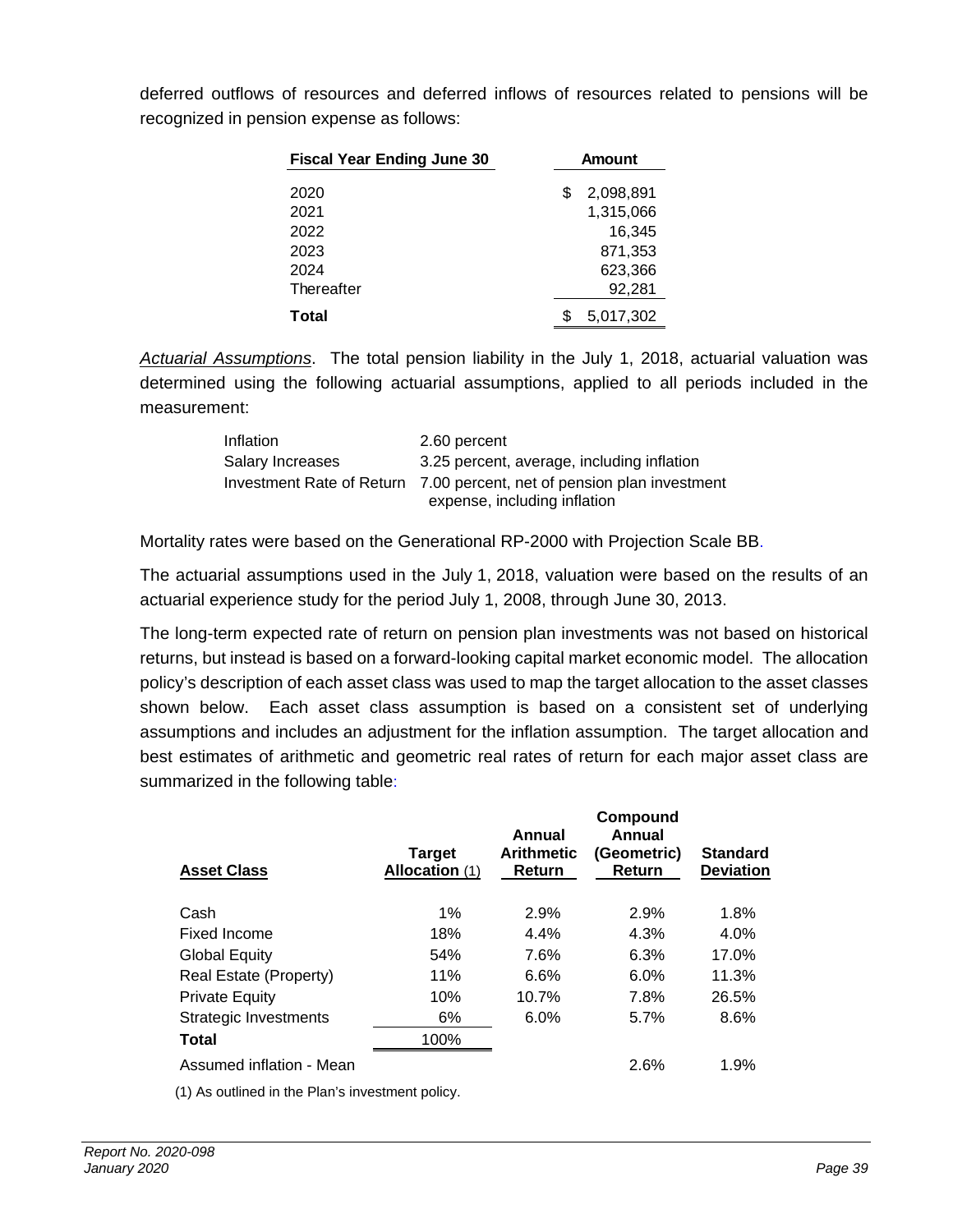*Discount Rate*. The discount rate used to measure the total pension liability was 7 percent. The Plan's fiduciary net position was projected to be available to make all projected future benefit payments of current active and inactive employees. Therefore, the discount rate for calculating the total pension liability is equal to the long-term expected rate of return. The discount rate used in the 2018 valuation was updated from 7.1 percent to 7 percent.

*Sensitivity of the District's Proportionate Share of the Net Pension Liability to Changes in the Discount Rate*. The following presents the District's proportionate share of the net pension liability calculated using the discount rate of 7 percent, as well as what the District's proportionate share of the net pension liability would be if it were calculated using a discount rate that is 1 percentage point lower (6 percent) or 1 percentage point higher (8 percent) than the current rate:

|                                                                | 1%                      | <b>Current</b>               | 1%                      |
|----------------------------------------------------------------|-------------------------|------------------------------|-------------------------|
|                                                                | <b>Decrease</b><br>(6%) | <b>Discount Rate</b><br>(7%) | <b>Increase</b><br>(8%) |
| District's Proportionate Share of<br>the Net Pension Liability | \$ 30,846,310           | \$16.901.699                 | 5.319.876<br>S.         |

*Pension Plan Fiduciary Net Position*. Detailed information about the Plan's fiduciary net position is available in the separately issued FRS Pension Plan and Other State Administered Systems Comprehensive Annual Financial Report.

#### **HIS Pension Plan**

*Plan Description*. The HIS Pension Plan (HIS Plan) is a cost-sharing multiple-employer defined benefit pension plan established under Section 112.363, Florida Statutes, and may be amended by the Florida Legislature at any time. The benefit is a monthly payment to assist retirees of State-administered retirement systems in paying their health insurance costs and is administered by the Florida Department of Management Services, Division of Retirement.

*Benefits Provided*. For the fiscal year ended June 30, 2019, eligible retirees and beneficiaries received a monthly HIS payment of \$5 for each year of creditable service completed at the time of retirement, with a minimum HIS payment of \$30 and a maximum HIS payment of \$150 per month, pursuant to Section 112.363, Florida Statutes. To be eligible to receive a HIS Plan benefit, a retiree under a State-administered retirement system must provide proof of health insurance coverage, which may include Federal Medicare.

*Contributions*. The HIS Plan is funded by required contributions from FRS participating employers as set by the Florida Legislature. Employer contributions are a percentage of gross compensation for all active FRS members. For the fiscal year ended June 30, 2019, the contribution rate was 1.66 percent of payroll pursuant to Section 112.363, Florida Statutes. The District contributed 100 percent of its statutorily required contributions for the current and preceding 3 years. HIS Plan contributions are deposited in a separate trust fund from which payments are authorized. HIS Plan benefits are not guaranteed and are subject to annual legislative appropriation. In the event the legislative appropriation or available funds fail to provide full subsidy benefits to all participants, benefits may be reduced or canceled.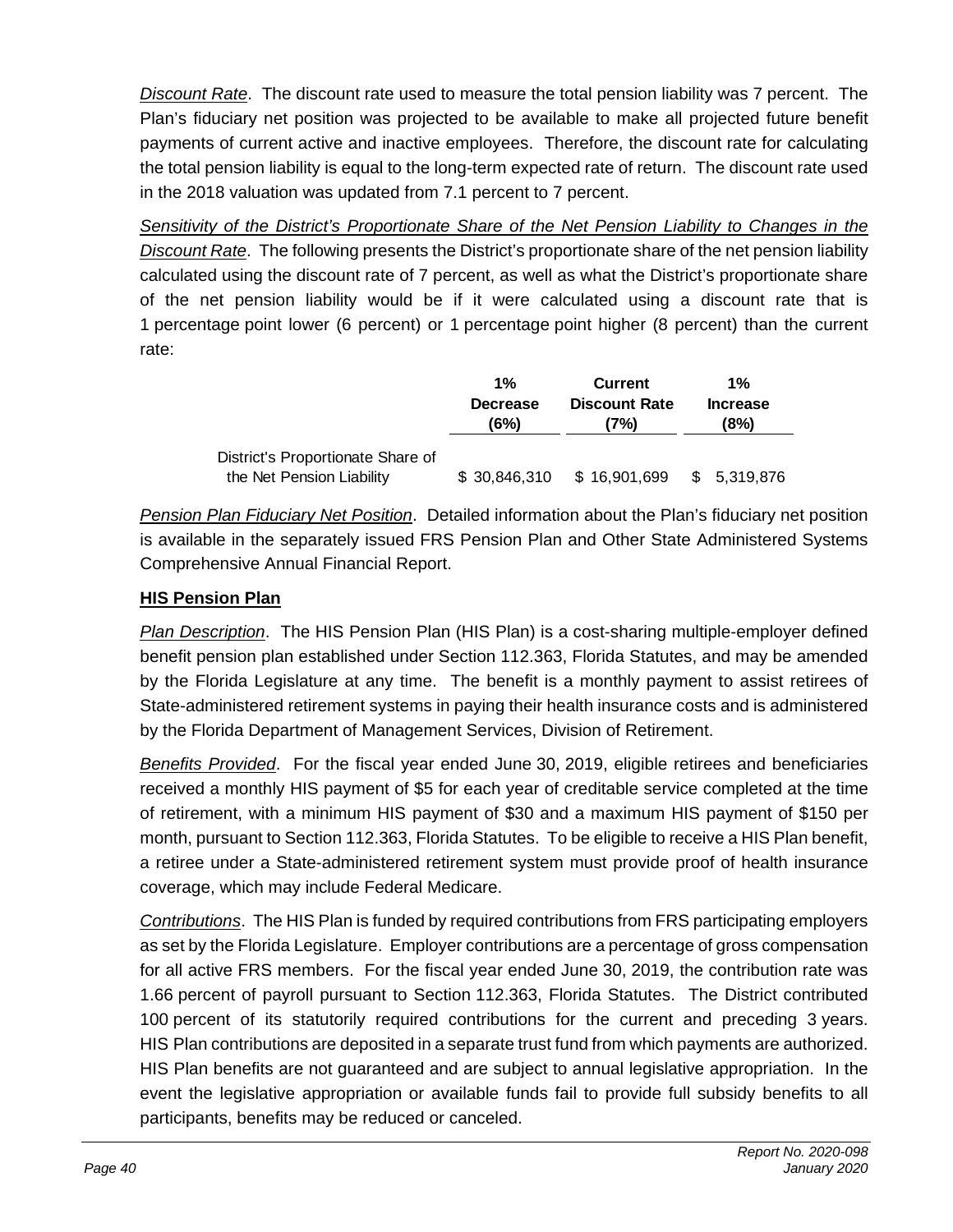The District's contributions to the HIS Plan totaled \$409,837 for the fiscal year ended June 30, 2019.

*Pension Liabilities, Pension Expense, and Deferred Outflows of Resources and Deferred Inflows of Resources Related to Pensions*. At June 30, 2019, the District reported a net pension liability of \$8,035,214 for its proportionate share of the HIS Plan's net pension liability. The current portion of the net pension liability is the District's proportionate share of benefit payments expected to be paid within 1 year, net of the District's proportionate share of the HIS Plan's fiduciary net position available to pay that amount. The net pension liability was measured as of June 30, 2018, and the total pension liability used to calculate the net pension liability was determined by an actuarial valuation as of July 1, 2018. The District's proportionate share of the net pension liability was based on the District's 2017-18 fiscal year contributions relative to the total 2017-18 fiscal year contributions of all participating members. At June 30, 2018, the District's proportionate share was 0.075917693 percent, which was an increase of 0.000113707 from its proportionate share measured as of June 30, 2017.

For the fiscal year ended June 30, 2019, the District recognized the HIS Plan pension expense of \$581,141. In addition, the District reported deferred outflows of resources and deferred inflows of resources related to pensions from the following sources:

| <b>Description</b>                                                                            | <b>Deferred Outflows</b><br>of Resources |           | <b>Deferred Inflows</b><br>of Resources |           |
|-----------------------------------------------------------------------------------------------|------------------------------------------|-----------|-----------------------------------------|-----------|
| Differences Between Expected and                                                              |                                          |           |                                         |           |
| <b>Actual Experience</b>                                                                      | \$                                       | 123,016   | \$                                      | 13,652    |
| <b>Change of Assumptions</b>                                                                  |                                          | 893,615   |                                         | 849,550   |
| Net Difference Between Projected and Actual                                                   |                                          |           |                                         |           |
| Earnings on HIS Pension Plan Investments                                                      |                                          | 4,850     |                                         |           |
| Changes in Proportion and Differences Between<br>District FRS Contributions and Proportionate |                                          |           |                                         |           |
| Share of Contributions                                                                        |                                          | 99,469    |                                         | 242,394   |
| District Contributions Subsequent to                                                          |                                          |           |                                         |           |
| the Measurement Date                                                                          |                                          | 409,837   |                                         |           |
| Total                                                                                         | ß.                                       | 1,530,787 | S                                       | 1,105,596 |

The deferred outflows of resources related to pensions resulting from District contributions to the HIS Plan subsequent to the measurement date, totaling \$409,837, will be recognized as a reduction of the net pension liability in the fiscal year ending June 30, 2020. Other amounts reported as deferred outflows of resources and deferred inflows of resources related to pensions will be recognized in pension expense as follows: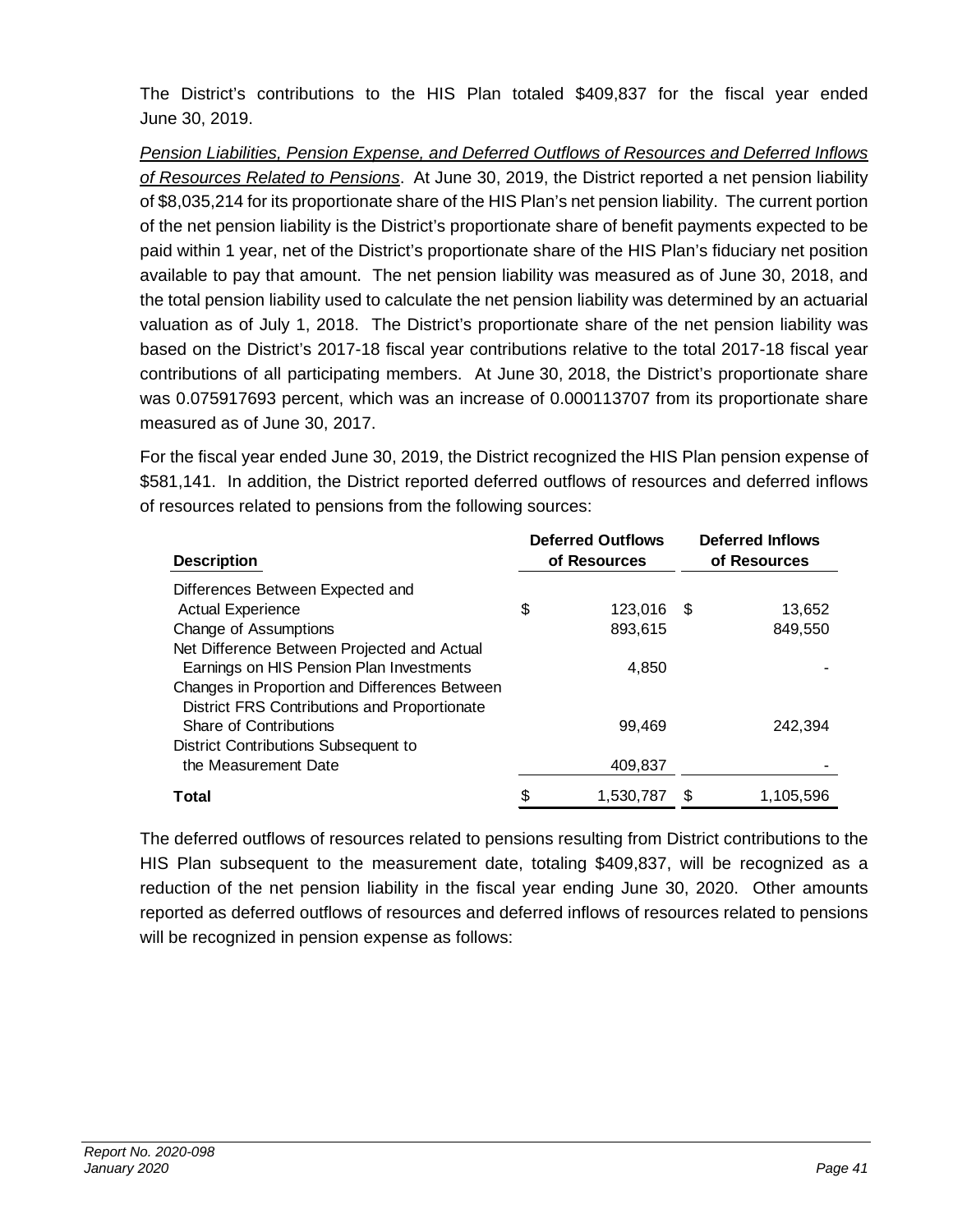| <b>Fiscal Year Ending June 30</b> | Amount       |  |  |
|-----------------------------------|--------------|--|--|
|                                   |              |  |  |
| 2020                              | \$<br>93,807 |  |  |
| 2021                              | 93,398       |  |  |
| 2022                              | 48,833       |  |  |
| 2023                              | (28, 313)    |  |  |
| 2024                              | (139, 207)   |  |  |
| Thereafter                        | (53, 164)    |  |  |
| Total                             | \$<br>15,354 |  |  |

*Actuarial Assumptions*. The total pension liability in the July 1, 2018, actuarial valuation was determined using the following actuarial assumptions, applied to all periods included in the measurement:

| <b>Inflation</b>           | 2.60 percent                               |
|----------------------------|--------------------------------------------|
| Salary Increases           | 3.25 percent, average, including inflation |
| <b>Municipal Bond Rate</b> | 3.87 percent                               |

Mortality rates were based on the Generational RP-2000 with Projection Scale BB.

While an experience study had not been completed for the HIS Plan, the actuarial assumptions that determined the total pension liability for the HIS Plan were based on certain results of the most recent experience study for the FRS Plan.

*Discount Rate*. The discount rate used to measure the total pension liability was 3.87 percent. In general, the discount rate for calculating the total pension liability is equal to the single rate equivalent to discounting at the long-term expected rate of return for benefit payments prior to the projected depletion date. Because the HIS benefit is essentially funded on a pay-as-you-go basis, the depletion date is considered to be immediate, and the single equivalent discount rate is equal to the municipal bond rate selected by the HIS Plan sponsor. The Bond Buyer General Obligation 20-Bond Municipal Bond Index was adopted as the applicable municipal bond index. The discount rate changed from 3.58 percent to 3.87 percent.

*Sensitivity of the District's Proportionate Share of the Net Pension Liability to Changes in the Discount Rate*. The following presents the District's proportionate share of the net pension liability calculated using the discount rate of 3.87 percent, as well as what the District's proportionate share of the net pension liability would be if it were calculated using a discount rate that is 1 percentage point lower (2.87 percent) or 1 percentage point higher (4.87 percent) than the current rate:

|                                                                | 1%              |           | <b>Current</b>       |                           | $1\%$           |  |
|----------------------------------------------------------------|-----------------|-----------|----------------------|---------------------------|-----------------|--|
|                                                                | <b>Decrease</b> |           | <b>Discount Rate</b> |                           | <b>Increase</b> |  |
|                                                                | (2.87%)         |           | (3.87%)              |                           | (4.87%)         |  |
| District's Proportionate Share of<br>the Net Pension Liability |                 | 9.151.638 |                      | $$8,035,214$ $$7,104,610$ |                 |  |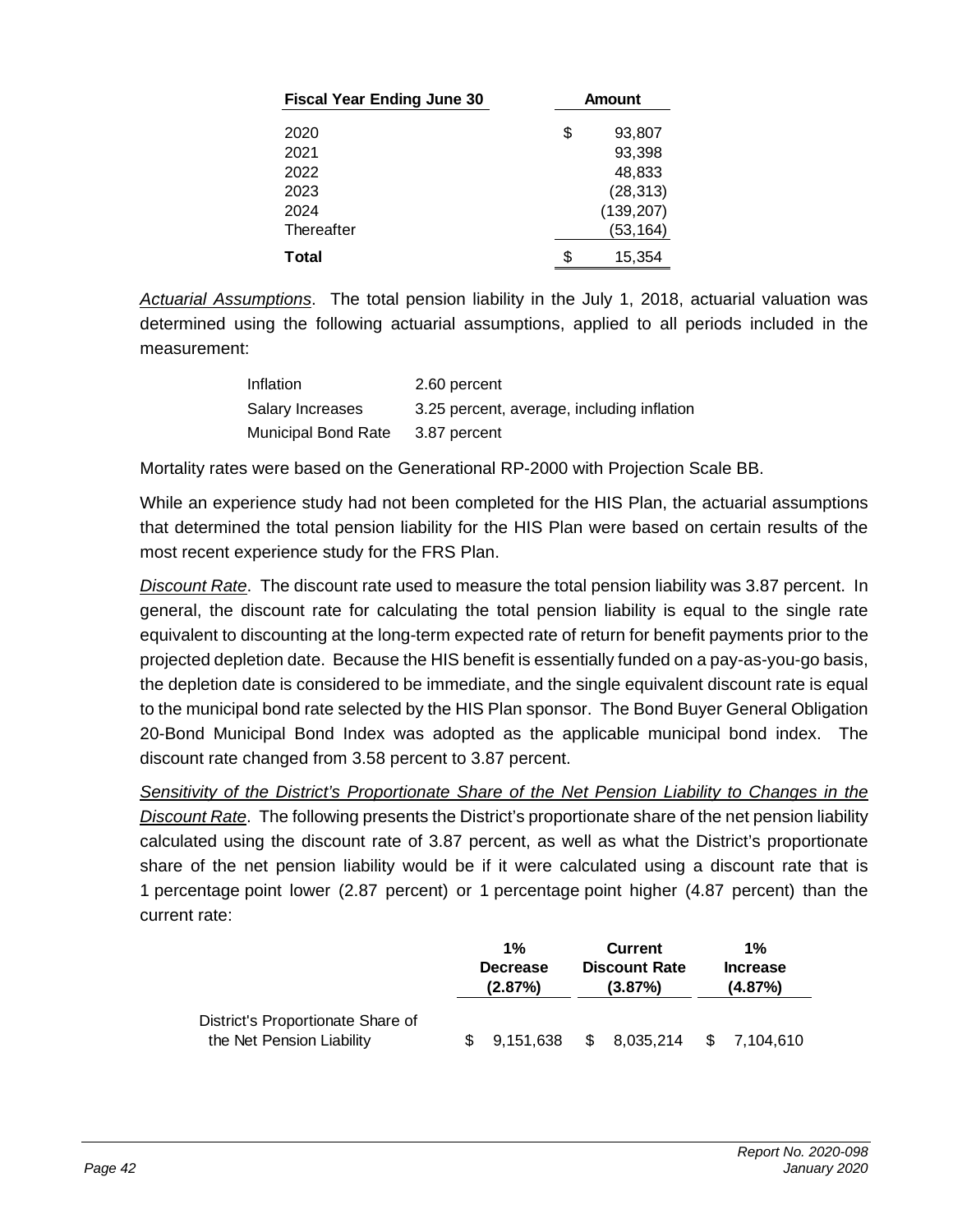*Pension Plan Fiduciary Net Position*. Detailed information about the HIS Plan's fiduciary net position is available in the separately issued FRS Pension Plan and Other State Administered Systems Comprehensive Annual Financial Report.

## **FRS – Defined Contribution Pension Plan**

The SBA administers the defined contribution plan officially titled the FRS Investment Plan (Investment Plan). The Investment Plan is reported in the SBA's annual financial statements and in the State's Comprehensive Annual Financial Report.

As provided in Section 121.4501, Florida Statutes, eligible FRS members may elect to participate in the Investment Plan in lieu of the FRS defined benefit plan. District employees participating in DROP are not eligible to participate in the Investment Plan. Employer and employee contributions, including amounts contributed to individual member's accounts, are defined by law, but the ultimate benefit depends in part on the performance of investment funds. Retirement benefits are based upon the value of the member's account upon retirement. Benefit terms, including contribution requirements, for the Investment Plan are established and may be amended by the Florida Legislature. The Investment Plan is funded with the same employer and employee contribution rates that are based on salary and membership class (Regular, Elected County Officers, etc.), as the FRS defined benefit plan. Contributions are directed to individual member accounts and the individual members allocate contributions and account balances among various approved investment choices. Costs of administering the Investment Plan, including the FRS Financial Guidance Program, are funded through an employer contribution of 0.06 percent of payroll and by forfeited benefits of Investment Plan members. Allocations to the Investment Plan member accounts during the 2018-19 fiscal year were as follows:

|                              | Percent of   |
|------------------------------|--------------|
|                              | Gross        |
| <b>Class</b>                 | Compensation |
| FRS, Regular                 | 6.30         |
| FRS, Elected County Officers | 11.34        |

For all membership classes, employees are immediately vested in their own contributions and are vested after 1 year of service for employer contributions and investment earnings, regardless of membership class. If an accumulated benefit obligation for service credit originally earned under the FRS Pension Plan is transferred to the Investment Plan, the member must have the years of service required for FRS Pension Plan vesting (including the service credit represented by the transferred funds) to be vested for these funds and the earnings on the funds. Nonvested employer contributions are placed in a suspense account for up to 5 years. If the employee returns to FRS-covered employment within the 5-year period, the employee will regain control over their account. If the employee does not return within the 5-year period, the employee will forfeit the accumulated account balance. For the fiscal year ended June 30, 2019, the information for the amount of forfeitures was unavailable from the SBA; however, management believes that these amounts, if any, would be immaterial to the District.

After termination and applying to receive benefits, the member may rollover vested funds to another qualified plan, structure a periodic payment under the Investment Plan, receive a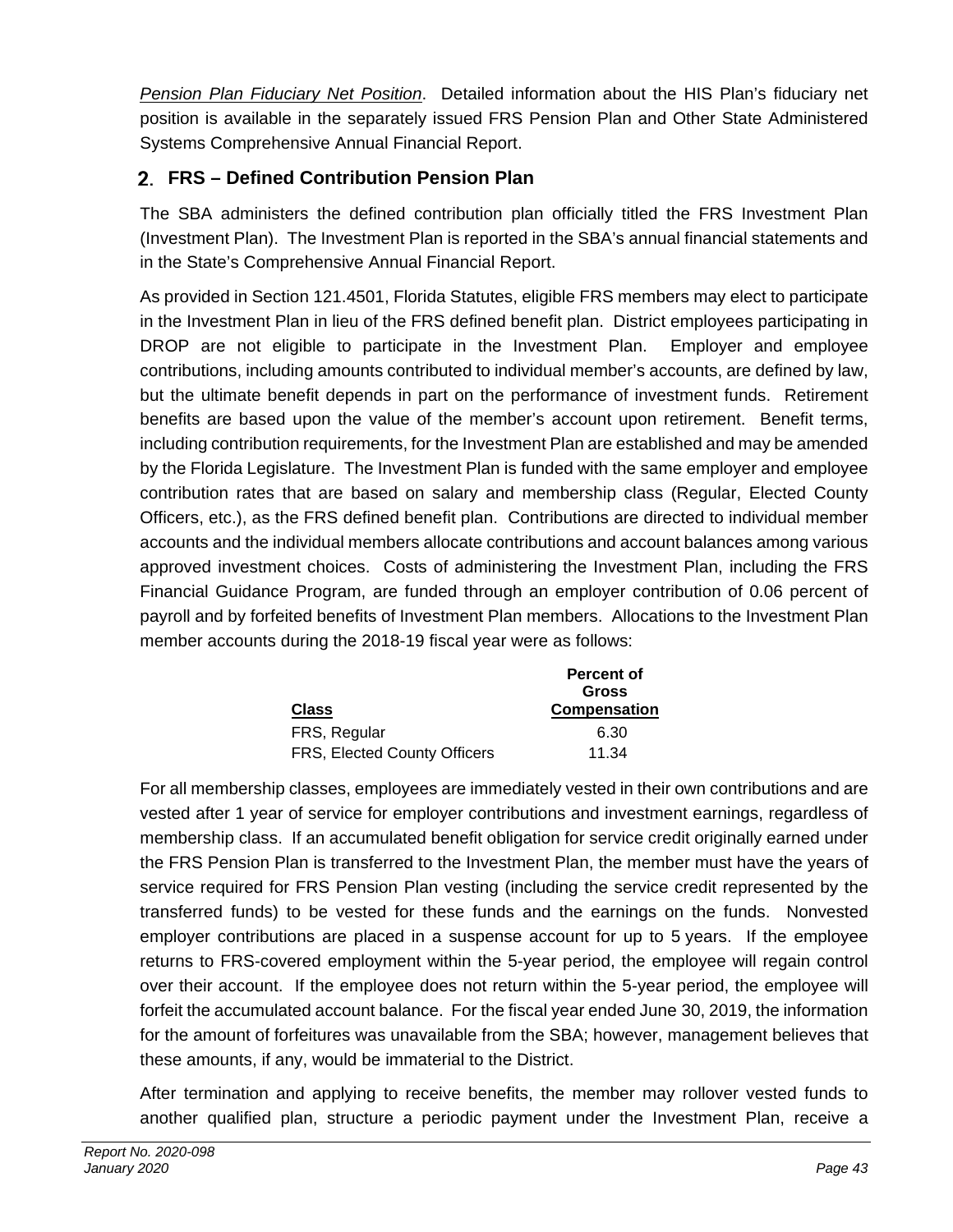lump-sum distribution, leave the funds invested for future distribution, or any combination of these options. Disability coverage is provided in which the member may either transfer the account balance to the FRS Pension Plan when approved for disability retirement to receive guaranteed lifetime monthly benefits under the FRS Pension Plan or remain in the Investment Plan and rely upon that account balance for retirement income.

The District's Investment Plan pension expense totaled \$281,029 for the fiscal year ended June 30, 2019.

#### **E. Other Postemployment Benefit Obligations**

*Plan Description*. The Other Postemployment Benefits Plan (OPEB Plan) is a single-employer defined benefit plan administered by the District that provides OPEB for all employees who satisfy the District's retirement eligibility provisions. Pursuant to Section 112.0801, Florida Statutes, former employees who retire from the District are eligible to participate in the District's health and hospitalization plan for medical and prescription drug coverage and life insurance plan. Retirees and their eligible dependents shall be offered the same health and hospitalization insurance coverage as is offered to active employees at a premium cost of no more than the premium cost applicable to active employees. The District subsidizes the premium rates paid by retirees by allowing them to participate in the OPEB Plan at reduced or blended group (implicitly subsidized) premium rates for both active and retired employees. These rates provide an implicit subsidy for retirees because retiree healthcare costs are generally greater than active employee healthcare costs. Retirees are assumed to enroll in the Federal Medicare program for their primary coverage as soon as they are eligible. The OPEB Plan contribution requirements and benefit terms of the District and the OPEB Plan members are established and may be amended through recommendations of the Insurance Committee and action from the Board. No assets are accumulated in a trust that meet the criteria in paragraph 4 of GASB Statement No. 75.

*Benefits Provided*.The OPEB Plan provides healthcare and life insurance benefits for retirees and their dependents. The OPEB Plan only provides an implicit subsidy as described above.

*Employees Covered by Benefit Terms*. At June 30, 2018, the following employees were covered by the benefit terms:

| Inactive Employees or Beneficiaries Currently Receiving Benefits | 254 |
|------------------------------------------------------------------|-----|
| Active Employees                                                 | 639 |
| Total                                                            | 893 |

*Total OPEB Liability*. The District's total OPEB liability of \$3,718,341 was measured as of June 30, 2018, and was determined by an actuarial valuation as of June 30, 2018.

*Actuarial Assumptions and Other Inputs*. The total OPEB liability was determined using the following actuarial assumptions and other inputs, applied to all periods included in the measurement, unless otherwise specified: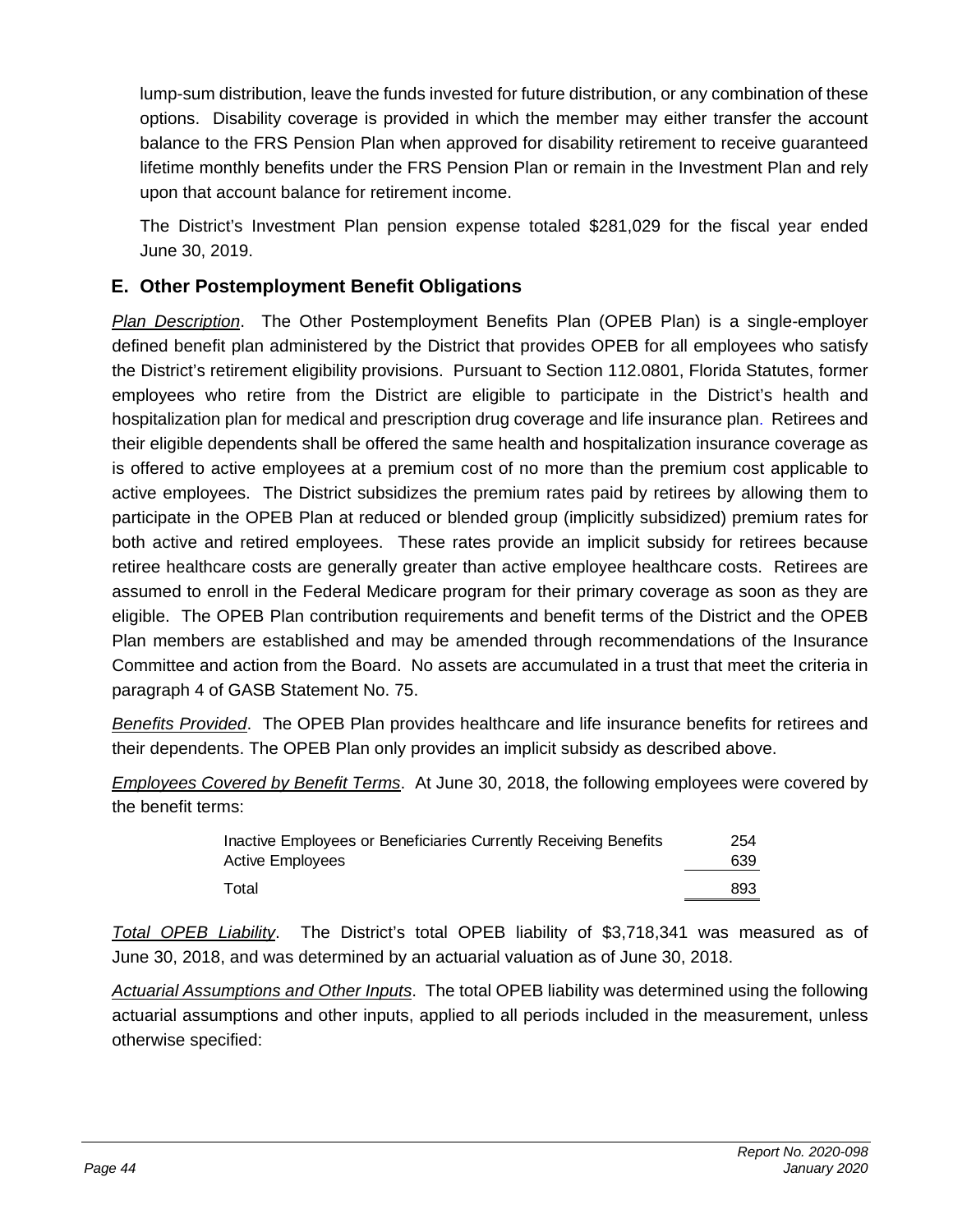| Inflation                          | 2.50 percent                                                                                                                                                                                                                                     |
|------------------------------------|--------------------------------------------------------------------------------------------------------------------------------------------------------------------------------------------------------------------------------------------------|
| Salary Increases                   | 3.7 percent to 7.8 percent, including inflation                                                                                                                                                                                                  |
| Discount Rate                      | 3.62 percent                                                                                                                                                                                                                                     |
| <b>Healthcare Cost Trend Rates</b> | Based on the Getzen Model, with a trend rate<br>starting at 5.9 percent for 2018, followed by<br>6.75 percent for 2019, and then gradually<br>decreasing to an ultimate trend rate of 4.24 percent<br>plus 0.49 percent increase for excise tax. |
| Aging Factors                      | Based on the 2013 SOA Study "Health Care<br>Costs - From Birth to Death."                                                                                                                                                                        |
| Expenses                           | Administrative expenses are included in the per<br>capita health costs.                                                                                                                                                                          |

The discount rate was based on the daily rate of Fidelity's 20-Year Municipal General Obligation Index closest to but not later than the measurement date.

Demographic assumptions employed in the actuarial valuation were the same as those employed in the July 1, 2018, actuarial valuation of the FRS Defined Benefit Pension Plan. These demographic assumptions were developed by FRS from an actuarial experience study, and therefore are appropriate for use in the OPEB Plan actuarial valuation. These include assumed rates of future termination, mortality, disability, and retirement. In addition, salary increase assumptions (for development of the pattern of the normal cost increases) were the same as those used in the July 1, 2018, actuarial valuation of the FRS Defined Benefit Pension Plan. Assumptions used in valuation of benefits for participants of the FRS Investment Plan are the same as for similarly situated participants of the FRS Defined Benefit Pension Plan.

#### *Changes in the Total OPEB Liability*.

|                                                    | <b>Amount</b> |           |  |  |
|----------------------------------------------------|---------------|-----------|--|--|
| Balance at June 30, 2018                           | \$            | 3,600,998 |  |  |
| Changes for the year:                              |               |           |  |  |
| Service Cost                                       |               | 112,090   |  |  |
| Interest                                           |               | 128,899   |  |  |
| Differences Between Expected and Actual Experience |               | 21,830    |  |  |
| Changes of Assumptions or Other Inputs             |               | 39,190    |  |  |
| <b>Benefit Payments</b>                            |               | (184,666) |  |  |
| Net Changes                                        |               | 117,343   |  |  |
| Balance at June 30, 2019                           | \$            | 3,718,341 |  |  |

The changes of assumptions or other inputs was based on the following:

- The discount rate was changed from 3.56 percent as of the beginning of the measurement period to 3.62 percent as of June 30, 2018.
- The medical claims costs and premiums were updated based on actual claims experience and premium information provided for this valuation.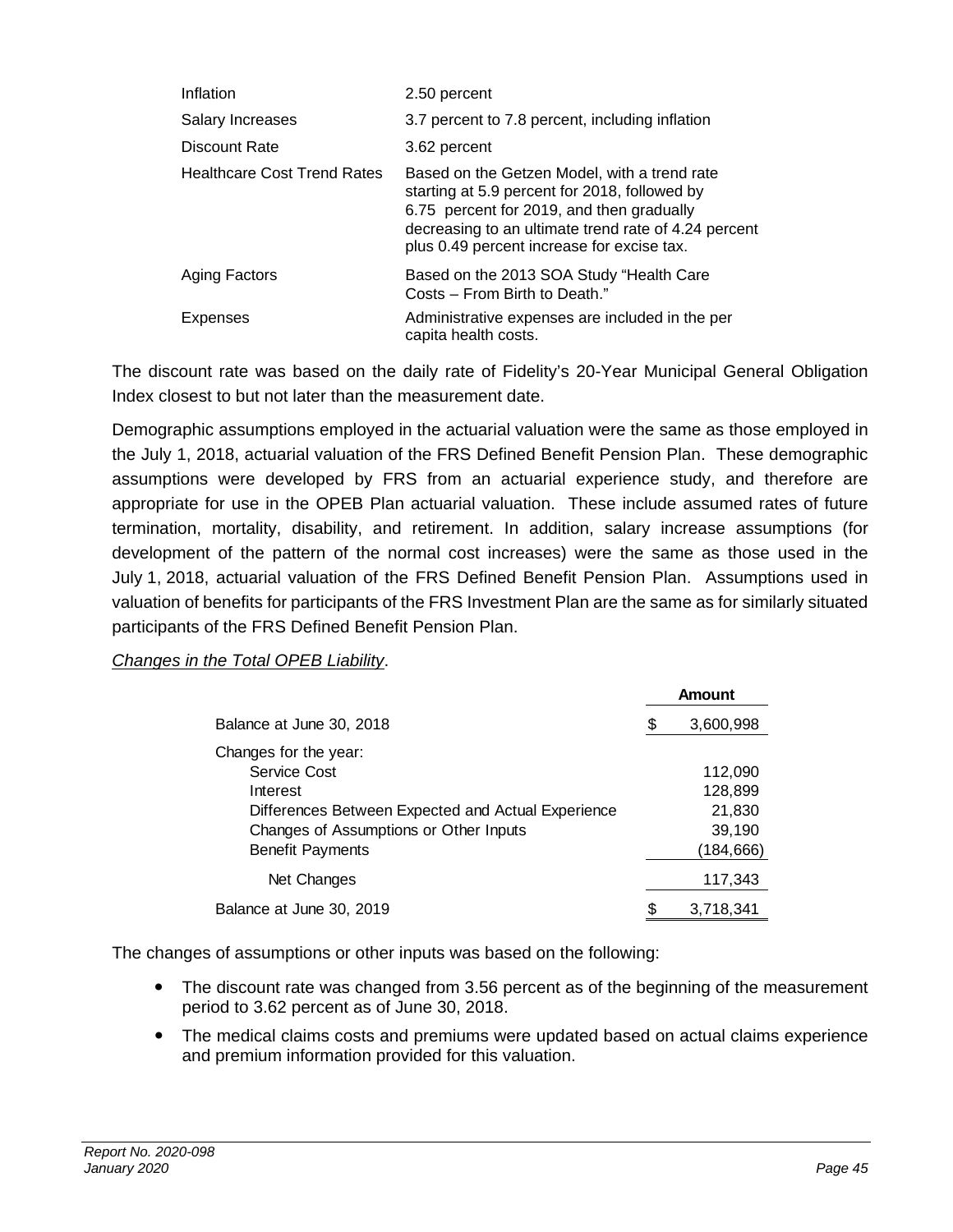The health coverage acceptance assumption was increased from 45 percent (40 percent single coverage and 5 percent dual coverage) to 50 percent (45 percent single coverage and 5 percent dual coverage).

*Sensitivity of the Total OPEB Liability to Changes in the Discount Rate*. The following table presents the total OPEB liability of the District, as well as what the District's total OPEB liability would be if it were calculated using a discount rate that is 1 percentage point lower (2.62 percent) or 1 percentage point higher (4.62 percent) than the current rate:

|                             | 1%<br><b>Decrease</b><br>(2.62%) | <b>Current</b><br><b>Discount Rate</b><br>$(3.62\%)$ |           | $1\%$<br><b>Increase</b><br>(4.62%) |  |
|-----------------------------|----------------------------------|------------------------------------------------------|-----------|-------------------------------------|--|
| <b>Total OPEB Liability</b> | 4.219.703                        | -SS                                                  | 3,718,341 | \$ 3.304.552                        |  |

*Sensitivity of the Total OPEB Liability to Changes in the Healthcare Cost Trend Rates*. The following table presents the total OPEB liability of the District, as well as what the District's total OPEB liability would be if it were calculated using healthcare cost trend rates that are 1 percentage point lower (4.9% percent decreasing to 3.73 percent) or 1 percentage point higher (6.9 percent decreasing to 5.73 percent) than the current healthcare cost trend rates:

|                             | 1% Decrease<br>(4.9%<br>decreasing<br>to 3.73%) | <b>Healthcare</b><br><b>Cost Trend</b><br><b>Rates (5.9%</b><br>decreasing<br>to 4.73%) | 1% Increase<br>(6.9%<br>decreasing<br>to 5.73%) |
|-----------------------------|-------------------------------------------------|-----------------------------------------------------------------------------------------|-------------------------------------------------|
| <b>Total OPEB Liability</b> | 3,529,612                                       | 3,718,341<br>\$.                                                                        | 3,941,154                                       |

*OPEB Expense and Deferred Outflows of Resources and Deferred Inflows of Resources Related to OPEB*. For the fiscal year ended June 30, 2019, the District recognized OPEB expense of \$212,322. At June 30, 2019, the District reported deferred outflows of resources and deferred inflows of resources related to OPEB from the following sources:

| <b>Description</b>                                                       |    | <b>Deferred Outflows</b><br>of Resources | <b>Deferred Inflows</b><br>of Resources |         |  |
|--------------------------------------------------------------------------|----|------------------------------------------|-----------------------------------------|---------|--|
| Differences Between Expected and<br><b>Actual Experience</b>             | \$ | 19.231                                   | \$                                      |         |  |
| Change of Assumptions or Other Inputs<br>Benefits Paid Subsequent to the |    | 34,525                                   |                                         | 229.960 |  |
| <b>Measurement Date</b>                                                  |    | 183,593                                  |                                         |         |  |
| Total                                                                    | S  | 237,349                                  | S                                       | 229.960 |  |

Of the total amount reported as deferred outflows of resources related to OPEB, \$183,593 resulting from benefits paid subsequent to the measurement date and before the end of the fiscal year will be included as a reduction of the total OPEB liability in the year ended June 30, 2020. Other amounts reported as deferred outflows of resources and deferred inflows of resources related to OPEB will be recognized in OPEB expense as follows: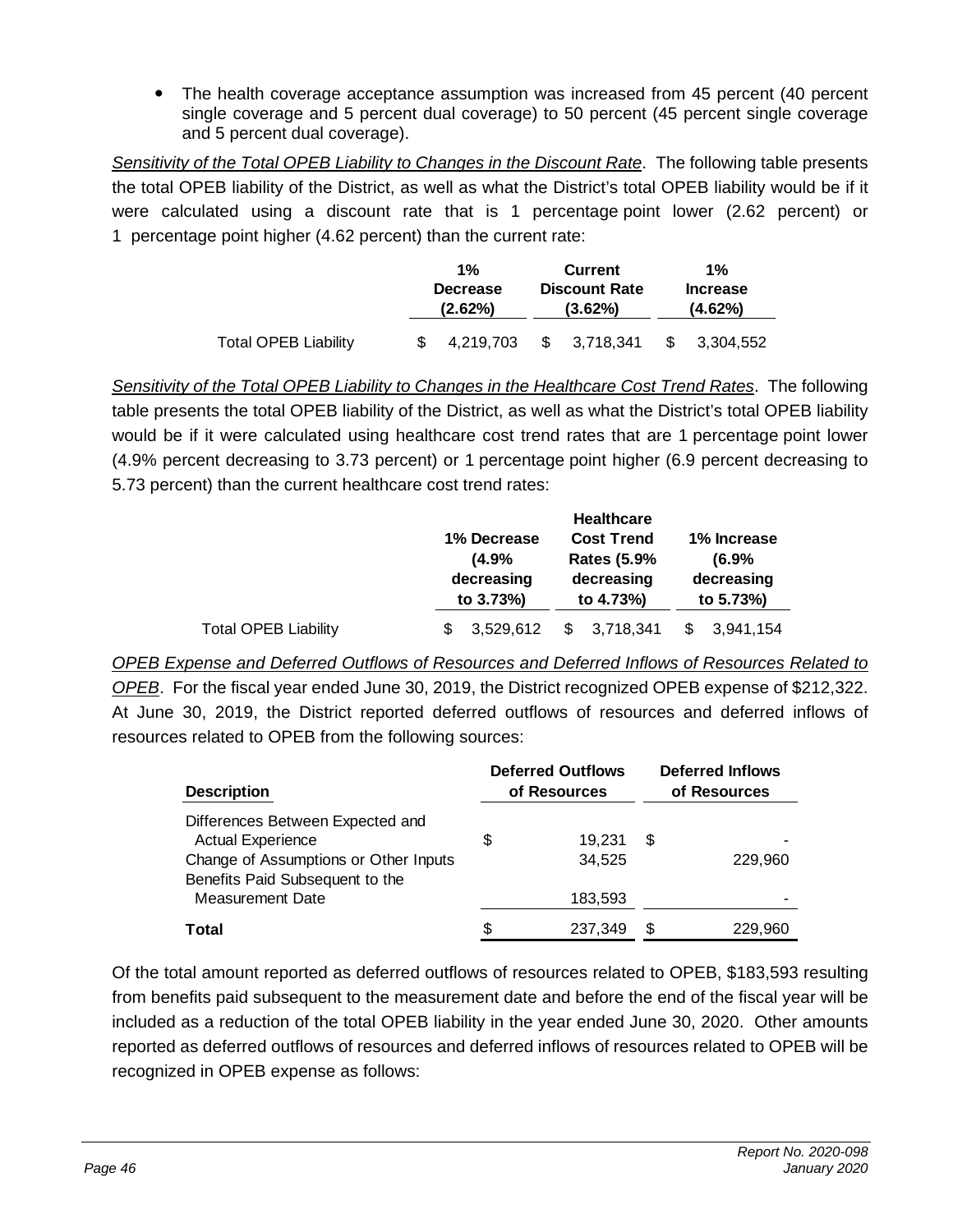| <b>Fiscal Year Ending June 30</b> | Amount          |  |  |  |
|-----------------------------------|-----------------|--|--|--|
| 2020                              | \$<br>(28, 667) |  |  |  |
| 2021                              | (28, 667)       |  |  |  |
| 2022                              | (28, 667)       |  |  |  |
| 2023                              | (28, 667)       |  |  |  |
| 2024                              | (28, 667)       |  |  |  |
| Thereafter                        | (32, 869)       |  |  |  |
| Total                             | (176,204)       |  |  |  |

#### **F. Construction and Other Significant Commitments**

**Construction Contracts**. The following is a schedule of major construction contract commitments at June 30, 2019:

| Project                               | <b>Contract</b><br>Amount |         | <b>Completed</b><br>to Date |         | <b>Balance</b><br>Committed |         |
|---------------------------------------|---------------------------|---------|-----------------------------|---------|-----------------------------|---------|
| Wakulla High Lift Station Replacement |                           |         |                             |         |                             |         |
| Architect                             | \$                        | 13,500  | \$                          | 10,700  | \$                          | 2,800   |
| Contractor                            |                           | 300,350 |                             | 8,000   |                             | 292,350 |
| Shadeville Greasetrap Replacement     |                           |         |                             |         |                             |         |
| Architect                             |                           | 10,000  |                             | 8,074   |                             | 1,926   |
| Contractor                            |                           | 127,550 |                             |         |                             | 127,550 |
| New Bus Garage                        |                           |         |                             |         |                             |         |
| Architect                             |                           | 192,500 |                             | 125,125 |                             | 67,375  |
| Total                                 | \$                        | 643,900 | \$                          | 151,899 | \$                          | 492,001 |

**Encumbrances**. Appropriations in governmental funds are encumbered upon issuance of purchase orders for goods and services. Even though appropriations lapse at the end of the fiscal year, unfilled purchase orders of the current year are carried forward and the next fiscal year's appropriations are likewise encumbered.

The following is a schedule of encumbrances at June 30, 2019:

|                                                                         |  | <b>Major Funds</b> |                                |                                          |  |                                       |  |  |
|-------------------------------------------------------------------------|--|--------------------|--------------------------------|------------------------------------------|--|---------------------------------------|--|--|
| Capital<br>Projects -<br><b>Local Capital</b><br>Improvement<br>General |  |                    | Capital<br>Projects -<br>Other | Nonmajor<br>Governmental<br><b>Funds</b> |  | Total<br>Governmental<br><b>Funds</b> |  |  |
| \$<br>38,371                                                            |  | 369,669            | 448,963                        | \$<br>900,658                            |  | 1,757,661                             |  |  |

#### **G. Risk Management Programs**

The District is exposed to various risks of loss related to torts; theft of, damage to, and destruction of assets; errors and omissions; injuries to employees; and natural disasters. The Wakulla County District School Board is a member of the Panhandle Area Educational Consortium – Risk Management Consortium (Consortium) under which several district school boards have established a combined limited self-insurance program for property protection, general liability, automobile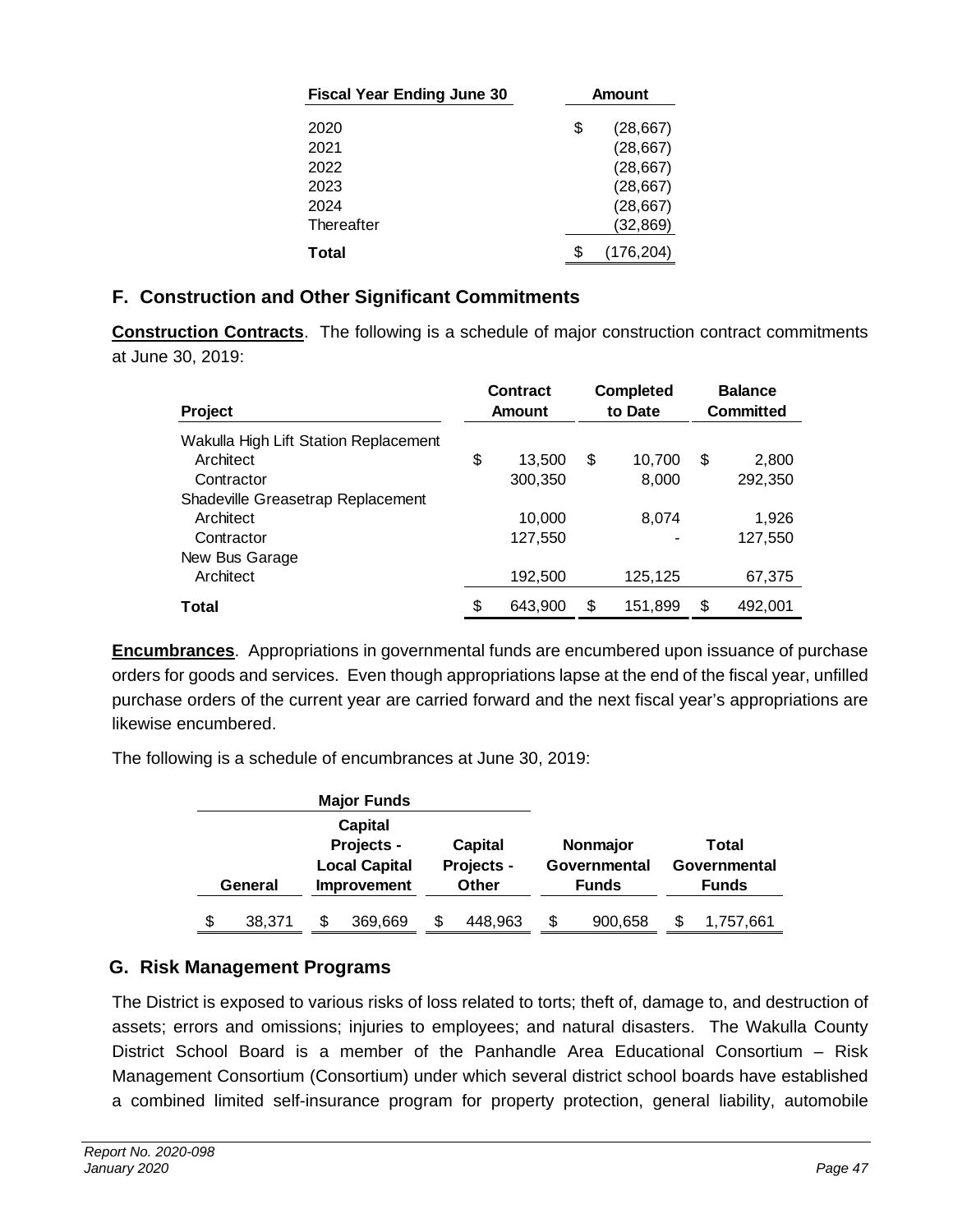liability, workers' compensation, sabotage and terrorism, cyber liability, employee dishonesty, equipment breakdown, and other coverage deemed necessary by the members of the Consortium. Section 1001.42(12)(k), Florida Statutes, provides the authority for the District to enter into such a risk management program. The Consortium is self-sustaining through member assessments (premiums), and purchases coverage through commercial companies for claims in excess of specified amounts. The Board of Directors for the Consortium is composed of superintendents of all participating districts. The Washington County District School Board serves as fiscal agent for the Consortium.

Employee group life and health coverage are being provided through purchased commercial insurance with minimum deductibles for each line of coverage.

Settled claims resulting from these risks have not exceeded commercial coverage in any of the past 3 fiscal years.

#### **H. Long-Term Liabilities**

#### **Note From Direct Borrowings**

Note from direct borrowings at June 30, 2019, are as follows:

| <b>Note Description</b>                  | Amount<br>Outstanding | <b>Interest</b><br>Rate<br>(Percent) | Annual<br><b>Maturity</b><br>Τo |
|------------------------------------------|-----------------------|--------------------------------------|---------------------------------|
| Section 1011.14, Florida Statutes, Note: |                       |                                      |                                 |
| School Bus Note                          | \$900,000.00          | 2.75                                 | 2024                            |

The District entered into a financing arrangement under the provisions of Section 1011.14, Florida Statutes, which authorizes district school boards to create obligations for a period of 1 year, in anticipation of budgeted revenues accruing on a current basis, without pledging the credit of the District or requiring future levy of taxes for certain purposes. These obligations may be extended from year to year, with the consent of the lender, for a period not to exceed 4 years, for a total of 5 years, including the initial year of the note. These obligations were undertaken to purchase 9 school buses. The note contains a provision that in an event of default, outstanding amounts become immediately due if the District is unable to make payment.

Amounts payable for the planned extended repayment of the Section 1011.14, Florida Statutes, note are as follows:

| <b>Fiscal Year Ending June 30</b> | Total        | <b>Principal</b> | <b>Interest</b> |
|-----------------------------------|--------------|------------------|-----------------|
| 2020                              | \$205,093.75 | \$180,000.00     | \$25,093.75     |
| 2021                              | 200,130.00   | 180,000.00       | 20,130.00       |
| 2022                              | 195,056.25   | 180,000.00       | 15,056.25       |
| 2023                              | 190,037.50   | 180,000.00       | 10,037.50       |
| 2024                              | 185,018.75   | 180,000.00       | 5,018.75        |
| Total                             | \$975,336.25 | \$900,000.00     | \$75,336.25     |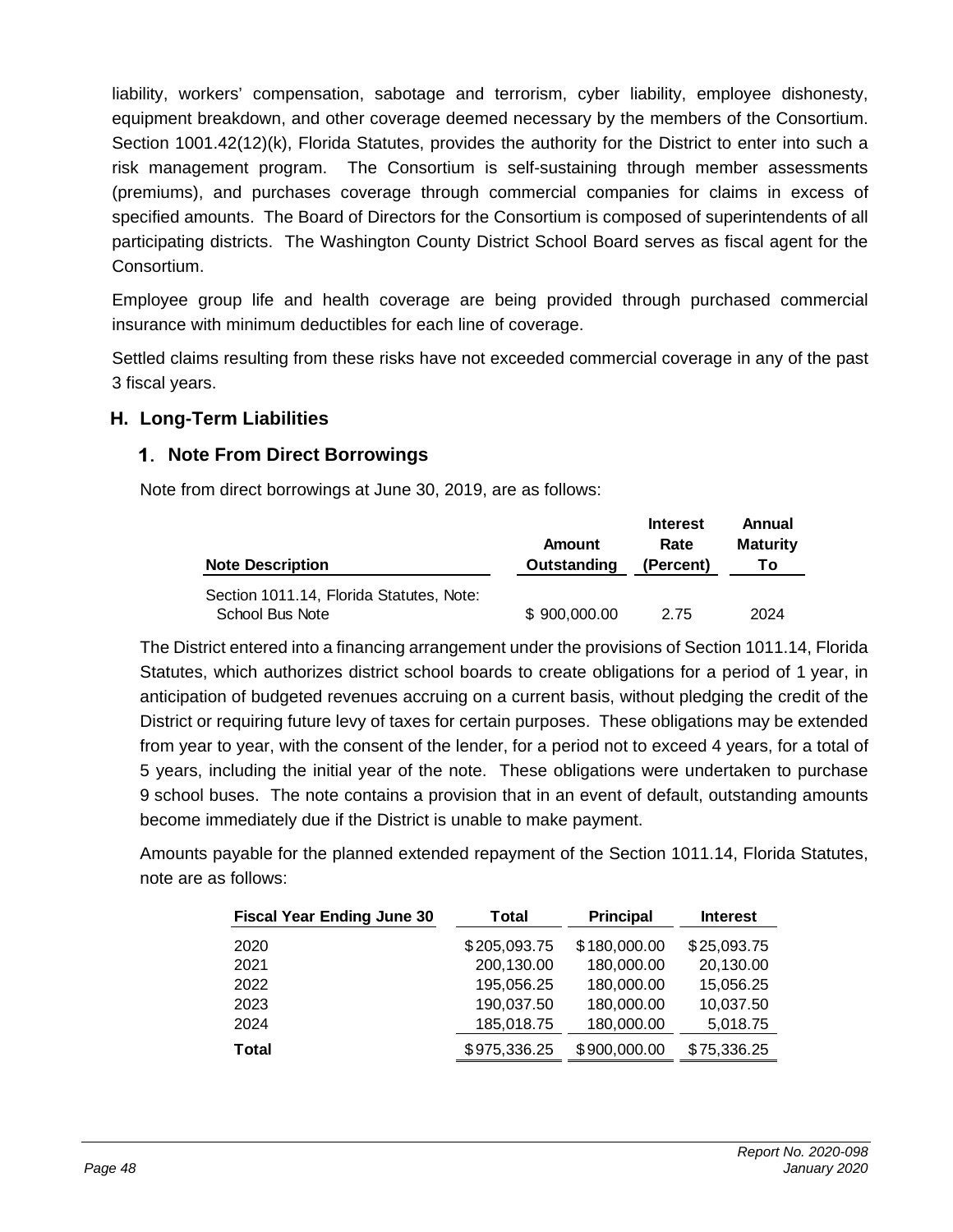#### **Bonds Payable**

Bonds payable at June 30, 2019, are as follows:

| <b>Bond Type</b>                               | Amount<br>Outstanding | <b>Interest</b><br>Rate<br>(Percent) | Annual<br><b>Maturity</b><br>Τo |
|------------------------------------------------|-----------------------|--------------------------------------|---------------------------------|
| State School Bonds:<br>Series 2014B, Refunding | \$12,000.00           |                                      | 2020                            |

The various bonds were issued to finance capital outlay projects of the District. The following is a description of the bonded debt issues:

#### **State School Bonds**

These bonds are issued by the SBE on behalf of the District. The bonds mature serially and are secured by a pledge of the District's portion of the State-assessed motor vehicle license tax. The State's full faith and credit is also pledged as security for these bonds. Principal and interest payments, investment of debt service fund resources, and compliance with reserve requirements are administered by the SBE and the SBA.

Annual requirements to amortize all bonded debt outstanding as of June 30, 2019, are as follows:

| <b>Fiscal Year Ending June 30</b> | Total        | <b>Principal</b> | <b>Interest</b> |        |  |
|-----------------------------------|--------------|------------------|-----------------|--------|--|
| State School Bonds:<br>2020       | \$ 12,240.00 | \$12,000.00      | -SS             | 240.00 |  |

### **Changes in Long-Term Liabilities**

The following is a summary of changes in long-term liabilities:

| <b>Description</b>                    | <b>Beginning</b><br><b>Balance</b> | <b>Additions</b> | <b>Deductions</b> | <b>Ending</b><br><b>Balance</b> | Due In<br><b>One Year</b> |  |
|---------------------------------------|------------------------------------|------------------|-------------------|---------------------------------|---------------------------|--|
| <b>GOVERNMENTAL ACTIVITIES</b>        |                                    |                  |                   |                                 |                           |  |
| Note From Direct Borrowings           | \$                                 | 900,000.00<br>\$ | S                 | 900.000.00<br>S                 | \$180,000.00              |  |
| <b>Bonds Payable</b>                  | 43.000.00                          |                  | 31.000.00         | 12,000.00                       | 12.000.00                 |  |
| <b>Compensated Absences Payable</b>   | 2,535,851.59                       | 2.453.169.23     | 2,310,383.12      | 2.678.637.70                    | 353,756.39                |  |
| Net Pension Liability (1)             | 24.857.340.00                      | 14.200.027.00    | 14.120.454.00     | 24.936.913.00                   | 196.678.45                |  |
| Other Postemployment Benefits Payable | 3,600,998.00                       | 262,819.00       | 145.476.00        | 3,718,341.00                    | 183,593.00                |  |
| <b>Total Governmental Activities</b>  | \$31.037.189.59                    | \$17.816.015.23  | \$16,607,313,12   | \$32,245,891,70                 | \$926,027.84              |  |

(1) Net Pension Liability beginning balance adjusted for proportionate share of increase in the FRS Net Pension Liability due to the adoption of GASB Statement No. 75 as described in Note II.

For the governmental activities, compensated absences, pensions, and other postemployment benefits are generally liquidated with resources of the General Fund.

#### **I. Fund Balance Reporting**

In addition to committed and assigned fund balance categories discussed in Fund Balance Policies note disclosure, fund balances may be classified as follows:

 **Nonspendable Fund Balance**. Nonspendable fund balance is the net current financial resources that cannot be spent because they are either not in spendable form or are legally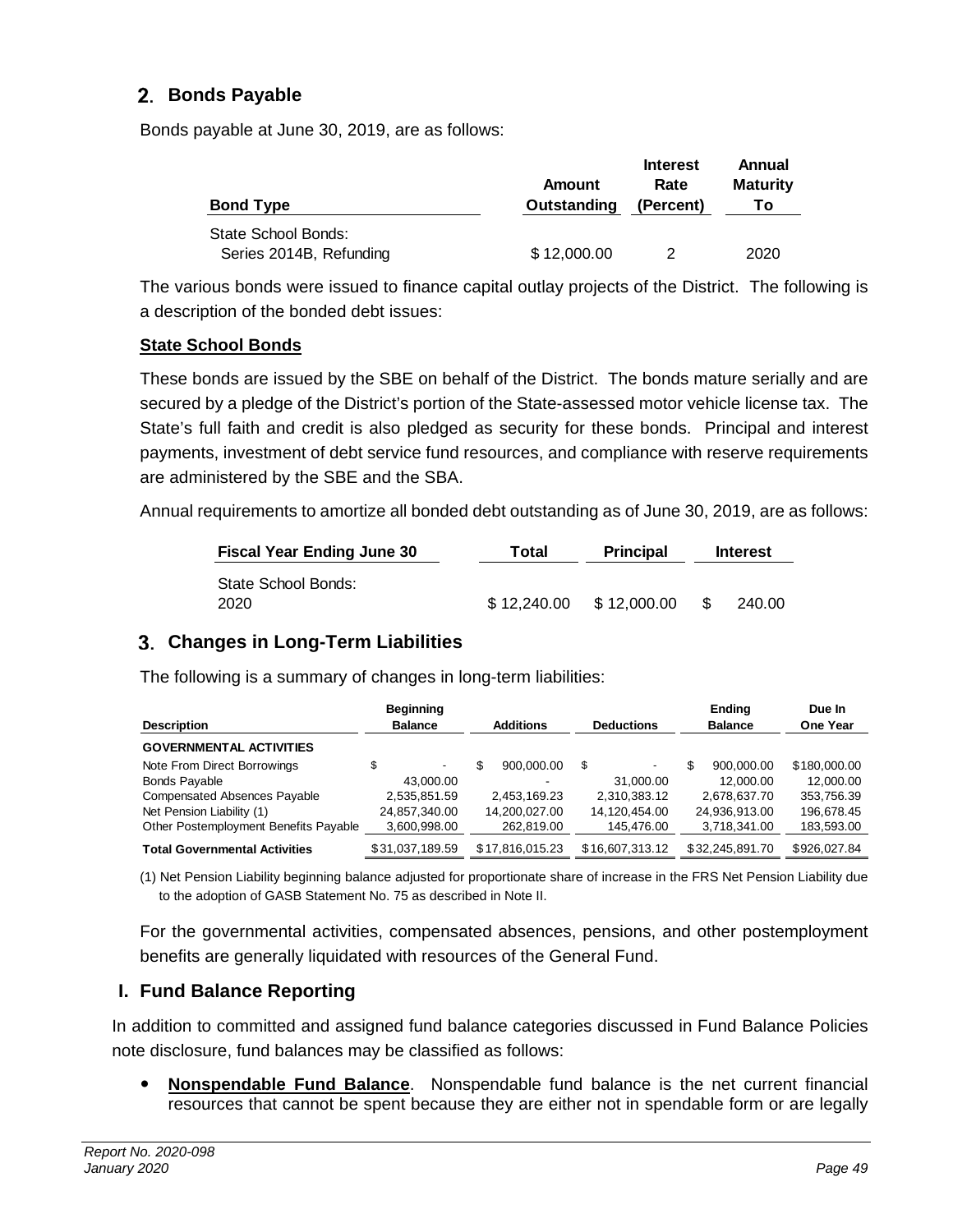or contractually required to be maintained intact. Generally, not in spendable form means that an item is not expected to be converted to cash.

- **Restricted Fund Balance**. Restricted fund balance is the portion of fund balance on which constraints have been placed by creditors, grantors, contributors, laws or regulations of other governments, constitutional provisions, or enabling legislation. Restricted fund balance places the most binding level of constraint on the use of fund balance.
- **Unassigned Fund Balance**. The unassigned fund balance is the portion of fund balance that is the residual classification for the General Fund. This balance represents amounts that have not been assigned to other funds and that have not been restricted, committed, or assigned for specific purposes.

#### **J. Interfund Receivables and Payables**

The following is a summary of interfund receivables and payables reported in the fund financial statements:

|                                  | <b>Interfund</b>   |                  |  |  |  |
|----------------------------------|--------------------|------------------|--|--|--|
| <b>Funds</b>                     | <b>Receivables</b> | <b>Payables</b>  |  |  |  |
| Major:                           |                    |                  |  |  |  |
| General                          | \$462,764.70       | \$123,485.32     |  |  |  |
| Special Revenue:                 |                    |                  |  |  |  |
| Other                            |                    | 373,956.61       |  |  |  |
| Capital Projects:                |                    |                  |  |  |  |
| <b>Local Capital Improvement</b> | 51,119.07          |                  |  |  |  |
| Other                            | 6,220.86           | 88,232.15        |  |  |  |
| Nonmajor Governmental            | 66,145.39          | 575.94           |  |  |  |
| Total                            | 586,250.02         | 586,250.02<br>\$ |  |  |  |

These balances primarily represent temporary loans to finance expenditures paid by the General Fund on behalf of the Special Revenue – Other Fund and the Capital Projects – Other Fund.

#### **K. Revenues**

#### **Schedule of State Revenue Sources**

The following is a schedule of the District's State revenue sources for the 2018-19 fiscal year:

| <b>Source</b>                                               |     | Amount        |
|-------------------------------------------------------------|-----|---------------|
| Florida Education Finance Program                           | \$. | 24,950,878.00 |
| Categorical Educational Program - Class Size Reduction      |     | 5,250,020.00  |
| Florida Best and Brightest Scholarship Programs             |     | 707,794.00    |
| <b>School Recognition</b>                                   |     | 431,371.00    |
| <b>Sales Tax Distribution</b>                               |     | 247,250.00    |
| Motor Vehicle License Tax (Capital Outlay and Debt Service) |     | 199,203.08    |
| <b>Educational Facilities Security Grant</b>                |     | 184,033.00    |
| Voluntary Prekindergarten Program                           |     | 138,892.50    |
| Gross Receipts Tax (Public Education Capital Outlay)        |     | 108,083.00    |
| Workforce Development Program                               |     | 89.546.00     |
| Miscellaneous                                               |     | 433,690.98    |
| Total                                                       |     | 32,740,761.56 |

Accounting policies relating to certain State revenue sources are described in Note I.G.2.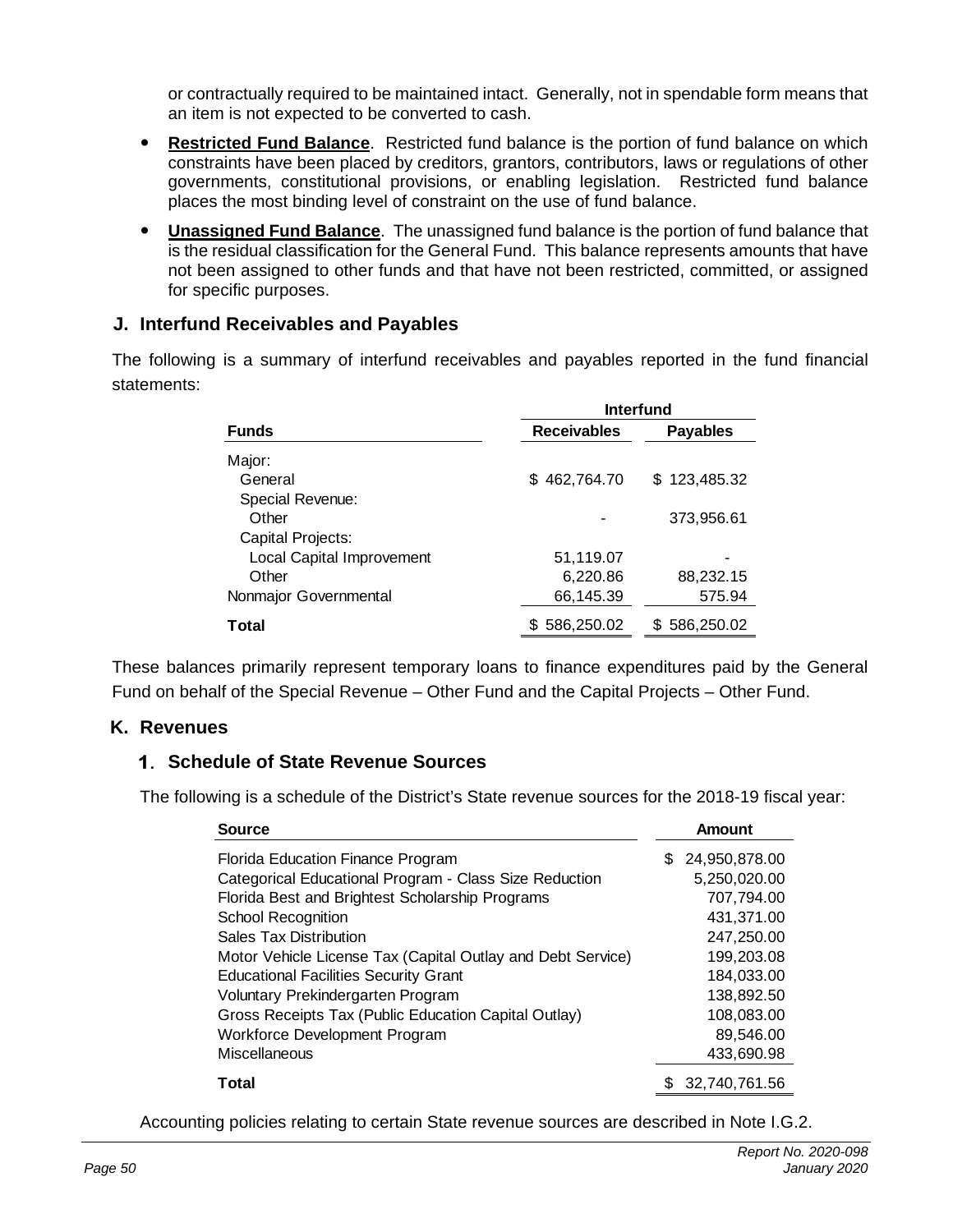## **Property Taxes**

The following is a summary of millages and taxes levied on the 2018 tax roll for the 2018-19 fiscal year:

|                                                          | <b>Millages</b> | <b>Taxes Levied</b> |
|----------------------------------------------------------|-----------------|---------------------|
| <b>General Fund</b>                                      |                 |                     |
| Nonvoted School Tax:                                     |                 |                     |
| Required Local Effort                                    | 4.131           | \$5,620,209.27      |
| <b>Basic Discretionary Local Effort</b>                  | 0.748           | 1,017,651.06        |
| <b>Capital Projects - Local Capital Improvement Fund</b> |                 |                     |
| Nonvoted Tax:                                            |                 |                     |
| <b>Local Capital Improvements</b>                        | 1.500           | 2,040,744.11        |
| Total                                                    | 6.379           | \$8,678,604.44      |

#### **L. Interfund Transfers**

The following is a summary of interfund transfers reported in the fund financial statements:

|                                  |                     | <b>Interfund</b>     |  |  |  |  |  |
|----------------------------------|---------------------|----------------------|--|--|--|--|--|
| <b>Funds</b>                     | <b>Transfers In</b> | <b>Transfers Out</b> |  |  |  |  |  |
| Major:                           |                     |                      |  |  |  |  |  |
| General                          | \$1.092.458.64      | S<br>66,145.39       |  |  |  |  |  |
| Capital Projects:                |                     |                      |  |  |  |  |  |
| <b>Local Capital Improvement</b> |                     | 810,053.49           |  |  |  |  |  |
| Other                            |                     | 174,322.15           |  |  |  |  |  |
| Nonmajor Governmental            | 66,145.39           | 108,083.00           |  |  |  |  |  |
| Total                            | 1,158,604.03        | 1,158,604.03<br>S.   |  |  |  |  |  |

The purpose of the interfund transfers were primarily related to the transfer of charter school capital outlay funds and capital outlay taxes for maintenance, repair, and renovation expenses of the General Fund.

### **IV. CONSORTIUMS**

The District is a member of, and the fiscal agent for, the Small School District Council Consortium (Consortium). The Consortium is an association of small school districts organized to hire a consultant to collect, interpret, and disseminate information regarding educational matters affecting the member districts, as well as consult and communicate as directed to change, influence, and improve the conditions in the affected districts. The District is not the predominant participant in the consortium and, therefore, has established an enterprise fund to account for the Consortium's resources and operations.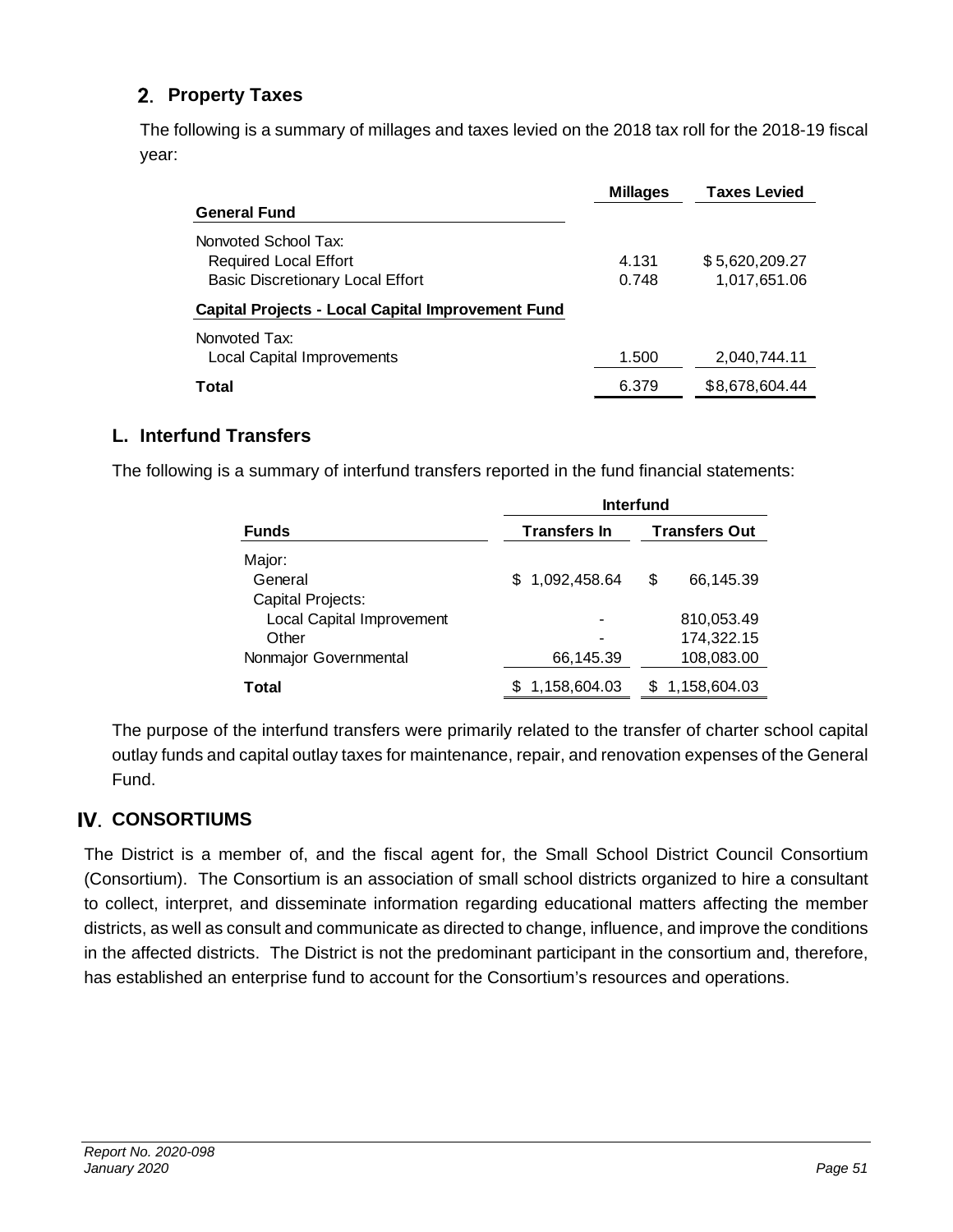# *OTHER REQUIRED SUPPLEMENTARY INFORMATION*

#### **Budgetary Comparison Schedule General and Major Special Revenue Funds For the Fiscal Year Ended June 30, 2019**

|                                                 | <b>General Fund</b> |                                |    |                                |    |                            |      |                                                                                |
|-------------------------------------------------|---------------------|--------------------------------|----|--------------------------------|----|----------------------------|------|--------------------------------------------------------------------------------|
|                                                 |                     | Original<br><b>Budget</b>      |    | Final<br><b>Budget</b>         |    | Actual                     |      | <b>Variance with</b><br><b>Final Budget -</b><br><b>Positive</b><br>(Negative) |
| <b>Revenues</b>                                 |                     |                                |    |                                |    |                            |      |                                                                                |
| Intergovernmental:                              |                     |                                |    |                                |    |                            |      |                                                                                |
| <b>Federal Direct</b>                           | \$                  | 75,000.00                      | \$ | 75,000.00                      | \$ | 73,730.68                  | \$   | (1,269.32)                                                                     |
| Federal Through State and Local                 |                     | 408,506.00                     |    | 461,598.00                     |    | 466,929.78                 |      | 5,331.78                                                                       |
| <b>State</b>                                    |                     | 31,568,149.00                  |    | 31,653,057.92                  |    | 31,691,928.36              |      | 38,870.44                                                                      |
| Local:                                          |                     |                                |    |                                |    |                            |      |                                                                                |
| <b>Property Taxes</b>                           |                     | 6,372,346.00                   |    | 6,372,346.00                   |    | 6,427,404.89               |      | 55,058.89                                                                      |
| Miscellaneous<br><b>Total Local Revenues</b>    |                     | 362,140.00                     |    | 403,526.86<br>6,775,872.86     |    | 476,190.40                 |      | 72,663.54                                                                      |
|                                                 |                     | 6,734,486.00                   |    |                                |    | 6,903,595.29               |      | 127,722.43                                                                     |
| <b>Total Revenues</b>                           |                     | 38,786,141.00                  |    | 38,965,528.78                  |    | 39, 136, 184. 11           |      | 170,655.33                                                                     |
| <b>Expenditures</b>                             |                     |                                |    |                                |    |                            |      |                                                                                |
| Current - Education:                            |                     |                                |    |                                |    |                            |      |                                                                                |
| Instruction                                     |                     | 22,973,182.61                  |    | 23,432,749.71                  |    | 22,088,563.32              |      | 1,344,186.39                                                                   |
| <b>Student Support Services</b>                 |                     | 2,868,639.44                   |    | 2,931,785.38                   |    | 2,806,288.25               |      | 125,497.13                                                                     |
| <b>Instructional Media Services</b>             |                     | 545,261.19                     |    | 548,863.73                     |    | 512,892.81                 |      | 35,970.92                                                                      |
| Instruction and Curriculum Development Services |                     | 572,503.87                     |    | 551,641.83                     |    | 527,519.60                 |      | 24,122.23                                                                      |
| <b>Instructional Staff Training Services</b>    |                     | 209,822.41                     |    | 308,085.56                     |    | 288,601.17                 |      | 19,484.39                                                                      |
| Instruction-Related Technology                  |                     | 523,269.13                     |    | 273,252.45                     |    | 265,294.69                 |      | 7,957.76                                                                       |
| Board                                           |                     | 705,648.40                     |    | 756,610.00                     |    | 732,712.27                 |      | 23,897.73                                                                      |
| <b>General Administration</b>                   |                     | 343,493.41                     |    | 322,711.00                     |    | 312,041.47                 |      | 10,669.53                                                                      |
| School Administration                           |                     | 2,642,746.93                   |    | 2,675,797.01                   |    | 2,640,567.14               |      | 35,229.87                                                                      |
| Facilities Acquisition and Construction         |                     | 161,142.52                     |    | 304,468.55                     |    | 254,990.86                 |      | 49,477.69                                                                      |
| <b>Fiscal Services</b><br><b>Food Services</b>  |                     | 577,922.04                     |    | 582,057.88                     |    | 500,909.94<br>9,675.01     |      | 81,147.94                                                                      |
| <b>Central Services</b>                         |                     | 626,306.79                     |    | 20,750.00<br>761,084.42        |    | 729,341.92                 |      | 11,074.99<br>31,742.50                                                         |
| <b>Student Transportation Services</b>          |                     | 3,052,837.54                   |    | 3,130,438.13                   |    | 2,806,114.35               |      | 324,323.78                                                                     |
| Operation of Plant                              |                     | 4,218,288.80                   |    | 3,999,181.70                   |    | 3,808,138.62               |      | 191,043.08                                                                     |
| Maintenance of Plant                            |                     | 1,308,640.24                   |    | 1,284,090.64                   |    | 1,132,601.34               |      | 151,489.30                                                                     |
| Administrative Technology Services              |                     | 225,636.72                     |    | 356,242.34                     |    | 211,429.29                 |      | 144,813.05                                                                     |
| <b>Community Services</b>                       |                     | 6,750.00                       |    | 11,675.00                      |    | 10,086.33                  |      | 1,588.67                                                                       |
| Fixed Capital Outlay:                           |                     |                                |    |                                |    |                            |      |                                                                                |
| Facilities Acquisition and Construction         |                     |                                |    | 16,110.00                      |    | 16,110.00                  |      |                                                                                |
| Other Capital Outlay                            |                     |                                |    | 180,618.39                     |    | 180,618.39                 |      |                                                                                |
| <b>Total Expenditures</b>                       |                     | 41,562,092.04                  |    | 42,448,213.72                  |    | 39,834,496.77              |      | 2,613,716.95                                                                   |
| Deficiency of Revenues Over Expenditures        |                     | (2,775,951.04)                 |    | (3,482,684.94)                 |    | (698, 312.66)              |      | 2,784,372.28                                                                   |
| <b>Other Financing Sources (Uses)</b>           |                     |                                |    |                                |    |                            |      |                                                                                |
| Transfers In                                    |                     | 1,041,053.73                   |    | 1,155,086.73                   |    | 1,092,458.64               |      | (62, 628.09)                                                                   |
| <b>Loss Recoveries</b>                          |                     |                                |    |                                |    | 24,181.97                  |      | 24,181.97                                                                      |
| <b>Transfers Out</b>                            |                     | (20,000.00)                    |    | (70,000.00)                    |    | (66, 145.39)               |      | 3,854.61                                                                       |
| <b>Total Other Financing Sources</b>            |                     | 1,021,053.73                   |    | 1,085,086.73                   |    | 1,050,495.22               |      | (34, 591.51)                                                                   |
| <b>Net Change in Fund Balances</b>              |                     |                                |    |                                |    |                            |      |                                                                                |
| Fund Balances, Beginning                        |                     | (1,754,897.31)<br>4,728,574.41 |    | (2,397,598.21)<br>4,728,574.41 |    | 352,182.56<br>4,728,574.41 |      | 2,749,780.77                                                                   |
| Decrease in Nonspendable Inventory              |                     |                                |    |                                |    | (845.75)                   |      | (845.75)                                                                       |
| <b>Fund Balances, Ending</b>                    |                     | 2,973,677.10                   | \$ | 2,330,976.20                   | \$ | 5,079,911.22               | - \$ | 2,748,935.02                                                                   |
|                                                 | \$                  |                                |    |                                |    |                            |      |                                                                                |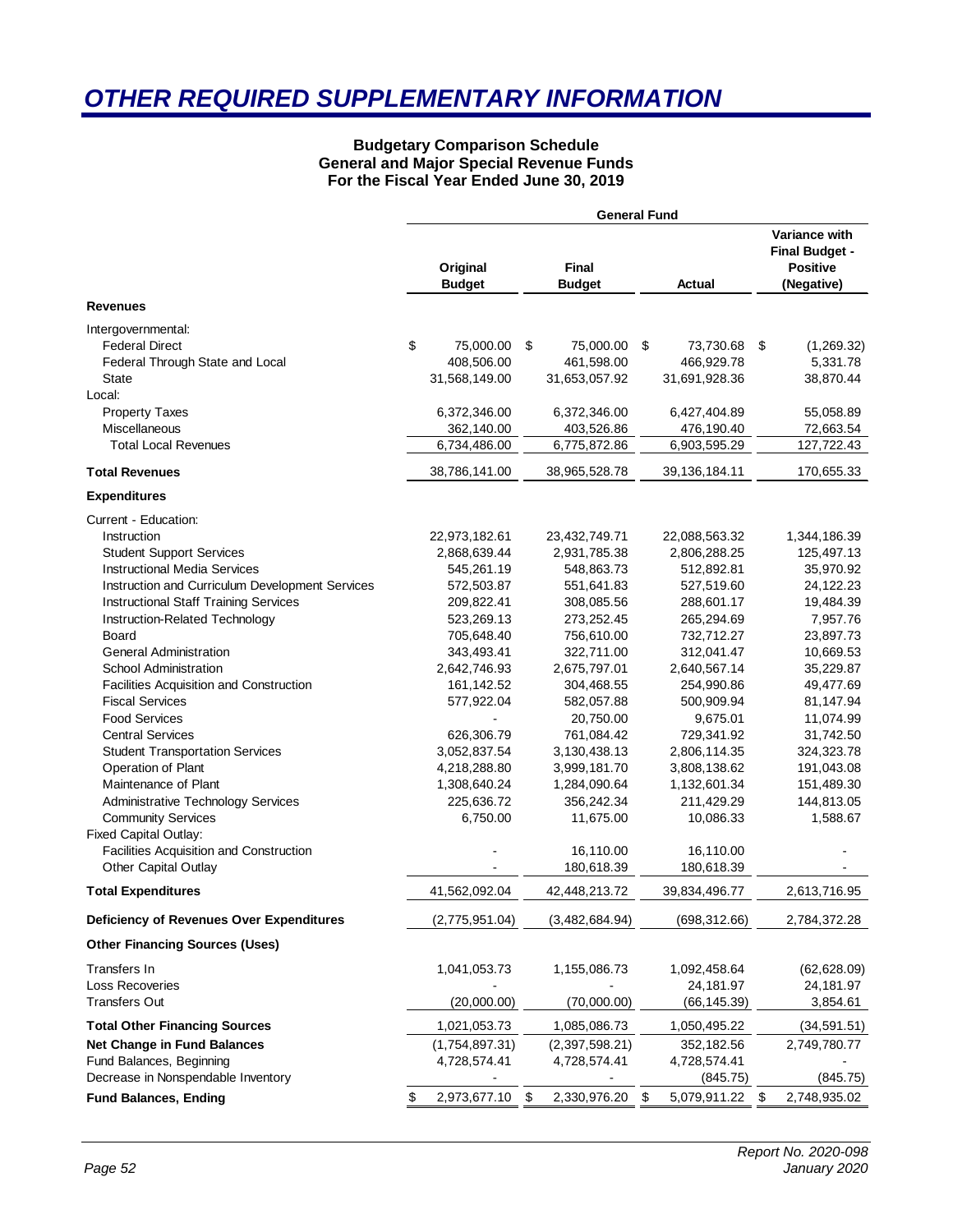|               |               | Special Revenue - Other Federal Programs | Variance with<br><b>Final Budget -</b> |
|---------------|---------------|------------------------------------------|----------------------------------------|
| Original      | <b>Final</b>  |                                          | <b>Positive</b>                        |
| <b>Budget</b> | <b>Budget</b> | Actual                                   | (Negative)                             |
|               |               |                                          |                                        |
| \$            | \$            | \$                                       | \$                                     |
| 2,660,200.50  | 2,640,558.97  | 2,338,748.46                             | (301, 810.51)                          |
|               |               |                                          |                                        |
|               |               |                                          |                                        |
|               |               |                                          |                                        |
|               |               |                                          |                                        |
| 2,660,200.50  | 2,640,558.97  | 2,338,748.46                             | (301, 810.51)                          |
|               |               |                                          |                                        |
| 1,628,170.11  | 1,679,169.12  | 1,590,650.01                             | 88,519.11                              |
| 10,236.00     | 293,668.88    | 251,796.92                               | 41,871.96                              |
|               |               |                                          |                                        |
| 525,565.66    | 126,930.93    | 53,716.32                                | 73,214.61                              |
| 392,466.66    | 397,783.52    | 332,360.04                               | 65,423.48                              |
|               |               |                                          |                                        |
|               |               |                                          |                                        |
| 84,150.31     | 83,700.42     | 73,473.28                                | 10,227.14                              |
|               |               |                                          |                                        |
|               |               |                                          |                                        |
|               |               |                                          |                                        |
| 10,000.00     | 19,500.00     | 5,592.62                                 | 13,907.38                              |
| 9,611.76      | 10,541.76     | 1,894.93                                 | 8,646.83                               |
|               |               |                                          |                                        |
|               |               |                                          |                                        |
|               |               |                                          |                                        |
|               |               |                                          |                                        |
|               |               |                                          |                                        |
|               | 29,264.34     | 29,264.34                                |                                        |
| 2,660,200.50  | 2,640,558.97  | 2,338,748.46                             | 301,810.51                             |
|               |               |                                          |                                        |
|               |               |                                          |                                        |
|               |               |                                          |                                        |
|               |               |                                          |                                        |
|               |               |                                          |                                        |
|               |               |                                          |                                        |
|               |               |                                          |                                        |
|               |               |                                          |                                        |
| 0.00          | \$<br>0.00    | \$<br>0.00                               | \$<br>0.00                             |
|               |               |                                          |                                        |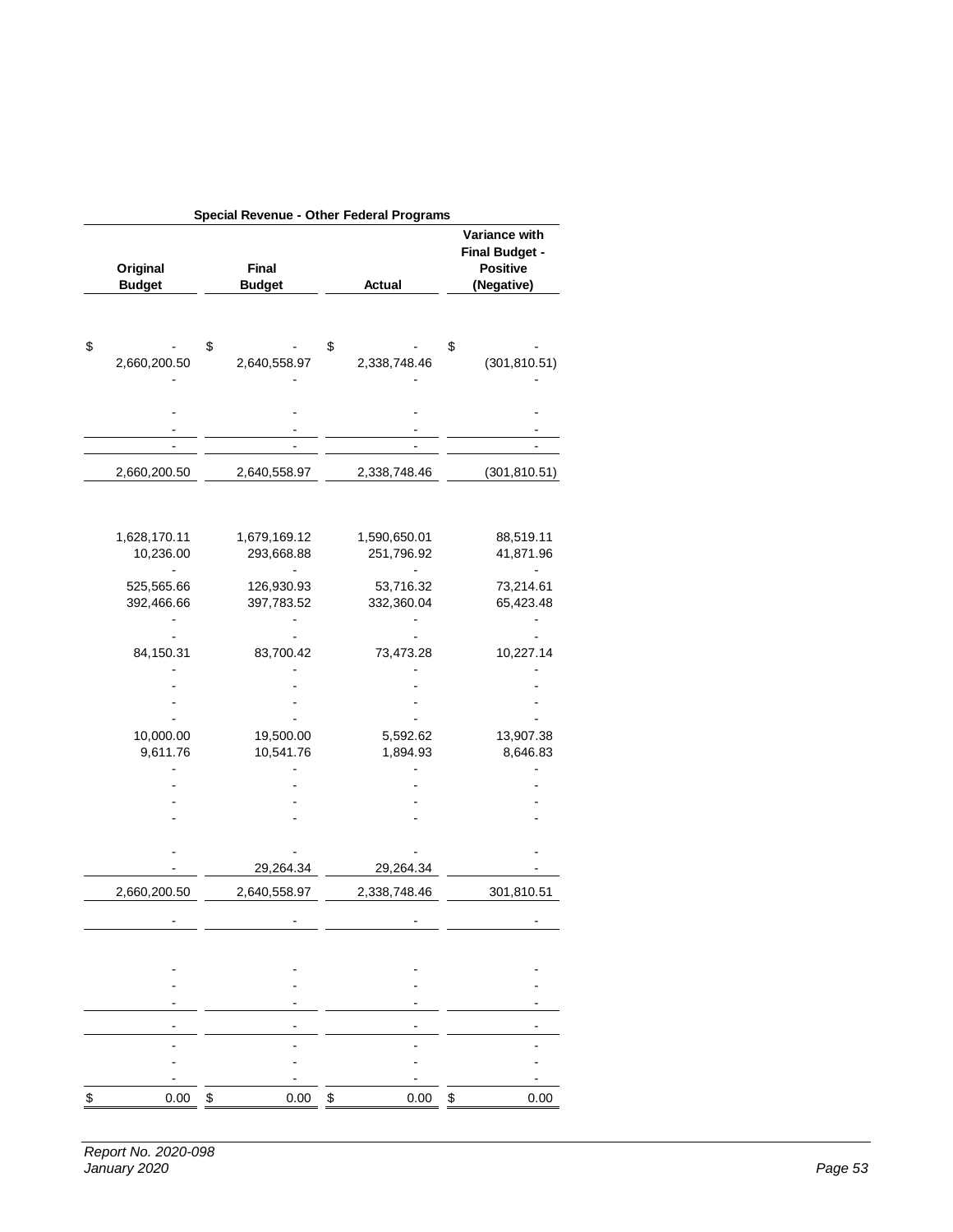#### **Schedule of Changes in the District's Total OPEB Liability and Related Ratios**

|                                                                            | 2019 |            | 2018 |            |  |
|----------------------------------------------------------------------------|------|------------|------|------------|--|
| <b>Total OPEB Liability</b>                                                |      |            |      |            |  |
| Service Cost                                                               | \$   | 112,090    | \$   | 125,909    |  |
| Interest                                                                   |      | 128,899    |      | 113,430    |  |
| Difference Between Expected and                                            |      |            |      |            |  |
| <b>Actual Experience</b>                                                   |      | 21,830     |      |            |  |
| Changes of Assumptions or Other Inputs                                     |      | 39,190     |      | (301, 822) |  |
| <b>Benefit Payments</b>                                                    |      | (184,666)  |      | (190, 401) |  |
| Net Change in Total OPEB Liability                                         |      | 117,343    |      | (252, 884) |  |
| Total OPEB Liability - Beginning                                           |      | 3,600,998  |      | 3,853,882  |  |
| <b>Total OPEB Liability - Ending</b>                                       | \$   | 3,718,341  | \$   | 3,600,998  |  |
| Covered-Employee Payroll                                                   | \$   | 24,512,635 | \$   | 23,011,982 |  |
| <b>Total OPEB Liability as a Percentage</b><br>of Covered-Employee Payroll |      | 15.17%     |      | 15.65%     |  |

#### **Schedule of the District's Proportionate Share of the Net Pension Liability – Florida Retirement System Pension Plan** (1)

|                                                                                                              | 2018         | 2017         | 2016         | 2015            | 2014            | 2013              |
|--------------------------------------------------------------------------------------------------------------|--------------|--------------|--------------|-----------------|-----------------|-------------------|
| District's Proportion of the FRS Net                                                                         |              |              |              |                 |                 |                   |
| Pension Liability                                                                                            | 0.056113573% | 0.056614803% | 0.058839349% | 0.064085514%    | 0.064985936%    | 0.060004810%      |
| District's Proportionate Share of the FRS<br>Net Pension Lliability                                          | \$16,901,699 | \$16,746,279 | \$14,856,982 | 8,277,503<br>S. | 3.965.098<br>S. | 10,329,498<br>SS. |
| District's Covered Payroll                                                                                   | \$24,810,427 | \$24,163,016 | \$24,055,414 | \$24,149,326    | \$23,224,220    | \$22,357,945      |
| District's Proportionate Share of the FRS Net<br>Pension Liability as a Percentage<br>of Its Covered Payroll | 68.12%       | 69.31%       | 61.76%       | 34.28%          | 17.07%          | 46.20%            |
| FRS Plan Fiduciary Net Position as a<br>Percentage of the Total Pension Liability                            | 84.26%       | 83.89%       | 84.88%       | 92.00%          | 96.09%          | 88.54%            |

(1) The amounts presented for each fiscal year were determined as of June 30.

#### **Schedule of District Contributions – Florida Retirement System Pension Plan** (1)

|                                                                                    | 2019           | 2018                     | 2017           | 2016            |   | 2015                     |   | 2014         |
|------------------------------------------------------------------------------------|----------------|--------------------------|----------------|-----------------|---|--------------------------|---|--------------|
| Contractually Required FRS Contribution                                            | 1.626.761      | 1.599.192                | .473.823       | \$<br>1.434.891 | S | .562.459                 | S | 1,423,468    |
| FRS Contributions in Relation to the<br><b>Contractually Required Contribution</b> | (1.626.761)    | (1,599,192)              | (1,473,823)    | (1,434,891)     |   | (1.562.459)              |   | (1,423,468)  |
| FRS Contribution Deficiency (Excess)                                               | $\blacksquare$ | $\overline{\phantom{a}}$ | $\blacksquare$ |                 |   | $\overline{\phantom{a}}$ |   |              |
| <b>District's Covered Payroll</b>                                                  | \$24.687.270   | \$24,810,427             | \$24,163,016   | \$24.055.414    |   | \$24,149,326             |   | \$23,224,220 |
| FRS Contributions as a Percentage of<br><b>Covered Payroll</b>                     | 6.59%          | 6.45%                    | 6.10%          | 5.96%           |   | 6.47%                    |   | 6.13%        |

(1) The amounts presented for each fiscal year were determined as of June 30.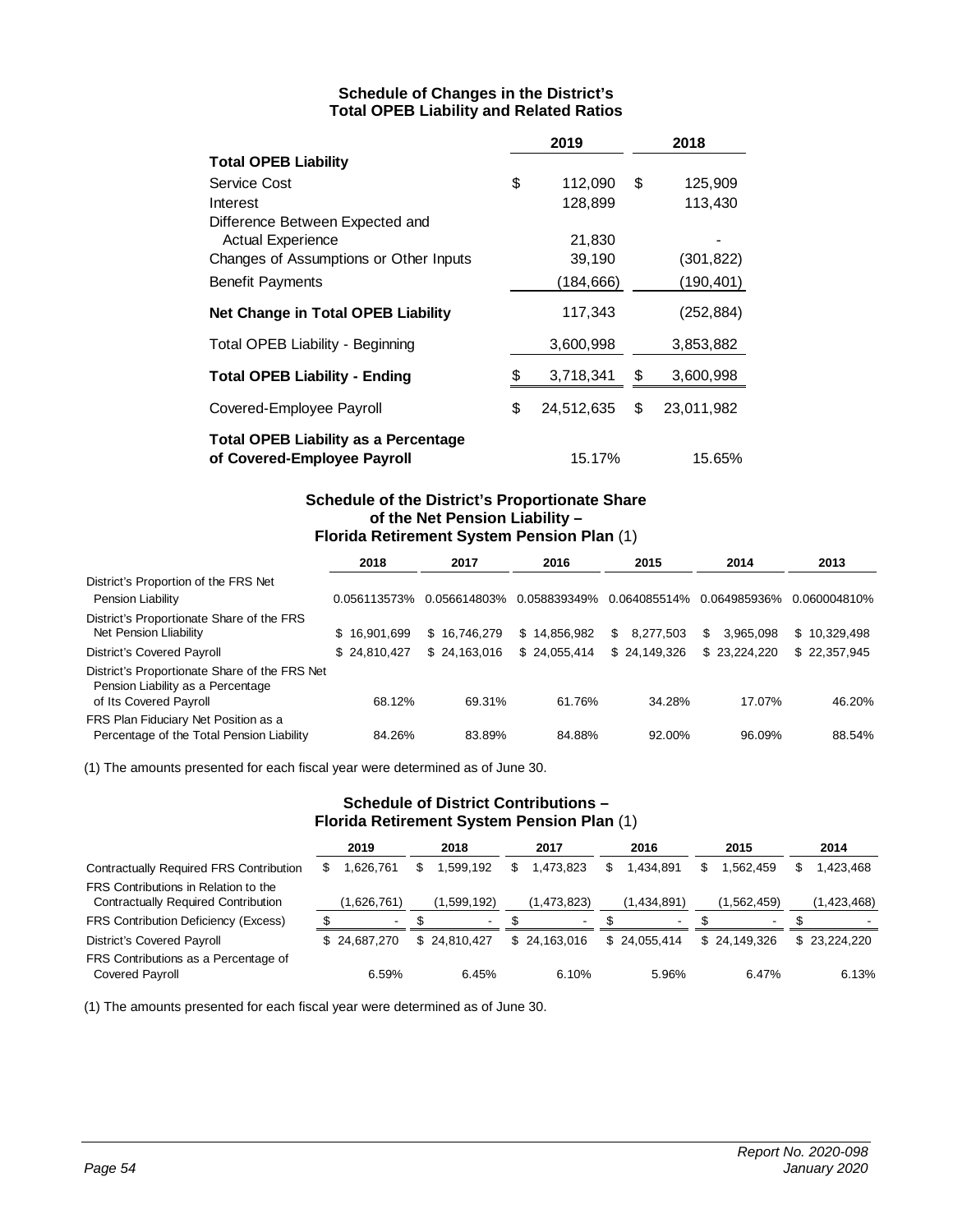#### **Schedule of the District's Proportionate Share of the Net Pension Liability – Health Insurance Subsidy Pension Plan** (1)

|                                                                                                              | 2018             | 2017             | 2016             | 2015             | 2014            | 2013           |
|--------------------------------------------------------------------------------------------------------------|------------------|------------------|------------------|------------------|-----------------|----------------|
| District's Proportion of the HIS Net<br>Pension Liability                                                    | 0.075917693%     | 0.075803986%     | 0.077912301%     | 0.079600313%     | 0.078160280%    | 0.076962461%   |
| District's Proportionate Share of the HIS<br>Net Pension Liability                                           | 8,035,214<br>\$. | 8.105.313<br>\$. | 9.080.356<br>\$. | 8.117.980<br>\$. | 7.308.177<br>S. | 6,700,594<br>S |
| District's Covered Payroll                                                                                   | \$24,810,427     | \$24,163,016     | \$24.055.414     | \$24,149,326     | \$23,224,220    | \$22,357,945   |
| District's Proportionate Share of the HIS Net<br>Pension Liability as a Percentage<br>of its Covered Payroll | 32.39%           | 33.54%           | 37.75%           | 33.62%           | 31.47%          | 29.97%         |
| HIS Plan Fiduciary Net Position as a<br>Percentage of the Total Pension Liability                            | 2.15%            | 1.64%            | 0.97%            | 0.50%            | 0.99%           | 1.78%          |

(1) The amounts presented for each fiscal year were determined as of June 30.

#### **Schedule of District Contributions – Health Insurance Subsidy Pension Plan** (1)

|                                                                                    |   | 2019         | 2018                     | 2017                     | 2016                     |   | 2015         | 2014         |
|------------------------------------------------------------------------------------|---|--------------|--------------------------|--------------------------|--------------------------|---|--------------|--------------|
| Contractually Required HIS Contribution                                            | S | 409.837      | 411.704                  | 401.177                  | 399.350                  | S | 304.282      | 267.751      |
| HIS Contributions in Relation to the<br><b>Contractually Required Contribution</b> |   | (409, 837)   | (411, 704)               | (401, 177)               | (399, 350)               |   | (304, 282)   | (267, 751)   |
| HIS Contribution Deficiency (Excess)                                               |   |              | $\overline{\phantom{a}}$ | $\overline{\phantom{a}}$ | $\overline{\phantom{0}}$ |   | ٠            |              |
| <b>District's Covered Payroll</b>                                                  |   | \$24,687,270 | \$24,810,427             | \$24,163,016             | \$24.055.414             |   | \$24.149.326 | \$23,224,220 |
| HIS Contributions as a Percentage of<br><b>Covered Payroll</b>                     |   | 1.66%        | 1.66%                    | 1.66%                    | 1.66%                    |   | 1.26%        | 1.15%        |

(1) The amounts presented for each fiscal year were determined as of June 30.

#### NOTES TO REQUIRED SUPPLEMENTARY INFORMATION

#### **1. Budgetary Basis of Accounting**

The Board follows procedures established by State law and State Board of Education (SBE) rules in establishing budget balances for governmental funds, as described below:

- Budgets are prepared, public hearings are held, and original budgets are adopted annually for all governmental fund types in accordance with procedures and time intervals prescribed by State law and SBE rules.
- Appropriations are controlled at the object level (e.g., salaries, purchased services, and capital outlay) within each activity (e.g., instruction, student transportation services, and school administration) and may be amended by resolution at any Board meeting prior to the due date for the annual financial report.
- Budgets are prepared using the same modified accrual basis as is used to account for governmental funds.
- Budgetary information is integrated into the accounting system and, to facilitate budget control, budget balances are encumbered when purchase orders are issued. Appropriations lapse at fiscal year end and encumbrances outstanding are honored from the subsequent year's appropriations.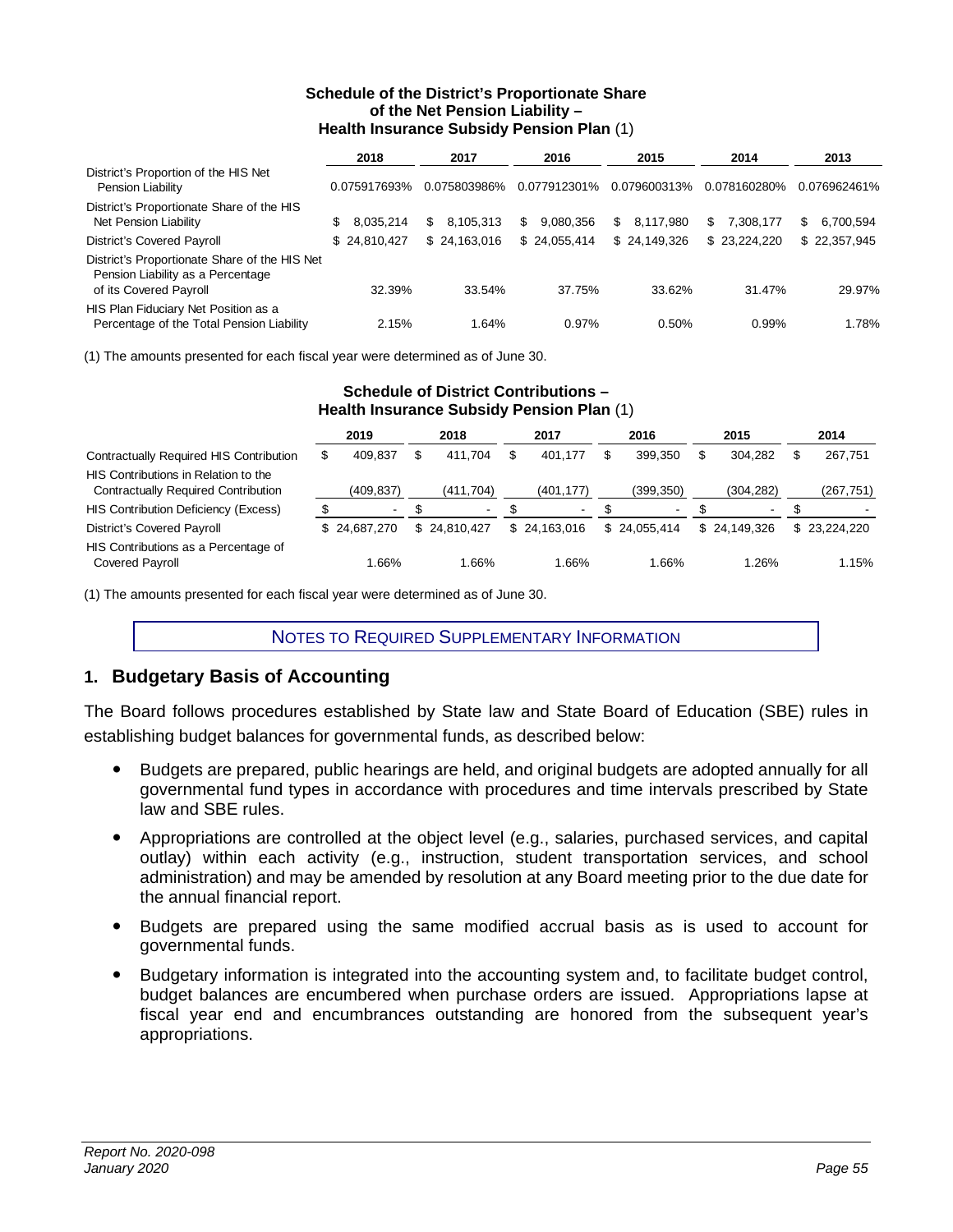#### **2. Schedule of Changes in the District's Total Other Postemployment Benefits Liability and Related Ratios**

No assets are accumulated in a trust that meet the criteria in paragraph 4 of GASB Statement No. 75 to pay related benefits. The June 30, 2019, total OPEB liability increased from the prior fiscal year as a result of changes in assumptions as discussed below:

- The discount rate was changed to from 3.56 percent to 3.62 percent. This change decreased the liability.
- The medical claims costs and premiums were updated based on actual claims experience and premium information provided for this valuation. This change decreased the liability.
- The health coverage acceptance assumption was increased from 45 percent to 50 percent. This change increased the liability.
- **3. Schedule of Net Pension Liability and Schedule of Contributions Florida Retirement System Pension Plan**

*Changes of Assumptions.* The long-term expected rate of return was decreased from 7.1 percent to 7 percent, and the active member mortality assumption was updated.

#### **4. Schedule of Net Pension Liability and Schedule of Contributions – Health Insurance Subsidy Pension Plan**

*Changes of Assumptions.* The municipal bond rate used to determine total pension liability was increased from 3.58 percent to 3.87 percent.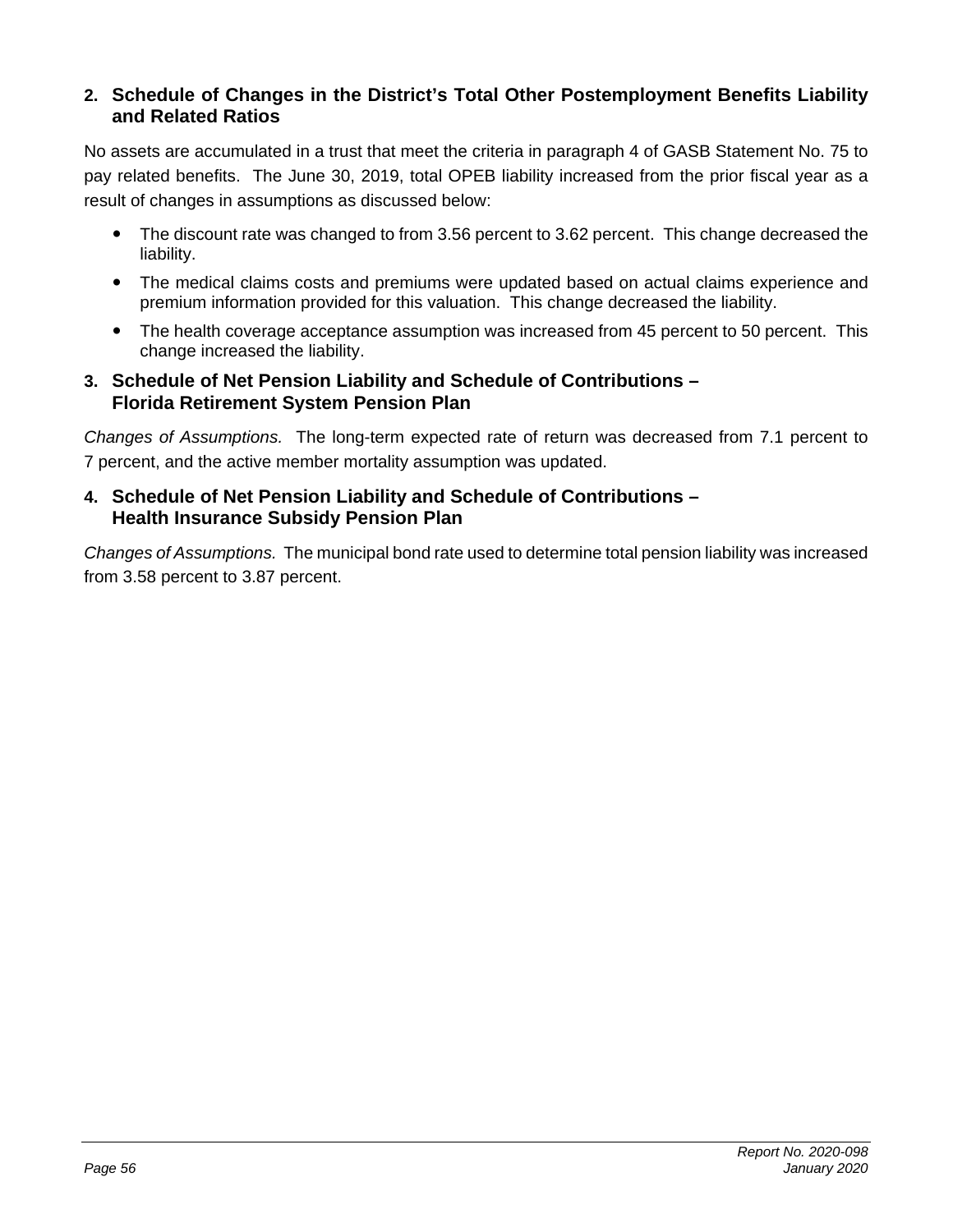THIS PAGE INTENTIONALLY LEFT BLANK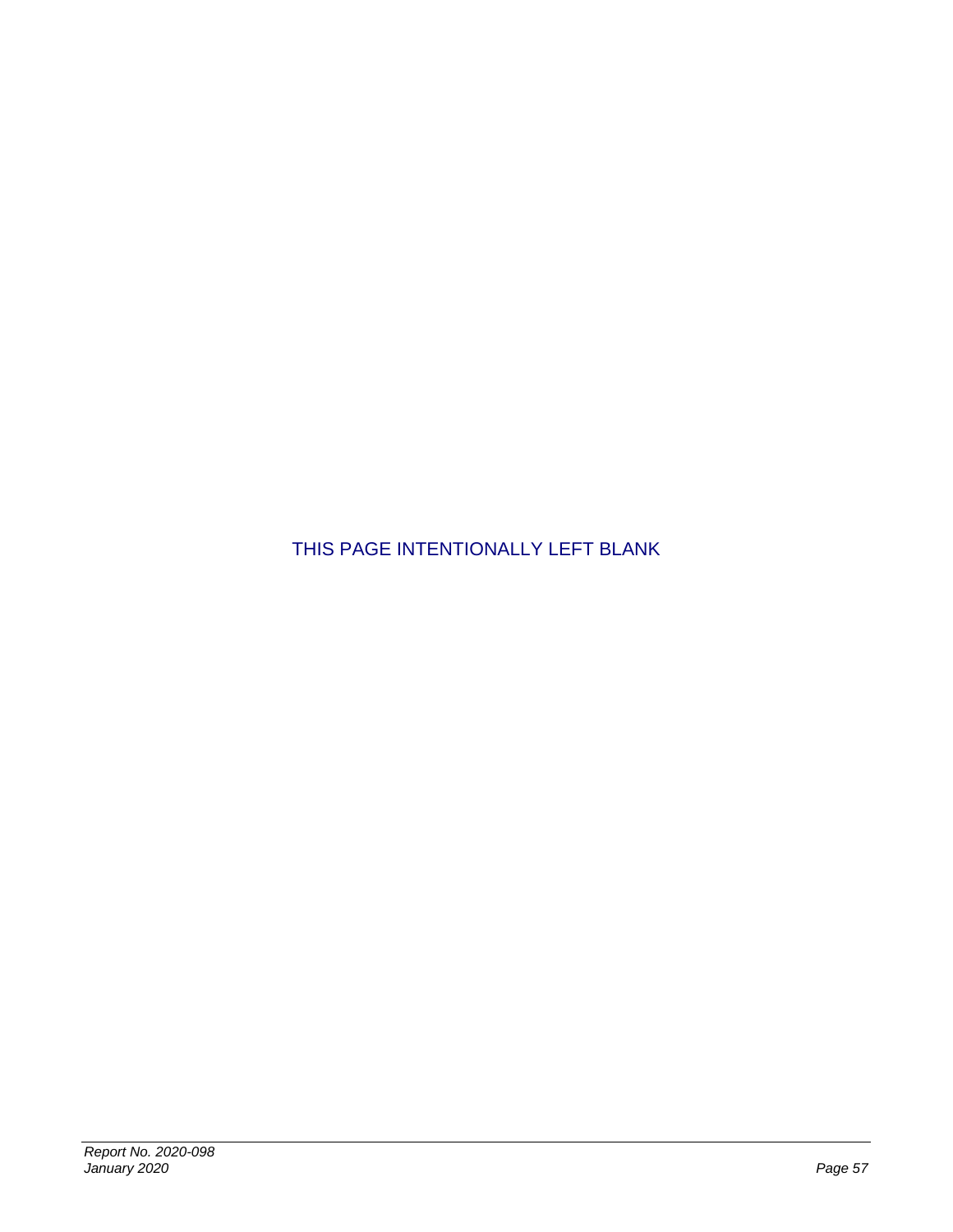# *SCHEDULE OF EXPENDITURES OF FEDERAL AWARDS*

#### **Wakulla County District School Board Schedule of Expenditures of Federal Awards For the Fiscal Year Ended June 30, 2019**

| Federal Grantor/Pass-Through Grantor/<br><b>Program or Cluster</b>                                                                                                                                  | Federal<br><b>CFDA</b><br><b>Number</b> | Pass - Through<br><b>Entity Identifying</b><br><b>Number</b> | <b>Passed</b><br>Through to<br><b>Subrecipients</b> | <b>Total</b><br><b>Expenditures</b> |
|-----------------------------------------------------------------------------------------------------------------------------------------------------------------------------------------------------|-----------------------------------------|--------------------------------------------------------------|-----------------------------------------------------|-------------------------------------|
| <b>Clustered</b>                                                                                                                                                                                    |                                         |                                                              |                                                     |                                     |
| <b>Child Nutrition Cluster</b><br>United States Department of Agriculture:<br>Florida Department of Agriculture and Consumer Services:<br>School Breakfast Program<br>National School Lunch Program | 10.553<br>10.555                        | 19002<br>19001, 19003                                        | \$                                                  | \$<br>436,108.80<br>1,371,619.32    |
| <b>Total Child Nutrition Cluster</b>                                                                                                                                                                |                                         |                                                              |                                                     | 1,807,728.12                        |
| <b>Forest Service Schools and Road Cluster</b><br>United States Department of Agriculture:<br>Florida Department of Financial Services:<br>Schools and Roads - Grants to States                     | 10.665                                  | None                                                         |                                                     | 121,292.51                          |
| <b>Special Education Cluster</b>                                                                                                                                                                    |                                         |                                                              |                                                     |                                     |
| United States Department of Education:<br>Special Education - Grants to States:<br>Florida Department of Education                                                                                  | 84.027                                  | 263                                                          | 24,750.00                                           | 1,146,961.41                        |
| Putnam County District School Board                                                                                                                                                                 |                                         | None                                                         |                                                     | 1,560.00                            |
| Liberty County District School Board                                                                                                                                                                |                                         | None                                                         |                                                     | 38,400.00                           |
| Leon County District School Board                                                                                                                                                                   |                                         | None                                                         |                                                     | 128,964.80                          |
| <b>Total Special Education - Grants to States</b><br>Special Education - Preschool Grants:                                                                                                          | 84.027                                  |                                                              | 24,750.00                                           | 1,315,886.21                        |
| Florida Department of Education                                                                                                                                                                     | 84.173                                  | 267                                                          |                                                     | 34,455.59                           |
| <b>Total Special Education Cluster</b>                                                                                                                                                              |                                         |                                                              | 24,750.00                                           | 1,350,341.80                        |
| <b>Not Clustered</b>                                                                                                                                                                                |                                         |                                                              |                                                     |                                     |
| <b>United States Department of Agriculture</b><br>Florida Department of Agriculture and Consumer Services:<br>Child Nutrition Discretionary Grants Limited Availability                             | 10.579                                  | None                                                         |                                                     | 32,500.00                           |
| <b>United States Department of Defense</b>                                                                                                                                                          |                                         |                                                              |                                                     |                                     |
| Navy Junior Reserve Officers Training Corps                                                                                                                                                         | <b>12.UNK</b>                           | N/A                                                          |                                                     | 73,730.68                           |
| <b>United States Department of Education</b><br>Florida Department of Education:                                                                                                                    |                                         |                                                              |                                                     |                                     |
| Adult Education - Basic Grants to States                                                                                                                                                            | 84.002                                  | 191                                                          |                                                     | 31,411.94                           |
| Title I Grants to Local Educational Agencies                                                                                                                                                        | 84.010                                  | 212                                                          | 59,962.65                                           | 796,870.56                          |
| Career and Technical Education - Basic Grants to States                                                                                                                                             | 84.048                                  | 161                                                          |                                                     | 107,758.64                          |
| Supporting Effective Instruction State Grants<br>Student Support and Academic Enrichment Program                                                                                                    | 84.367<br>84.424                        | 224<br>241                                                   | 4,322.50<br>1,742.98                                | 150,527.45<br>70,762.87             |
| <b>Total United States Department of Education</b>                                                                                                                                                  |                                         |                                                              | 66,028.13                                           | 1,157,331.46                        |
| United States Department of Health and Human Services                                                                                                                                               |                                         |                                                              |                                                     |                                     |
| <b>Head Start</b>                                                                                                                                                                                   | 93.600                                  | N/A                                                          |                                                     | 61,182.00                           |
| <b>Total Expenditures of Federal Awards</b>                                                                                                                                                         |                                         |                                                              | 90.778.13<br>\$                                     | \$4,604,106.57                      |

The accompanying notes are an integral part of this Schedule.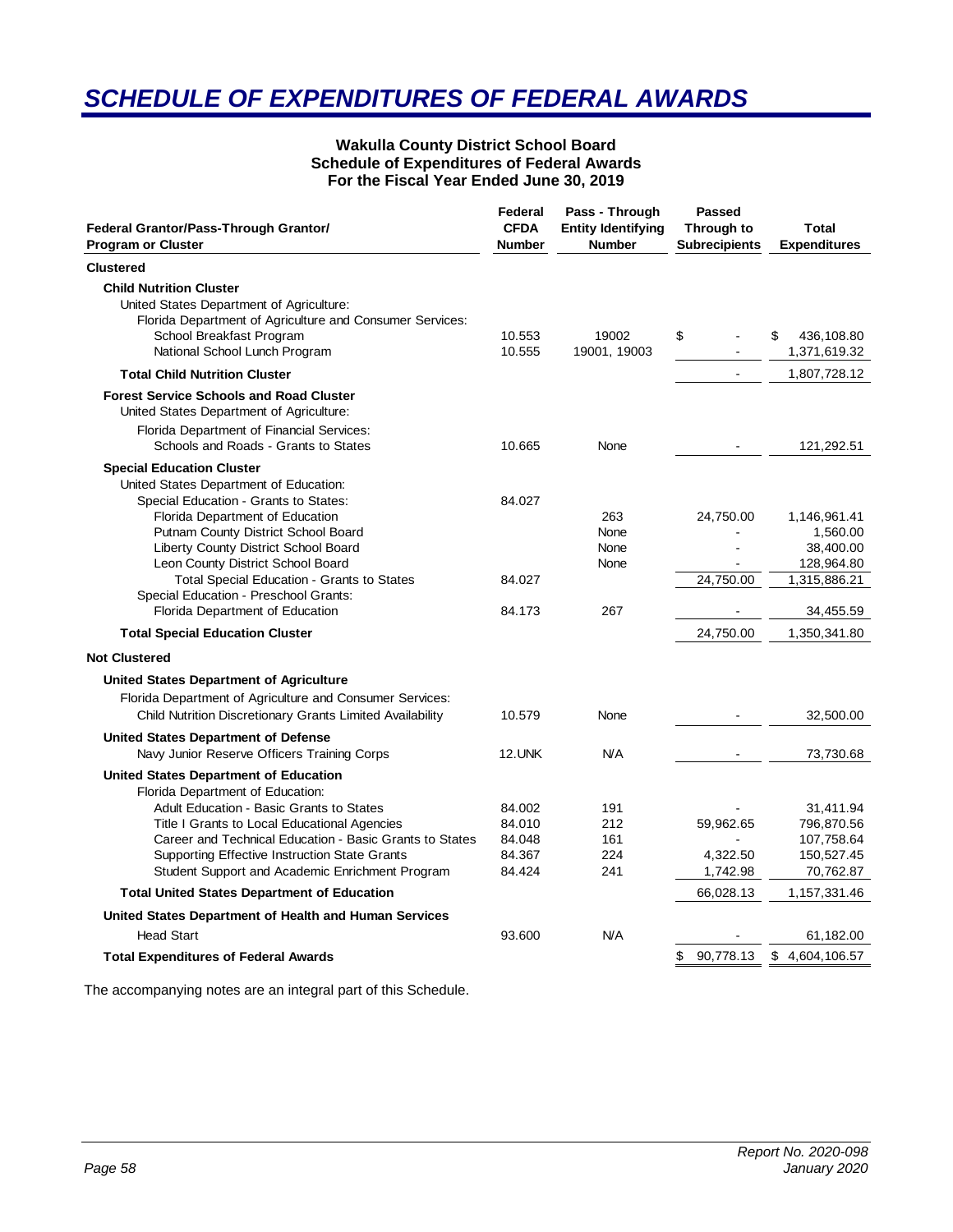- Notes: (1) Basis of Presentation. The accompanying Schedule of Expenditures of Federal Awards (Schedule) includes the Federal award activity of the Wakulla County District School Board under programs of the Federal Government for the fiscal year ended June 30, 2019. The information in this Schedule is presented in accordance with the requirements of Title 2 U.S. *Code of Federal Regulations* Part 200, *Uniform Administrative Requirements, Cost Principles, and Audit Requirements for Federal Awards* (Uniform Guidance). Because the Schedule presents only a selected portion of the operations of the District, it is not intended to and does not present the financial position, changes in net position, or cash flows of the District.
	- (2) Summary of Significant Accounting Policies. Expenditures reported on the Schedule are reported on the modified accrual basis of accounting. Such expenditures are recognized following the cost principles contained in the Uniform Guidance, wherein certain types of expenditures are not allowable or are limited as to reimbursement.
	- (3) Indirect Cost Rate. The District has not elected to use the 10 percent de minimis cost rate allowed under the Uniform Guidance.
	- (4) Noncash Assistance National School Lunch Program. Includes \$135,115.04 of donated food received during the fiscal year. Donated foods are valued at fair value as determined at the time of donation.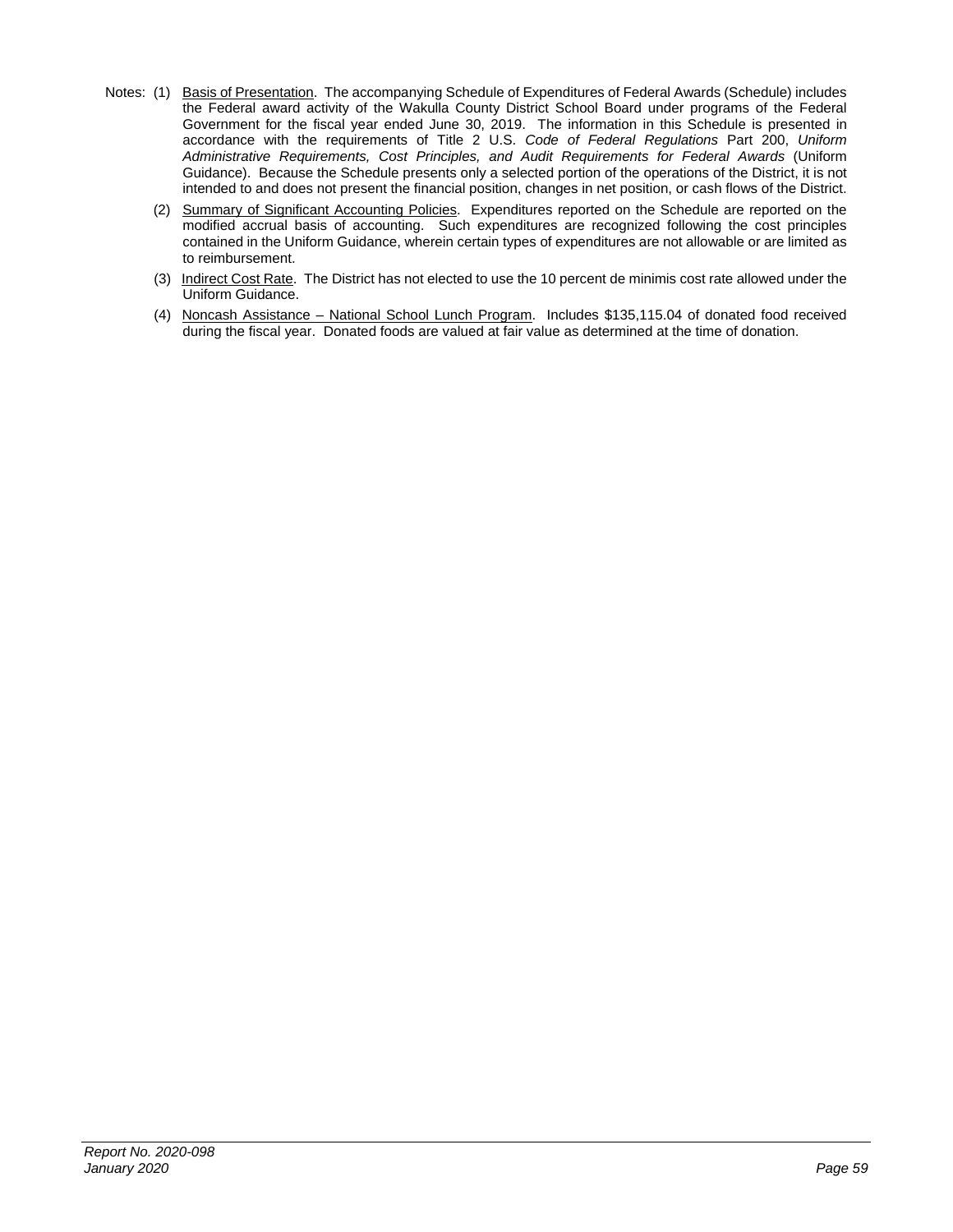

Sherrill F. Norman, CPA Auditor General

# **AUDITOR GENERAL STATE OF FLORIDA**

Claude Denson Pepper Building, Suite G74 111 West Madison Street Tallahassee, Florida 32399-1450



Phone: (850) 412-2722 Fax: (850) 488-6975

The President of the Senate, the Speaker of the House of Representatives, and the Legislative Auditing Committee

## **INDEPENDENT AUDITOR'S REPORT ON INTERNAL CONTROL OVER FINANCIAL REPORTING AND ON COMPLIANCE AND OTHER MATTERS BASED ON AN AUDIT OF FINANCIAL STATEMENTS PERFORMED IN ACCORDANCE WITH** *GOVERNMENT AUDITING STANDARDS*

We have audited, in accordance with the auditing standards generally accepted in the United States of America and the standards applicable to financial audits contained in *Government Auditing Standards* issued by the Comptroller General of the United States, the financial statements of the governmental activities, the business-type activities, the discretely presented component unit, each major fund, and the aggregate remaining fund information of the Wakulla County District School Board as of and for the fiscal year ended June 30, 2019, and the related notes to the financial statements, which collectively comprise the District's basic financial statements, and have issued our report thereon dated January 15, 2020, included under the heading **INDEPENDENT AUDITOR'S REPORT**. Our report includes a reference to other auditors who audited the financial statements of the school internal funds and the discretely presented component unit, as described in our report on the District's financial statements. For the discretely presented component unit, this report does not include the results of the other auditors' testing of internal control over financial reporting or compliance and other matters that are reported on separately by those auditors. The financial statement of the school internal funds was not audited in accordance with *Government Auditing Standards*.

#### **Internal Control Over Financial Reporting**

In planning and performing our audit of the financial statements, we considered the District's internal control over financial reporting (internal control) to determine the audit procedures that are appropriate in the circumstances for the purpose of expressing our opinions on the financial statements, but not for the purpose of expressing an opinion on the effectiveness of the District's internal control. Accordingly, we do not express an opinion on the effectiveness of the District's internal control.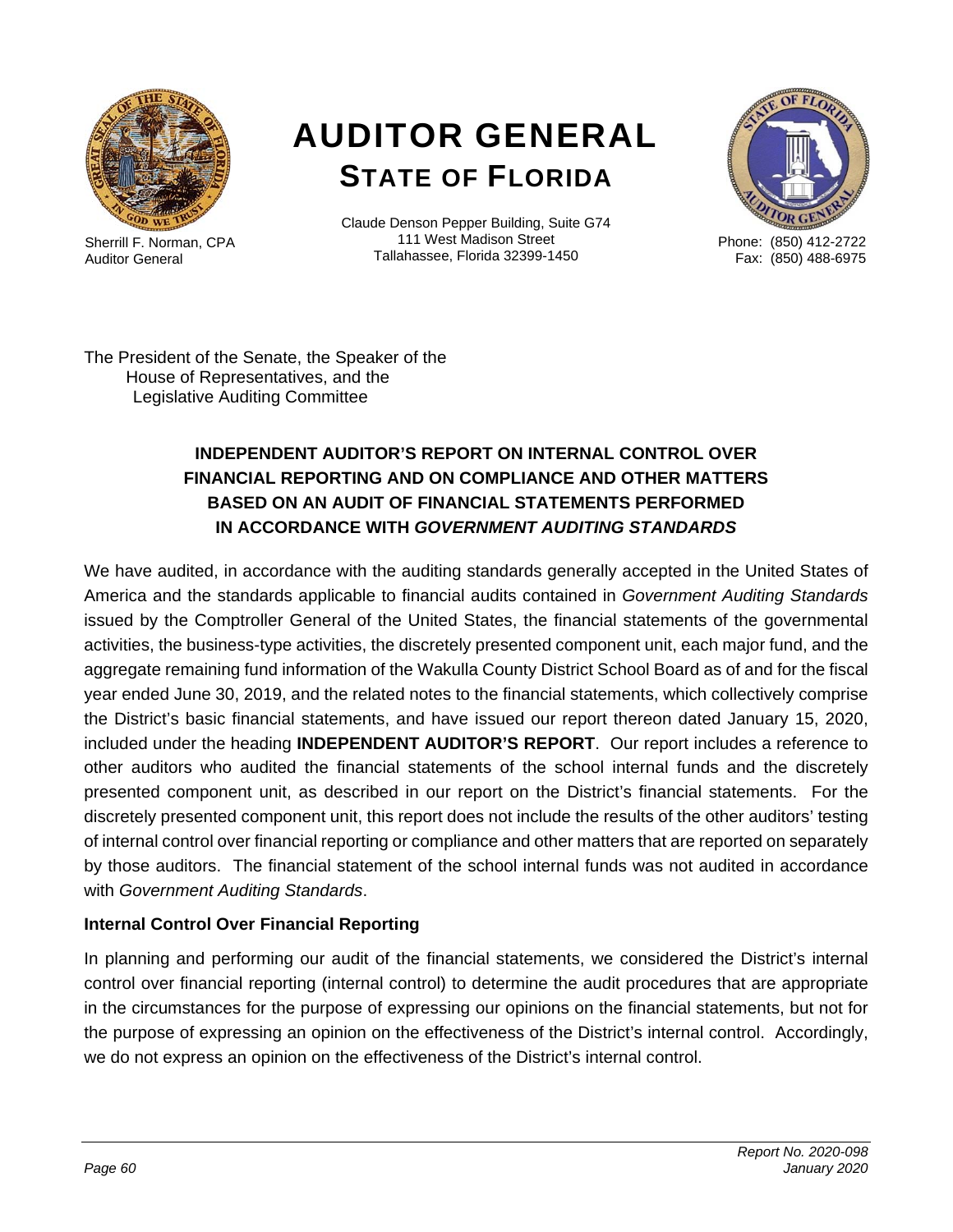A *deficiency in internal control* exists when the design or operation of a control does not allow management or employees, in the normal course of performing their assigned functions, to prevent, or detect and correct, misstatements on a timely basis. A *material weakness* is a deficiency, or a combination of deficiencies, in internal control such that there is a reasonable possibility that a material misstatement of the District's financial statements will not be prevented, or detected and corrected on a timely basis. A *significant deficiency* is a deficiency, or a combination of deficiencies, in internal control that is less severe than a material weakness, yet important enough to merit attention by those charged with governance.

Our consideration of internal control was for the limited purpose described in the first paragraph of this section and was not designed to identify all deficiencies in internal control that might be material weaknesses or significant deficiencies and therefore, material weaknesses or significant deficiencies may exist that have not been identified. Given these limitations, during our audit we did not identify any deficiencies in internal control that we consider to be material weaknesses. We did identify a certain deficiency in internal control, described in the accompanying **SCHEDULE OF FINDINGS AND QUESTIONED COSTS** as Financial Statement Finding No. 2019-001 that we consider to be a significant deficiency.

#### **Compliance and Other Matters**

As part of obtaining reasonable assurance about whether the District's financial statements are free from material misstatement, we performed tests of its compliance with certain provisions of laws, rules, regulations, contracts, and grant agreements, noncompliance with which could have a direct and material effect on the determination of financial statement amounts. However, providing an opinion on compliance with those provisions was not an objective of our audit and, accordingly, we do not express such an opinion. The results of our tests disclosed no instances of noncompliance or other matters that are required to be reported under *Government Auditing Standards*.

#### **District's Response to Finding**

The District's response to the finding identified in our audit is described in the accompanying **SCHEDULE OF FINDINGS AND QUESTIONED COSTS** Financial Statement Finding No. 2019-001. The District is also responsible for preparing a corrective action plan to address this finding. The District's response and the **CORRECTIVE ACTION PLAN** were not subjected to the auditing procedures applied in the audit of the financial statements and, accordingly, we express no opinion on them.

#### **Purpose of this Report**

The purpose of this report is solely to describe the scope of our testing of internal control and compliance and the results of that testing, and not to provide an opinion on the effectiveness of the District's internal control or on compliance. This report is an integral part of an audit performed in accordance with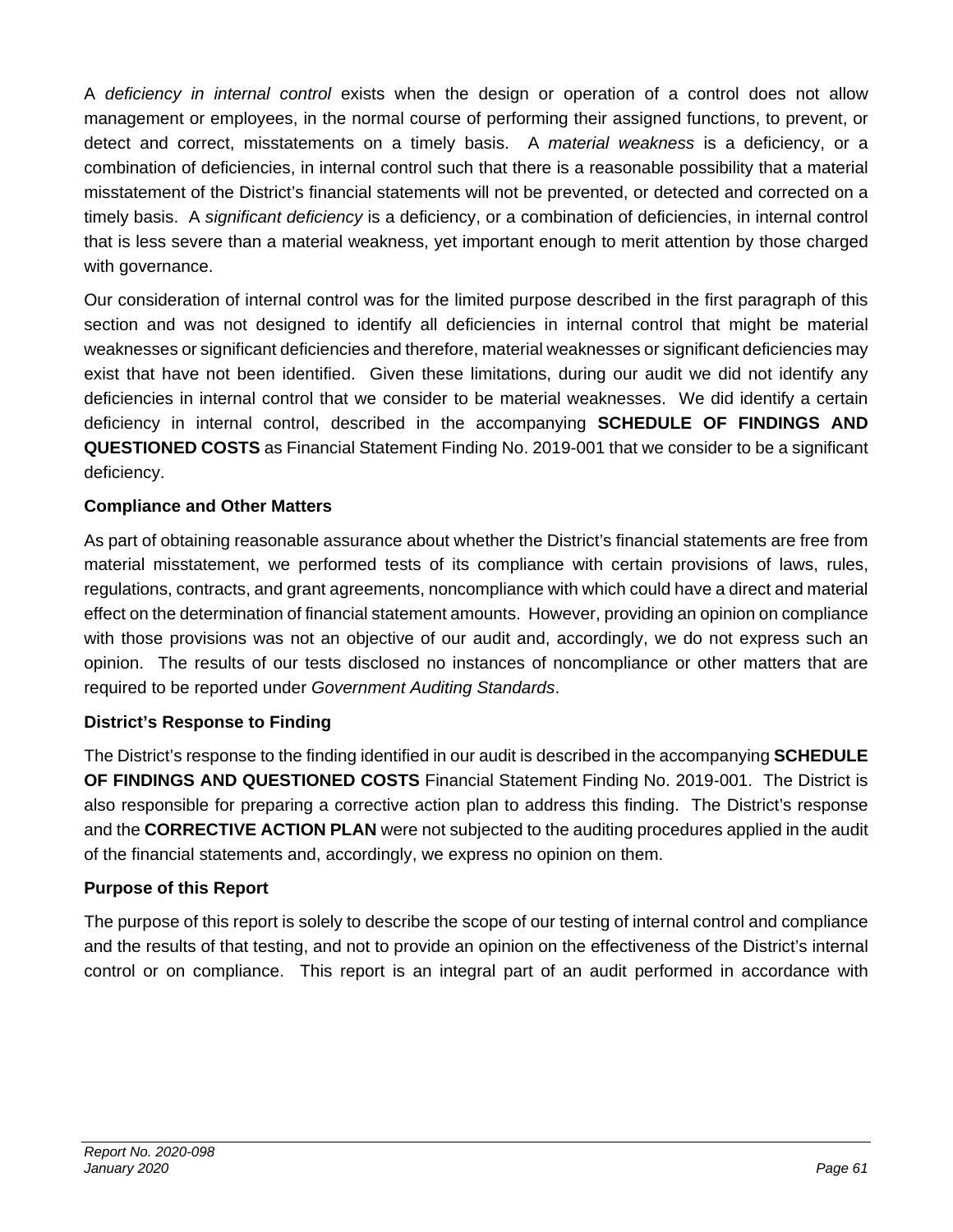*Government Auditing Standards* in considering the District's internal control and compliance. Accordingly, this communication is not suitable for any other purpose.

Respectfully submitted,

Verman errell

Sherrill F. Norman, CPA Tallahassee, Florida January 15, 2020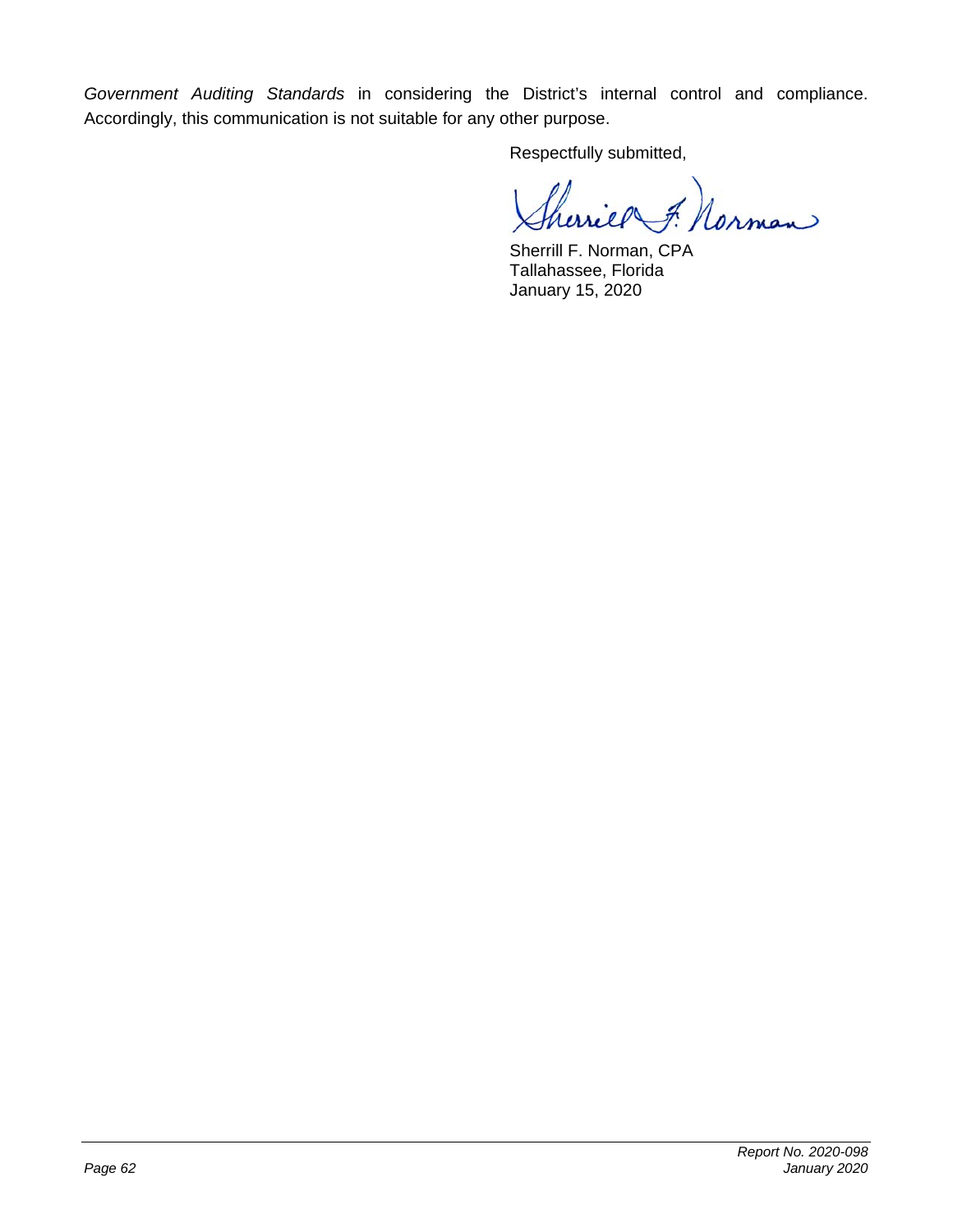

Sherrill F. Norman, CPA Auditor General

# **AUDITOR GENERAL STATE OF FLORIDA**

Claude Denson Pepper Building, Suite G74 111 West Madison Street Tallahassee, Florida 32399-1450



Phone: (850) 412-2722 Fax: (850) 488-6975

The President of the Senate, the Speaker of the House of Representatives, and the Legislative Auditing Committee

## **INDEPENDENT AUDITOR'S REPORT ON COMPLIANCE FOR EACH MAJOR FEDERAL PROGRAM AND REPORT ON INTERNAL CONTROL OVER COMPLIANCE REQUIRED BY THE UNIFORM GUIDANCE**

#### **Report on Compliance for Each Major Federal Program**

We have audited the Wakulla County District School Board's compliance with the types of compliance requirements described in the *OMB Compliance Supplement* that could have a direct and material effect on each of the District's major Federal programs for the fiscal year ended June 30, 2019. The District's major Federal programs are identified in **SECTION I – SUMMARY OF AUDITOR'S RESULTS** of the accompanying **SCHEDULE OF FINDINGS AND QUESTIONED COSTS**.

#### *Management's Responsibility*

Management is responsible for compliance with Federal statutes, regulations, and the terms and conditions of its Federal awards applicable to its Federal programs.

#### *Auditor's Responsibility*

Our responsibility is to express an opinion on compliance for each of the District's major Federal programs based on our audit of the types of compliance requirements referred to above. We conducted our audit of compliance in accordance with auditing standards generally accepted in the United States of America; the standards applicable to financial audits contained in *Government Auditing Standards*, issued by the Comptroller General of the United States; and the audit requirements of Title 2 U.S. *Code of Federal Regulations* Part 200, *Uniform Administrative Requirements, Cost Principles, and Audit Requirements for Federal Awards* (Uniform Guidance). Those standards and the Uniform Guidance require that we plan and perform the audit to obtain reasonable assurance about whether noncompliance with the types of compliance requirements referred to above that could have a direct and material effect on a major Federal program occurred. An audit includes examining, on a test basis, evidence about the District's compliance with those requirements and performing such other procedures as we considered necessary in the circumstances.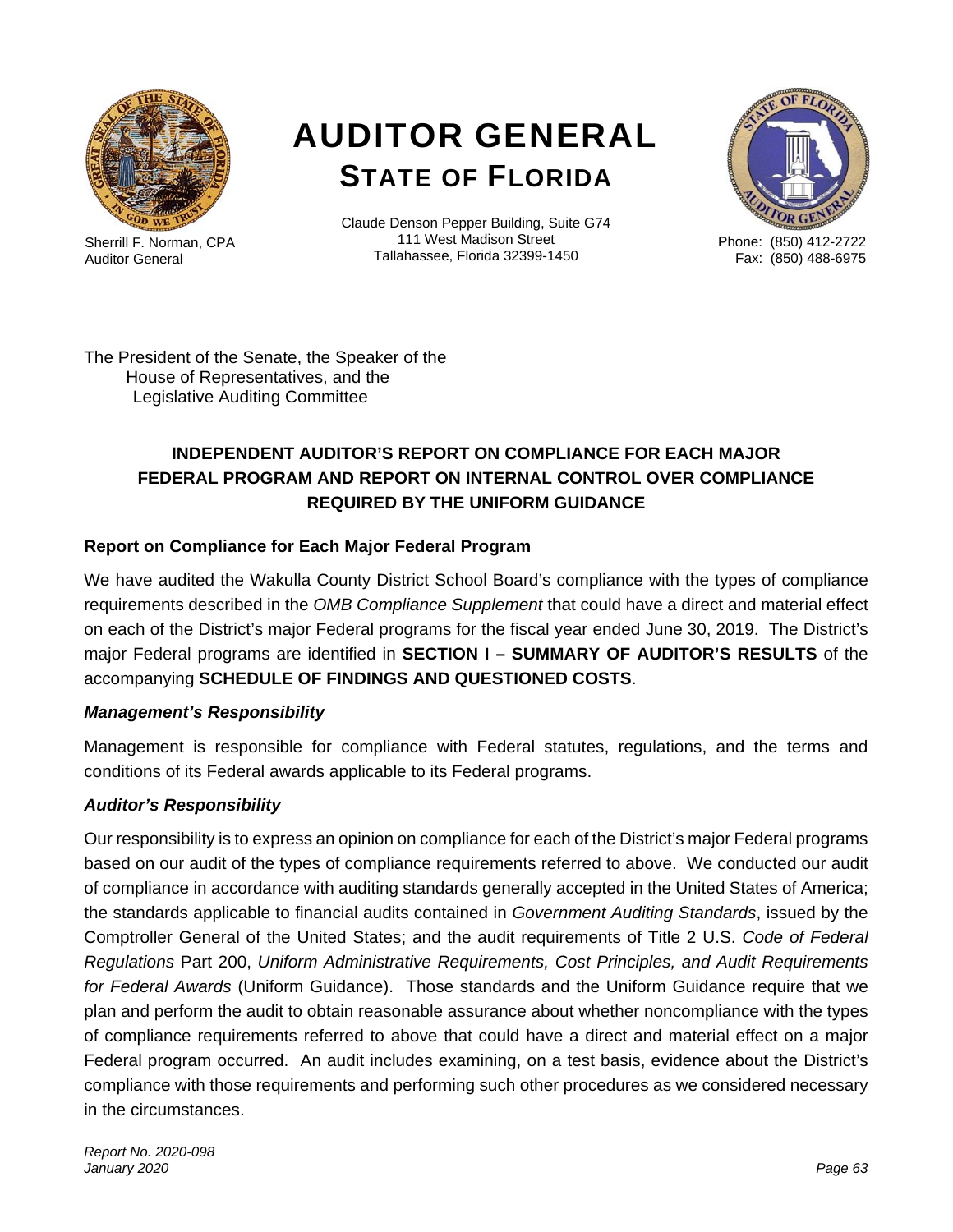We believe that our audit provides a reasonable basis for our opinion on compliance for each major Federal program. However, our audit does not provide a legal determination of the District's compliance.

#### *Opinion on Each Major Federal Program*

In our opinion, the District complied, in all material respects, with the types of compliance requirements referred to above that could have a direct and material effect on each of its major Federal programs for the fiscal year ended June 30, 2019.

#### **Report on Internal Control Over Compliance**

District management is responsible for establishing and maintaining effective internal control over compliance with the types of compliance requirements referred to above. In planning and performing our audit of compliance, we considered the District's internal control over compliance with the types of requirements that could have a direct and material effect on each major Federal program to determine the auditing procedures that are appropriate in the circumstances for the purpose of expressing an opinion on compliance for each major Federal program and to test and report on internal control over compliance in accordance with the Uniform Guidance, but not for the purpose of expressing an opinion on the effectiveness of internal control over compliance. Accordingly, we do not express an opinion on the effectiveness of the District's internal control over compliance.

A *deficiency in internal control over compliance* exists when the design or operation of a control over compliance does not allow management or employees, in the normal course of performing their assigned functions, to prevent, or detect and correct, noncompliance with a type of compliance requirement of a Federal program on a timely basis. A *material weakness in internal control over compliance* is a deficiency, or a combination of deficiencies, in internal control over compliance, such that there is a reasonable possibility that material noncompliance with a type of compliance requirement of a Federal program will not be prevented, or detected and corrected, on a timely basis. A *significant deficiency in internal control over compliance* is a deficiency, or a combination of deficiencies, in internal control over compliance with a type of compliance requirement of a Federal program that is less severe than a material weakness in internal control over compliance, yet important enough to merit attention by those charged with governance.

Our consideration of internal control over compliance was for the limited purpose described in the first paragraph of this section and was not designed to identify all deficiencies in internal control over compliance that might be material weaknesses or significant deficiencies. We did not identify any deficiencies in internal control over compliance that we consider to be material weaknesses. However, material weaknesses may exist that have not been identified.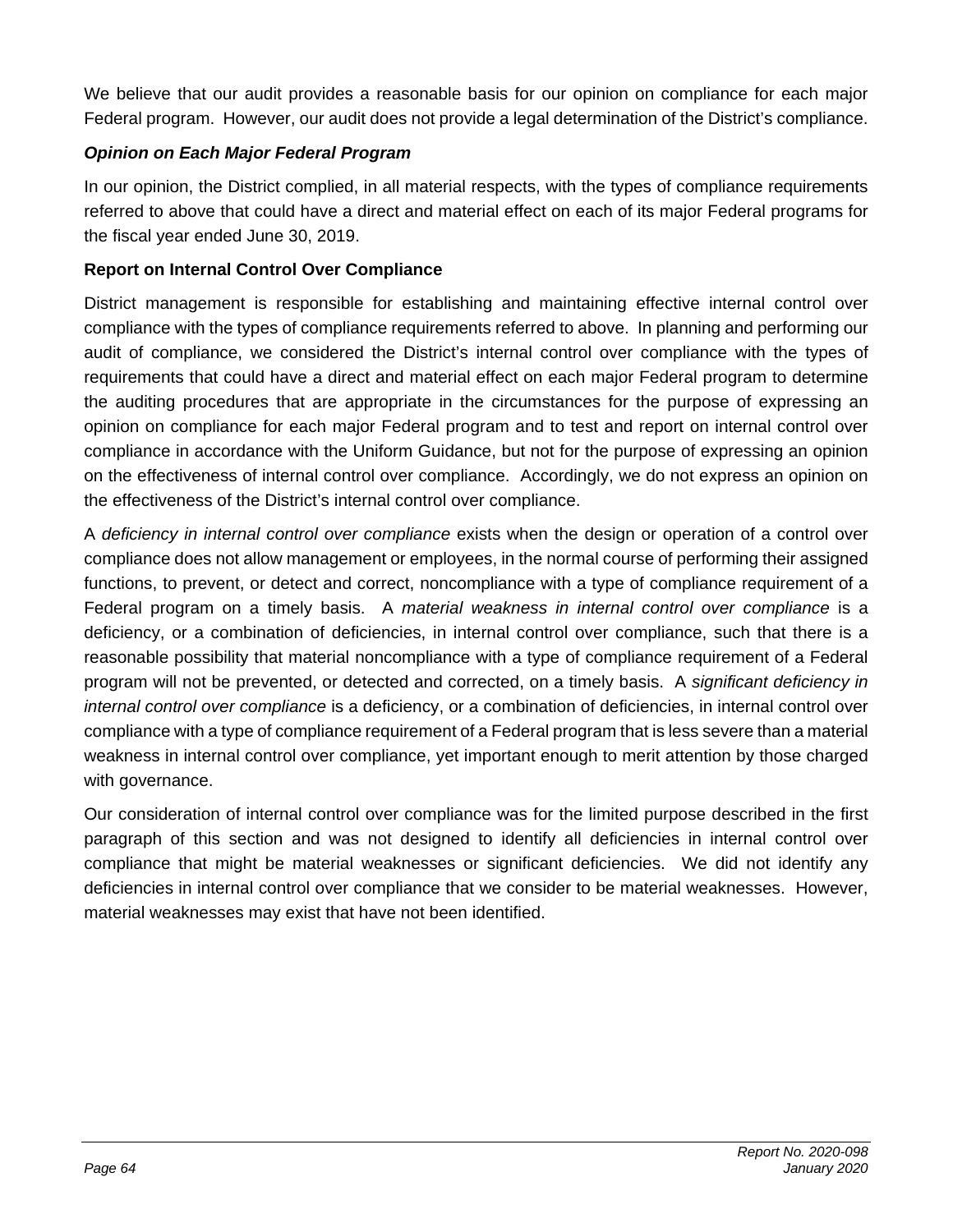The purpose of this report on internal control over compliance is solely to describe the scope of our testing of internal control over compliance and the results of that testing based on the requirements of the Uniform Guidance. Accordingly, this report is not suitable for any other purpose.

Respectfully submitted,

Sherriel F. Norman

Tallahassee, Florida January 15, 2020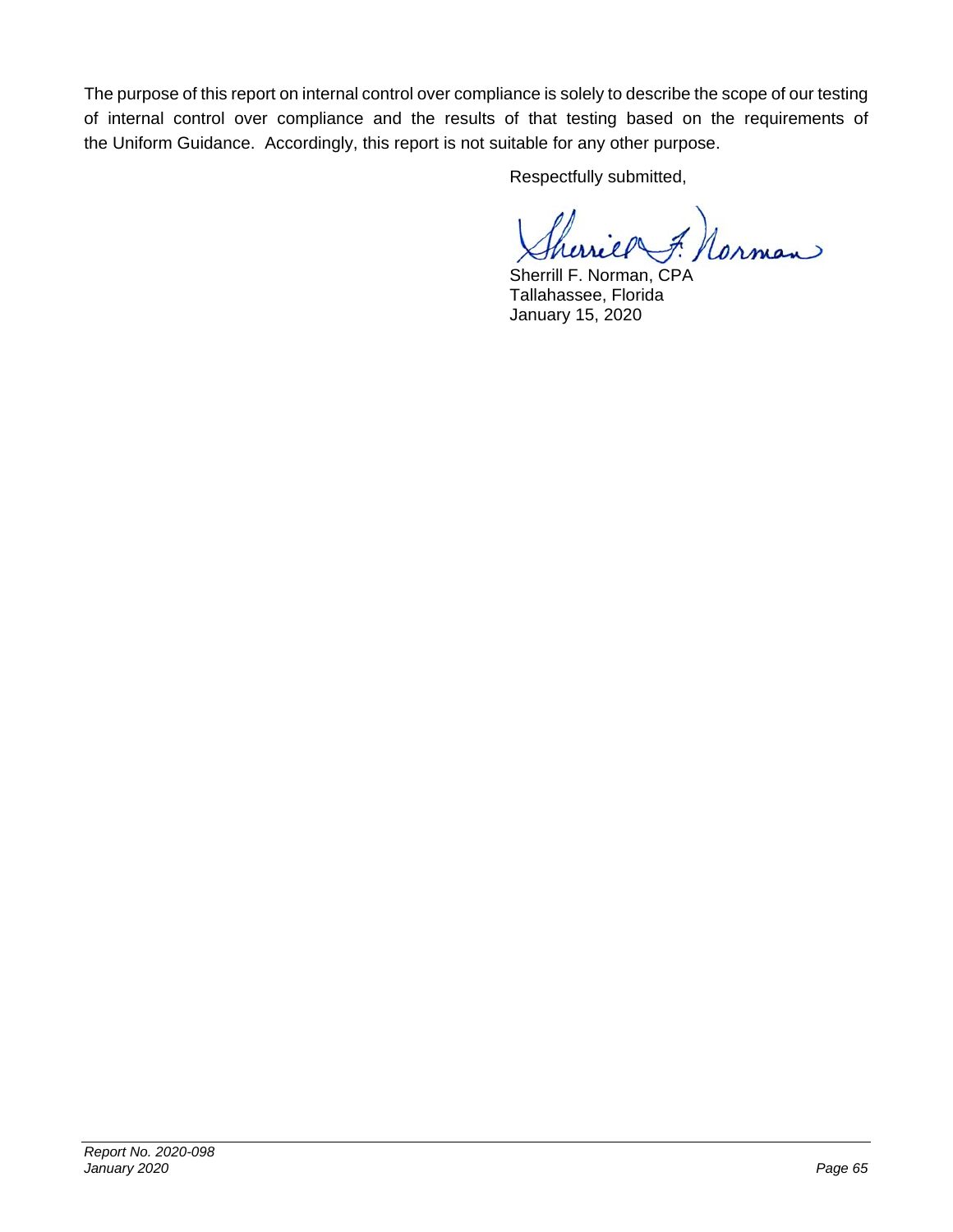# *SCHEDULE OF FINDINGS AND QUESTIONED COSTS*

## SECTION I – SUMMARY OF AUDITOR'S RESULTS

#### **Financial Statements**

| Type of auditor's report issued on whether the financial<br>statements audited were prepared in accordance with<br>GAAP: | Unmodified                                                                                    |
|--------------------------------------------------------------------------------------------------------------------------|-----------------------------------------------------------------------------------------------|
| Internal control over financial reporting:                                                                               |                                                                                               |
| Material weakness(es) identified?                                                                                        | <b>No</b>                                                                                     |
| Significant deficiency(ies) identified?                                                                                  | Yes                                                                                           |
| Noncompliance material to financial statements noted?                                                                    | No                                                                                            |
| <b>Federal Awards</b>                                                                                                    |                                                                                               |
| Internal control over major Federal programs:                                                                            |                                                                                               |
| Material weakness(es) identified?                                                                                        | <b>No</b>                                                                                     |
| Significant deficiency(ies) identified?                                                                                  | None reported                                                                                 |
| Type of auditor's report issued on compliance for major<br>Federal programs:                                             | Unmodified                                                                                    |
| Any audit findings disclosed that are required to be<br>reported in accordance with 2 CFR 200.516(a)?                    | <b>No</b>                                                                                     |
| Identification of major Federal programs:                                                                                |                                                                                               |
| <b>CFDA Numbers:</b><br>84.010                                                                                           | Name of Federal Program or Cluster:<br><b>Title I Grants to Local Educational</b><br>Agencies |
| 84,027 and 84,173                                                                                                        | <b>Special Education Cluster</b>                                                              |
| Dollar threshold used to distinguish between<br>type A and type B programs:                                              | \$750,000                                                                                     |
| Auditee qualified as low risk auditee?                                                                                   | Yes                                                                                           |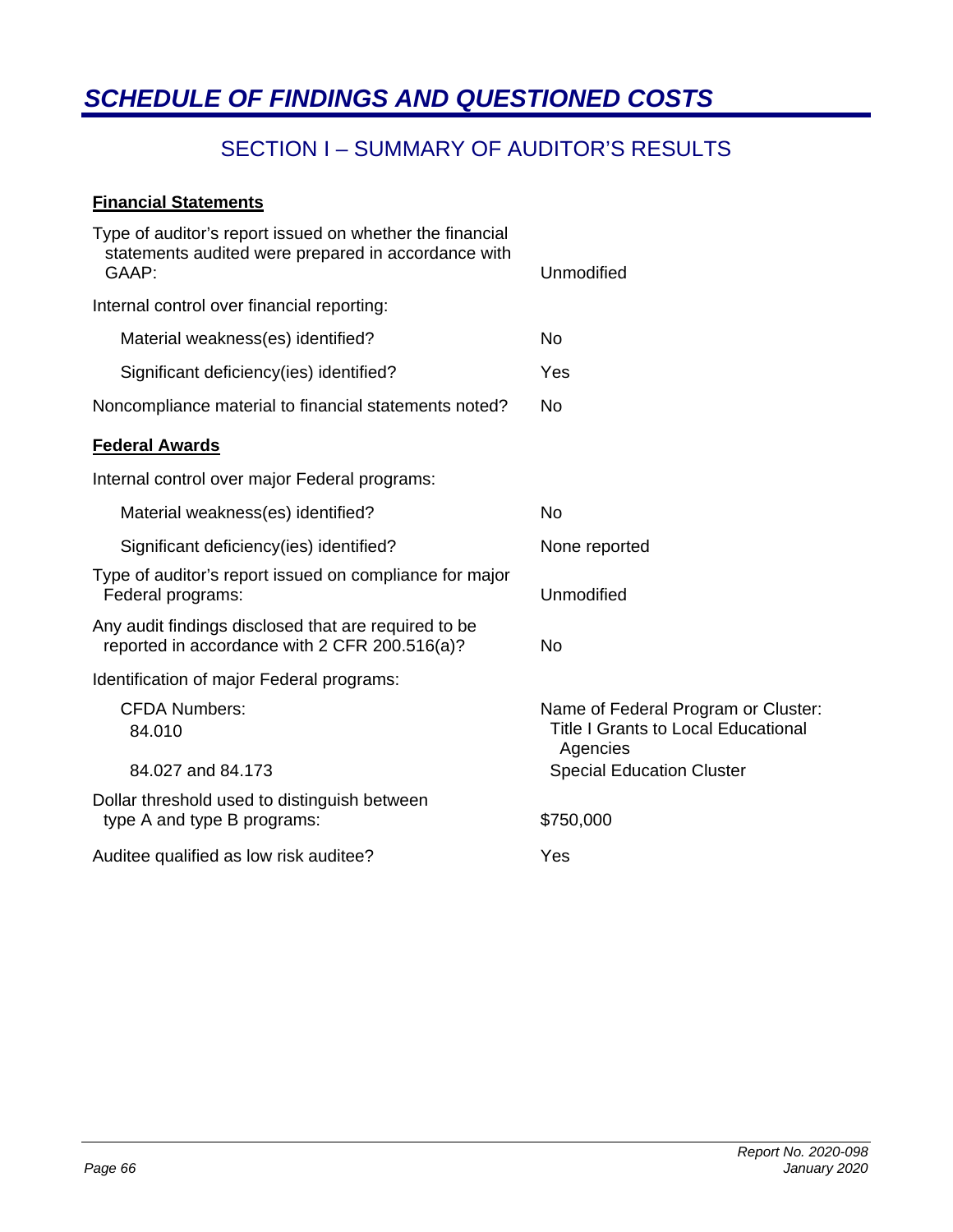### SECTION II – FINANCIAL STATEMENT FINDING

#### SIGNIFICANT DEFICIENCY

#### **INFORMATION TECHNOLOGY – ACCESS PRIVILEGES**

| <b>Finding Number</b><br><b>Opinion Units</b>        | 2019-001<br>Not Applicable                                                                                                                                                                                                                                                                                                                                                                                                                                                                                                                                                                                                                                                                                                                                                                                                            |  |  |
|------------------------------------------------------|---------------------------------------------------------------------------------------------------------------------------------------------------------------------------------------------------------------------------------------------------------------------------------------------------------------------------------------------------------------------------------------------------------------------------------------------------------------------------------------------------------------------------------------------------------------------------------------------------------------------------------------------------------------------------------------------------------------------------------------------------------------------------------------------------------------------------------------|--|--|
| <b>Financial Statements</b><br><b>Account Titles</b> | Not Applicable                                                                                                                                                                                                                                                                                                                                                                                                                                                                                                                                                                                                                                                                                                                                                                                                                        |  |  |
| <b>Fund Names</b>                                    | Not Applicable                                                                                                                                                                                                                                                                                                                                                                                                                                                                                                                                                                                                                                                                                                                                                                                                                        |  |  |
| <b>Adjustment Amounts</b>                            | Not Applicable                                                                                                                                                                                                                                                                                                                                                                                                                                                                                                                                                                                                                                                                                                                                                                                                                        |  |  |
| <b>Prior Year Finding</b>                            | Report No. 2019-122, Finding No. 2018-001                                                                                                                                                                                                                                                                                                                                                                                                                                                                                                                                                                                                                                                                                                                                                                                             |  |  |
| <b>Finding</b>                                       | The Chief Financial Officer, who also served as the District's security<br>administrator, and two additional employees continued to have full update access<br>privileges to information technology (IT) applications or components that allowed<br>them to perform functions incompatible or inconsistent with their assigned job<br>responsibilities.                                                                                                                                                                                                                                                                                                                                                                                                                                                                               |  |  |
| <b>Criteria</b>                                      | Access controls are intended to protect District data and IT resources from<br>unauthorized disclosure, modification, or destruction. Effective access controls<br>include granting IT users access privileges to IT resources based on a<br>demonstrated need to view, add, modify, or delete data and restrict employees<br>from performing functions incompatible or inconsistent with their assigned job<br>responsibilities. As part of these controls, a security administrator is responsible<br>for granting employee IT access privileges and limiting such IT privileges based<br>on the employee's job responsibilities. To safeguard access to the computer<br>system and data, security administrator responsibilities should not be assigned<br>to employees who have financial or payroll monitoring responsibilities. |  |  |
| <b>Condition</b>                                     | The District's accounting system is composed of finance and human resource<br>(HR) applications, as well as a product setup component that allows for the<br>technical configuration and system administration of both applications. The<br>District finance application includes, for example, the ability to create and edit<br>vendor information, create and post journal entries, and process payment<br>transactions. The District HR application includes, for example, the ability to add<br>new employees, adjust pay rates, edit leave balances, and process payroll<br>transactions. The product setup component is used by the security administrator<br>to assign IT user access privileges to the District applications and setup<br>component.                                                                         |  |  |
|                                                      | As part of our audit, we examined District records supporting the IT access<br>privileges granted to 58 users during the 2018-19 fiscal year for the District<br>applications and setup component. We found that the Chief Financial Officer<br>served as security administrator, with access to the product setup component,<br>and continued to have full update access to both the finance and HR applications.<br>Two additional employees, the Finance Assistant and Fiscal Secretary - Payroll,<br>continued to have full update access privileges to both the finance and HR<br>applications.                                                                                                                                                                                                                                  |  |  |
| Cause                                                | District personnel indicated that they received limited training on the new<br>accounting system as it was being implemented and, as a result, did not<br>understand how to effectively assign access privileges based on employee job<br>responsibilities. In addition, full update access privileges were given to these<br>three employees to minimize the daily obstacles associated with the<br>implementation. According to District management, the Chief Financial Officer                                                                                                                                                                                                                                                                                                                                                    |  |  |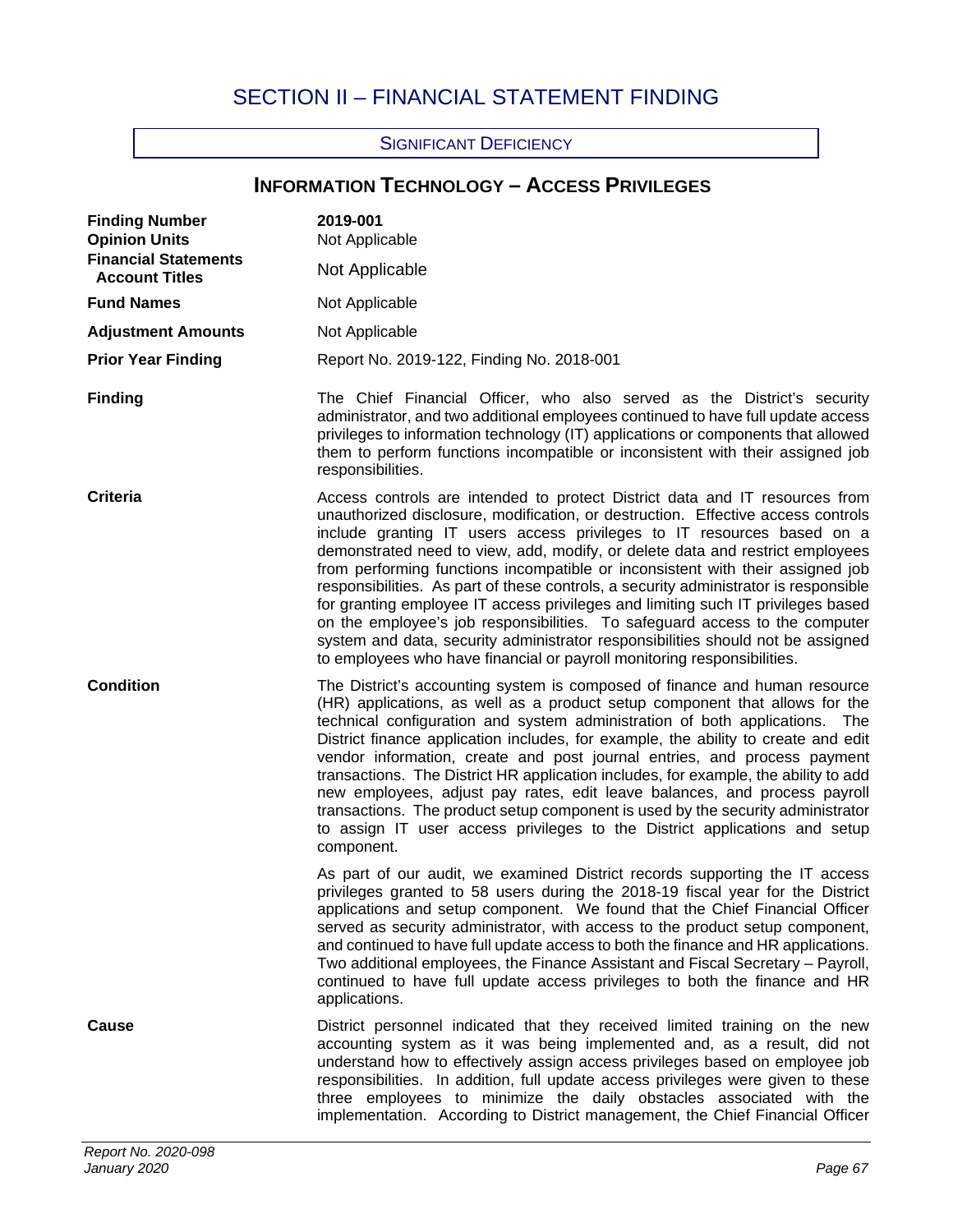|                          | was assigned District security administrator responsibilities to grant access<br>privileges because of his understanding of various District operations and the<br>ongoing implementation of certain functions within the accounting system.                                                                                                                                                                                                                                                                                                                                                                                                                                                                                                                                                                                                                                                                                                                                                                   |
|--------------------------|----------------------------------------------------------------------------------------------------------------------------------------------------------------------------------------------------------------------------------------------------------------------------------------------------------------------------------------------------------------------------------------------------------------------------------------------------------------------------------------------------------------------------------------------------------------------------------------------------------------------------------------------------------------------------------------------------------------------------------------------------------------------------------------------------------------------------------------------------------------------------------------------------------------------------------------------------------------------------------------------------------------|
| <b>Effect</b>            | The inappropriate access privileges allowed the Chief Financial Officer, Finance<br>Assistant, and Fiscal Secretary - Payroll to perform functions incompatible or<br>inconsistent with their assigned job responsibilities. For example, with these<br>privileges, employees could create or edit vendor information and process<br>payment transactions. Our examination of District records and discussion with<br>District personnel indicated that the District had certain controls such as<br>documented Board review and approval of monthly financial reports, including<br>budget to actual comparisons, to help mitigate the inappropriate access<br>However, while these controls compensated, in part, for the<br>privileges.<br>incompatible access privileges, the existence of inappropriate or unnecessary IT<br>access privileges increase the risk that unauthorized disclosure, modification, or<br>destruction of District data and IT resources may occur and not be timely<br>detected. |
|                          | Our examination of District records supporting selected transactions indicated<br>that those transactions were properly supported; however, our procedures cannot<br>substitute for management's responsibility to establish and maintain an adequate<br>system of internal control.                                                                                                                                                                                                                                                                                                                                                                                                                                                                                                                                                                                                                                                                                                                           |
| <b>Recommendation</b>    | District management should continue efforts to ensure that IT access privileges<br>restrict employees from performing functions incompatible or inconsistent with<br>their assigned job functions and transfer the security administrator responsibilities<br>to an employee who does not have financial or payroll monitoring responsibilities.                                                                                                                                                                                                                                                                                                                                                                                                                                                                                                                                                                                                                                                               |
| <b>District Response</b> | The inappropriate system-wide access privileges for Finance Office personnel<br>have been removed and will not be restored. Additionally, revised privileges do<br>not include the ability to create new employees in the human resource application.<br>Also, the role of security administrator will be transferred from the Chief Financial<br>Officer to administrative personnel within the District's technology department.                                                                                                                                                                                                                                                                                                                                                                                                                                                                                                                                                                             |

### SECTION III – FEDERAL AWARD FINDINGS AND QUESTIONED COSTS

No matters are reported.

# *PRIOR AUDIT FOLLOW-UP*

The District had not taken corrective action for the financial statement finding included in our report No. 2019-122.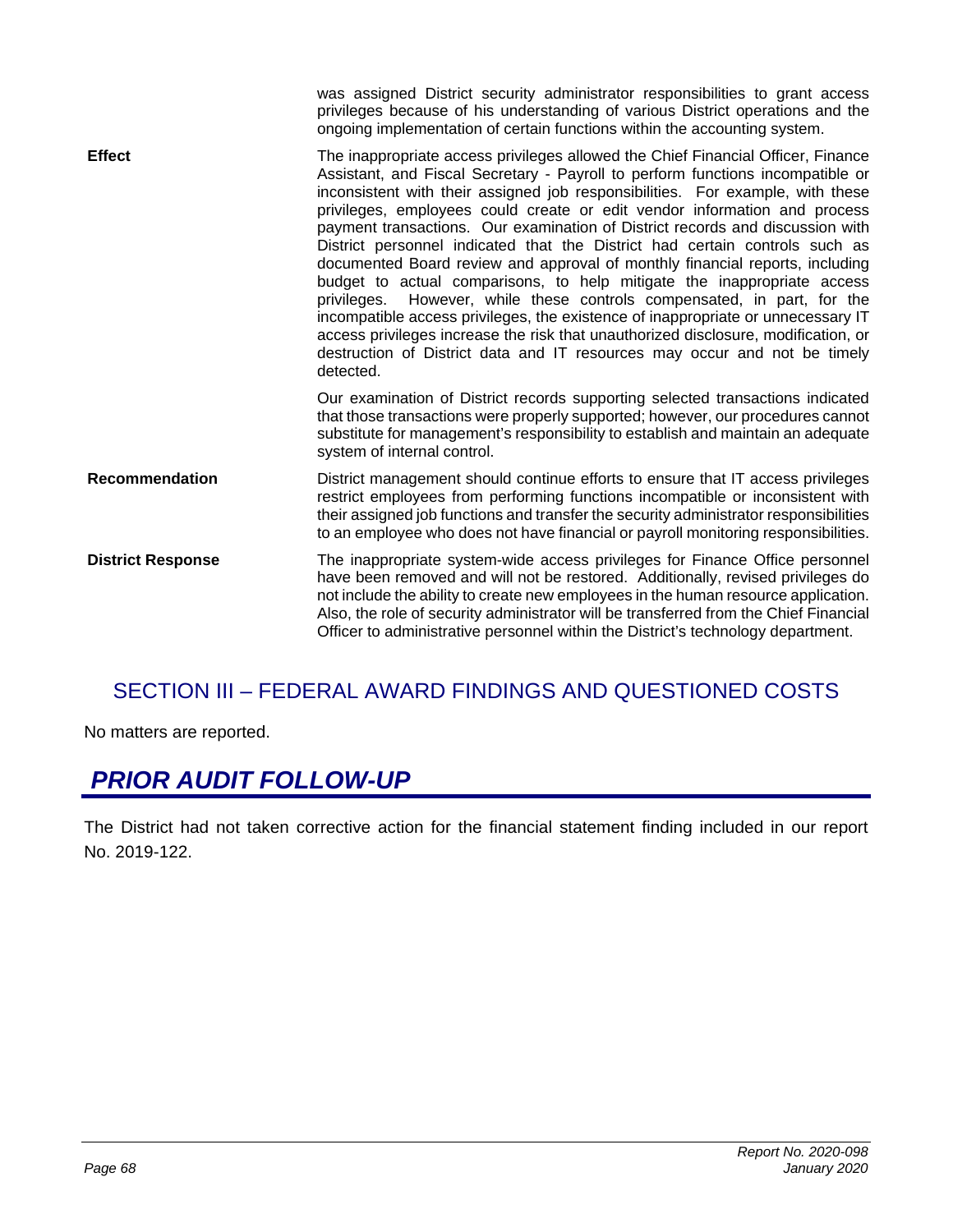## *SUMMARY SCHEDULE OF PRIOR AUDIT FINDINGS*



ROBERT PEARCE<br>SUPERINTENDENT

**VERNA BROCK** DISTRICT I

MELISA TAYLOR<br>DISTRICT II

#### **WAKULLA COUNTY SCHOOL BOARD**

69 ARRAN ROAD POST 69 AKKAN ROAD POST<br>CRAWFORDVILLE, FLORIDA 32326<br>TELEPHONE: (850) 926-0065<br>FAX: (850) 926-0123



CALE LANGSTON<br>DISTRICT III

**GREG THOMAS DISTRICT IV** 

JO ANN DANIELS<br>DISTRICT V

| Audit Report No.<br>(Finding No.) | Program/Area                                        | <b>Brief Description</b>                                                                                                                                                                                                                                 | <b>Status</b> | Comments                                                                                             |
|-----------------------------------|-----------------------------------------------------|----------------------------------------------------------------------------------------------------------------------------------------------------------------------------------------------------------------------------------------------------------|---------------|------------------------------------------------------------------------------------------------------|
| 2019-122<br>$(2018-001)$          | Information<br>Technology -<br>Access<br>Privileges | Three employees<br>had full update<br>access privileges<br>to information<br>technology<br>applications or<br>components that<br>allowed them to<br>perform functions<br>incompatible or<br>inconsistent with<br>their assigned job<br>responsibilities. | Not Corrected | The District plans<br>to implement<br>changes to access<br>privileges in the<br>2019-20 fiscal year. |

Crawfordville Elementary ~ Medart Elementary ~ Riversink Elementary ~ Shadeville Elementary Riversprings Middle School ~ Wakulla Middle School ~ Wakulla High School Wakulla Education Center ~ Wakulla Institute